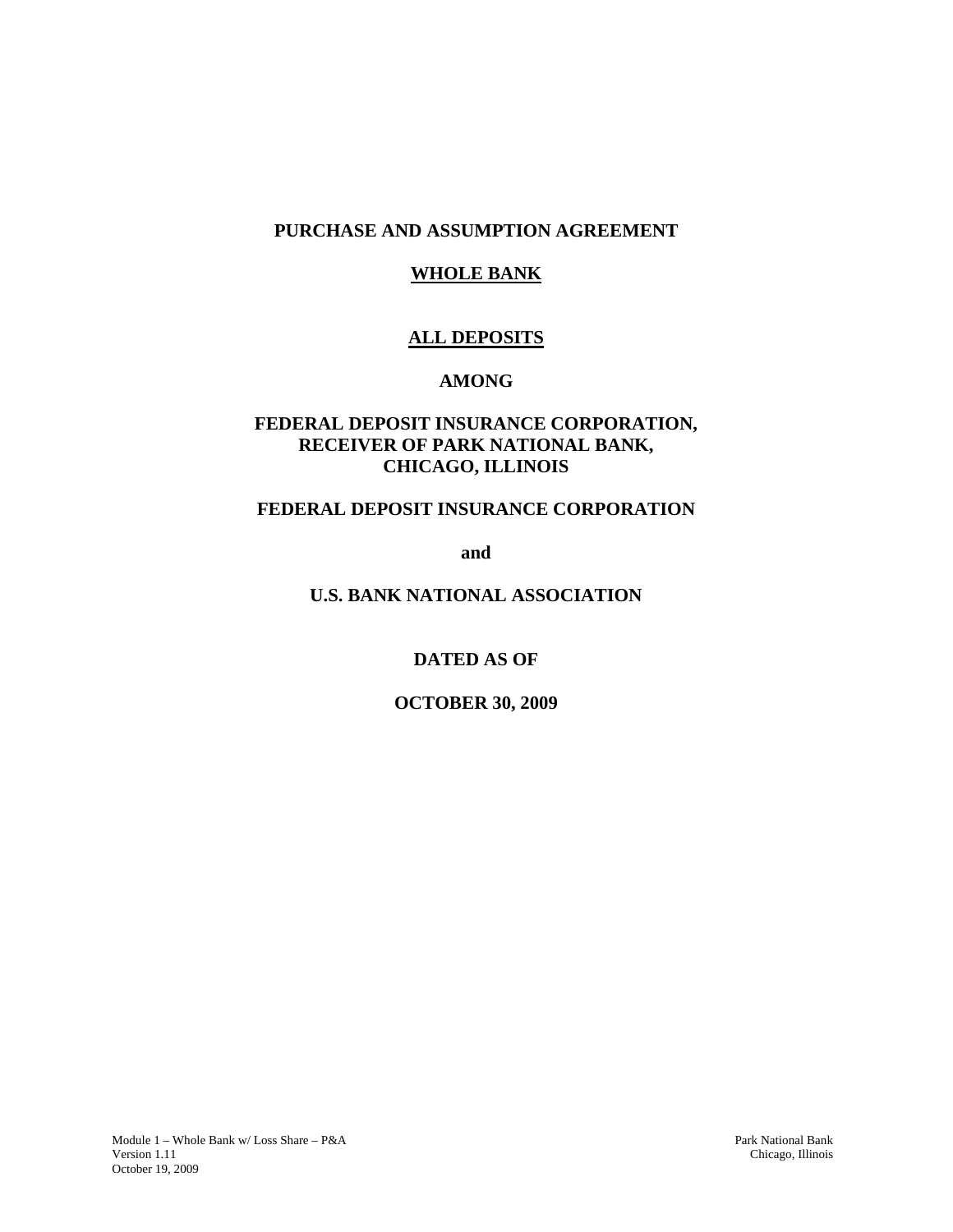## **TABLE OF CONTENTS**

| <b>ARTICLE I</b>   |                                                       |  |
|--------------------|-------------------------------------------------------|--|
| <b>ARTICLE II</b>  |                                                       |  |
| 2.1                |                                                       |  |
| 2.2                |                                                       |  |
| 2.3                |                                                       |  |
| 2.4                |                                                       |  |
| <b>ARTICLE III</b> |                                                       |  |
| 3.1                |                                                       |  |
| 3.2                |                                                       |  |
| 3.3                | Manner of Conveyance; Limited Warranty;               |  |
|                    |                                                       |  |
| 3.4                |                                                       |  |
| 3.5                |                                                       |  |
| 3.6                |                                                       |  |
| <b>ARTICLE IV</b>  | <b>ASSUMPTION OF CERTAIN DUTIES AND OBLIGATIONS16</b> |  |
| 4.1                |                                                       |  |
| 4.2                |                                                       |  |
| 4.3                |                                                       |  |
| 4.4                |                                                       |  |
| 4.5                |                                                       |  |
| 4.6                |                                                       |  |
| 4.7                | Agreement with Respect to Leased Data                 |  |
|                    |                                                       |  |
| 4.8                | Agreement with Respect to Certain                     |  |
|                    |                                                       |  |
| 4.9                |                                                       |  |
| 4.10               |                                                       |  |
|                    |                                                       |  |
| 4.11               |                                                       |  |
| 4.12               | Agreement with Respect to Continuation of Group       |  |
|                    | Agreement with Respect to Interim Asset Servicing 24  |  |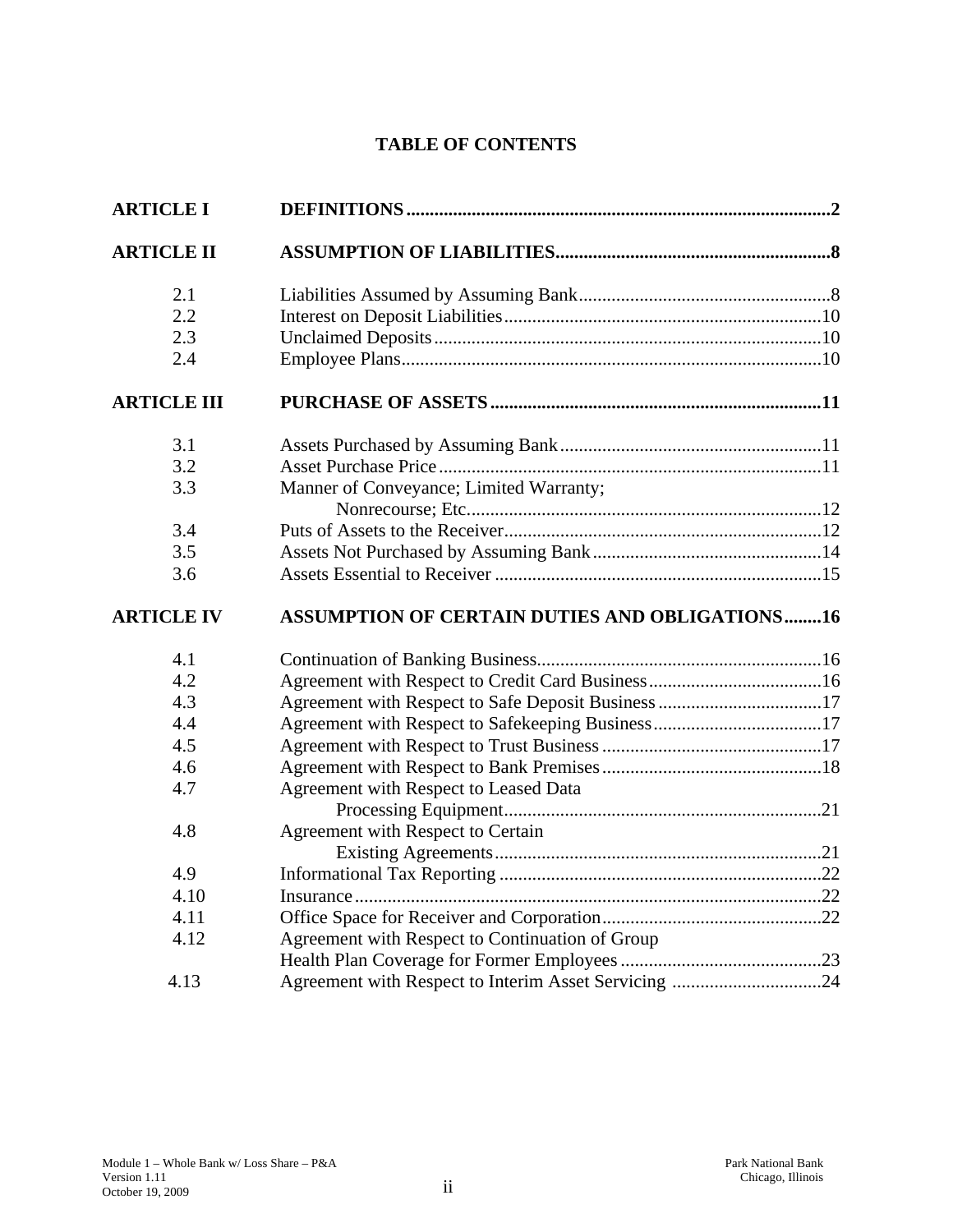| <b>ARTICLE V</b>    | DUTIES WITH RESPECT TO DEPOSITORS                     |  |
|---------------------|-------------------------------------------------------|--|
|                     |                                                       |  |
| 5.1                 |                                                       |  |
| 5.2                 |                                                       |  |
| 5.3                 |                                                       |  |
| <b>ARTICLE VI</b>   |                                                       |  |
| 6.1                 |                                                       |  |
| 6.2                 |                                                       |  |
| 6.3                 |                                                       |  |
| 6.4                 |                                                       |  |
| <b>ARTICLE VII</b>  |                                                       |  |
| <b>ARTICLE VIII</b> |                                                       |  |
| 8.1                 |                                                       |  |
| 8.2                 | Correction of Errors and Omissions; Other Liabilities |  |
| 8.3                 |                                                       |  |
| 8.4                 |                                                       |  |
| 8.5                 |                                                       |  |
| <b>ARTICLE IX</b>   |                                                       |  |
| 9.1                 |                                                       |  |
| 9.2                 |                                                       |  |
| 9.3                 |                                                       |  |
| 9.4                 |                                                       |  |
| 9.5                 |                                                       |  |
| 9.6                 | Proceedings with Respect to Certain Assets            |  |
|                     |                                                       |  |
| 9.7                 |                                                       |  |
| <b>ARTICLE X</b>    |                                                       |  |
| <b>ARTICLE XI</b>   | <b>REPRESENTATIONS AND WARRANTIES OF THE</b>          |  |
| <b>ARTICLE XII</b>  |                                                       |  |
| 12.1                |                                                       |  |
| 12.2                |                                                       |  |
| 12.3                |                                                       |  |
| 12.4                |                                                       |  |
| 12.5                |                                                       |  |
|                     |                                                       |  |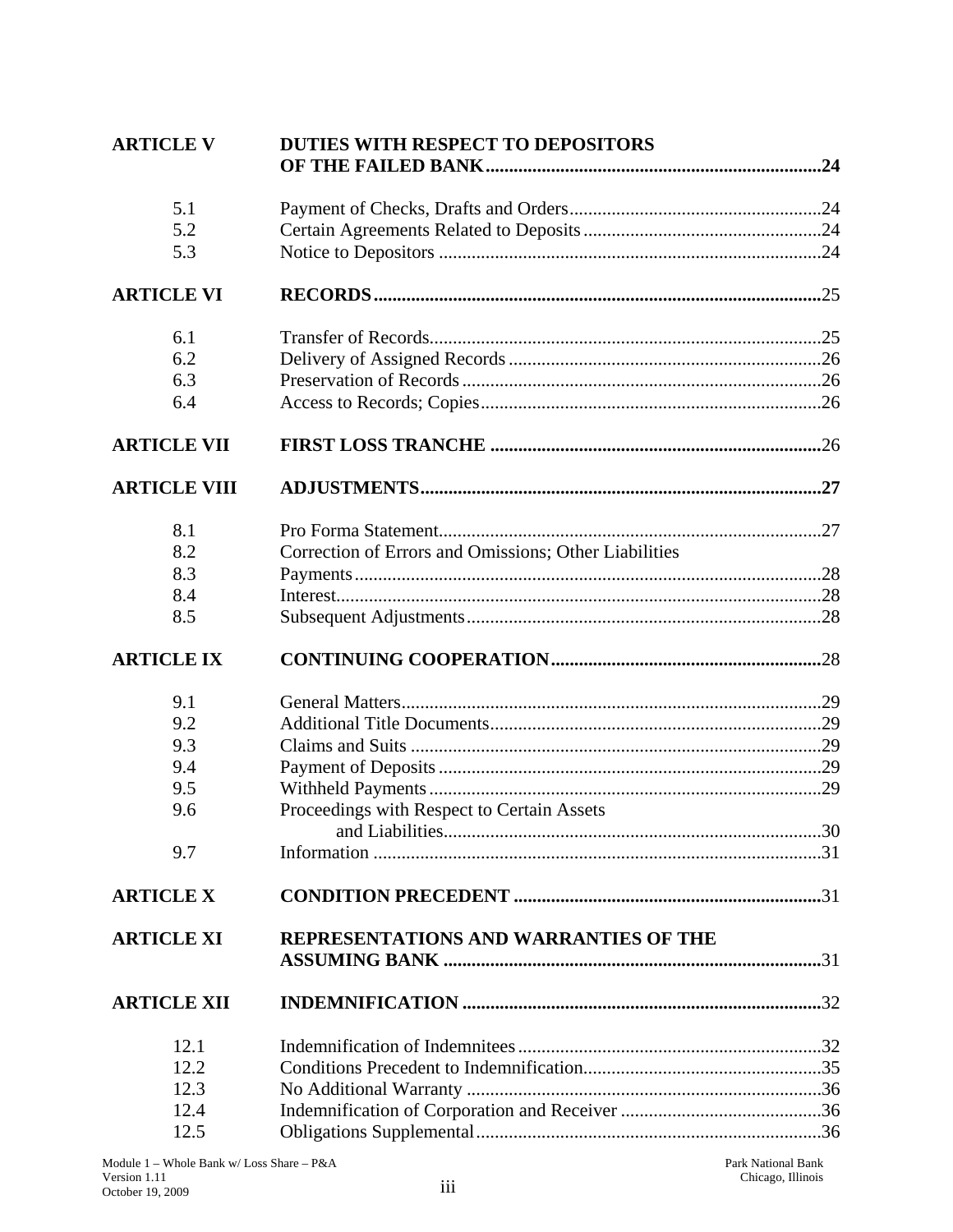| 12.6                |  |
|---------------------|--|
| 12.7                |  |
| 12.8                |  |
| <b>ARTICLE XIII</b> |  |
| 13.1                |  |
| 13.2                |  |
| 13.3                |  |
| 13.4                |  |
| 13.5                |  |
| 13.6                |  |
| 13.7                |  |
| 13.8                |  |
| 13.9                |  |
| 13.10               |  |
| 13.11               |  |
| 13.12               |  |
| 13.13               |  |

### **SCHEDULES**

| 2.1              |  |
|------------------|--|
| 2.1(a)           |  |
| 3.1              |  |
| 3.2              |  |
| 3.5(l)           |  |
| 4.15A            |  |
| 4.15B            |  |
| 4.15C            |  |
| $7 \overline{ }$ |  |

### **EXHIBITS**

| 2.3A  |  |
|-------|--|
| 2.3B  |  |
| 4.13  |  |
| 4.15A |  |
| 4.15B |  |
|       |  |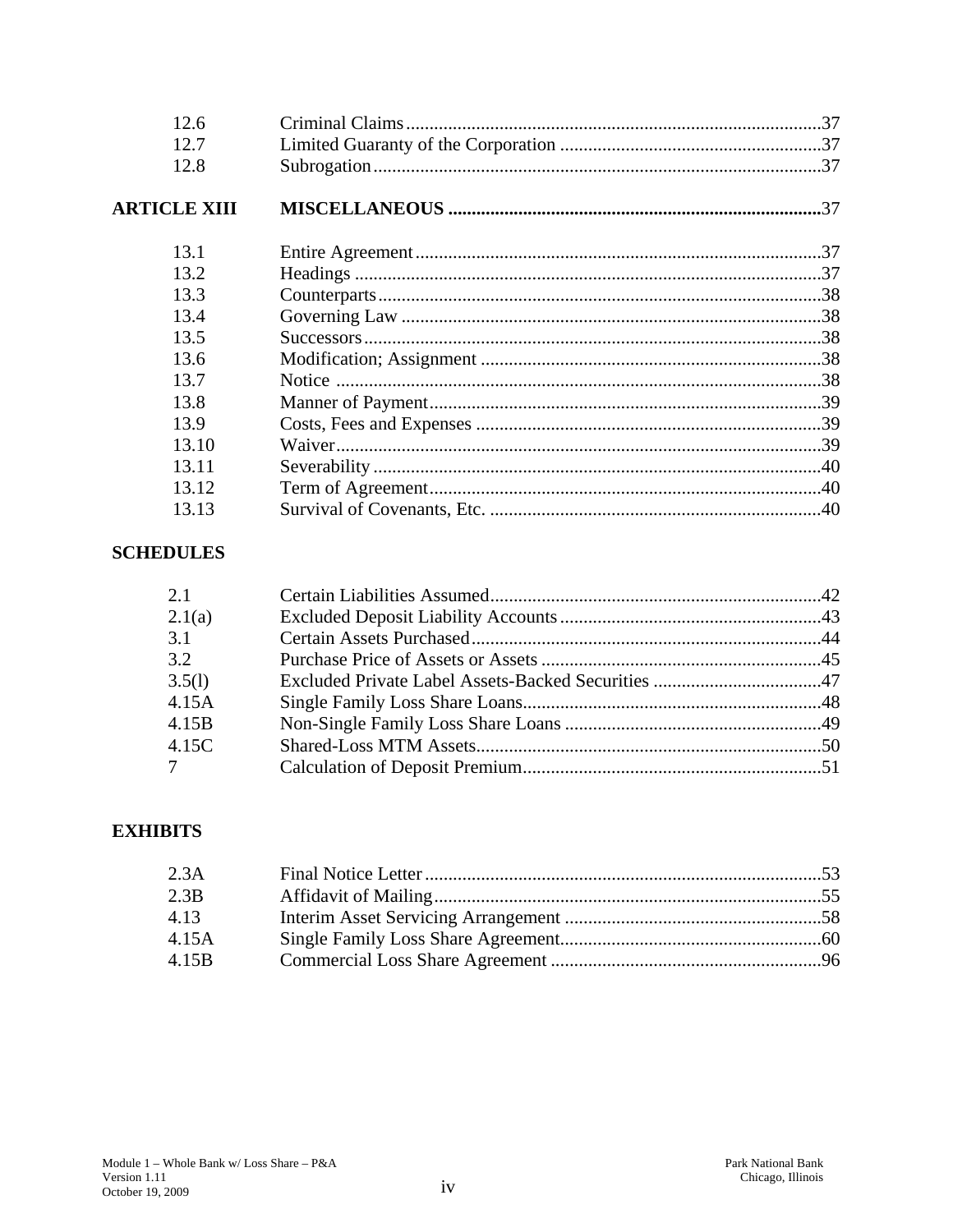### **PURCHASE AND ASSUMPTION AGREEMENT**

### **WHOLE BANK**

### **ALL DEPOSITS**

**THIS AGREEMENT**, made and entered into as of the 30<sup>th</sup> day of October, 2009, by and among the **FEDERAL DEPOSIT INSURANCE CORPORATION, RECEIVER of PARK NATIONAL BANK, CHICAGO, ILLINOIS** (the "Receiver"), **U.S. BANK NATIONAL ASSOCIATION**, organized under the laws of the United States of America, and having its principal place of business in Minneapolis, Minnesota (the "Assuming Bank"), and the **FEDERAL DEPOSIT INSURANCE CORPORATION**, organized under the laws of the United States of America and having its principal office in Washington, D.C., acting in its corporate capacity (the "Corporation").

#### **WITNESSETH**:

**WHEREAS**, on Bank Closing, the Chartering Authority closed Park National Bank (the "Failed Bank") pursuant to applicable law and the Corporation was appointed Receiver thereof; and

**WHEREAS**, the Assuming Bank desires to purchase certain assets and assume certain deposit and other liabilities of the Failed Bank on the terms and conditions set forth in this Agreement; and

**WHEREAS**, pursuant to 12 U.S.C. Section 1823(c)(2)(A), the Corporation may provide assistance to the Assuming Bank to facilitate the transactions contemplated by this Agreement, which assistance may include indemnification pursuant to Article XII; and

**WHEREAS**, the Board of Directors of the Corporation (the "Board") has determined to provide assistance to the Assuming Bank on the terms and subject to the conditions set forth in this Agreement; and

**WHEREAS**, the Board has determined pursuant to 12 U.S.C. Section 1823(c)(4)(A) that such assistance is necessary to meet the obligation of the Corporation to provide insurance coverage for the insured deposits in the Failed Bank.

 **NOW THEREFORE**, in consideration of the mutual promises herein set forth and other valuable consideration, the parties hereto agree as follows: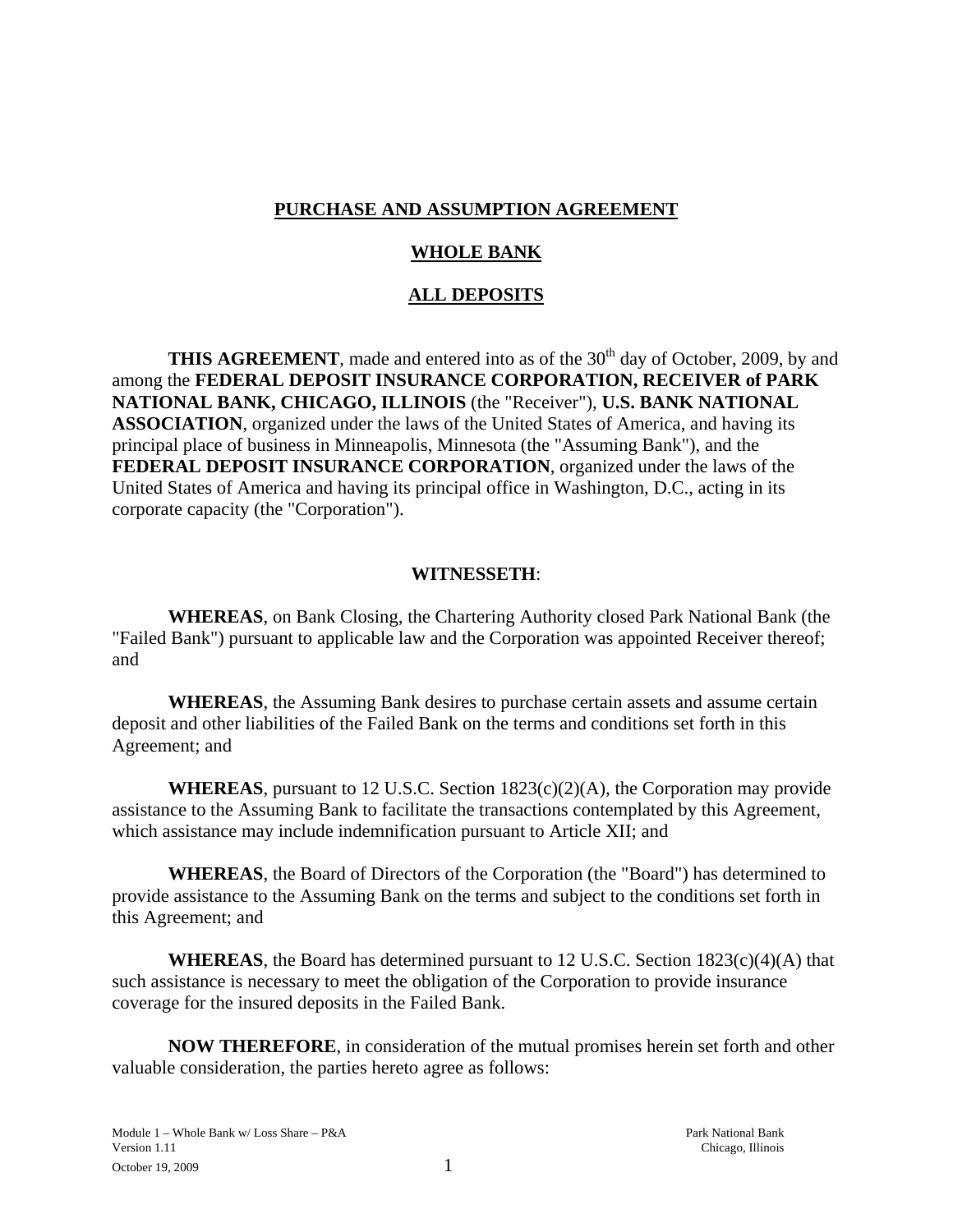## **ARTICLE I DEFINITIONS**

<span id="page-5-1"></span><span id="page-5-0"></span>Capitalized terms used in this Agreement shall have the meanings set forth in this Article I, or elsewhere in this Agreement. As used herein, words imparting the singular include the plural and vice versa.

**"Accounting Records"** means the general ledger and subsidiary ledgers and supporting schedules which support the general ledger balances.

**"Acquired Subsidiaries"** means Subsidiaries of the Failed Bank acquired pursuant to Section 3.1.

**"Affiliate"** of any Person means any director, officer, or employee of that Person and any other Person (i) who is directly or indirectly controlling, or controlled by, or under direct or indirect common control with, such Person, or (ii) who is an affiliate of such Person as the term "affiliate" is defined in Section 2 of the Bank Holding Company Act of 1956, as amended, 12 U.S.C. Section 1841.

**"Agreement"** means this Purchase and Assumption Agreement by and among the Assuming Bank, the Corporation and the Receiver, as amended or otherwise modified from time to time.

**"Assets"** means all assets of the Failed Bank purchased pursuant to Section 3.1. Assets owned by Subsidiaries of the Failed Bank are not "Assets" within the meaning of this definition.

**"Assumed Deposits"** means Deposits.

**"Bank Closing"** means the close of business of the Failed Bank on the date on which the Chartering Authority closed such institution.

**"Bank Premises"** means the banking houses, drive-in banking facilities, and teller facilities (staffed or automated) together with appurtenant parking, storage and service facilities and structures connecting remote facilities to banking houses, and land on which the foregoing are located, that are owned or leased by the Failed Bank and that have formerly been utilized, are currently utilized, or are intended to be utilized in the future by the Failed Bank as shown on the Accounting Record of the Failed Bank as of Bank Closing.

**"Book Value"** means, with respect to any Asset and any Liability Assumed, the dollar amount thereof stated on the Accounting Records of the Failed Bank. The Book Value of any item shall be determined as of Bank Closing after adjustments made by the Receiver for differences in accounts, suspense items, unposted debits and credits, and other similar adjustments or corrections and for setoffs, whether voluntary or involuntary. The Book Value of a Subsidiary of the Failed Bank acquired by the Assuming Bank shall be determined from the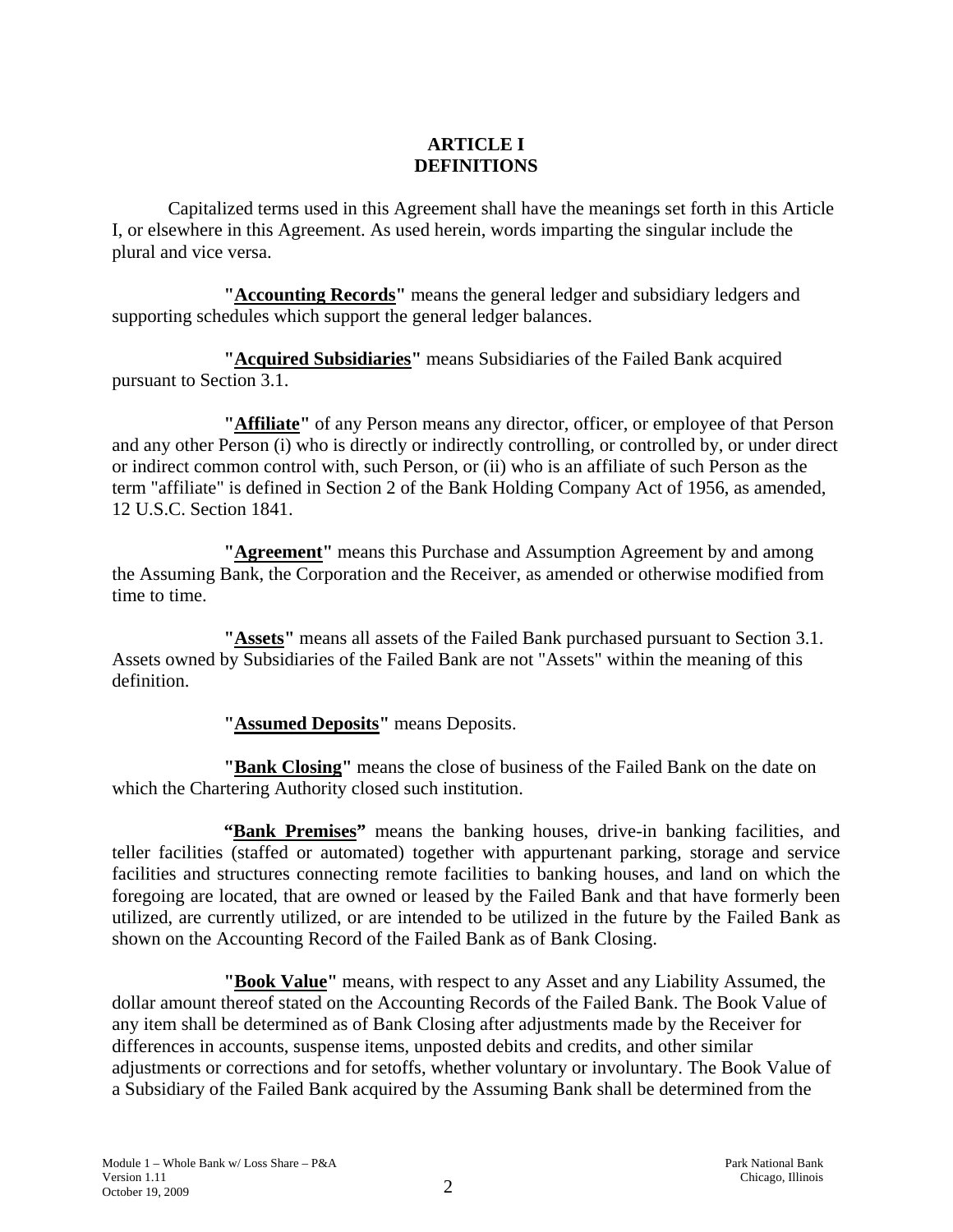<span id="page-6-0"></span>investment in subsidiary and related accounts on the "bank only" (unconsolidated) balance sheet of the Failed Bank based on the equity method of accounting. Without limiting the generality of the foregoing, (i) the Book Value of a Liability Assumed shall include all accrued and unpaid interest thereon as of Bank Closing, and (ii) the Book Value of a Loan shall reflect adjustments for earned interest, or unearned interest (as it relates to the "rule of 78s" or add-on-interest loans, as applicable), if any, as of Bank Closing, adjustments for the portion of earned or unearned loan-related credit life and/or disability insurance premiums, if any, attributable to the Failed Bank as of Bank Closing, and adjustments for Failed Bank Advances, if any, in each case as determined for financial reporting purposes. The Book Value of an Asset shall not include any adjustment for loan premiums, discounts or any related deferred income, fees or expenses, or general or specific reserves on the Accounting Records of the Failed Bank.

**"Business Day"** means a day other than a Saturday, Sunday, Federal legal holiday or legal holiday under the laws of the State where the Failed Bank is located, or a day on which the principal office of the Corporation is closed.

**"Chartering Authority"** means (i) with respect to a national bank, the Office of the Comptroller of the Currency, (ii) with respect to a Federal savings association or savings bank, the Office of Thrift Supervision, (iii) with respect to a bank or savings institution chartered by a State, the agency of such State charged with primary responsibility for regulating and/or closing banks or savings institutions, as the case may be, (iv) the Corporation in accordance with 12 U.S.C. Section 1821(c), with regard to self appointment, or (v) the appropriate Federal banking agency in accordance with 12 U.S.C. 1821(c)(9).

**"Commitment"** means the unfunded portion of a line of credit or other commitment reflected on the books and records of the Failed Bank to make an extension of credit (or additional advances with respect to a Loan) that was legally binding on the Failed Bank as of Bank Closing, other than extensions of credit pursuant to the credit card business and overdraft protection plans of the Failed Bank, if any.

**"Credit Documents"** mean the agreements, instruments, certificates or other documents at any time evidencing or otherwise relating to, governing or executed in connection with or as security for, a Loan, including without limitation notes, bonds, loan agreements, letter of credit applications, lease financing contracts, banker's acceptances, drafts, interest protection agreements, currency exchange agreements, repurchase agreements, reverse repurchase agreements, guarantees, deeds of trust, mortgages, assignments, security agreements, pledges, subordination or priority agreements, lien priority agreements, undertakings, security instruments, certificates, documents, legal opinions, participation agreements and intercreditor agreements, and all amendments, modifications, renewals, extensions, rearrangements, and substitutions with respect to any of the foregoing.

**"Credit File"** means all Credit Documents and all other credit, collateral, or insurance documents in the possession or custody of the Assuming Bank, or any of its Subsidiaries or Affiliates, relating to an Asset or a Loan included in a Put Notice, or copies of any thereof.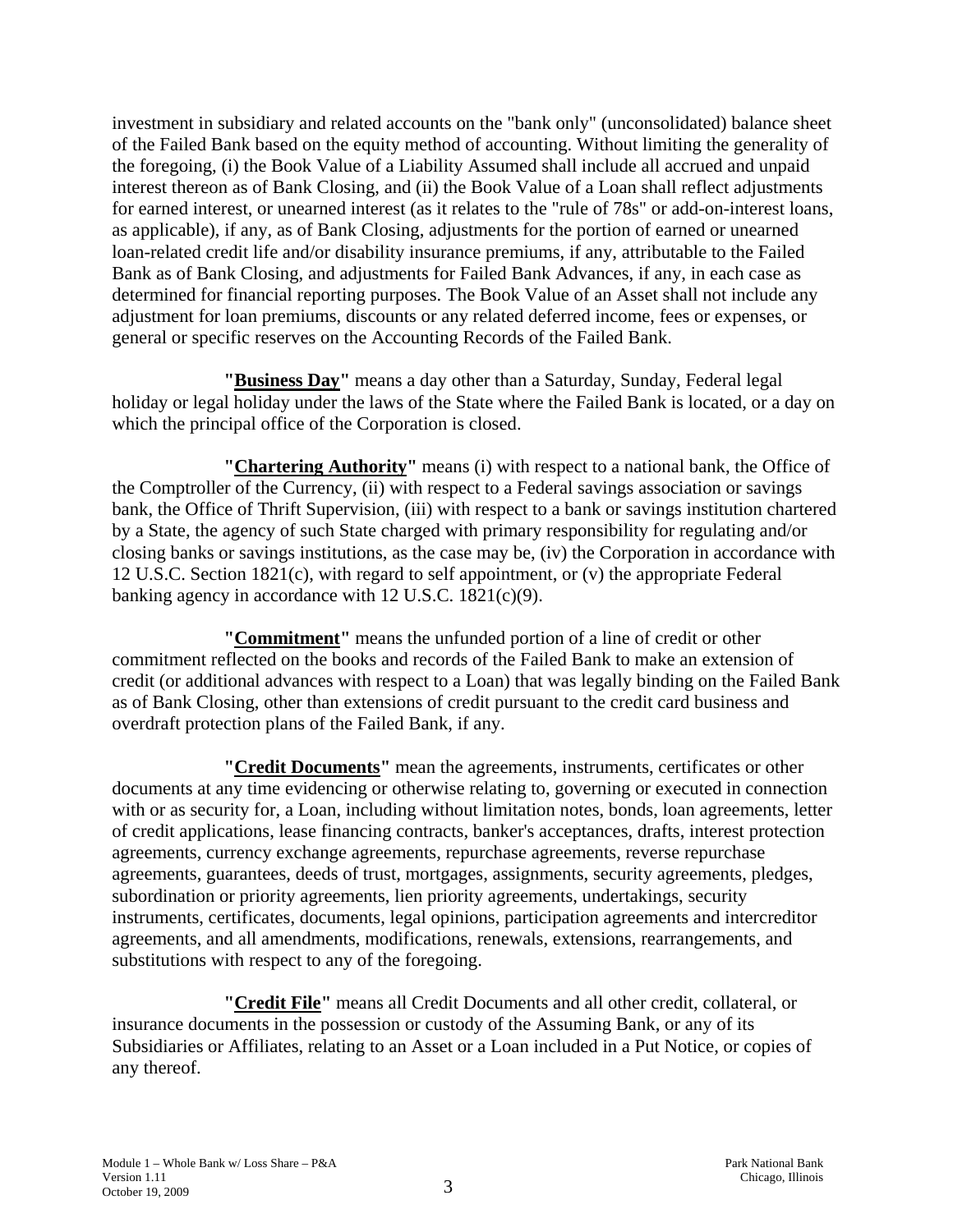<span id="page-7-0"></span> **"Data Processing Lease"** means any lease or licensing agreement, binding on the Failed Bank as of Bank Closing, the subject of which is data processing equipment or computer hardware or software used in connection with data processing activities. A lease or licensing agreement for computer software used in connection with data processing activities shall constitute a Data Processing Lease regardless of whether such lease or licensing agreement also covers data processing equipment.

**"Deposit"** means a deposit as defined in 12 U.S.C. Section 1813(l), including without limitation, outstanding cashier's checks and other official checks and all uncollected items included in the depositors' balances and credited on the books and records of the Failed Bank; provided, that the term "Deposit" shall not include all or any portion of those deposit balances which, in the discretion of the Receiver or the Corporation, (i) may be required to satisfy it for any liquidated or contingent liability of any depositor arising from an unauthorized or unlawful transaction, or (ii) may be needed to provide payment of any liability of any depositor to the Failed Bank or the Receiver, including the liability of any depositor as a director or officer of the Failed Bank, whether or not the amount of the liability is or can be determined as of Bank Closing.

**"Equity Adjustment"** means the dollar amount resulting by subtracting the Book Value, as of Bank Closing, of all Liabilities Assumed under this Agreement by the Assuming Bank from the purchase price, as determined in accordance with this Agreement, as of Bank Closing, of all Assets acquired under this Agreement by the Assuming Bank, which may be a positive or a negative number.

**"Failed Bank Advances"** means the total sums paid by the Failed Bank to (i) protect its lien position, (ii) pay ad valorem taxes and hazard insurance, and (iii) pay credit life insurance, accident and health insurance, and vendor's single interest insurance.

**"Fair Market Value"** means (i)(a) "Market Value" as defined in the regulation prescribing the standards for real estate appraisals used in federally related transactions, 12 C.F.R. § 323.2(g), and accordingly shall mean the most probable price which a property should bring in a competitive and open market under all conditions requisite to a fair sale, the buyer and seller each acting prudently and knowledgeably, and assuming the price is not affected by undue stimulus. Implicit in this definition is the consummation of a sale as of a specified date and the passing of title from seller to buyer under conditions whereby:

(1) Buyer and seller are typically motivated;

(2) Both parties are well informed or well advised, and acting in what they consider their own best interests;

(3) A reasonable time is allowed for exposure in the open market;

(4) Payment is made in terms of cash in U.S. dollars or in terms of financial arrangements comparable thereto; and

(5) The price represents the normal consideration for the property sold unaffected by special or creative financing or sales concessions granted by anyone associated with the sale;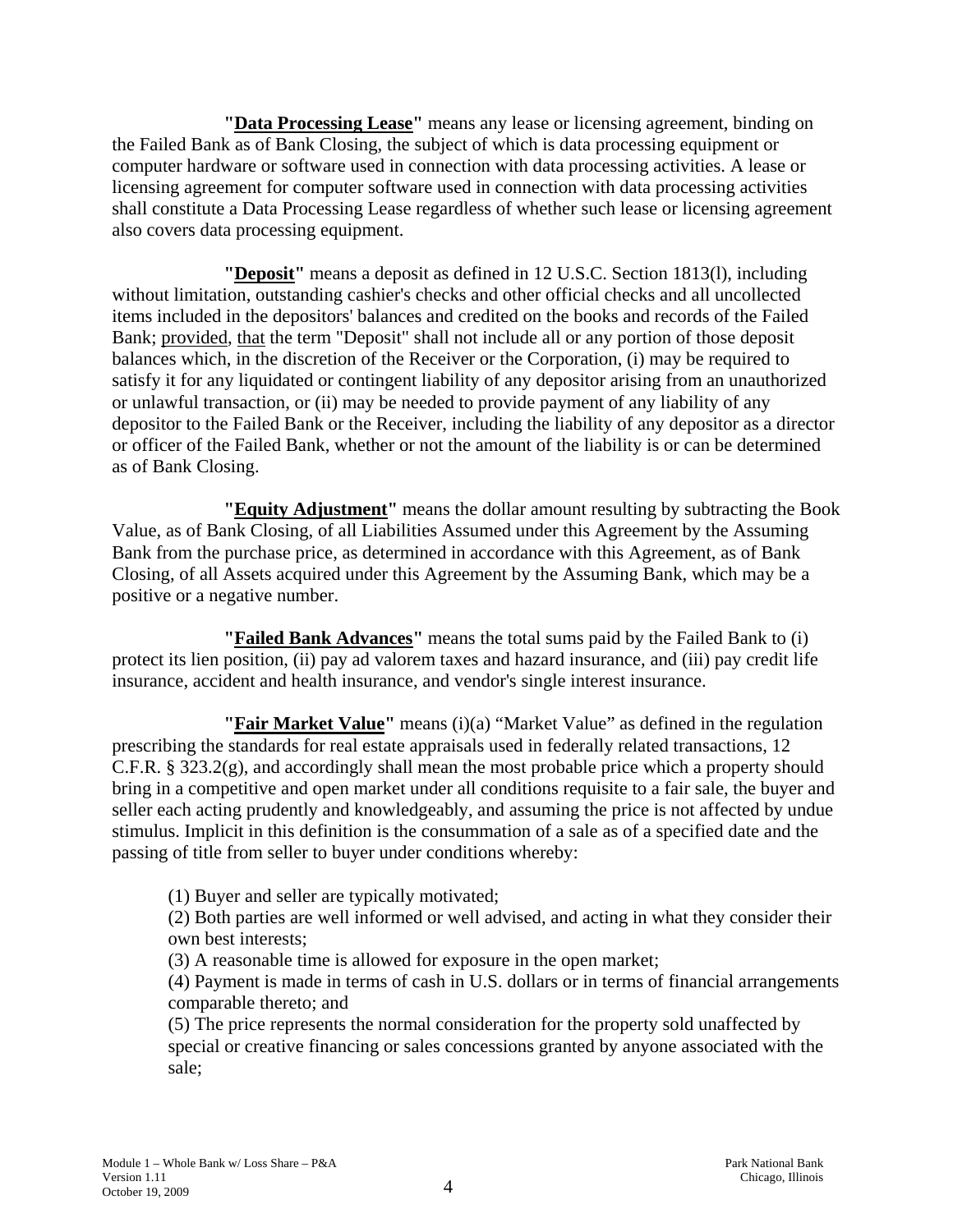as determined as of Bank Closing by an appraiser chosen by the Assuming Bank from a list of acceptable appraisers provided by the Receiver; any costs and fees associated with such determination shall be shared equally by the Receiver and the Assuming Bank, and (b) which, with respect to Bank Premises (to the extent, if any, that Bank Premises are purchased utilizing this valuation method), shall be determined not later than sixty (60) days after Bank Closing by an appraiser selected by the Receiver and the Assuming Bank within seven (7) days after Bank Closing; or (ii) with respect to property other than Bank Premises purchased utilizing this valuation method, the price therefore as established by the Receiver and agreed to by the Assuming Bank, or in the absence of such agreement, as determined in accordance with clause  $(i)(a)$  above.

"**First Loss Tranche**" means the dollar amount of liability that the Assuming Bank will incur prior to the commencement of loss sharing, which is the sum of (i) the Assuming Bank's asset premium (discount) bid, as reflected on the Assuming Bank's bid form, plus (ii) the Assuming Bank's Deposit premium bid, as reflected on the Assuming Bank's bid form, plus (iii) the Equity Adjustment. The First Loss Tranche may be a positive or negative number.

"**Fixtures**" means those leasehold improvements, additions, alterations and installations constituting all or a part of Bank Premises and which were acquired, added, built, installed or purchased at the expense of the Failed Bank, regardless of the holder of legal title thereto as of Bank Closing.

**"Furniture and Equipment"** means the furniture and equipment, other than motor vehicles, leased or owned by the Failed Bank and reflected on the books of the Failed Bank as of Bank Closing, including without limitation automated teller machines, carpeting, furniture, office machinery (including personal computers), shelving, office supplies, telephone, surveillance, security systems and artwork. Motor vehicles shall be considered other assets and pass at Book Value.

**"Indemnitees"** means, except as provided in paragraph (k) of Section 12.1, (i) the Assuming Bank, (ii) the Subsidiaries and Affiliates of the Assuming Bank other than any Subsidiaries or Affiliates of the Failed Bank that are or become Subsidiaries or Affiliates of the Assuming Bank, and (iii) the directors, officers, employees and agents of the Assuming Bank and its Subsidiaries and Affiliates who are not also present or former directors, officers, employees or agents of the Failed Bank or of any Subsidiary or Affiliate of the Failed Bank.

**"Information Package"** means the most recent compilation of financial and other data with respect to the Failed Bank, including any amendments or supplements thereto, provided to the Assuming Bank by the Corporation on the web site used by the Corporation to market the Failed Bank to potential acquirers.

**"Legal Balance"** means the amount of indebtedness legally owed by an Obligor with respect to a Loan, including principal and accrued and unpaid interest, late fees, attorneys' fees and expenses, taxes, insurance premiums, and similar charges, if any.

**"Liabilities Assumed"** has the meaning provided in Section 2.1.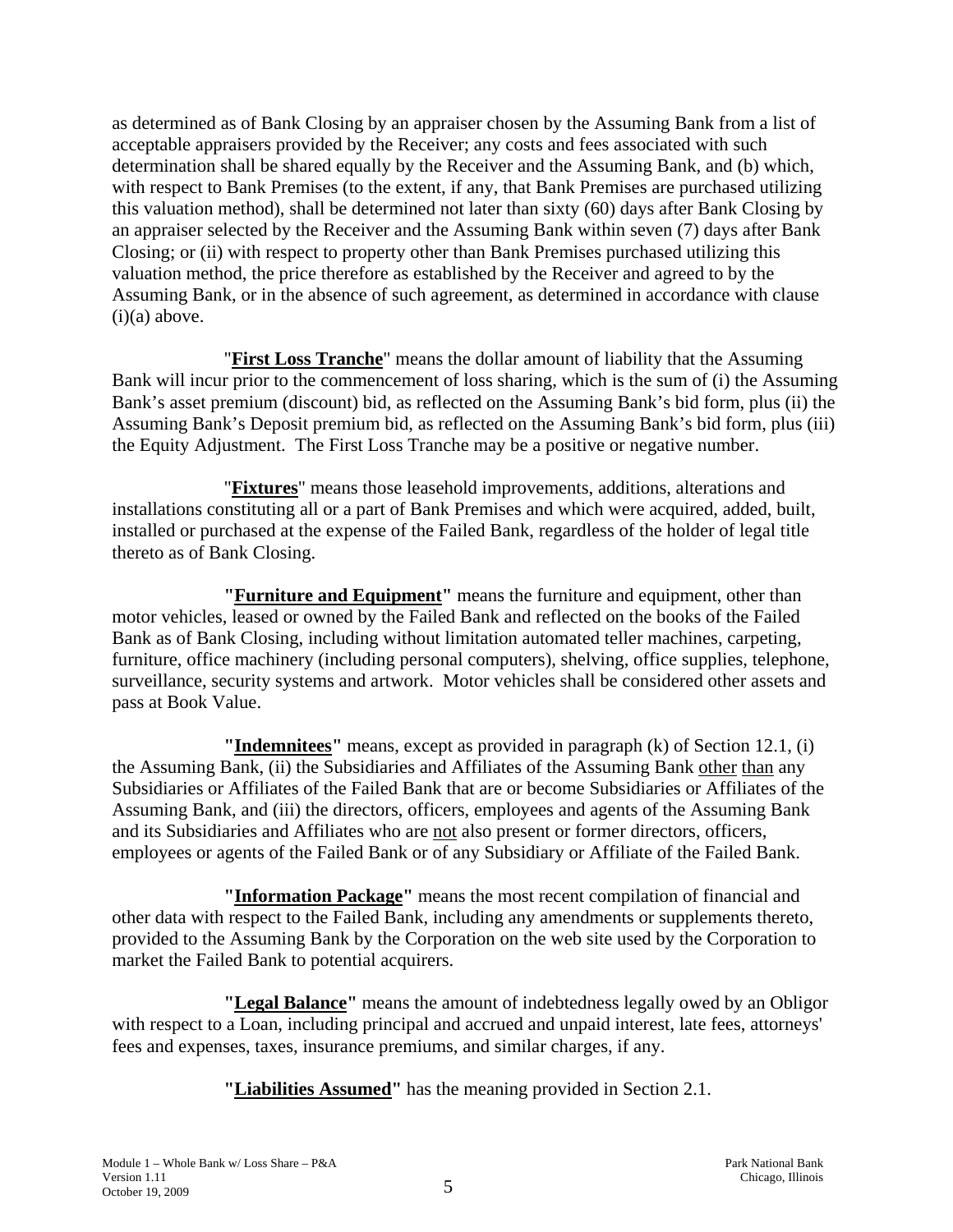**"Lien"** means any mortgage, lien, pledge, charge, assignment for security purposes, security interest, or encumbrance of any kind with respect to an Asset, including any conditional sale agreement or capital lease or other title retention agreement relating to such Asset.

**"Loans"** means all of the following owed to or held by the Failed Bank as of Bank Closing:

(i) loans (including loans which have been charged off the Accounting Records of the Failed Bank in whole or in part prior to September 25, 2009), participation agreements, interests in participations, overdrafts of customers (including but not limited to overdrafts made pursuant to an overdraft protection plan or similar extensions of credit in connection with a deposit account), revolving commercial lines of credit, home equity lines of credit, Commitments, United States and/or State-guaranteed student loans, and lease financing contracts;

(ii) all Liens, rights (including rights of set-off), remedies, powers, privileges, demands, claims, priorities, equities and benefits owned or held by, or accruing or to accrue to or for the benefit of, the holder of the obligations or instruments referred to in clause (i) above, including but not limited to those arising under or based upon Credit Documents, casualty insurance policies and binders, standby letters of credit, mortgagee title insurance policies and binders, payment bonds and performance bonds at any time and from time to time existing with respect to any of the obligations or instruments referred to in clause (i) above; and

(iii) all amendments, modifications, renewals, extensions, refinancings, and refundings of or for any of the foregoing.

**"Obligor"** means each Person liable for the full or partial payment or performance of any Loan, whether such Person is obligated directly, indirectly, primarily, secondarily, jointly, or severally.

**"Other Real Estate"** means all interests in real estate (other than Bank Premises and Fixtures), including but not limited to mineral rights, leasehold rights, condominium and cooperative interests, air rights and development rights that are owned by the Failed Bank.

**"Person"** means any individual, corporation, partnership, joint venture, association, joint-stock company, trust, unincorporated organization, or government or any agency or political subdivision thereof, excluding the Corporation.

**"Primary Indemnitor"** means any Person (other than the Assuming Bank or any of its Affiliates) who is obligated to indemnify or insure, or otherwise make payments (including payments on account of claims made against) to or on behalf of any Person in connection with the claims covered under Article XII, including without limitation any insurer issuing any directors and officers liability policy or any Person issuing a financial institution bond or banker's blanket bond.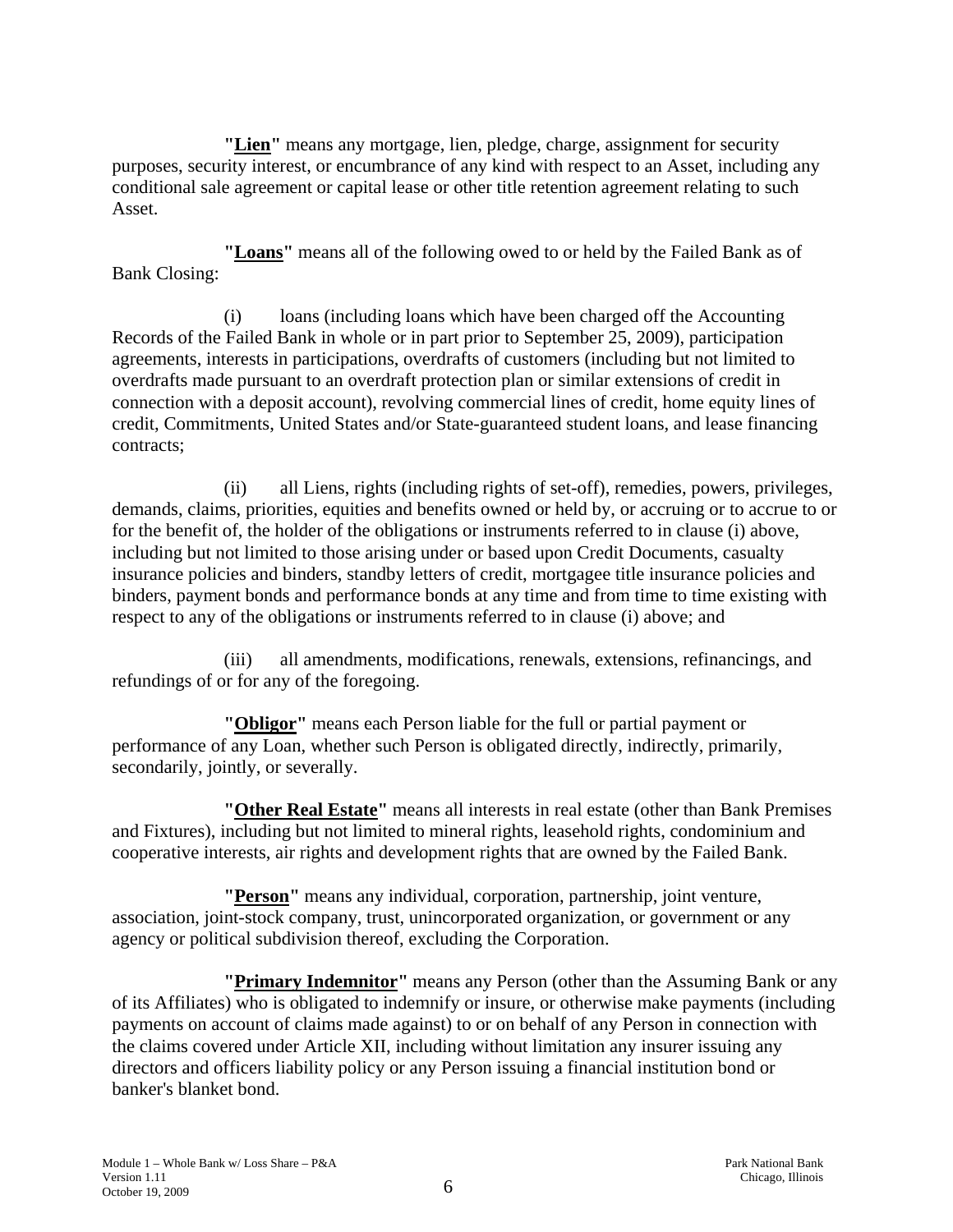**"Proforma"** means producing a balance sheet that reflects a reasonably accurate financial statement of the Failed bank through the date of closing. The Proforma financial statements serve as a basis for the opening entries of both the Assuming Bank and the Receiver.

**"Put Date"** has the meaning provided in Section 3.4.

**"Put Notice"** has the meaning provided in Section 3.4.

**"Qualified Financial Contract"** means a qualified financial contract as defined in 12 U.S.C. Section 1821(e)(8)(D).

**"Record"** means any document, microfiche, microfilm and computer records (including but not limited to magnetic tape, disc storage, card forms and printed copy) of the Failed Bank generated or maintained by the Failed Bank that is owned by or in the possession of the Receiver at Bank Closing.

**"Related Liability"** with respect to any Asset means any liability existing and reflected on the Accounting Records of the Failed Bank as of Bank Closing for (i) indebtedness secured by mortgages, deeds of trust, chattel mortgages, security interests or other liens on or affecting such Asset, (ii) ad valorem taxes applicable to such Asset, and (iii) any other obligation determined by the Receiver to be directly related to such Asset.

**"Related Liability Amount"** with respect to any Related Liability on the books of the Assuming Bank, means the amount of such Related Liability as stated on the Accounting Records of the Assuming Bank (as maintained in accordance with generally accepted accounting principles) as of the date as of which the Related Liability Amount is being determined. With respect to a liability that relates to more than one asset, the amount of such Related Liability shall be allocated among such assets for the purpose of determining the Related Liability Amount with respect to any one of such assets. Such allocation shall be made by specific allocation, where determinable, and otherwise shall be pro rata based upon the dollar amount of such assets stated on the Accounting Records of the entity that owns such asset.

 **"Repurchase Price"** means, with respect to any Loan the Book Value, adjusted to reflect changes to Book Value after Bank Closing, plus (i) any advances and interest on such Loan after Bank Closing, minus (ii) the total of amounts received by the Assuming Bank for such Loan, regardless of how applied, after Bank Closing, plus (iii) advances made by Assuming Bank, plus (iv) total disbursements of principal made by Receiver that are not included in the Book Value.

**"Safe Deposit Boxes"** means the safe deposit boxes of the Failed Bank, if any, including the removable safe deposit boxes and safe deposit stacks in the Failed Bank's vault(s), all rights and benefits under rental agreements with respect to such safe deposit boxes, and all keys and combinations thereto.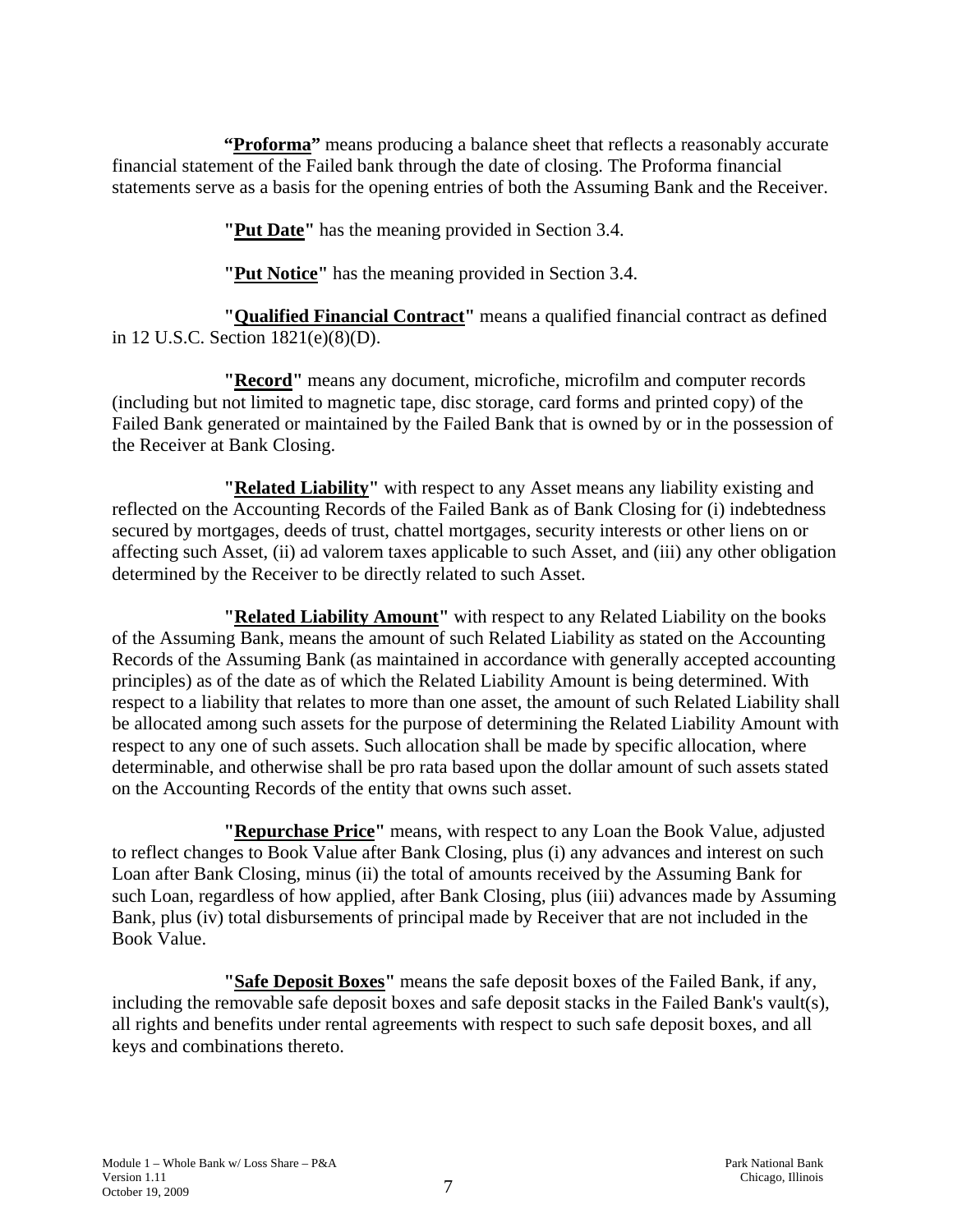<span id="page-11-0"></span> **"Settlement Date"** means the first Business Day immediately prior to the day which is one hundred eighty (180) days after Bank Closing, or such other date prior thereto as may be agreed upon by the Receiver and the Assuming Bank. The Receiver, in its discretion, may extend the Settlement Date.

**"Settlement Interest Rate"** means, for the first calendar quarter or portion thereof during which interest accrues, the rate determined by the Receiver to be equal to the equivalent coupon issue yield on twenty-six (26)-week United States Treasury Bills in effect as of Bank Closing as published in The Wall Street Journal; provided, that if no such equivalent coupon issue yield is available as of Bank Closing, the equivalent coupon issue yield for such Treasury Bills most recently published in The Wall Street Journal prior to Bank Closing shall be used. Thereafter, the rate shall be adjusted to the rate determined by the Receiver to be equal to the equivalent coupon issue yield on such Treasury Bills in effect as of the first day of each succeeding calendar quarter during which interest accrues as published in The Wall Street Journal.

**"Subsidiary"** has the meaning set forth in Section 3(w)(4) of the Federal Deposit Insurance Act, 12 U.S.C. Section 1813(w)(4), as amended.

### **ARTICLE II ASSUMPTION OF LIABILITIES**

 **2.1 Liabilities Assumed by Assuming Bank.** The Assuming Bank expressly assumes at Book Value (subject to adjustment pursuant to Article VIII) and agrees to pay, perform, and discharge all of the following liabilities of the Failed Bank as of Bank Closing, except as otherwise provided in this Agreement (such liabilities referred to as "Liabilities Assumed"):

> (a) Assumed Deposits, except those Deposits specifically listed on Schedule 2.1(a); provided, that as to any Deposits of public money which are Assumed Deposits, the Assuming Bank agrees to properly secure such Deposits with such Assets as appropriate which, prior to Bank Closing, were pledged as security by the Failed Bank, or with assets of the Assuming Bank, if such securing Assets, if any, are insufficient to properly secure such Deposits;

> (b) liabilities for indebtedness secured by mortgages, deeds of trust, chattel mortgages, security interests or other liens on or affecting any Assets, if any; provided, that the assumption of any liability pursuant to this paragraph shall be limited to the market value of the Assets securing such liability as determined by the Receiver;

> (c) borrowings from Federal Reserve Banks and Federal Home Loan Banks, if any, provided, that the assumption of any liability pursuant to this paragraph shall be limited to the market value of the assets securing such liability as determined by the Receiver; and overdrafts, debit balances, service charges, reclamations, and adjustments to accounts with the Federal Reserve Banks as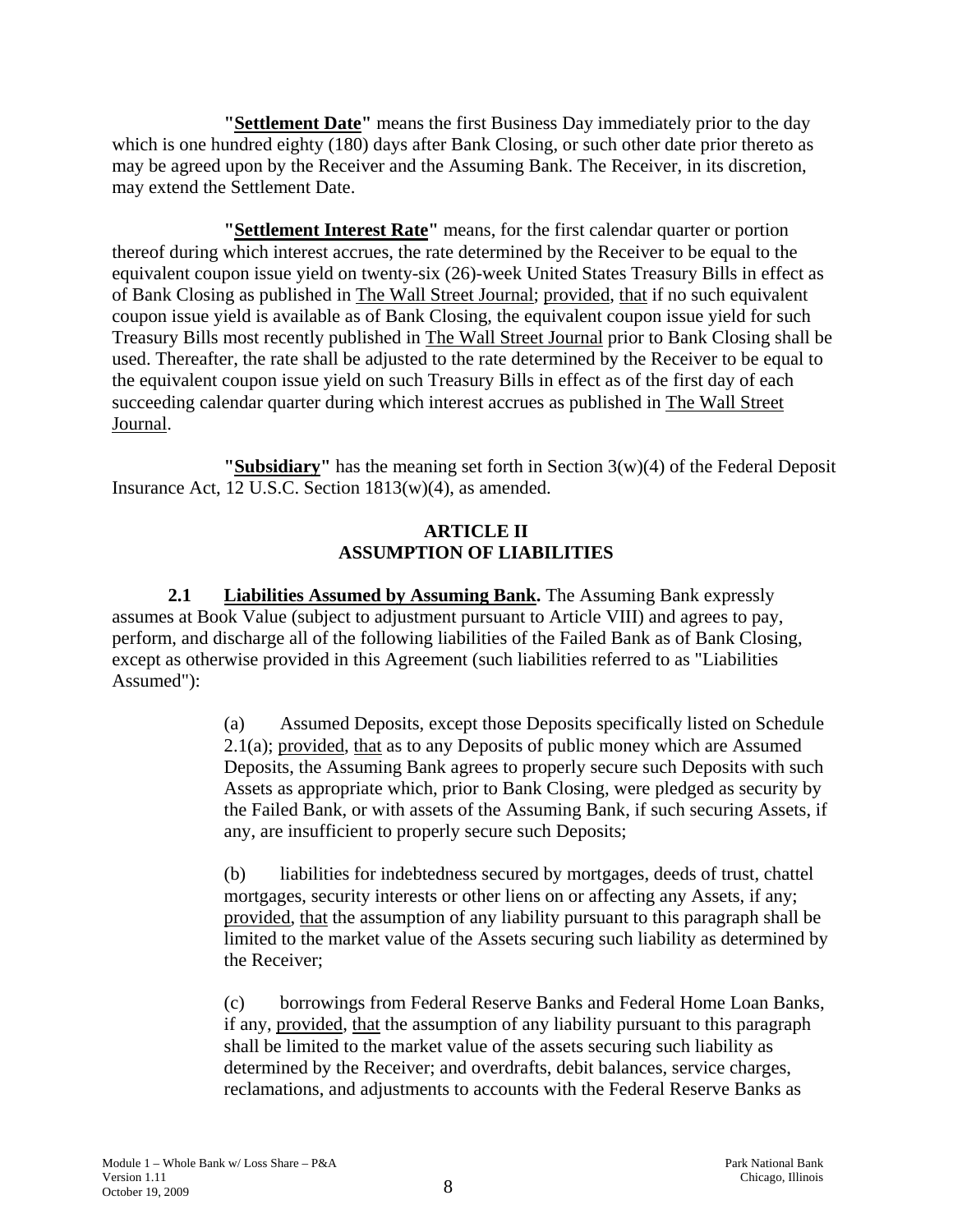reflected on the books and records of any such Federal Reserve Bank within ninety (90) days after Bank Closing, if any;

(d) ad valorem taxes applicable to any Asset, if any; provided, that the assumption of any ad valorem taxes pursuant to this paragraph shall be limited to an amount equal to the market value of the Asset to which such taxes apply as determined by the Receiver;

(e) liabilities, if any, for federal funds purchased, repurchase agreements and overdrafts in accounts maintained with other depository institutions (including any accrued and unpaid interest thereon computed to and including Bank Closing); provided, that the assumption of any liability pursuant to this paragraph shall be limited to the market value of the Assets securing such liability as determined by the Receiver;

(f) United States Treasury tax and loan note option accounts, if any;

(g) liabilities for any acceptance or commercial letter of credit (other than "standby letters of credit" as defined in 12 C.F.R. Section 337.2(a)); provided, that the assumption of any liability pursuant to this paragraph shall be limited to the market value of the Assets securing such liability as determined by the Receiver;

(h) duties and obligations assumed pursuant to this Agreement including without limitation those relating to the Failed Bank's credit card business, overdraft protection plans, safe deposit business, safekeeping business or trust business, if any;

(i) liabilities, if any, for Commitments;

(j) liabilities, if any, for amounts owed to any Subsidiary of the Failed Bank acquired under Section 3.1;

(k) liabilities, if any, with respect to Qualified Financial Contracts;

(l) duties and obligations under any contract pursuant to which the Failed Bank provides mortgage servicing for others, or mortgage servicing is provided to the Failed Bank by others; and

(m) all asset-related offensive litigation liabilities and all asset-related defensive litigation liabilities, but only to the extent such liabilities relate to assets subject to a loss share agreement, and provided that all other defensive litigation and any class actions with respect to credit card business are retained by the Receiver.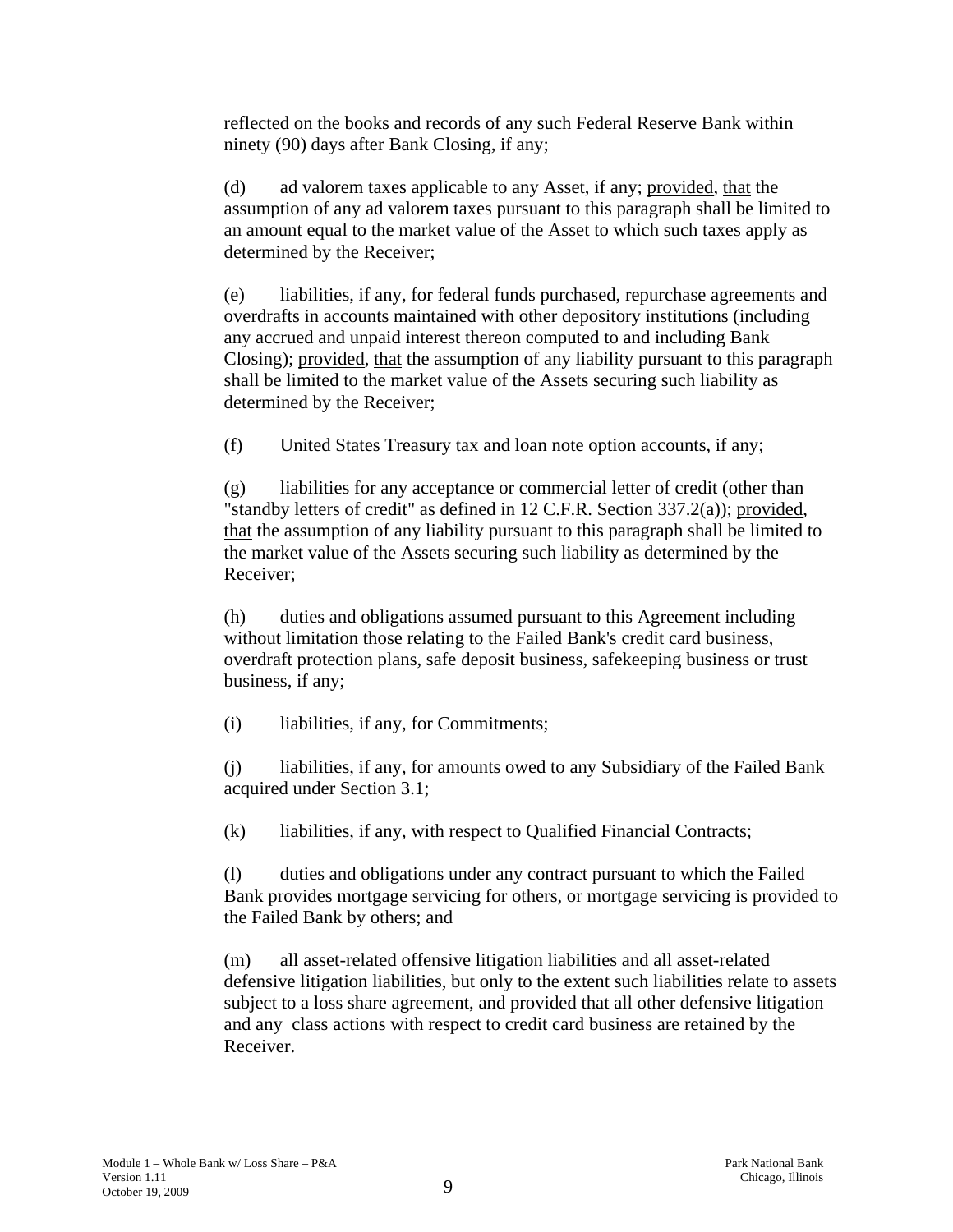<span id="page-13-0"></span>Schedule 2.1 attached hereto and incorporated herein sets forth certain categories of Liabilities Assumed and the aggregate Book Value of the Liabilities Assumed in such categories. Such schedule is based upon the best information available to the Receiver and may be adjusted as provided in Article VIII.

**2.2 Interest on Deposit Liabilities.** The Assuming Bank agrees that, from and after Bank Closing, it will accrue and pay interest on Deposit liabilities assumed pursuant to Section 2.1 at a rate(s) it shall determine; provided, that for non-transaction Deposit liabilities such rate(s) shall not be less than the lowest rate offered by the Assuming Bank to its depositors for non-transaction deposit accounts. The Assuming Bank shall permit each depositor to withdraw, without penalty for early withdrawal, all or any portion of such depositor's Deposit, whether or not the Assuming Bank elects to pay interest in accordance with any deposit agreement formerly existing between the Failed Bank and such depositor; and further provided, that if such Deposit has been pledged to secure an obligation of the depositor or other party, any withdrawal thereof shall be subject to the terms of the agreement governing such pledge. The Assuming Bank shall give notice to such depositors as provided in Section 5.3 of the rate(s) of interest which it has determined to pay and of such withdrawal rights.

**2.3 Unclaimed Deposits.** Fifteen (15) months following the Bank Closing Date, the Assuming Bank will provide the Receiver a listing of all deposit accounts, including the type of account, not claimed by the depositor. The Receiver will review the list and authorize the Assuming Bank to act on behalf of the Receiver to send a "Final Legal Notice" in a form substantially similar to Exhibit 2.3A to the owner(s) of the unclaimed deposits reminding them of the need to claim or arrange to continue their account(s) with the Assuming Bank. The Assuming Bank will send the "Final Legal Notice" to the depositors within thirty (30) days following notification of the Receiver's authorization. The Assuming Bank will prepare an Affidavit of Mailing and will forward the Affidavit of Mailing to the Receiver after mailing out the "Final Legal Notice" in a form substantially similar to Exhibit 2.3B to the owner(s) of unclaimed deposit accounts.

If, within eighteen (18) months after Bank Closing, any depositor of the Failed Bank does not claim or arrange to continue such depositor's Deposit assumed pursuant to Section 2.1 at the Assuming Bank, the Assuming Bank shall, within fifteen (15) Business Days after the end of such eighteen (18) month period, (i) refund to the Receiver the full amount of each such deposit (without reduction for service charges), (ii) provide to the Receiver a schedule of all such refunded Deposits in such form as may be prescribed by the Receiver, and (iii) assign, transfer, convey, and deliver to the Receiver, all right, title, and interest of the Assuming Bank in and to the Records previously transferred to the Assuming Bank and other records generated or maintained by the Assuming Bank pertaining to such Deposits. During such eighteen (18) month period, at the request of the Receiver, the Assuming Bank promptly shall provide to the Receiver schedules of unclaimed deposits in such form as may be prescribed by the Receiver.

**2.4 Employee Plans.** Except as provided in Section 4.12, the Assuming Bank shall have no liabilities, obligations or responsibilities under the Failed Bank's health care, bonus, vacation, pension, profit sharing, deferred compensation, 401K or stock purchase plans or similar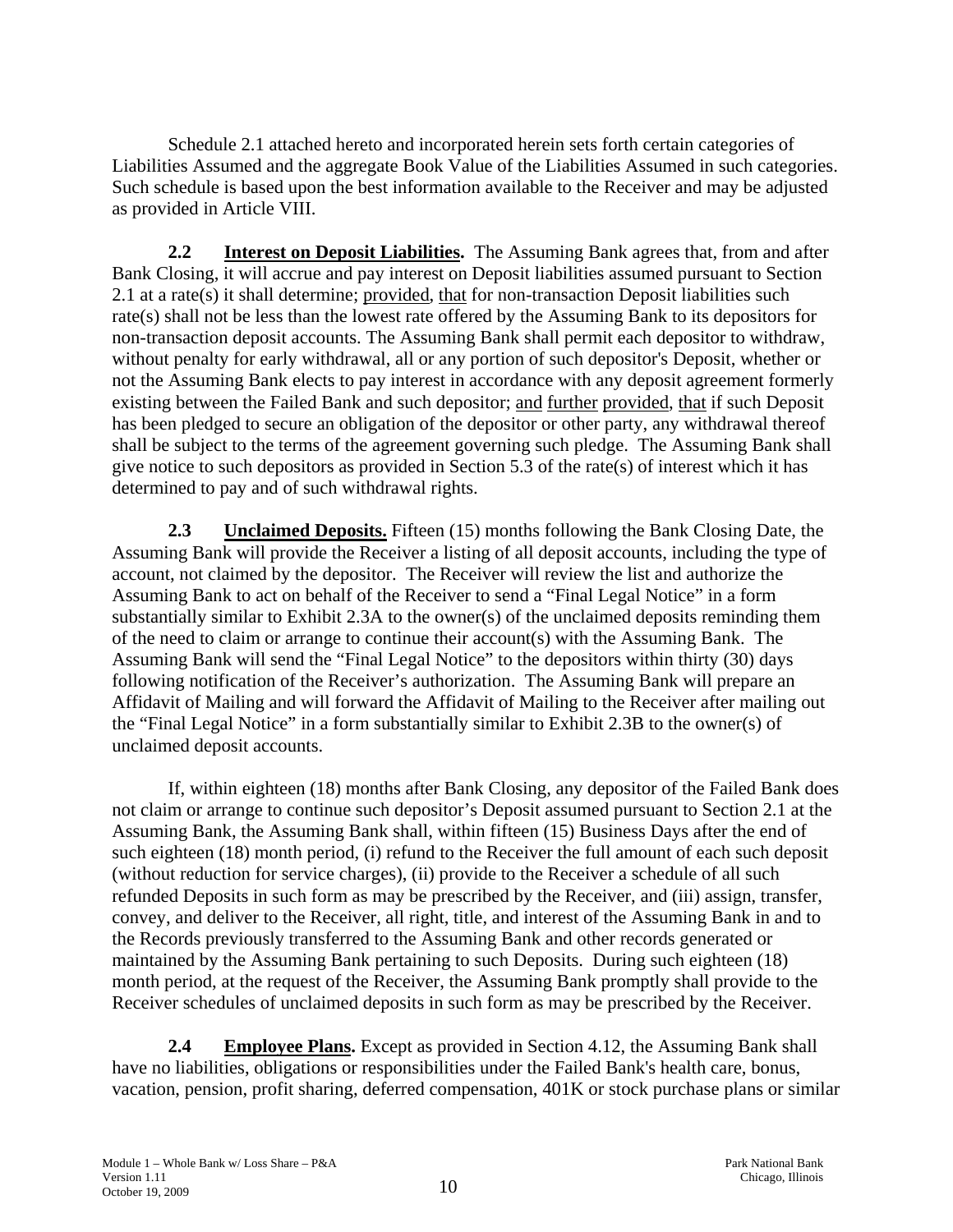<span id="page-14-0"></span>plans, if any, unless the Receiver and the Assuming Bank agree otherwise subsequent to the date of this Agreement.

### **ARTICLE III PURCHASE OF ASSETS**

Assuming Bank includes, but is not limited to, the entities listed on Schedule 3.1a.  **3.1 Assets Purchased by Assuming Bank**. With the exception of certain assets expressly excluded in Sections 3.5 and 3.6, the Assuming Bank hereby purchases from the Receiver, and the Receiver hereby sells, assigns, transfers, conveys, and delivers to the Assuming Bank, all right, title, and interest of the Receiver in and to all of the assets (real, personal and mixed, wherever located and however acquired) including all subsidiaries, joint ventures, partnerships, and any and all other business combinations or arrangements, whether active, inactive, dissolved or terminated, of the Failed Bank whether or not reflected on the books of the Failed Bank as of Bank Closing. Schedules 3.1 and 3.1a attached hereto and incorporated herein sets forth certain categories of Assets purchased hereunder. Such schedule is based upon the best information available to the Receiver and may be adjusted as provided in Article VIII. Assets are purchased hereunder by the Assuming Bank subject to all liabilities for indebtedness collateralized by Liens affecting such Assets to the extent provided in Section 2.1. The subsidiaries, joint ventures, partnerships, and any and all other business combinations or arrangements, whether active, inactive, dissolved or terminated being purchased by the Notwithstanding Section 4.8, the Assuming Bank specifically purchases all mortgage servicing rights and obligations of the Failed Bank.

### **3.2 Asset Purchase Price**.

(a) All Assets and assets of the Failed Bank subject to an option to purchase by the Assuming Bank shall be purchased for the amount, or the amount resulting from the method specified for determining the amount, as specified on Schedule 3.2, except as otherwise may be provided herein. Any Asset, asset of the Failed Bank subject to an option to purchase or other asset purchased for which no purchase price is specified on Schedule 3.2 or otherwise herein shall be purchased at its Book Value. Loans or other assets charged off the Accounting Records of the Failed Bank prior to September 25, 2009 shall be purchased at a price of zero.

(b) The purchase price for securities (other than the capital stock of any Acquired Subsidiary) purchased under Section 3.1 by the Assuming Bank shall be the market value thereof as of Bank Closing, which market value shall be (i) the market price for each such security quoted at the close of the trading day effective on Bank Closing as published electronically by Bloomberg, L.P., or alternatively, at the discretion of the Receiver, IDC/Financial Times (FT) Interactive Data; (ii) provided, that if such market price is not available for any such security, the Assuming Bank will submit a bid for each such security within three days of notification/bid request by the Receiver (unless a different time period is agreed to by the Assuming Bank and the Receiver) and the Receiver, in its sole discretion will accept or reject each such bid; and (iii) further provided in the absence of an acceptable bid from the Assuming Bank, each such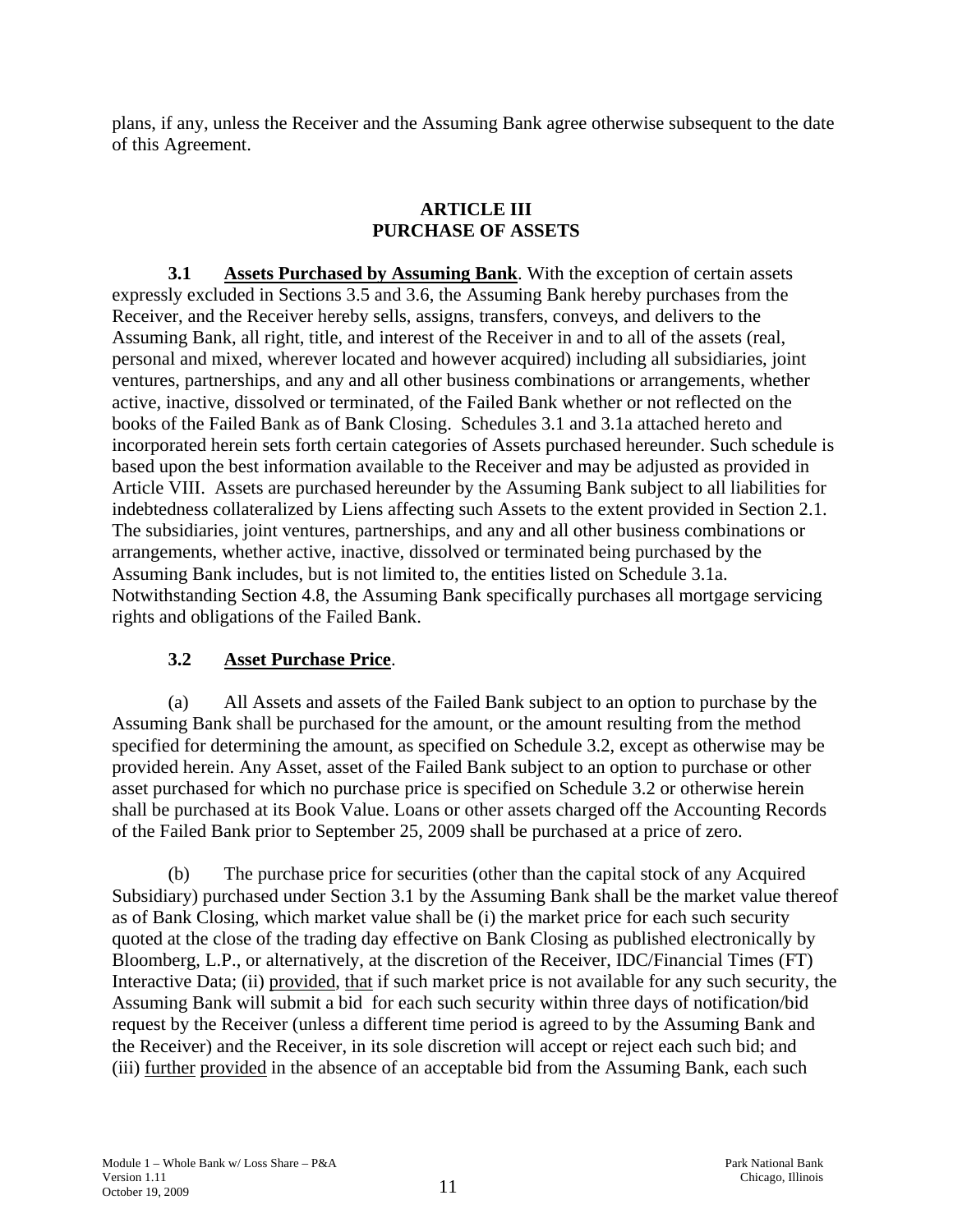<span id="page-15-0"></span>security shall not pass to the Assuming Bank and shall be deemed to be an excluded asset hereunder.

(c) Qualified Financial Contracts shall be purchased at market value determined in accordance with the terms of Exhibit 3.2(c). Any costs associated with such valuation shall be shared equally by the Receiver and the Assuming Bank.

**3.3 Manner of Conveyance; Limited Warranty; Nonrecourse; Etc. THE CONVEYANCE OF ALL ASSETS, INCLUDING REAL AND PERSONAL PROPERTY INTERESTS, PURCHASED BY THE ASSUMING BANK UNDER THIS AGREEMENT SHALL BE MADE, AS NECESSARY, BY RECEIVER'S DEED OR RECEIVER'S BILL OF SALE, "AS IS", "WHERE IS", WITHOUT RECOURSE AND, EXCEPT AS OTHERWISE SPECIFICALLY PROVIDED IN THIS AGREEMENT, WITHOUT ANY WARRANTIES WHATSOEVER WITH RESPECT TO SUCH ASSETS, EXPRESS OR IMPLIED, WITH RESPECT TO TITLE, ENFORCEABILITY, COLLECTIBILITY, DOCUMENTATION OR FREEDOM FROM LIENS OR ENCUMBRANCES (IN WHOLE OR IN PART), OR ANY OTHER MATTERS.** 

## **3.4 Puts of Assets to the Receiver**.

(a) **Puts Within 30 Days After Bank Closing**. During the thirty (30)-day period following Bank Closing and only during such period (which thirty (30)-day period may be extended in writing in the sole absolute discretion of the Receiver for any Loan), in accordance with this Section 3.4, the Assuming Bank shall be entitled to require the Receiver to purchase any Loan secured by an Assumed Deposit and transferred to the Assuming Bank pursuant to Section 3.1 which is not a Shared-Loss Loan and which is not fully secured by Assumed Deposits or deposits at other insured depository institutions due to either insufficient Assumed Deposit or deposit collateral or deficient documentation regarding such collateral; provided with regard to any Loan secured by an Assumed Deposit, no such purchase may be required until any Deposit setoff determination, whether voluntary or involuntary, has been made; and,

at the end of the thirty (30)-day period following Bank Closing and at that time only, in accordance with this Section 3.4, the Assuming Bank shall be entitled to require the Receiver to purchase any remaining overdraft transferred to the Assuming Bank pursuant to 3.1 which both was made after September 25, 2009 and was not made pursuant to an overdraft protection plan or similar extension of credit.

Notwithstanding the foregoing, the Assuming Bank shall not have the right to require the Receiver to purchase any Loan if (i) the Obligor with respect to such Loan is an Acquired Subsidiary, or (ii) the Assuming Bank has:

> (A) made any advance in accordance with the terms of a Commitment or otherwise with respect to such Loan;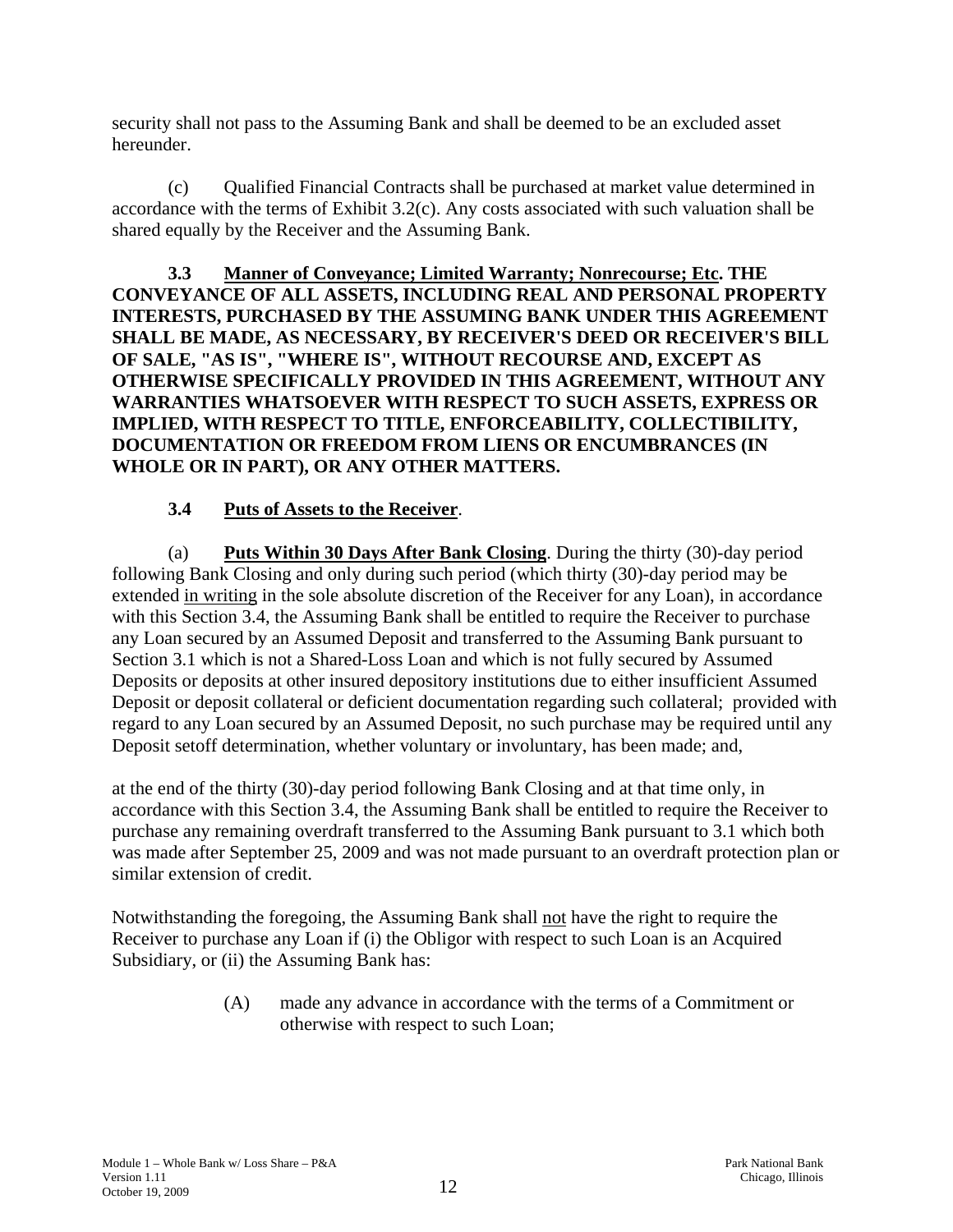- (B) taken any action that increased the amount of a Related Liability with respect to such Loan over the amount of such liability immediately prior to the time of such action;
- (C) created or permitted to be created any Lien on such Loan which secures indebtedness for money borrowed or which constitutes a conditional sales agreement, capital lease or other title retention agreement;
- (D) entered into, agreed to make, grant or permit, or made, granted or permitted any modification or amendment to, any waiver or extension with respect to, or any renewal, refinancing or refunding of, such Loan or related Credit Documents or collateral, including, without limitation, any act or omission which diminished such collateral; or
- (E) sold, assigned or transferred all or a portion of such Loan to a third party (whether with or without recourse).

The Assuming Bank shall transfer all such Assets to the Receiver without recourse, and shall indemnify the Receiver against any and all claims of any Person claiming by, through or under the Assuming Bank with respect to any such Asset, as provided in Section 12.4.

(b) **Notices to the Receiver**. In the event that the Assuming Bank elects to require the Receiver to purchase one or more Assets, the Assuming Bank shall deliver to the Receiver a notice (a "Put Notice") which shall include:

- (i) a list of all Assets that the Assuming Bank requires the Receiver to purchase;
- (ii) a list of all Related Liabilities with respect to the Assets identified pursuant to (i) above; and
- (iii) a statement of the estimated Repurchase Price of each Asset identified pursuant to (i) above as of the applicable Put Date.

Such notice shall be in the form prescribed by the Receiver or such other form to which the Receiver shall consent. As provided in Section 9.6, the Assuming Bank shall deliver to the Receiver such documents, Credit Files and such additional information relating to the subject matter of the Put Notice as the Receiver may request and shall provide to the Receiver full access to all other relevant books and records.

(c) **Purchase by Receiver**. The Receiver shall purchase Assets that are specified in the Put Notice and shall assume Related Liabilities with respect to such Assets, and the transfer of such Assets and Related Liabilities shall be effective as of a date determined by the Receiver which date shall not be later than thirty (30) days after receipt by the Receiver of the Put Notice (the "Put Date").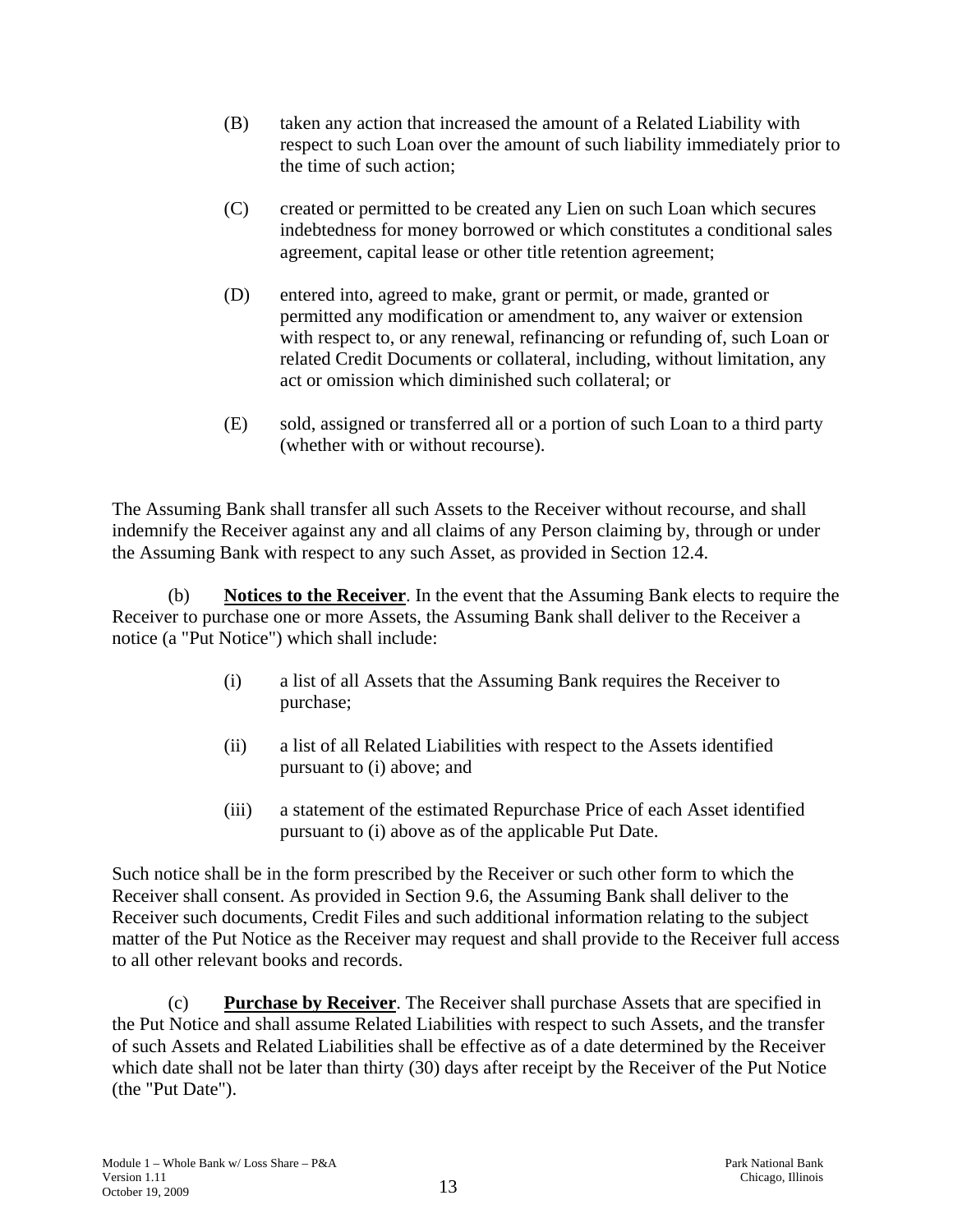<span id="page-17-0"></span> (d) **Purchase Price and Payment Date**. Each Asset purchased by the Receiver pursuant to this Section 3.4 shall be purchased at a price equal to the Repurchase Price of such Asset less the Related Liability Amount applicable to such Asset, in each case determined as of the applicable Put Date. If the difference between such Repurchase Price and such Related Liability Amount is positive, then the Receiver shall pay to the Assuming Bank the amount of such difference; if the difference between such amounts is negative, then the Assuming Bank shall pay to the Receiver the amount of such difference. The Assuming Bank or the Receiver, as the case may be, shall pay the purchase price determined pursuant to this Section 3.4(d) not later than the twentieth (20th) Business Day following the applicable Put Date, together with interest on such amount at the Settlement Interest Rate for the period from and including such Put Date to and including the day preceding the date upon which payment is made.

(e) **Servicing.** The Assuming Bank shall administer and manage any Asset subject to purchase by the Receiver in accordance with usual and prudent banking standards and business practices until such time as such Asset is purchased by the Receiver.

(f) **Reversals**. In the event that the Receiver purchases an Asset (and assumes the Related Liability) that it is not required to purchase pursuant to this Section 3.4, the Assuming Bank shall repurchase such Asset (and assume such Related Liability) from the Receiver at a price computed so as to achieve the same economic result as would apply if the Receiver had never purchased such Asset pursuant to this Section 3.4.

**3.5 Assets Not Purchased by Assuming Bank**. The Assuming Bank does not purchase, acquire or assume, or (except as otherwise expressly provided in this Agreement) obtain an option to purchase, acquire or assume under this Agreement:

(a) any financial institution bonds, banker's blanket bonds, or public liability, fire, or extended coverage insurance policy or any other insurance policy of the Failed Bank, or premium refund, unearned premium derived from cancellation, or any proceeds payable with respect to any of the foregoing;

(b) any interest, right, action, claim, or judgment against (i) any officer, director, employee, accountant, attorney, or any other Person employed or retained by the Failed Bank or any Subsidiary of the Failed Bank on or prior to Bank Closing arising out of any act or omission of such Person in such capacity, (ii) any underwriter of financial institution bonds, banker's blanket bonds or any other insurance policy of the Failed Bank, (iii) any shareholder or holding company of the Failed Bank, or (iv) any other Person whose action or inaction may be related to any loss (exclusive of any loss resulting from such Person's failure to pay on a Loan made by the Failed Bank) incurred by the Failed Bank; provided, that for the purposes hereof, the acts, omissions or other events giving rise to any such claim shall have occurred on or before Bank Closing, regardless of when any such claim is discovered and regardless of whether any such claim is made with respect to a financial institution bond, banker's blanket bond, or any other insurance policy of the Failed Bank in force as of Bank Closing;

(c) prepaid regulatory assessments of the Failed Bank, if any;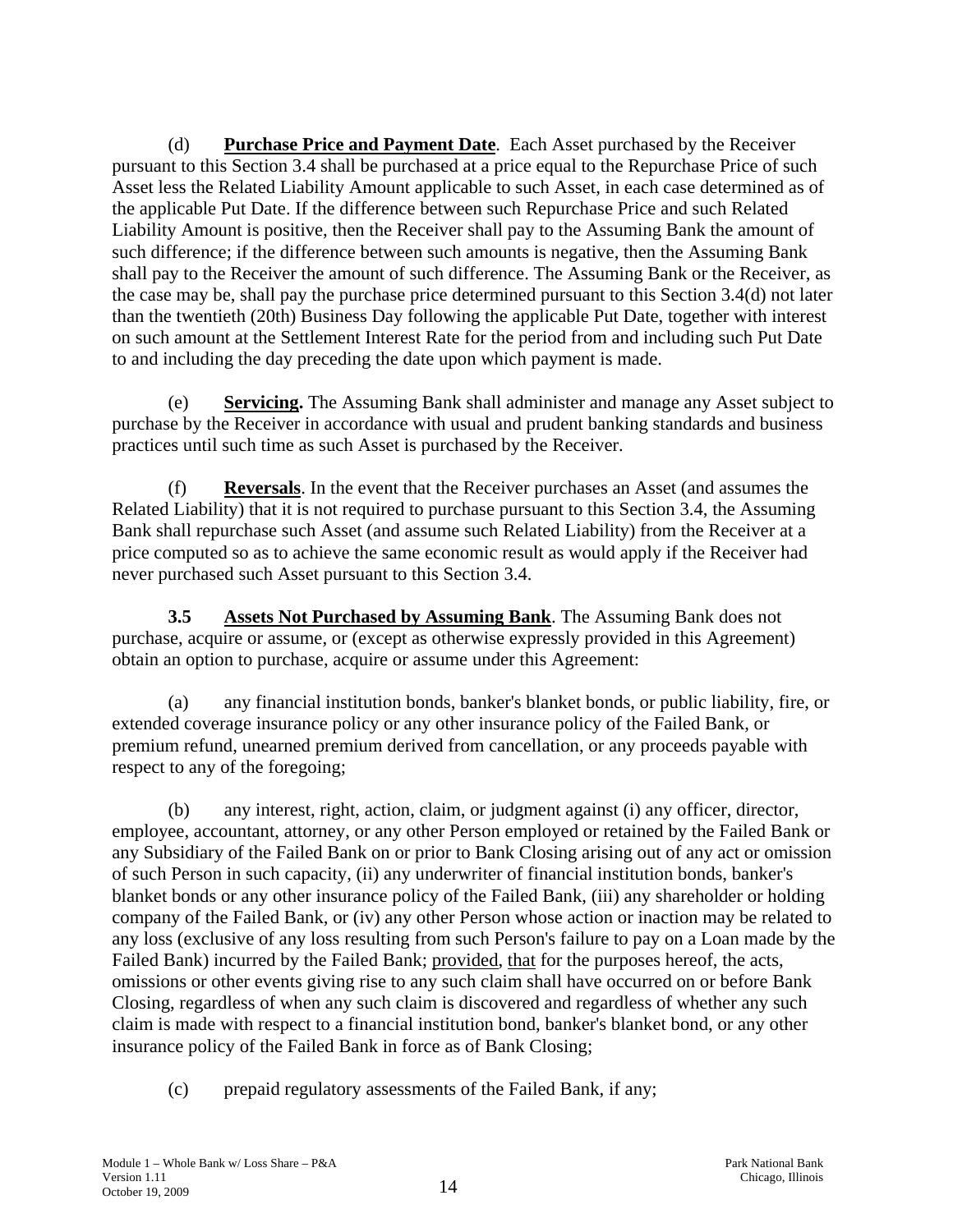<span id="page-18-0"></span>(d) legal or equitable interests in tax receivables of the Failed Bank, if any, including any claims arising as a result of the Failed Bank having entered into any agreement or otherwise being joined with another Person with respect to the filing of tax returns or the payment of taxes;

(e) amounts reflected on the Accounting Records of the Failed Bank as of Bank Closing as a general or specific loss reserve or contingency account, if any;

(f) leased or owned Bank Premises and leased or owned Furniture and Equipment and Fixtures and data processing equipment (including hardware and software) located on leased or owned Bank Premises, if any; provided, that the Assuming Bank does obtain an option under Section 4.6, Section 4.7 or Section 4.8, as the case may be, with respect thereto;

(g) owned Bank Premises which the Receiver, in its discretion, determines may contain environmentally hazardous substances;

(h) any "goodwill," as such term is defined in the instructions to the report of condition prepared by banks examined by the Corporation in accordance with 12 C.F.R. Section 304.4, and other intangibles;

- (i) any criminal restitution or forfeiture orders issued in favor of the Failed Bank;
- (j) reserved;
- (k) assets essential to the Receiver in accordance with Section 3.6; and
- (l) the private label asset-backed securities listed on the attached Schedule 3.5(l).

### **3.6 Retention or Repurchase of Assets Essential to Receiver**.

(a) The Receiver may refuse to sell to the Assuming Bank, or the Assuming Bank agrees, at the request of the Receiver set forth in a written notice to the Assuming Bank, to assign, transfer, convey, and deliver to the Receiver all of the Assuming Bank's right, title and interest in and to, any Asset or asset essential to the Receiver as determined by the Receiver in its discretion (together with all Credit Documents evidencing or pertaining thereto), which may include any Asset or asset that the Receiver determines to be:

- (i) made to an officer, director, or other Person engaging in the affairs of the Failed Bank, its Subsidiaries or Affiliates or any related entities of any of the foregoing;
- (ii) the subject of any investigation relating to any claim with respect to any item described in Section 3.5(a) or (b), or the subject of, or potentially the subject of, any legal proceedings;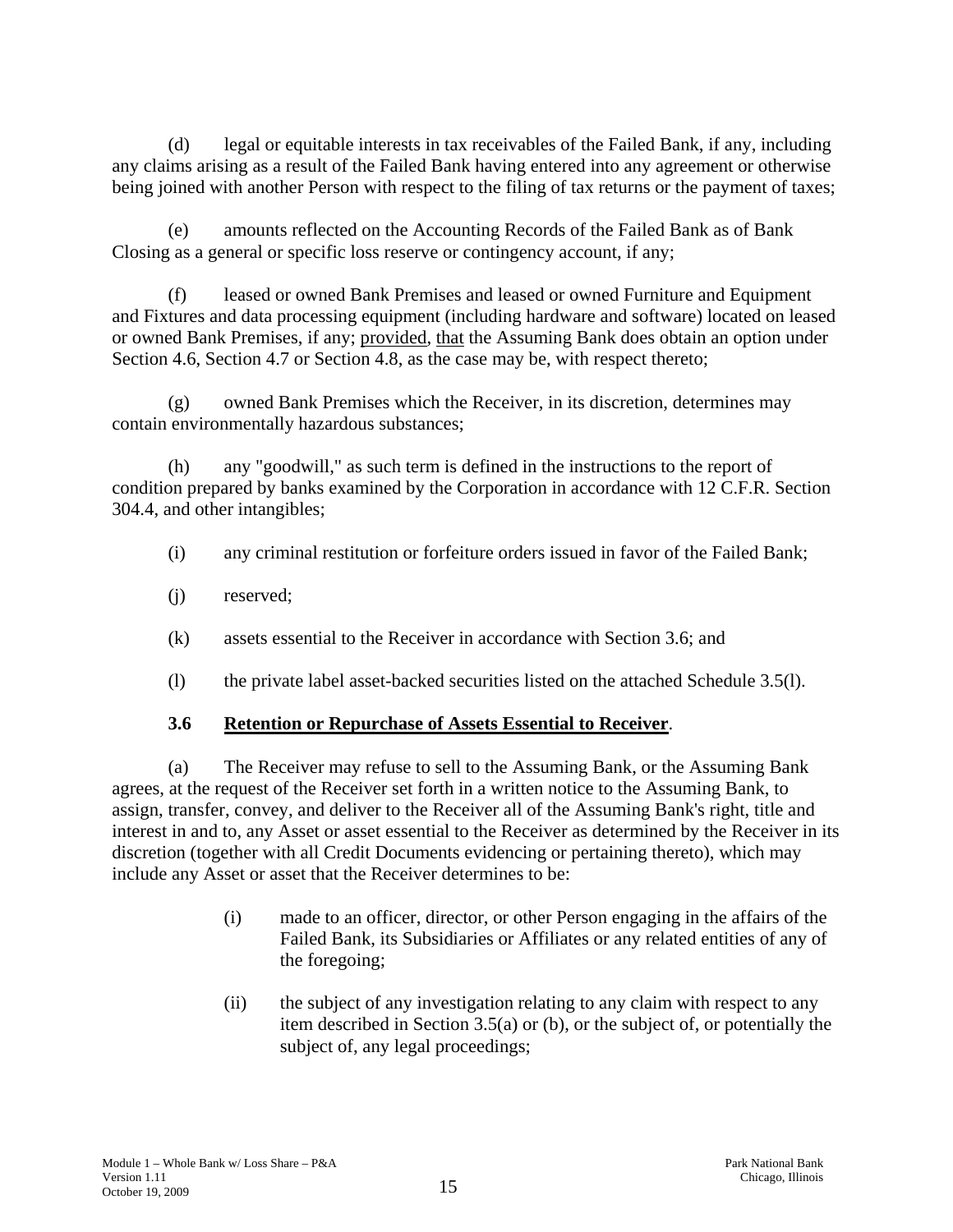- <span id="page-19-0"></span>(iii) made to a Person who is an Obligor on a loan owned by the Receiver or the Corporation in its corporate capacity or its capacity as receiver of any institution;
- (iv) secured by collateral which also secures any asset owned by the Receiver; or
- (v) related to any asset of the Failed Bank not purchased by the Assuming Bank under this Article III or any liability of the Failed Bank not assumed by the Assuming Bank under Article II.

(b) Each such Asset or asset purchased by the Receiver shall be purchased at a price equal to the Repurchase Price thereof less the Related Liability Amount with respect to any Related Liabilities related to such Asset or asset, in each case determined as of the date of the notice provided by the Receiver pursuant to Section 3.6(a). The Receiver shall pay the Assuming Bank not later than the twentieth (20th) Business Day following receipt of related Credit Documents and Credit Files together with interest on such amount at the Settlement Interest Rate for the period from and including the date of receipt of such documents to and including the day preceding the day on which payment is made. The Assuming Bank agrees to administer and manage each such Asset or asset in accordance with usual and prudent banking standards and business practices until each such Asset or asset is purchased by the Receiver. All transfers with respect to Asset or assets under this Section 3.6 shall be made as provided in Section 9.6. The Assuming Bank shall transfer all such Asset or assets and Related Liabilities to the Receiver without recourse, and shall indemnify the Receiver against any and all claims of any Person claiming by, through or under the Assuming Bank with respect to any such Asset or asset, as provided in Section 12.4.

### **ARTICLE IV ASSUMPTION OF CERTAIN DUTIES AND OBLIGATIONS**

The Assuming Bank agrees with the Receiver and the Corporation as follows:

**4.1 Continuation of Banking Business**. For the period commencing the first banking Business Day after Bank Closing and ending no earlier than the first anniversary of Bank Closing, the Assuming Bank will provide full service banking in the trade area of the Failed Bank. Thereafter, the Assuming Bank may cease providing such banking services in the trade area of the Failed Bank, provided the Assuming Bank has received all necessary regulatory approvals. At the option of the Assuming Bank, such banking services may be provided at any or all of the Bank Premises, or at other premises within such trade area. The trade area shall be determined by the Receiver.

**4.2 Agreement with Respect to Credit Card Business**. The Assuming Bank agrees to honor and perform, from and after Bank Closing, all duties and obligations with respect to the Failed Bank's credit card business, and/or processing related to credit cards, if any, and assumes all outstanding extensions of credit with respect thereto.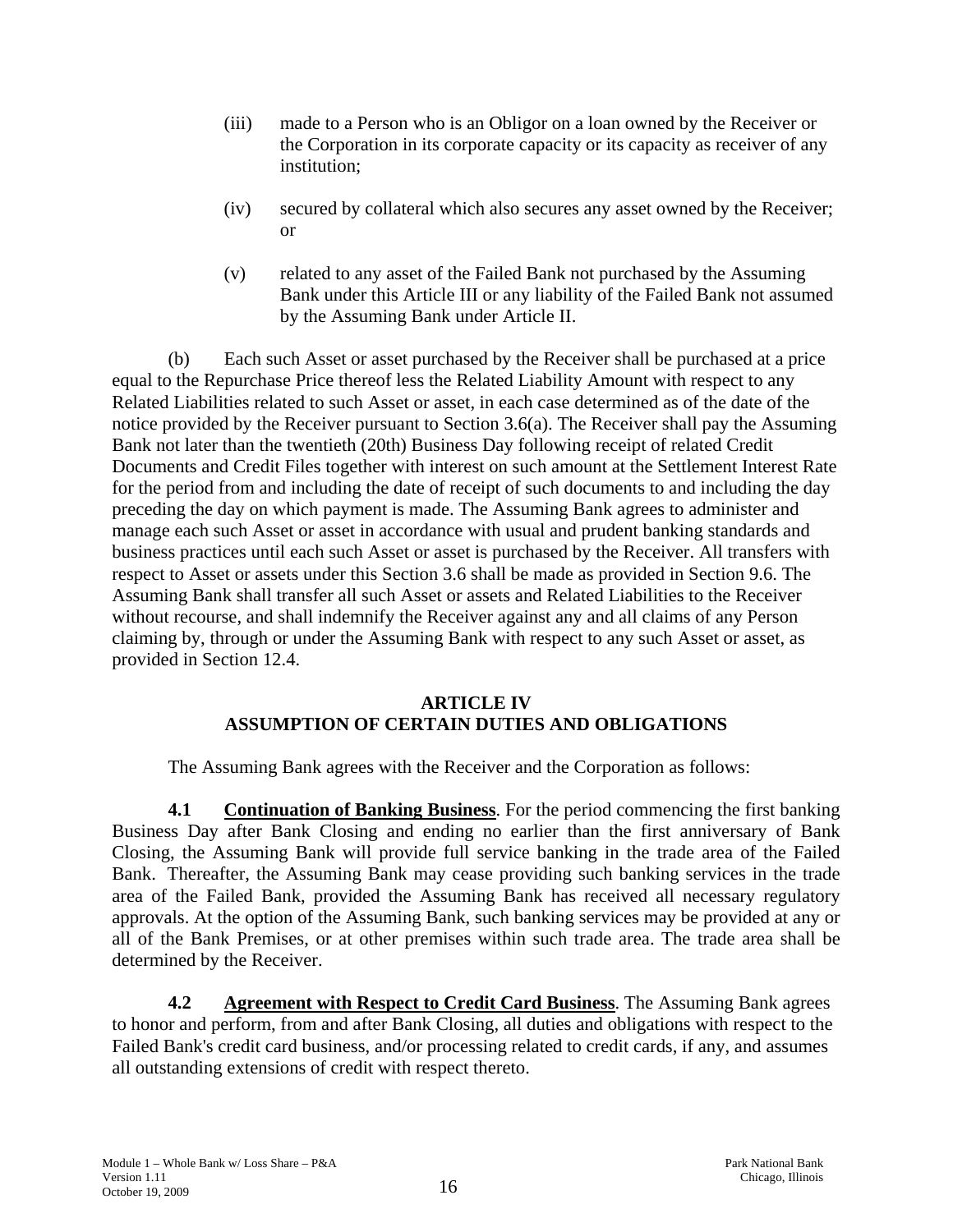<span id="page-20-0"></span>**4.3 Agreement with Respect to Safe Deposit Business**. The Assuming Bank assumes and agrees to discharge, from and after Bank Closing, in the usual course of conducting a banking business, the duties and obligations of the Failed Bank with respect to all Safe Deposit Boxes, if any, of the Failed Bank and to maintain all of the necessary facilities for the use of such boxes by the renters thereof during the period for which such boxes have been rented and the rent therefore paid to the Failed Bank, subject to the provisions of the rental agreements between the Failed Bank and the respective renters of such boxes; provided, that the Assuming Bank may relocate the Safe Deposit Boxes of the Failed Bank to any office of the Assuming Bank located in the trade area of the Failed Bank. The Safe Deposit Boxes shall be located and maintained in the trade area of the Failed Bank for a minimum of one year from Bank Closing. The trade area shall be determined by the Receiver. Fees related to the safe deposit business earned prior to the Bank Closing Date shall be for the benefit of the Receiver and fees earned after the Bank Closing Date shall be for the benefit of the Assuming Bank.

**4.4 Agreement with Respect to Safekeeping Business**. The Receiver transfers, conveys and delivers to the Assuming Bank and the Assuming Bank accepts all securities and other items, if any, held by the Failed Bank in safekeeping for its customers as of Bank Closing. The Assuming Bank assumes and agrees to honor and discharge, from and after Bank Closing, the duties and obligations of the Failed Bank with respect to such securities and items held in safekeeping. The Assuming Bank shall be entitled to all rights and benefits heretofore accrued or hereafter accruing with respect thereto. The Assuming Bank shall provide to the Receiver written verification of all assets held by the Failed Bank for safekeeping within sixty (60) days after Bank Closing. The assets held for safekeeping by the Failed Bank shall be held and maintained by the Assuming Bank in the trade area of the Failed Bank for a minimum of one year from Bank Closing. At the option of the Assuming Bank, the safekeeping business may be provided at any or all of the Bank Premises, or at other premises within such trade area. The trade area shall be determined by the Receiver. Fees related to the safekeeping business earned prior to the Bank Closing Date shall be for the benefit of the Receiver and fees earned after the Bank Closing Date shall be for the benefit of the Assuming Bank.

# **4.5 Agreement with Respect to Trust Business**.

(a) The Assuming Bank shall, without further transfer, substitution, act or deed, to the full extent permitted by law, succeed to the rights, obligations, properties, assets, investments, deposits, agreements, and trusts of the Failed Bank under trusts, executorships, administrations, guardianships, and agencies, and other fiduciary or representative capacities, all to the same extent as though the Assuming Bank had assumed the same from the Failed Bank prior to Bank Closing; provided, that any liability based on the misfeasance, malfeasance or nonfeasance of the Failed Bank, its directors, officers, employees or agents with respect to the trust business is not assumed hereunder.

(b) The Assuming Bank shall, to the full extent permitted by law, succeed to, and be entitled to take and execute, the appointment to all executorships, trusteeships, guardianships and other fiduciary or representative capacities to which the Failed Bank is or may be named in wills, whenever probated, or to which the Failed Bank is or may be named or appointed by any other instrument.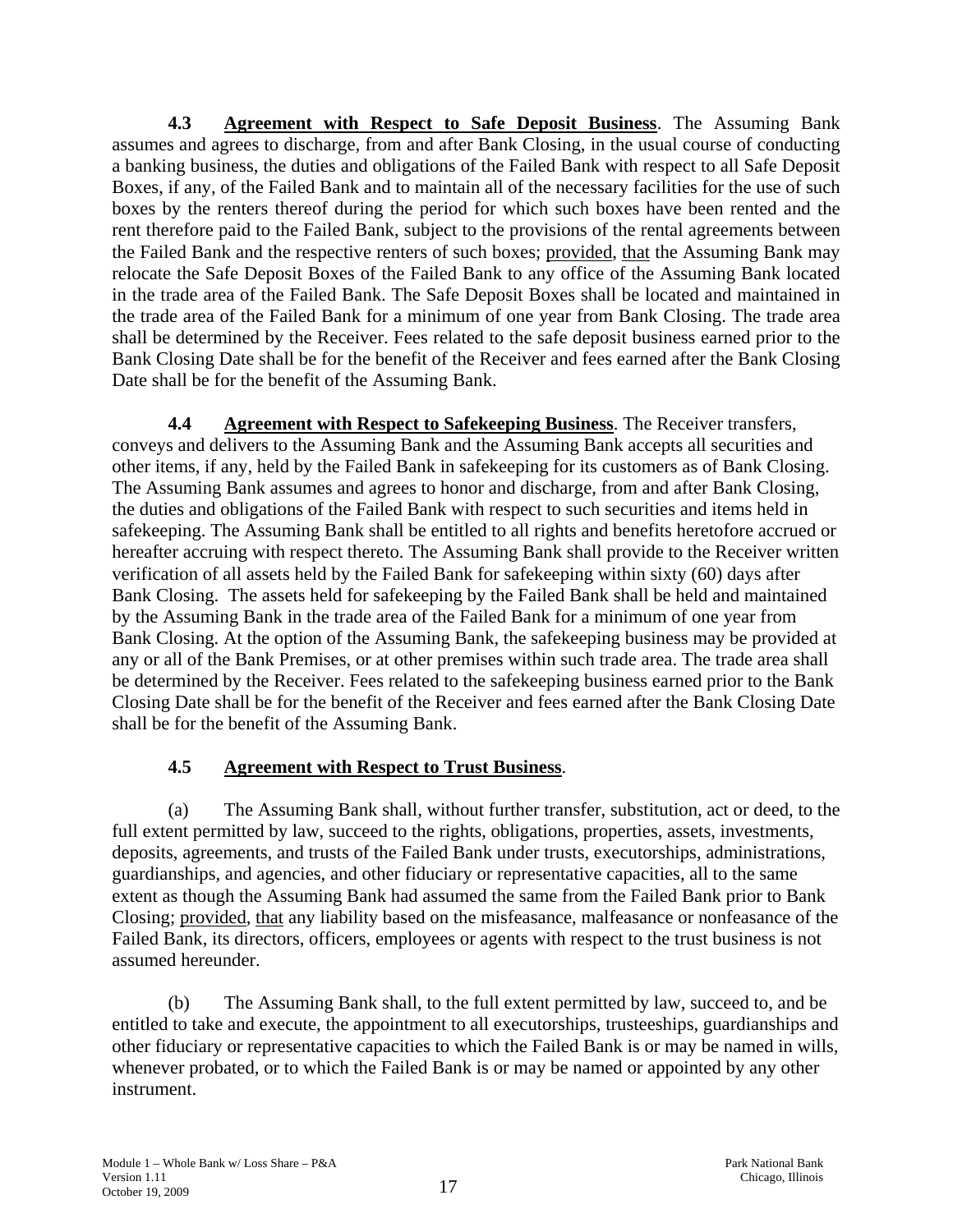<span id="page-21-0"></span>(c) In the event additional proceedings of any kind are necessary to accomplish the transfer of such trust business, the Assuming Bank agrees that, at its own expense, it will take whatever action is necessary to accomplish such transfer. The Receiver agrees to use reasonable efforts to assist the Assuming Bank in accomplishing such transfer.

(d) The Assuming Bank shall provide to the Receiver written verification of the assets held in connection with the Failed Bank's trust business within sixty (60) days after Bank Closing.

# **4.6 Agreement with Respect to Bank Premises**.

(a) **Option to Purchase.** Subject to Section 3.5, the Receiver hereby grants to the Assuming Bank an exclusive option for the period of ninety (90) days commencing the day after Bank Closing to purchase any or all owned Bank Premises, including all Furniture, Fixtures and Equipment located on the Bank Premises. The Assuming Bank shall give written notice to the Receiver within the option period of its election to purchase or not to purchase any of the owned Bank Premises. Any purchase of such premises shall be effective as of the date of Bank Closing and such purchase shall be consummated as soon as practicable thereafter, and in no event later than the Settlement Date. If the Assuming Bank gives notice of its election not to purchase one or more of the owned Bank Premises within seven (7) days of Bank Closing, then, not withstanding any other provision of this Agreement to the contrary, the Assuming Bank shall not be liable for any of the costs or fees associated with appraisals for such Bank Premises.

(b) **Option to Lease.** The Receiver hereby grants to the Assuming Bank an exclusive option for the period of ninety (90) days commencing the day after Bank Closing to cause the Receiver to assign to the Assuming Bank any or all leases for leased Bank Premises, if any, which have been continuously occupied by the Assuming Bank from Bank Closing to the date it elects to accept an assignment of the leases with respect thereto to the extent such leases can be assigned; provided, that the exercise of this option with respect to any lease must be as to all premises or other property subject to the lease. If an assignment cannot be made of any such leases, the Receiver may, in its discretion, enter into subleases with the Assuming Bank containing the same terms and conditions provided under such existing leases for such leased Bank Premises or other property. The Assuming Bank shall give notice to the Receiver within the option period of its election to accept or not to accept an assignment of any or all leases (or enter into subleases or new leases in lieu thereof). The Assuming Bank agrees to assume all leases assigned (or enter into subleases or new leases in lieu thereof) pursuant to this Section 4.6.

(c) **Facilitation.** The Receiver agrees to facilitate the assumption, assignment or sublease of leases or the negotiation of new leases by the Assuming Bank; provided, that neither the Receiver nor the Corporation shall be obligated to engage in litigation, make payments to the Assuming Bank or to any third party in connection with facilitating any such assumption, assignment, sublease or negotiation or commit to any other obligations to third parties.

(d) **Occupancy.** The Assuming Bank shall give the Receiver fifteen (15) days' prior written notice of its intention to vacate prior to vacating any leased Bank Premises with respect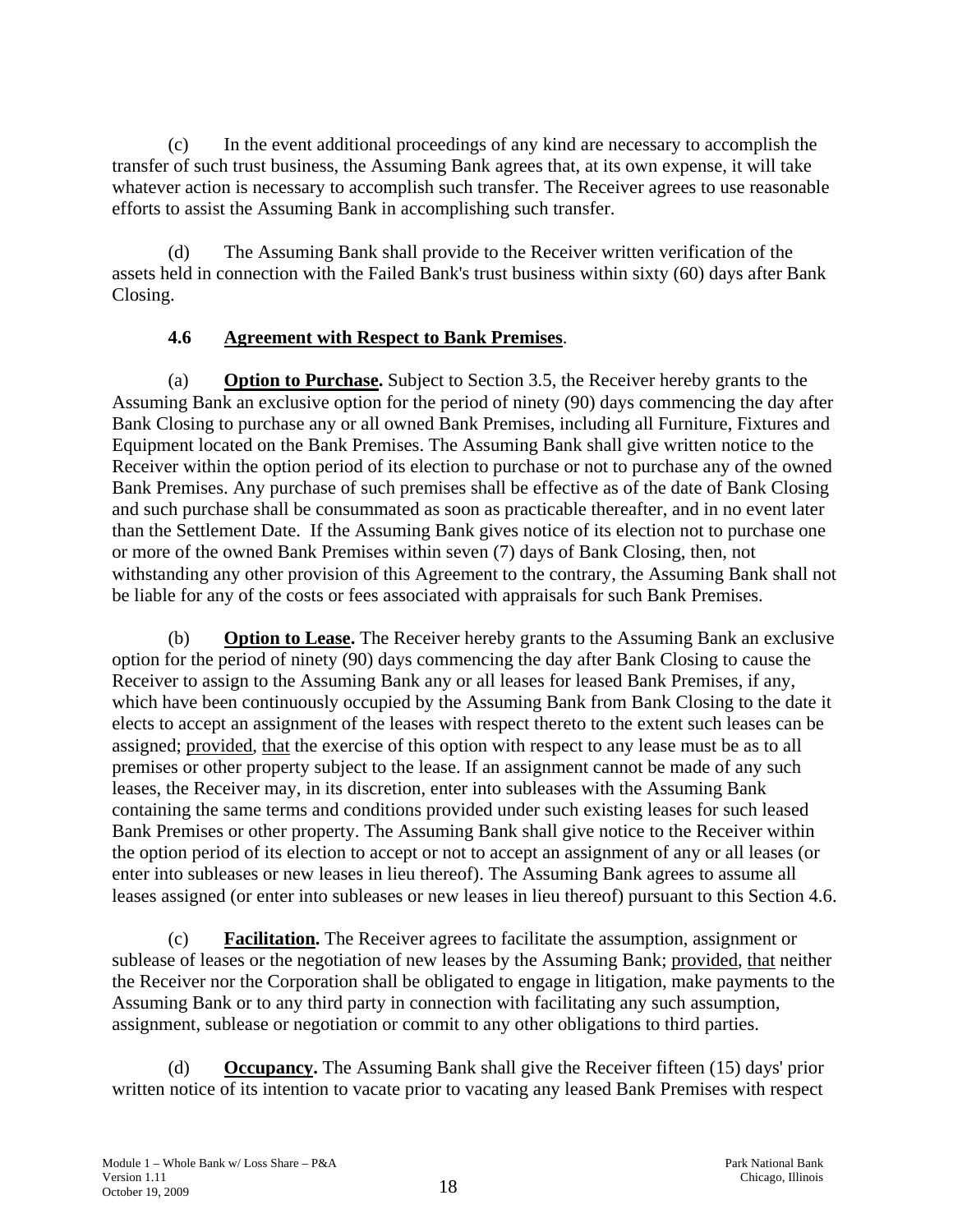to which the Assuming Bank has not exercised the option provided in Section 4.6(b). Any such notice shall be deemed to terminate the Assuming Bank's option with respect to such leased Bank Premises.

## (e) **Occupancy Costs.**

(i) The Assuming Bank agrees to pay to the Receiver, or to appropriate third parties at the direction of the Receiver, during and for the period of any occupancy by it of (x) owned Bank Premises the market rental value, as determined by the appraiser selected in accordance with the definition of Fair Market Value, and all operating costs, and (y) leased Bank Premises, all operating costs with respect thereto and to comply with all relevant terms of applicable leases entered into by the Failed Bank, including without limitation the timely payment of all rent. Operating costs include, without limitation all taxes, fees, charges, utilities, insurance and assessments, to the extent not included in the rental value or rent. If the Assuming Bank elects to purchase any owned Bank Premises in accordance with Section 4.6(a), the amount of any rent paid (and taxes paid to the Receiver which have not been paid to the taxing authority and for which the Assuming Bank assumes liability) by the Assuming Bank with respect thereto shall be applied as an offset against the purchase price thereof.

(ii) The Assuming Bank agrees during the period of occupancy by it of owned or leased Bank Premises, to pay to the Receiver rent for the use of all owned or leased Furniture and Equipment and all owned or leased Fixtures located on such Bank Premises for the period of such occupancy. Rent for such property owned by the Failed Bank shall be the market rental value thereof, as determined by the Receiver within sixty (60) days after Bank Closing. Rent for such leased property shall be an amount equal to any and all rent and other amounts which the Receiver incurs or accrues as an obligation or is obligated to pay for such period of occupancy pursuant to all leases and contracts with respect to such property. If the Assuming Bank purchases any owned Furniture and Equipment or owned Fixtures in accordance with Section 4.6(f) or 4.6(h), the amount of any rents paid by the Assuming Bank with respect thereto shall be applied as an offset against the purchase price thereof.

(f) **Certain Requirements as to Furniture, Equipment and Fixtures.** If the Assuming Bank purchases owned Bank Premises or accepts an assignment of the lease (or enters into a sublease or a new lease in lieu thereof) for leased Bank Premises as provided in Section 4.6(a) or 4.6(b), or if the Assuming Bank does not exercise such option but within twelve (12) months following Bank Closing obtains the right to occupy such premises (whether by assignment, lease, sublease, purchase or otherwise), other than in accordance with Section 4.6(a) or (b), the Assuming Bank shall (i) effective as of the date of Bank Closing, purchase from the Receiver all Furniture and Equipment and Fixtures owned by the Failed Bank at Fair Market Value and located thereon as of Bank Closing, (ii) accept an assignment or a sublease of the leases or negotiate new leases for all Furniture and Equipment and Fixtures leased by the Failed Bank and located thereon, and (iii) if applicable, accept an assignment or a sublease of any ground lease or negotiate a new ground lease with respect to any land on which such Bank Premises are located; provided, that the Receiver shall not have disposed of such Furniture and Equipment and Fixtures or repudiated the leases specified in clause (ii) or (iii).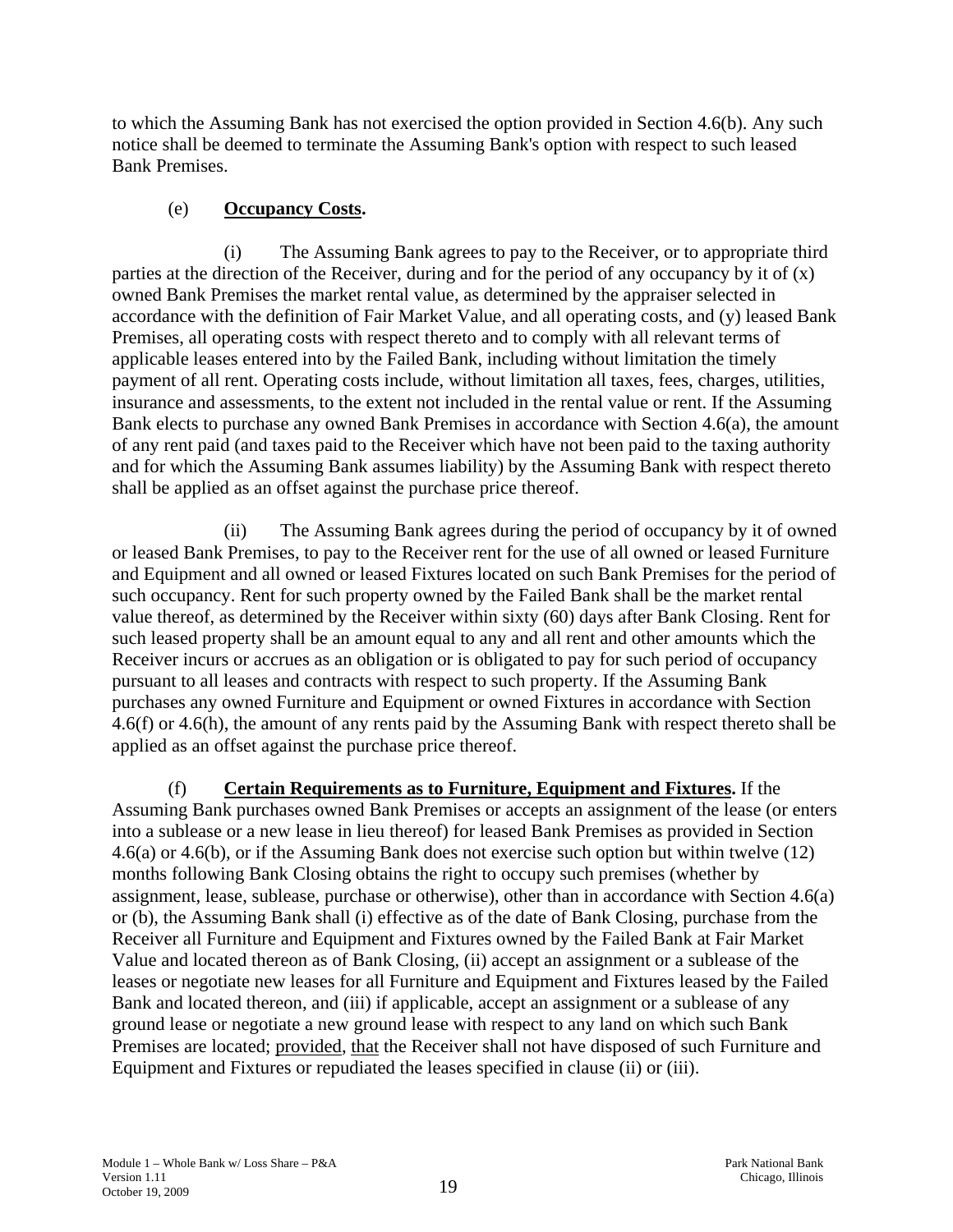### (g) **Vacating Premises.**

(i) If the Assuming Bank elects not to purchase any owned Bank Premises, the notice of such election in accordance with Section 4.6(a) shall specify the date upon which the Assuming Bank's occupancy of such premises shall terminate, which date shall not be later than ninety (90) days after the date of the Assuming Bank's notice not to exercise such option. The Assuming Bank promptly shall relinquish and release to the Receiver such premises and the Furniture and Equipment and Fixtures located thereon in the same condition as at Bank Closing, normal wear and tear excepted. By occupying any such premises after the expiration of such ninety (90)-day period, the Assuming Bank shall, at the Receiver's option, (x) be deemed to have agreed to purchase such Bank Premises, and to assume all leases, obligations and liabilities with respect to leased Furniture and Equipment and leased Fixtures located thereon and any ground lease with respect to the land on which such premises are located, and (y) be required to purchase all Furniture and Equipment and Fixtures owned by the Failed Bank and located on such premises as of Bank Closing.

(ii) If the Assuming Bank elects not to accept an assignment of the lease or sublease any leased Bank Premises, the notice of such election in accordance with Section 4.6(b) shall specify the date upon which the Assuming Bank's occupancy of such leased Bank Premises shall terminate, which date shall not be later than the date which is one hundred eighty (180) days after Bank Closing. Upon vacating such premises, the Assuming Bank shall relinquish and release to the Receiver such premises and the Fixtures and the Furniture and Equipment located thereon in the same condition as at Bank Closing, normal wear and tear excepted. By failing to provide notice of its intention to vacate such premises prior to the expiration of the option period specified in Section 4.6(b), or by occupying such premises after the one hundred eighty (180) day period specified above in this paragraph (ii), the Assuming Bank shall, at the Receiver's option, (x) be deemed to have assumed all leases, obligations and liabilities with respect to such premises (including any ground lease with respect to the land on which premises are located), and leased Furniture and Equipment and leased Fixtures located thereon in accordance with this Section 4.6 (unless the Receiver previously repudiated any such lease), and (y) be required to purchase all Furniture and Equipment and Fixtures owned by the Failed Bank at Fair Market Value and located on such premises as of Bank Closing.

(h) **Furniture and Equipment and Certain Other Equipment.** The Receiver hereby grants to the Assuming Bank an option to purchase all Furniture and Equipment or any telecommunications, data processing equipment (including hardware and software) and check processing and similar operating equipment owned by the Failed Bank at Fair Market Value and located at any leased Bank Premises that the Assuming Bank elects to vacate or which it could have, but did not occupy, pursuant to this Section 4.6; provided, that, the Assuming Bank shall give the Receiver notice of its election to purchase such property at the time it gives notice of its intention to vacate such Bank Premises or within ten (10) days after Bank Closing for Bank Premises it could have, but did not, occupy.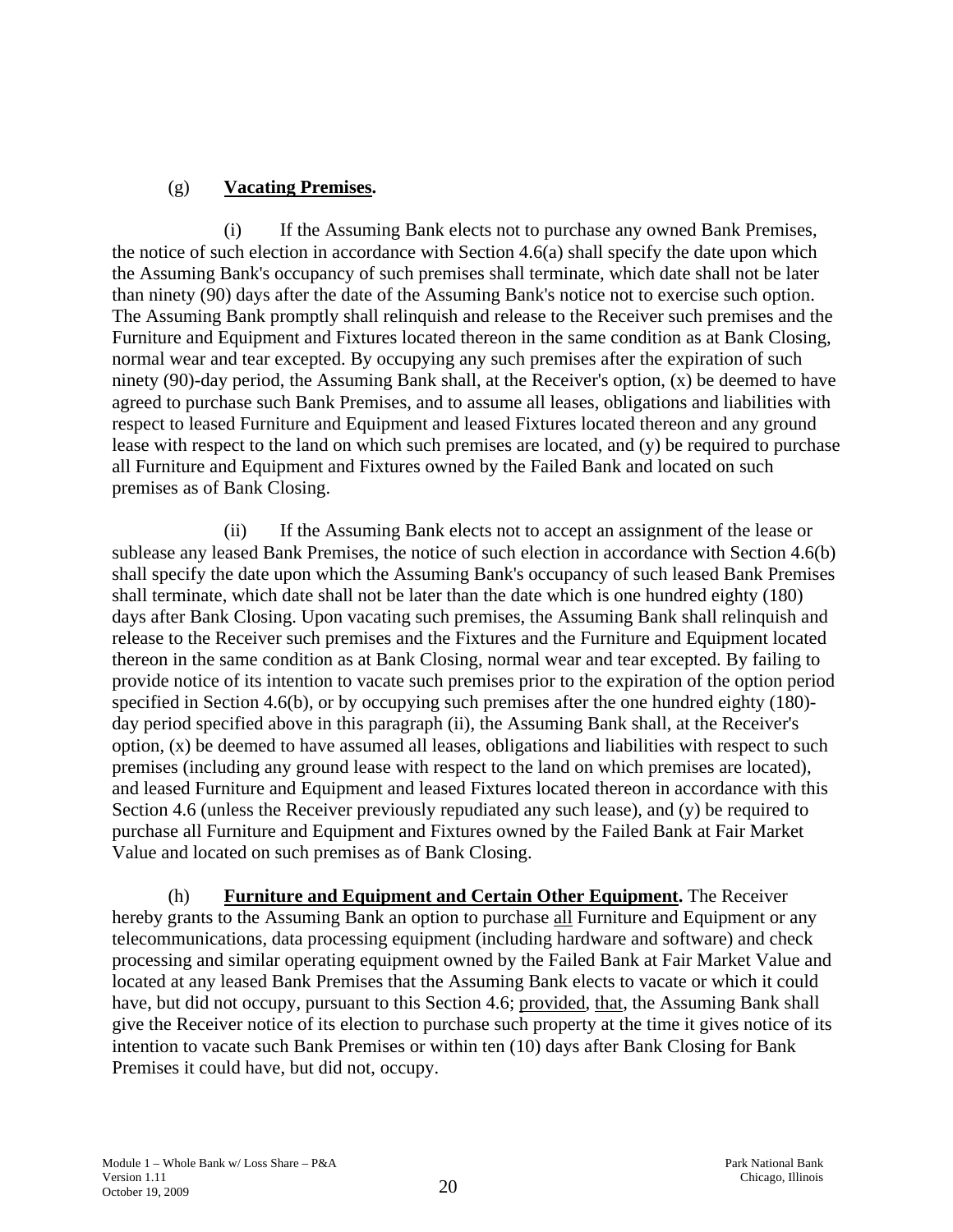# <span id="page-24-0"></span>**4.7 Agreement with Respect to Leased Data Processing Equipment**

(a) The Receiver hereby grants to the Assuming Bank an exclusive option for the period of ninety (90) days commencing the day after Bank Closing to accept an assignment from the Receiver of any or all Data Processing Leases to the extent that such Data Processing Leases can be assigned.

(b) The Assuming Bank shall (i) give written notice to the Receiver within the option period specified in Section 4.7(a) of its intent to accept or decline an assignment or sublease of any or all Data Processing Leases and promptly accept an assignment or sublease of such Data Processing Leases, and (ii) give written notice to the appropriate lessor(s) that it has accepted an assignment or sublease of any such Data Processing Leases.

(c) The Receiver agrees to facilitate the assignment or sublease of Data Processing Leases or the negotiation of new leases or license agreements by the Assuming Bank; provided, that neither the Receiver nor the Corporation shall be obligated to engage in litigation or make payments to the Assuming Bank or to any third party in connection with facilitating any such assumption, assignment, sublease or negotiation.

(d) The Assuming Bank agrees, during its period of use of any property subject to a Data Processing Lease, to pay to the Receiver or to appropriate third parties at the direction of the Receiver all operating costs with respect thereto and to comply with all relevant terms of the applicable Data Processing Leases entered into by the Failed Bank, including without limitation the timely payment of all rent, taxes, fees, charges, utilities, insurance and assessments.

(e) The Assuming Bank shall, not later than fifty (50) days after giving the notice provided in Section 4.7(b), (i) relinquish and release to the Receiver all property subject to the relevant Data Processing Lease, in the same condition as at Bank Closing, normal wear and tear excepted, or (ii) accept an assignment or a sublease thereof or negotiate a new lease or license agreement under this Section 4.7.

# **4.8 Agreement with Respect to Certain Existing Agreements**.

(a) Subject to the provisions of Section 4.8(b), with respect to agreements existing as of Bank Closing which provide for the rendering of services by or to the Failed Bank, within thirty (30) days after Bank Closing, the Assuming Bank shall give the Receiver written notice specifying whether it elects to assume or not to assume each such agreement. Except as may be otherwise provided in this Article IV, the Assuming Bank agrees to comply with the terms of each such agreement for a period commencing on the day after Bank Closing and ending on: (i) in the case of an agreement that provides for the rendering of services by the Failed Bank, the date which is ninety (90) days after Bank Closing, and (ii) in the case of an agreement that provides for the rendering of services to the Failed Bank, the date which is thirty (30) days after the Assuming Bank has given notice to the Receiver of its election not to assume such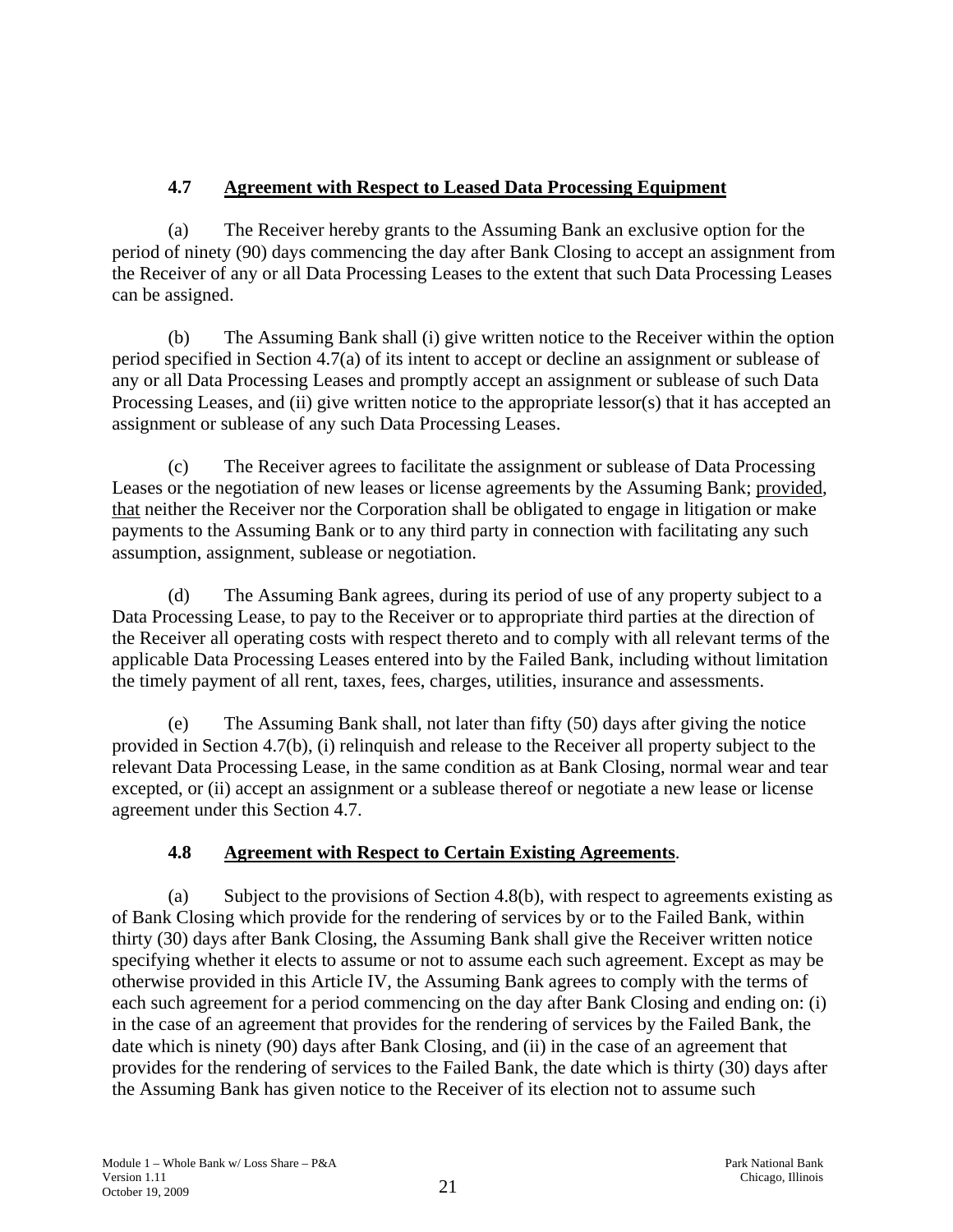<span id="page-25-0"></span>agreement; provided, that the Receiver can reasonably make such service agreements available to the Assuming Bank. The Assuming Bank shall be deemed by the Receiver to have assumed agreements for which no notification is timely given. The Receiver agrees to assign, transfer, convey, and deliver to the Assuming Bank all right, title and interest of the Receiver, if any, in and to agreements the Assuming Bank assumes hereunder. In the event the Assuming Bank elects not to accept an assignment of any lease (or sublease) or negotiate a new lease for leased Bank Premises under Section 4.6 and does not otherwise occupy such premises, the provisions of this Section 4.8(a) shall not apply to service agreements related to such premises. The Assuming Bank agrees, during the period it has the use or benefit of any such agreement, promptly to pay to the Receiver or to appropriate third parties at the direction of the Receiver all operating costs with respect thereto and to comply with all relevant terms of such agreement.

(b) The provisions of Section 4.8(a) regarding the Assuming Bank's election to assume or not assume certain agreements shall not apply to (i) agreements pursuant to which the Failed Bank provides mortgage servicing for others or mortgage servicing is provided to the Failed Bank by others, (ii) agreements that are subject to Sections 4.1 through 4.7 and any insurance policy or bond referred to in Section 3.5(a) or other agreement specified in Section 3.5, and (iii) consulting, management or employment agreements, if any, between the Failed Bank and its employees or other Persons. Except as otherwise expressly set forth elsewhere in this Agreement, the Assuming Bank does not assume any liabilities or acquire any rights under any of the agreements described in this Section 4.8(b).

**4.9** Informational Tax Reporting. The Assuming Bank agrees to perform all obligations of the Failed Bank with respect to Federal and State income tax informational reporting related to (i) the Assets and the Liabilities Assumed, (ii) deposit accounts that were closed and loans that were paid off or collateral obtained with respect thereto prior to Bank Closing, (iii) miscellaneous payments made to vendors of the Failed Bank, and (iv) any other asset or liability of the Failed Bank, including, without limitation, loans not purchased and Deposits not assumed by the Assuming Bank, as may be required by the Receiver.

**4.10 Insurance**. The Assuming Bank agrees to obtain insurance coverage effective from and after Bank Closing, including public liability, fire and extended coverage insurance acceptable to the Receiver with respect to owned or leased Bank Premises that it occupies, and all owned or leased Furniture and Equipment and Fixtures and leased data processing equipment (including hardware and software) located thereon, in the event such insurance coverage is not already in force and effect with respect to the Assuming Bank as the insured as of Bank Closing. All such insurance shall, where appropriate (as determined by the Receiver), name the Receiver as an additional insured.

**4.11 Office Space for Receiver and Corporation**. For the period commencing on the day following Bank Closing and ending on the one hundred eightieth (180th) day thereafter, the Assuming Bank agrees to provide to the Receiver and the Corporation, without charge, adequate and suitable office space (including parking facilities and vault space), furniture, equipment (including photocopying and telecopying machines), email accounts, network access and technology resources (such as shared drive) and utilities (including local telephone service and fax machines) at the Bank Premises occupied by the Assuming Bank for their use in the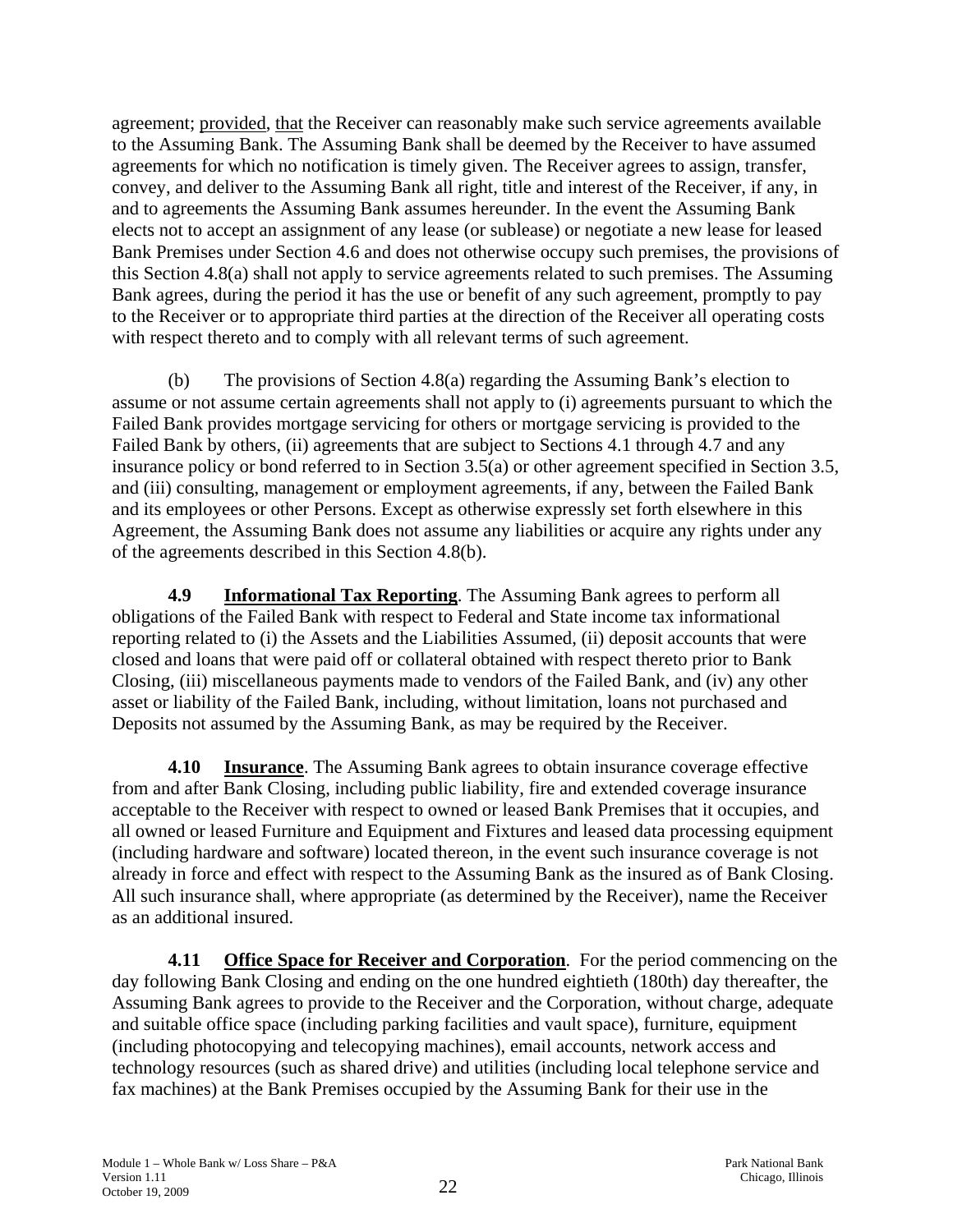<span id="page-26-0"></span>discharge of their respective functions with respect to the Failed Bank. In the event the Receiver and the Corporation determine that the space provided is inadequate or unsuitable, the Receiver and the Corporation may relocate to other quarters having adequate and suitable space and the costs of relocation and any rental and utility costs for the balance of the period of occupancy by the Receiver and the Corporation shall be borne by the Assuming Bank. Additionally, the Assuming Bank agrees to pay such bills and invoices on behalf of the Receiver and Corporation as the Receiver or Corporation may direct for the period beginning on the date of Bank Closing and ending on Settlement Date. Assuming Bank shall submit it requests for reimbursement of such expenditures pursuant to Article VIII of this Agreement.

### **4.12 Agreement with Respect to Continuation of Group Health Plan Coverage for Former Employees of the Failed Bank.**

(a) The Assuming Bank agrees to assist the Receiver, as provided in this Section 4.12, in offering individuals who were employees or former employees of the Failed Bank, or any of its Subsidiaries, and who, immediately prior to Bank Closing, were receiving, or were eligible to receive, health insurance coverage or health insurance continuation coverage from the Failed Bank ("Eligible Individuals"), the opportunity to obtain health insurance coverage in the Corporation's FIA Continuation Coverage Plan which provides for health insurance continuation coverage to such Eligible Individuals who are qualified beneficiaries of the Failed Bank as defined in Section 607 of the Employee Retirement Income Security Act of 1974, as amended (respectively, "qualified beneficiaries" and "ERISA"). The Assuming Bank shall consult with the Receiver and not later than five (5) Business Days after Bank Closing shall provide written notice to the Receiver of the number (if available), identity (if available) and addresses (if available) of the Eligible Individuals who are qualified beneficiaries of the Failed Bank and for whom a "qualifying event" (as defined in Section 603 of ERISA) has occurred and with respect to whom the Failed Bank's obligations under Part 6 of Subtitle B of Title I of ERISA have not been satisfied in full, and such other information as the Receiver may reasonably require. The Receiver shall cooperate with the Assuming Bank in order to permit it to prepare such notice and shall provide to the Assuming Bank such data in its possession as may be reasonably required for purposes of preparing such notice.

(b) The Assuming Bank shall take such further action to assist the Receiver in offering the Eligible Individuals who are qualified beneficiaries of the Failed Bank the opportunity to obtain health insurance coverage in the Corporation's FIA Continuation Coverage Plan as the Receiver may direct. All expenses incurred and paid by the Assuming Bank (i) in connection with the obligations of the Assuming Bank under this Section 4.12, and (ii) in providing health insurance continuation coverage to any Eligible Individuals who are hired by the Assuming Bank and such employees' qualified beneficiaries shall be borne by the Assuming Bank.

(c) This Section 4.12 is for the sole and exclusive benefit of the parties to this Agreement, and for the benefit of no other Person (including any former employee of the Failed Bank or any Subsidiary thereof or qualified beneficiary of such former employee). Nothing in this Section 4.12 is intended by the parties, or shall be construed, to give any Person (including any former employee of the Failed Bank or any Subsidiary thereof or qualified beneficiary of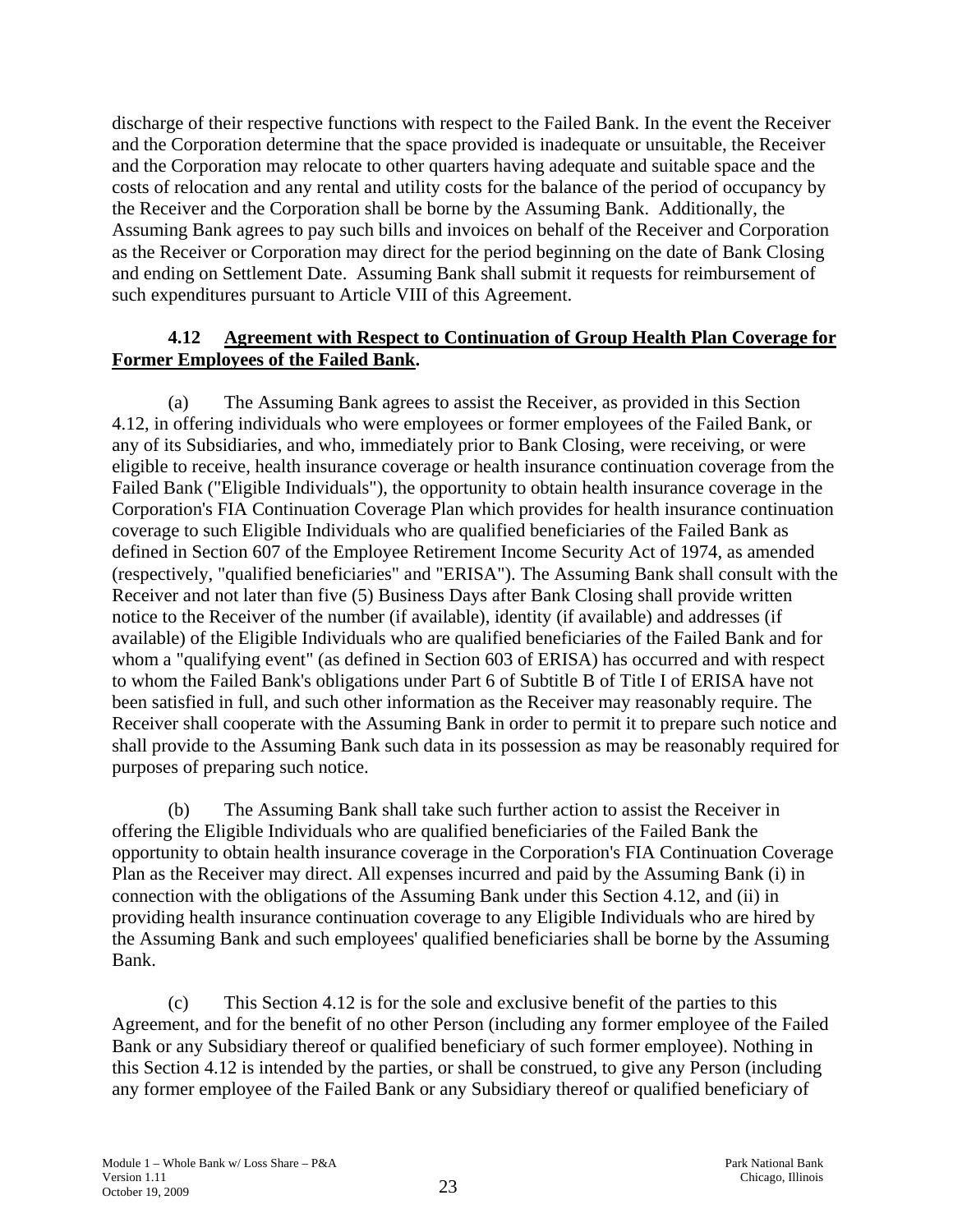<span id="page-27-0"></span>such former employee) other than the Corporation, the Receiver and the Assuming Bank any legal or equitable right, remedy or claim under or with respect to the provisions of this Section.

**4.13** Agreement with Respect to Interim Asset Servicing. At any time after Bank Closing, the Receiver may establish on its books an asset pool(s) and may transfer to such asset pool(s) (by means of accounting entries on the books of the Receiver) all or any assets and liabilities of the Failed Bank which are not acquired by the Assuming Bank, including, without limitation, wholly unfunded Commitments and assets and liabilities which may be acquired, funded or originated by the Receiver subsequent to Bank Closing. The Receiver may remove assets (and liabilities) from or add assets (and liabilities) to such pool(s) at any time in its discretion. At the option of the Receiver, the Assuming Bank agrees to service, administer, and collect such pool assets in accordance with and for the term set forth in Exhibit 4.13 "Interim Asset Servicing Arrangement".

# **4.14** Reserved.

**4.15 Agreement with Respect to Loss Sharing.** The Assuming Bank shall be entitled to require reimbursement from the Receiver for loss sharing on certain loans in accordance with the Single Family Shared-Loss Agreement attached hereto as Exhibit 4.15A and the Non-SF Shared-Loss Agreement attached hereto as Exhibit 4.15B, collectively, the "Shared-Loss Agreements." The Loans that shall be subject to the Shared-Loss Agreements are identified on the Schedule of Loans 4.15A and 4.15B attached hereto.

### **ARTICLE V DUTIES WITH RESPECT TO DEPOSITORS OF THE FAILED BANK**

**5.1 Payment of Checks, Drafts and Orders.** Subject to Section 9.5, the Assuming Bank agrees to pay all properly drawn checks, drafts and withdrawal orders of depositors of the Failed Bank presented for payment, whether drawn on the check or draft forms provided by the Failed Bank or by the Assuming Bank, to the extent that the Deposit balances to the credit of the respective makers or drawers assumed by the Assuming Bank under this Agreement are sufficient to permit the payment thereof, and in all other respects to discharge, in the usual course of conducting a banking business, the duties and obligations of the Failed Bank with respect to the Deposit balances due and owing to the depositors of the Failed Bank assumed by the Assuming Bank under this Agreement.

**5.2 Certain Agreements Related to Deposits.** Subject to Section 2.2, the Assuming Bank agrees to honor the terms and conditions of any written escrow or mortgage servicing agreement or other similar agreement relating to a Deposit liability assumed by the Assuming Bank pursuant to this Agreement.

# **5.3 Notice to Depositors.**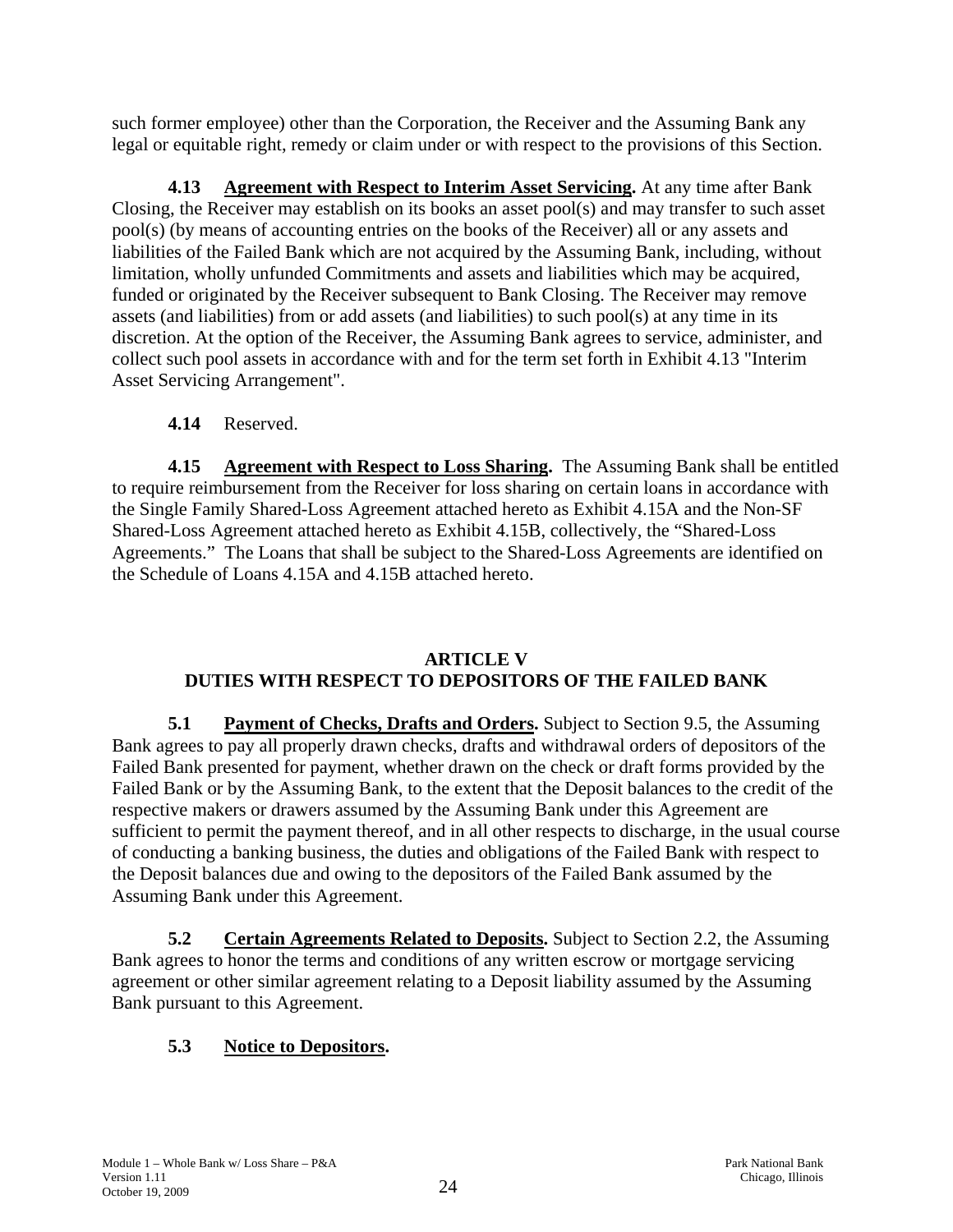<span id="page-28-0"></span>(a) Within seven (7) days after Bank Closing, the Assuming Bank shall give (i) notice to depositors of the Failed Bank of its assumption of the Deposit liabilities of the Failed Bank, and (ii) any notice required under Section 2.2, by mailing to each such depositor a notice with respect to such assumption and by advertising in a newspaper of general circulation in the county or counties in which the Failed Bank was located. The Assuming Bank agrees that it will obtain prior approval of all such notices and advertisements from counsel for the Receiver and that such notices and advertisements shall not be mailed or published until such approval is received.

(b) The Assuming Bank shall give notice by mail to depositors of the Failed Bank concerning the procedures to claim their deposits, which notice shall be provided to the Assuming Bank by the Receiver or the Corporation. Such notice shall be included with the notice to depositors to be mailed by the Assuming Bank pursuant to Section 5.3(a).

(c) If the Assuming Bank proposes to charge fees different from those charged by the Failed Bank before it establishes new deposit account relationships with the depositors of the Failed Bank, the Assuming Bank shall give notice by mail of such changed fees to such depositors.

### **ARTICLE VI RECORDS**

### **6.1 Transfer of Records**.

(a) In accordance with Sections 2.1 and 3.1, the Receiver assigns, transfers, conveys and delivers to the Assuming Bank the following:

(i) all Records pertaining to the Deposit liabilities of the Failed Bank assumed by the Assuming Bank under this Agreement, including, but not limited to, the following:

(A) signature cards, orders, contracts between the Failed Bank and its depositors and Records of similar character;

(B) passbooks of depositors held by the Failed Bank, deposit slips, cancelled checks and withdrawal orders representing charges to accounts of depositors; and

following: (ii) all Records pertaining to the Assets, including, but not limited to, the

companies; (A) records of deposit balances carried with other banks, bankers or trust

(B) Loan and collateral records and Credit Files and other documents;

(C) deeds, mortgages, abstracts, surveys, and other instruments or records of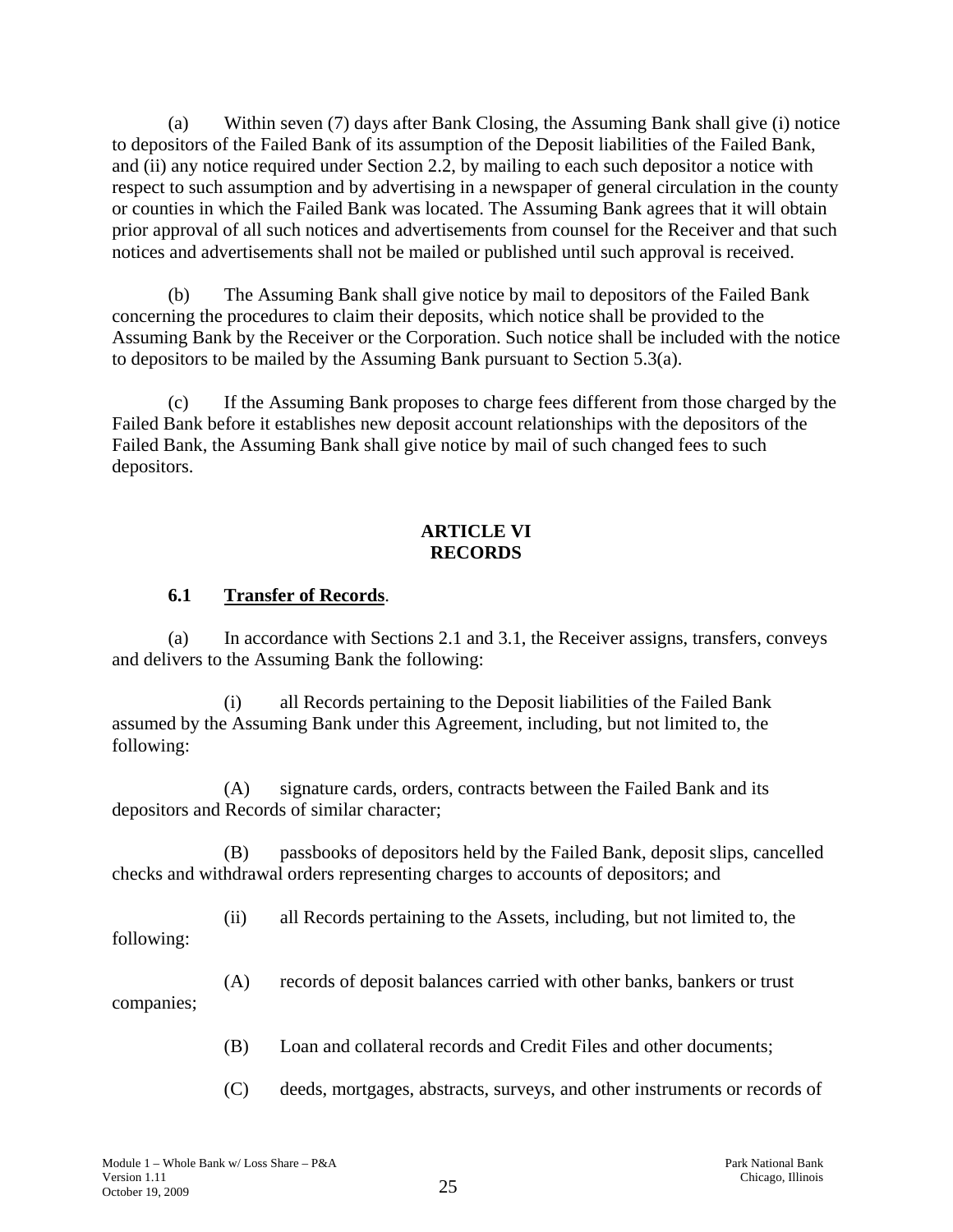<span id="page-29-0"></span>title pertaining to real estate or real estate mortgages;

(D) signature cards, agreements and records pertaining to Safe Deposit Boxes, if any; and

(E) records pertaining to the credit card business, trust business or safekeeping business of the Failed Bank, if any.

(b) The Receiver, at its option, may assign and transfer to the Assuming Bank by a single blanket assignment or otherwise, as soon as practicable after Bank Closing, any other Records not assigned and transferred to the Assuming Bank as provided in this Agreement, including but not limited to loan disbursement checks, general ledger tickets, official bank checks, proof transactions (including proof tapes) and paid out loan files.

**6.2 Delivery of Assigned Records**. The Receiver shall deliver to the Assuming Bank all Records described in (i) Section 6.1(a) as soon as practicable on or after the date of this Agreement, and (ii) Section 6.1(b) as soon as practicable after making any assignment described therein.

**6.3 Preservation of Records**. The Assuming Bank agrees that it will preserve and maintain for the joint benefit of the Receiver, the Corporation and the Assuming Bank, all Records of which it has custody for such period as either the Receiver or the Corporation in its discretion may require, until directed otherwise, in writing, by the Receiver or Corporation. The Assuming Bank shall have the primary responsibility to respond to subpoenas, discovery requests, and other similar official inquiries with respect to the Records of which it has custody.

**6.4** Access to Records; Copies. The Assuming Bank agrees to permit the Receiver and the Corporation access to all Records of which the Assuming Bank has custody, and to use, inspect, make extracts from or request copies of any such Records in the manner and to the extent requested, and to duplicate, in the discretion of the Receiver or the Corporation, any Record in the form of microfilm or microfiche pertaining to Deposit account relationships; provided, that in the event that the Failed Bank maintained one or more duplicate copies of such microfilm or microfiche Records, the Assuming Bank hereby assigns, transfers, and conveys to the Corporation one such duplicate copy of each such Record without cost to the Corporation, and agrees to deliver to the Corporation all Records assigned and transferred to the Corporation under this Article VI as soon as practicable on or after the date of this Agreement. The party requesting a copy of any Record shall bear the cost (based on standard accepted industry charges to the extent applicable, as determined by the Receiver) for providing such duplicate Records. A copy of each Record requested shall be provided as soon as practicable by the party having custody thereof.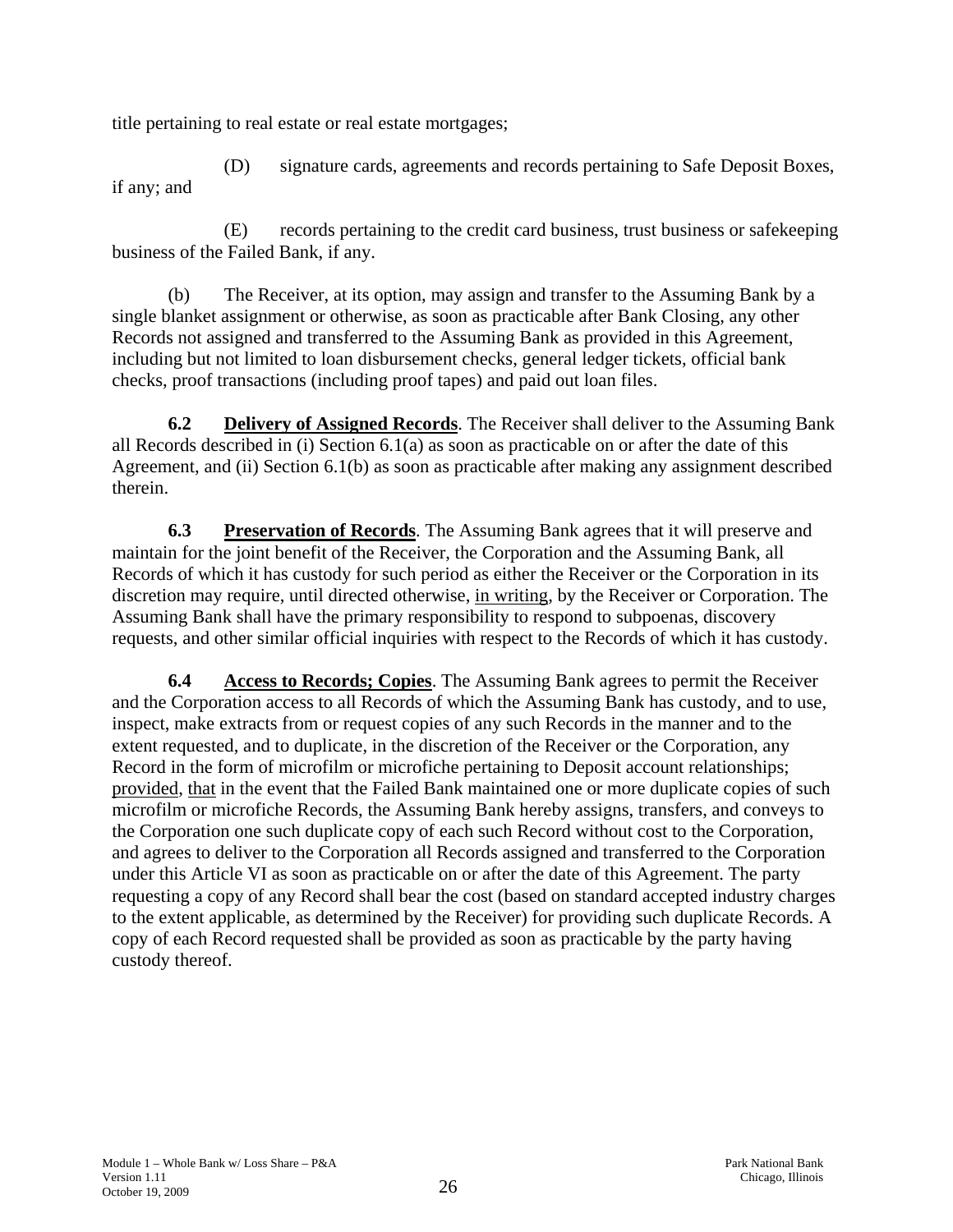#### **ARTICLE VII FIRST LOSS TRANCHE**

<span id="page-30-0"></span> The Assuming Bank has submitted to the Receiver an asset discount bid of (\$150,000,000) and a Deposit premium bid of 0.00%. The Deposit premium bid will be applied to the total of all Assumed Deposits except for brokered, CDARS, and any market place or similar subscription services Deposits. The First Loss Tranche shall be determined by adding (i) the asset premium (discount) bid, (ii) the Deposit premium bid, and (iii) the Equity Adjustment. If the First Loss Tranche is a positive number, then this is the Losses on Single Family Shared-Loss Loans and Net Charge-offs on Shared Loss Assets that the Assuming Bank will incur before loss-sharing commences under Exhibits 4.15A and 4.15B. If the First Loss Tranche is a negative number, the Corporation shall pay such amount by wire transfer to the Assuming Bank by the end of the first business day following Bank Closing, plus interest in accordance with Section 8.4, and loss sharing shall commence immediately.

#### **ARTICLE VIII ADJUSTMENTS**

**8.1 Pro Forma Statement**. The Receiver, as soon as practicable after Bank Closing, in accordance with the best information then available, shall provide to the Assuming Bank a pro forma statement reflecting any adjustments of such liabilities and assets as may be necessary. Such pro forma statement shall take into account, to the extent possible, (i) liabilities and assets of a nature similar to those contemplated by Section 2.1 or Section 3.1, respectively, which at Bank Closing were carried in the Failed Bank's suspense accounts, (ii) accruals as of Bank Closing for all income related to the assets and business of the Failed Bank acquired by the Assuming Bank hereunder, whether or not such accruals were reflected on the Accounting Records of the Failed Bank in the normal course of its operations, and (iii) adjustments to determine the Book Value of any investment in an Acquired Subsidiary and related accounts on the "bank only" (unconsolidated) balance sheet of the Failed Bank based on the equity method of accounting, whether or not the Failed Bank used the equity method of accounting for investments in subsidiaries, except that the resulting amount cannot be less than the Acquired Subsidiary's recorded equity as of Bank Closing as reflected on the Accounting Records of the Acquired Subsidiary. Any Loan purchased by the Assuming Bank pursuant to Section 3.1 which the Failed Bank charged off during the period from September 25, 2009 to Bank Closing shall be deemed not to be charged off for the purposes of the pro forma statement, and the purchase price shall be determined pursuant to Section 3.2.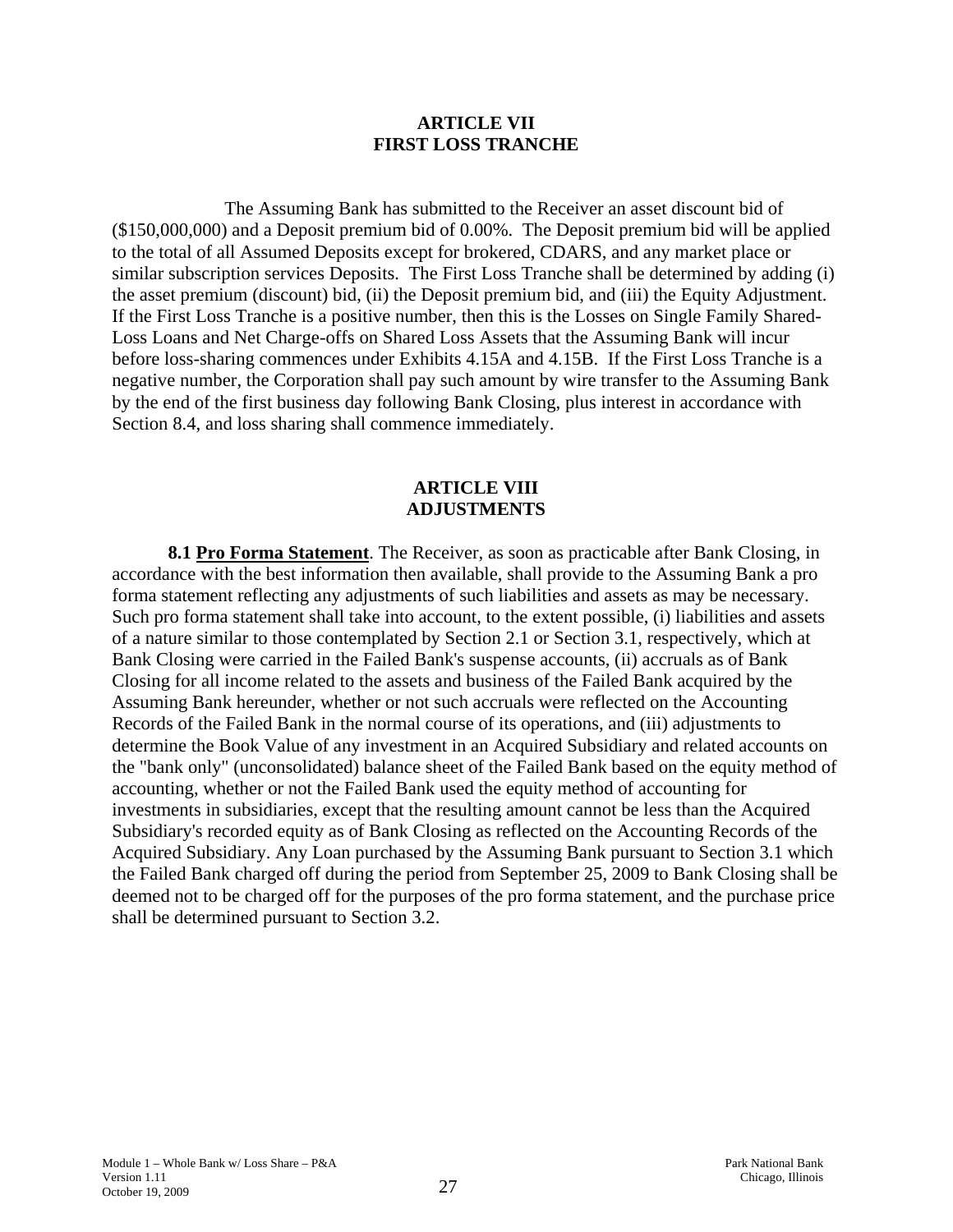## **8.2 Correction of Errors and Omissions; Other Liabilities**.

<span id="page-31-0"></span>(a) In the event any bookkeeping omissions or errors are discovered in preparing any pro forma statement or in completing the transfers and assumptions contemplated hereby, the parties hereto agree to correct such errors and omissions, it being understood that, as far as practicable, all adjustments will be made consistent with the judgments, methods, policies or accounting principles utilized by the Failed Bank in preparing and maintaining Accounting Records, except that adjustments made pursuant to this Section 8.2(a) are not intended to bring the Accounting Records of the Failed Bank into accordance with generally accepted accounting principles.

(b) If the Receiver discovers at any time subsequent to the date of this Agreement that any claim exists against the Failed Bank which is of such a nature that it would have been included in the liabilities assumed under Article II had the existence of such claim or the facts giving rise thereto been known as of Bank Closing, the Receiver may, in its discretion, at any time, require that such claim be assumed by the Assuming Bank in a manner consistent with the intent of this Agreement. The Receiver will make appropriate adjustments to the pro forma statement provided by the Receiver to the Assuming Bank pursuant to Section 8.1 as may be necessary.

**8.3 Payments**. The Receiver agrees to cause to be paid to the Assuming Bank, or the Assuming Bank agrees to pay to the Receiver, as the case may be, on the Settlement Date, a payment in an amount which reflects net adjustments (including any costs, expenses and fees associated with determinations of value as provided in this Agreement) made pursuant to Section 8.1 or Section 8.2, plus interest as provided in Section 8.4. The Receiver and the Assuming Bank agree to effect on the Settlement Date any further transfer of assets to or assumption of liabilities or claims by the Assuming Bank as may be necessary in accordance with Section 8.1 or Section 8.2.

**8.4 Interest**. Any amounts paid under Section 8.3 or Section 8.5, shall bear interest for the period from and including the day following Bank Closing to and including the day preceding the payment at the Settlement Interest Rate.

**8.5 Subsequent Adjustments.** In the event that the Assuming Bank or the Receiver discovers any errors or omissions as contemplated by Section 8.2 or any error with respect to the payment made under Section 8.3 after the Settlement Date, the Assuming Bank and the Receiver agree to promptly correct any such errors or omissions, make any payments and effect any transfers or assumptions as may be necessary to reflect any such correction plus interest as provided in Section 8.4.

# **ARTICLE IX CONTINUING COOPERATION**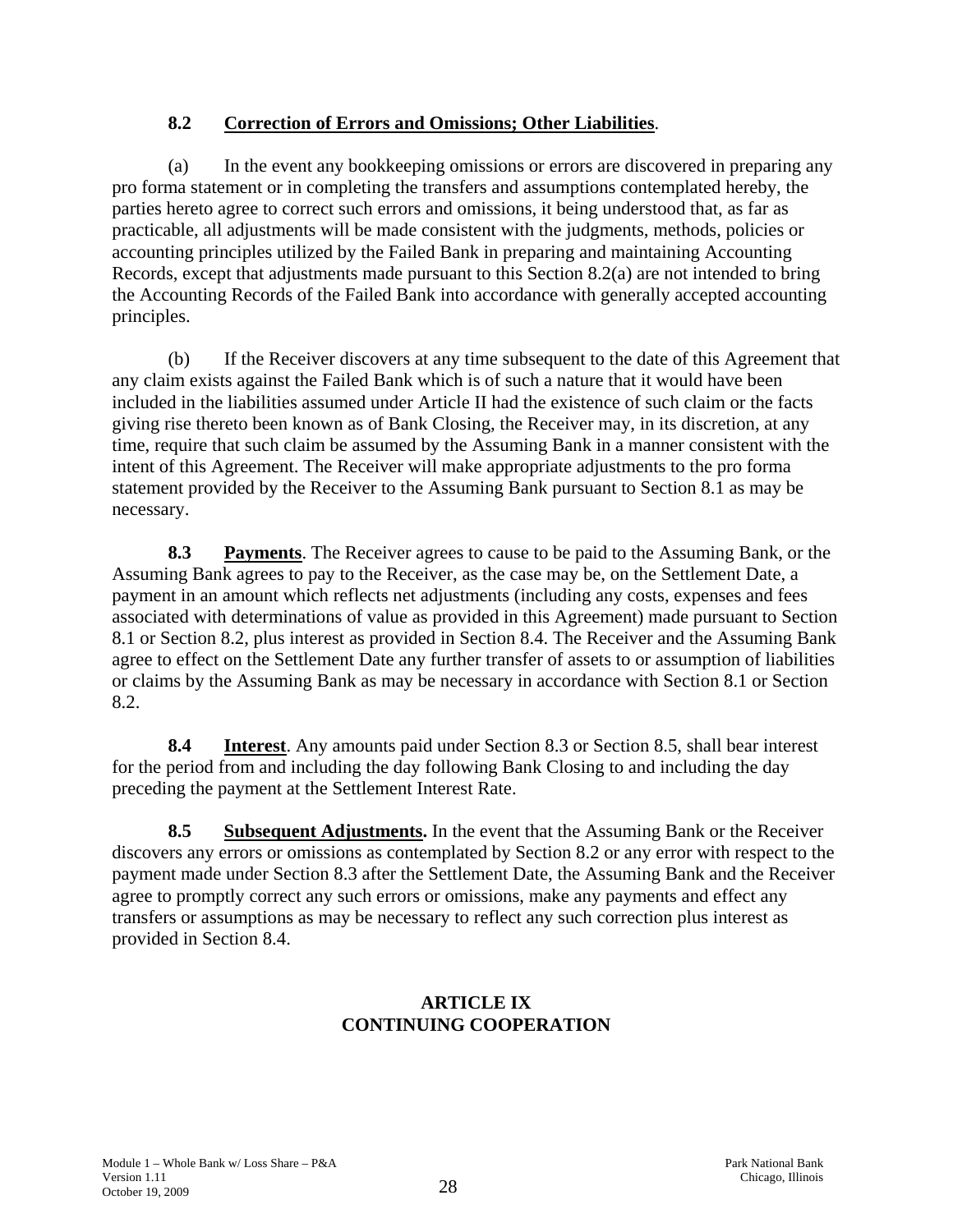<span id="page-32-0"></span>**9.1** General Matters. The parties hereto agree that they will, in good faith and with their best efforts, cooperate with each other to carry out the transactions contemplated by this Agreement and to effect the purposes hereof.

**9.2 Additional Title Documents**. The Receiver, the Corporation and the Assuming Bank each agree, at any time, and from time to time, upon the request of any party hereto, to execute and deliver such additional instruments and documents of conveyance as shall be reasonably necessary to vest in the appropriate party its full legal or equitable title in and to the property transferred pursuant to this Agreement or to be transferred in accordance herewith. The Assuming Bank shall prepare such instruments and documents of conveyance (in form and substance satisfactory to the Receiver) as shall be necessary to vest title to the Assets in the Assuming Bank. The Assuming Bank shall be responsible for recording such instruments and documents of conveyance at its own expense.

# **9.3 Claims and Suits**.

(a) The Receiver shall have the right, in its discretion, to (i) defend or settle any claim or suit against the Assuming Bank with respect to which the Receiver has indemnified the Assuming Bank in the same manner and to the same extent as provided in Article XII, and (ii) defend or settle any claim or suit against the Assuming Bank with respect to any Liability Assumed, which claim or suit may result in a loss to the Receiver arising out of or related to this Agreement, or which existed against the Failed Bank on or before Bank Closing. The exercise by the Receiver of any rights under this Section 9.3(a) shall not release the Assuming Bank with respect to any of its obligations under this Agreement.

(b) In the event any action at law or in equity shall be instituted by any Person against the Receiver and the Corporation as codefendants with respect to any asset of the Failed Bank retained or acquired pursuant to this Agreement by the Receiver, the Receiver agrees, at the request of the Corporation, to join with the Corporation in a petition to remove the action to the United States District Court for the proper district. The Receiver agrees to institute, with or without joinder of the Corporation as coplaintiff, any action with respect to any such retained or acquired asset or any matter connected therewith whenever notice requiring such action shall be given by the Corporation to the Receiver.

**9.4 Payment of Deposits**. In the event any depositor does not accept the obligation of the Assuming Bank to pay any Deposit liability of the Failed Bank assumed by the Assuming Bank pursuant to this Agreement and asserts a claim against the Receiver for all or any portion of any such Deposit liability, the Assuming Bank agrees on demand to provide to the Receiver funds sufficient to pay such claim in an amount not in excess of the Deposit liability reflected on the books of the Assuming Bank at the time such claim is made. Upon payment by the Assuming Bank to the Receiver of such amount, the Assuming Bank shall be discharged from any further obligation under this Agreement to pay to any such depositor the amount of such Deposit liability paid to the Receiver.

**9.5 Withheld Payments**. At any time, the Receiver or the Corporation may, in its discretion, determine that all or any portion of any deposit balance assumed by the Assuming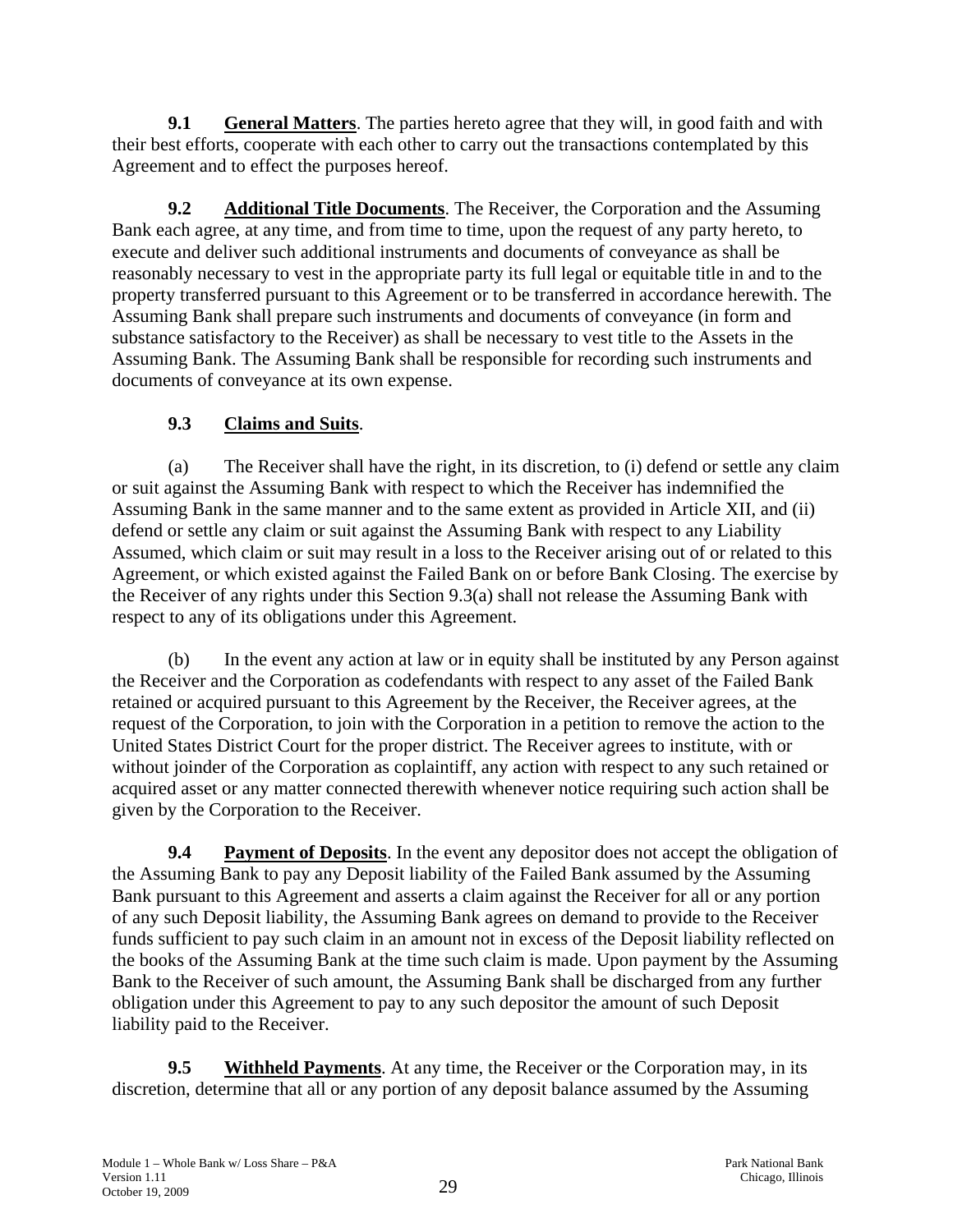<span id="page-33-0"></span>Bank pursuant to this Agreement does not constitute a "Deposit" (or otherwise, in its discretion, determine that it is the best interest of the Receiver or Corporation to withhold all or any portion of any deposit), and may direct the Assuming Bank to withhold payment of all or any portion of any such deposit balance. Upon such direction, the Assuming Bank agrees to hold such deposit and not to make any payment of such deposit balance to or on behalf of the depositor, or to itself, whether by way of transfer, set-off, or otherwise. The Assuming Bank agrees to maintain the "withheld payment" status of any such deposit balance until directed in writing by the Receiver or the Corporation as to its disposition. At the direction of the Receiver or the Corporation, the Assuming Bank shall return all or any portion of such deposit balance to the Receiver or the Corporation, as appropriate, and thereupon the Assuming Bank shall be discharged from any further liability to such depositor with respect to such returned deposit balance. If such deposit balance has been paid to the depositor prior to a demand for return by the Corporation or the Receiver, and payment of such deposit balance had not been previously withheld pursuant to this Section, the Assuming Bank shall not be obligated to return such deposit balance to the Receiver or the Corporation. The Assuming Bank shall be obligated to reimburse the Corporation or the Receiver, as the case may be, for the amount of any deposit balance or portion thereof paid by the Assuming Bank in contravention of any previous direction to withhold payment of such deposit balance or return such deposit balance the payment of which was withheld pursuant to this Section.

### **9.6 Proceedings with Respect to Certain Assets and Liabilities**.

(a) In connection with any investigation, proceeding or other matter with respect to any asset or liability of the Failed Bank retained by the Receiver, or any asset of the Failed Bank acquired by the Receiver pursuant to this Agreement, the Assuming Bank shall cooperate to the extent reasonably required by the Receiver.

(b) In addition to its obligations under Section 6.4, the Assuming Bank shall provide representatives of the Receiver access at reasonable times and locations without other limitation or qualification to (i) its directors, officers, employees and agents and those of the Subsidiaries acquired by the Assuming Bank, and (ii) its books and records, the books and records of such Subsidiaries and all Credit Files, and copies thereof. Copies of books, records and Credit Files shall be provided by the Assuming Bank as requested by the Receiver and the costs of duplication thereof shall be borne by the Receiver.

(c) Not later than ten (10) days after the Put Notice pursuant to Section 3.4 or the date of the notice of transfer of any Loan by the Assuming Bank to the Receiver pursuant to Section 3.6, the Assuming Bank shall deliver to the Receiver such documents with respect to such Loan as the Receiver may request, including without limitation the following: (i) all related Credit Documents (other than certificates, notices and other ancillary documents), (ii) a certificate setting forth the principal amount on the date of the transfer and the amount of interest, fees and other charges then accrued and unpaid thereon, and any restrictions on transfer to which any such Loan is subject, and (iii) all Credit Files, and all documents, microfiche, microfilm and computer records (including but not limited to magnetic tape, disc storage, card forms and printed copy) maintained by, owned by, or in the possession of the Assuming Bank or any Affiliate of the Assuming Bank relating to the transferred Loan.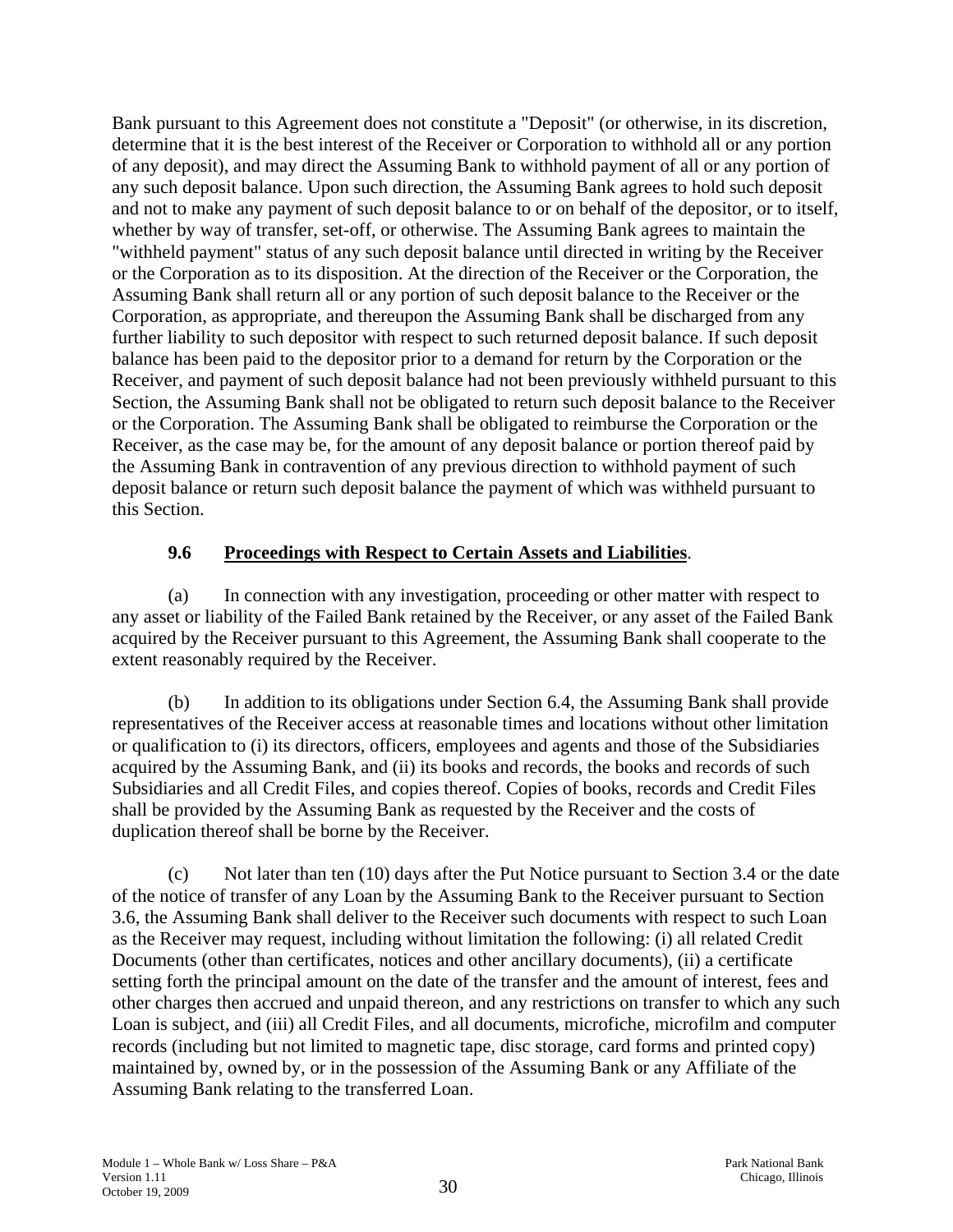<span id="page-34-0"></span>**9.7** Information. The Assuming Bank promptly shall provide to the Corporation such other information, including financial statements and computations, relating to the performance of the provisions of this Agreement as the Corporation or the Receiver may request from time to time, and, at the request of the Receiver, make available employees of the Failed Bank employed or retained by the Assuming Bank to assist in preparation of the pro forma statement pursuant to Section 8.1.

#### **ARTICLE X CONDITION PRECEDENT**

The obligations of the parties to this Agreement are subject to the Receiver and the Corporation having received at or before Bank Closing evidence reasonably satisfactory to each of any necessary approval, waiver, or other action by any governmental authority, the board of directors of the Assuming Bank, or other third party, with respect to this Agreement and the transactions contemplated hereby, the closing of the Failed Bank and the appointment of the Receiver, the chartering of the Assuming Bank, and any agreements, documents, matters or proceedings contemplated hereby or thereby.

## **ARTICLE XI REPRESENTATIONS AND WARRANTIES OF THE ASSUMING BANK**

The Assuming Bank represents and warrants to the Corporation and the Receiver as follows:

(a) **Corporate Existence and Authority**. The Assuming Bank (i) is duly organized, validly existing and in good standing under the laws of its Chartering Authority and has full power and authority to own and operate its properties and to conduct its business as now conducted by it, and (ii) has full power and authority to execute and deliver this Agreement and to perform its obligations hereunder. The Assuming Bank has taken all necessary corporate action to authorize the execution, delivery and performance of this Agreement and the performance of the transactions contemplated hereby.

(b) **Third Party Consents**. No governmental authority or other third party consents (including but not limited to approvals, licenses, registrations or declarations) are required in connection with the execution, delivery or performance by the Assuming Bank of this Agreement, other than such consents as have been duly obtained and are in full force and effect.

(c) **Execution and Enforceability**. This Agreement has been duly executed and delivered by the Assuming Bank and when this Agreement has been duly authorized, executed and delivered by the Corporation and the Receiver, this Agreement will constitute the legal, valid and binding obligation of the Assuming Bank, enforceable in accordance with its terms.

## (d) **Compliance with Law**.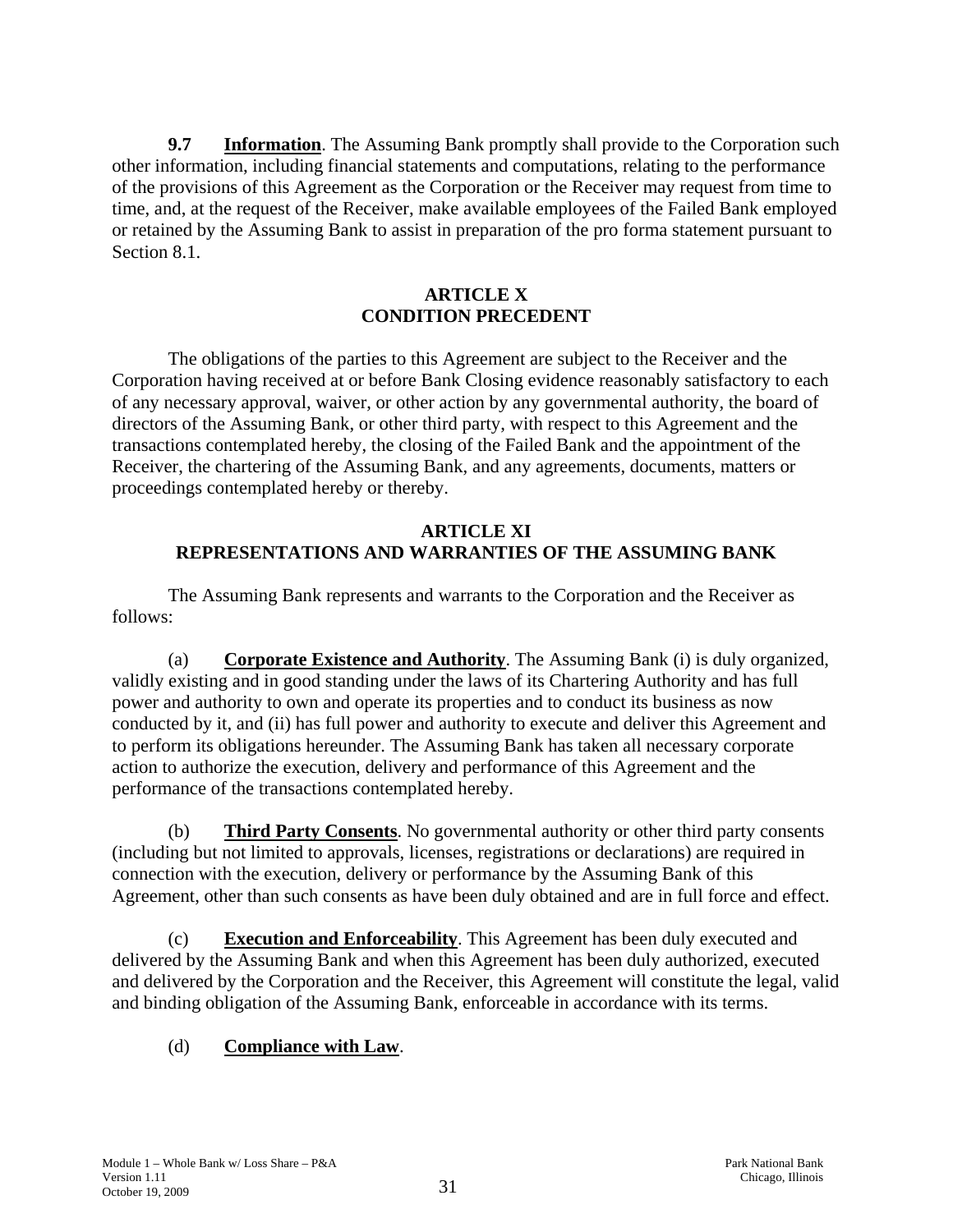<span id="page-35-0"></span> (i) Neither the Assuming Bank nor any of its Subsidiaries is in violation of any statute, regulation, order, decision, judgment or decree of, or any restriction imposed by, the United States of America, any State, municipality or other political subdivision or any agency of any of the foregoing, or any court or other tribunal having jurisdiction over the Assuming Bank or any of its Subsidiaries or any assets of any such Person, or any foreign government or agency thereof having such jurisdiction, with respect to the conduct of the business of the Assuming Bank or of any of its Subsidiaries, or the ownership of the properties of the Assuming Bank or any of its Subsidiaries, which, either individually or in the aggregate with all other such violations, would materially and adversely affect the business, operations or condition (financial or otherwise) of the Assuming Bank or the ability of the Assuming Bank to perform, satisfy or observe any obligation or condition under this Agreement.

(ii) Neither the execution and delivery nor the performance by the Assuming Bank of this Agreement will result in any violation by the Assuming Bank of, or be in conflict with, any provision of any applicable law or regulation, or any order, writ or decree of any court or governmental authority.

e) **Representations Remain True**. The Assuming Bank represents and warrants that it has executed and delivered to the Corporation a Purchaser Eligibility Certification and Confidentiality Agreement and that all information provided and representations made by or on behalf of the Assuming Bank in connection with this Agreement and the transactions contemplated hereby, including, but not limited to, the Purchaser Eligibility Certification and Confidentiality Agreement (which are affirmed and ratified hereby) are and remain true and correct in all material respects and do not fail to state any fact required to make the information contained therein not misleading.

#### **ARTICLE XII INDEMNIFICATION**

**12.1 Indemnification of Indemnitees**. From and after Bank Closing and subject to the limitations set forth in this Section and Section 12.6 and compliance by the Indemnitees with Section 12.2, the Receiver agrees to indemnify and hold harmless the Indemnitees against any and all costs, losses, liabilities, expenses (including attorneys' fees) incurred prior to the assumption of defense by the Receiver pursuant to paragraph (d) of Section 12.2, judgments, fines and amounts paid in settlement actually and reasonably incurred in connection with claims against any Indemnitee based on liabilities of the Failed Bank that are not assumed by the Assuming Bank pursuant to this Agreement or subsequent to the execution hereof by the Assuming Bank or any Subsidiary or Affiliate of the Assuming Bank for which indemnification is provided hereunder in (a) of this Section 12.1, subject to certain exclusions as provided in (b) of this Section 12.1:

(a)

(1) claims based on the rights of any shareholder or former shareholder as such of (x) the Failed Bank, or (y) any Subsidiary or Affiliate of the Failed Bank;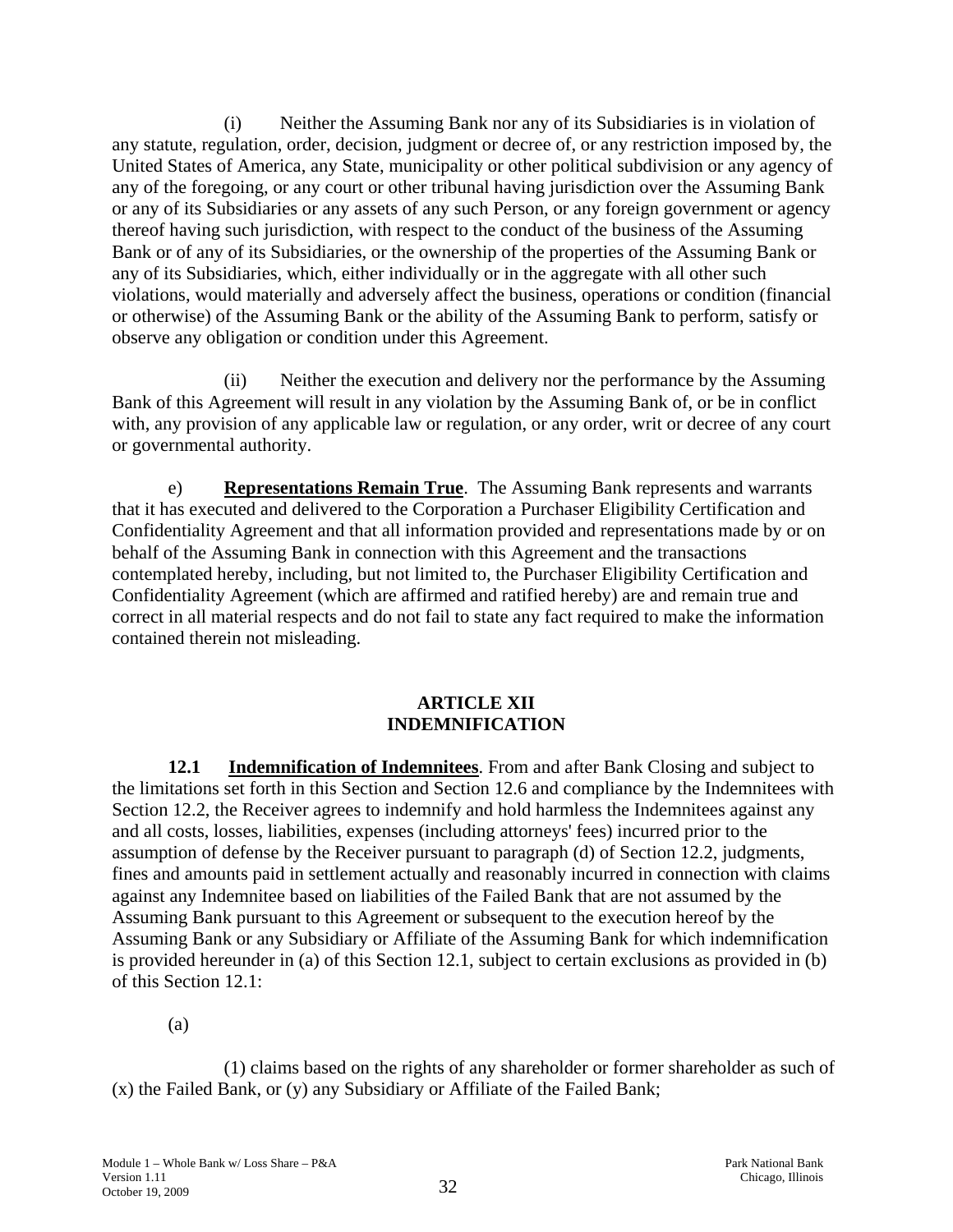(2) claims based on the rights of any creditor as such of the Failed Bank, or any creditor as such of any director, officer, employee or agent of the Failed Bank, with respect to any indebtedness or other obligation of the Failed Bank arising prior to Bank Closing;

(3) claims based on the rights of any present or former director, officer, employee or agent as such of the Failed Bank or of any Subsidiary or Affiliate of the Failed Bank;

(4) claims based on any action or inaction prior to Bank Closing of the Failed Bank, its directors, officers, employees or agents as such, or any Subsidiary or Affiliate of the Failed Bank, or the directors, officers, employees or agents as such of such Subsidiary or Affiliate;

(5) claims based on any malfeasance, misfeasance or nonfeasance of the Failed Bank, its directors, officers, employees or agents with respect to the trust business of the Failed Bank, if any;

(6) claims based on any failure or alleged failure (not in violation of law) by the Assuming Bank to continue to perform any service or activity previously performed by the Failed Bank which the Assuming Bank is not required to perform pursuant to this Agreement or which arise under any contract to which the Failed Bank was a party which the Assuming Bank elected not to assume in accordance with this Agreement and which neither the Assuming Bank nor any Subsidiary or Affiliate of the Assuming Bank has assumed subsequent to the execution hereof;

(7) claims arising from any action or inaction of any Indemnitee, including for purposes of this Section 12.1(a)(7) the former officers or employees of the Failed Bank or of any Subsidiary or Affiliate of the Failed Bank that is taken upon the specific written direction of the Corporation or the Receiver, other than any action or inaction taken in a manner constituting bad faith, gross negligence or willful misconduct; and

(8) claims based on the rights of any depositor of the Failed Bank whose deposit has been accorded "withheld payment" status and/or returned to the Receiver or Corporation in accordance with Section 9.5 and/or has become an "unclaimed deposit" or has been returned to the Corporation or the Receiver in accordance with Section 2.3;

(b) provided, that, with respect to this Agreement, except for paragraphs (7) and (8) of Section 12.1(a), no indemnification will be provided under this Agreement for any:

(1) judgment or fine against, or any amount paid in settlement (without the written approval of the Receiver) by, any Indemnitee in connection with any action that seeks damages against any Indemnitee (a "counterclaim") arising with respect to any Asset and based on any action or inaction of either the Failed Bank, its directors, officers, employees or agents as such prior to Bank Closing, unless any such judgment, fine or amount paid in settlement exceeds the greater of (i) the Repurchase Price of such Asset, or (ii) the monetary recovery sought on such Asset by the Assuming Bank in the cause of action from which the counterclaim arises; and in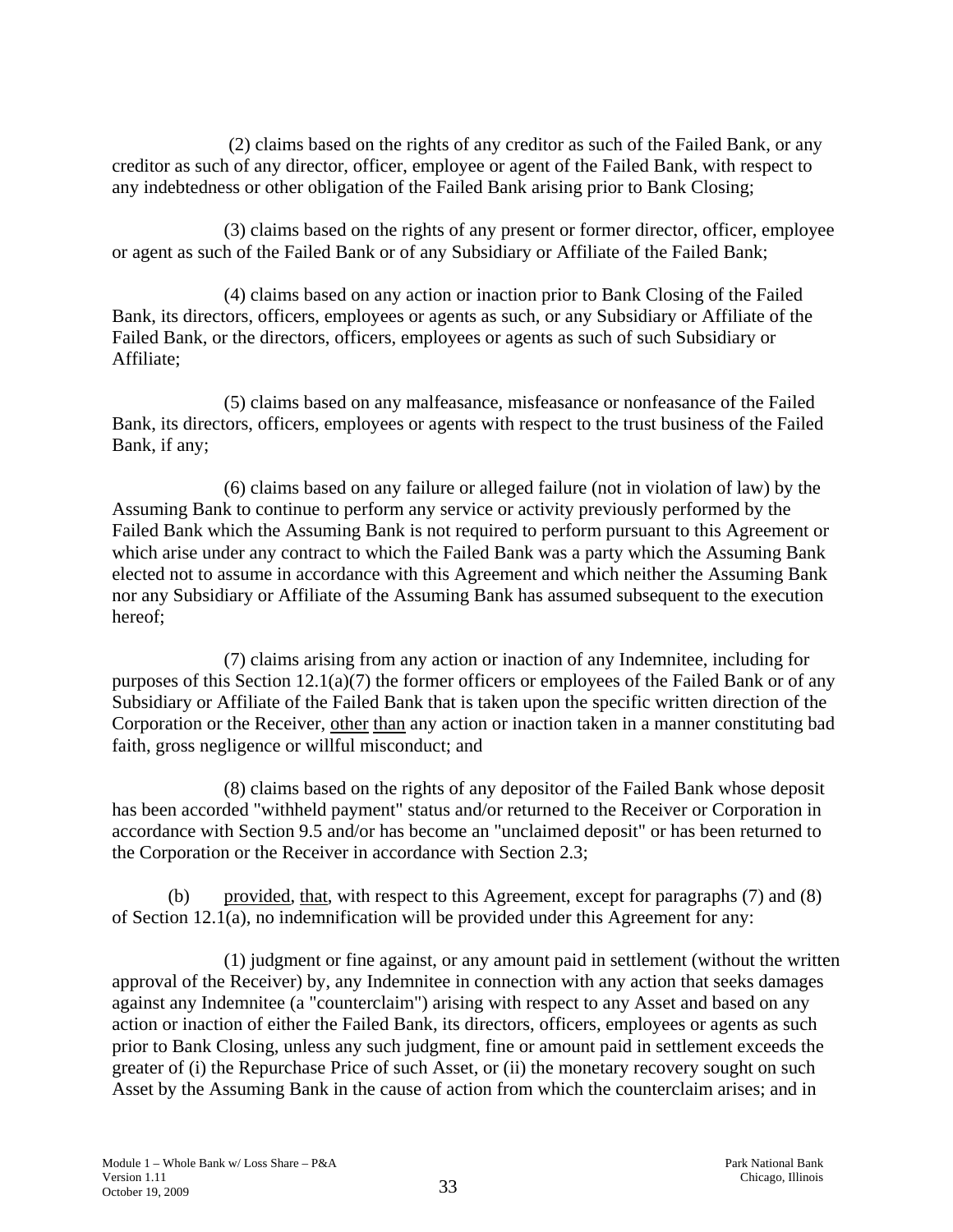such event the Receiver will provide indemnification only in the amount of such excess; and no indemnification will be provided for any costs or expenses other than any costs or expenses (including attorneys' fees) which, in the determination of the Receiver, have been actually and reasonably incurred by such Indemnitee in connection with the defense of any such counterclaim; and it is expressly agreed that the Receiver reserves the right to intervene, in its discretion, on its behalf and/or on behalf of the Receiver, in the defense of any such counterclaim;

(2) claims with respect to any liability or obligation of the Failed Bank that is expressly assumed by the Assuming Bank pursuant to this Agreement or subsequent to the execution hereof by the Assuming Bank or any Subsidiary or Affiliate of the Assuming Bank;

(3) claims with respect to any liability of the Failed Bank to any present or former employee as such of the Failed Bank or of any Subsidiary or Affiliate of the Failed Bank, which liability is expressly assumed by the Assuming Bank pursuant to this Agreement or subsequent to the execution hereof by the Assuming Bank or any Subsidiary or Affiliate of the Assuming Bank;

(4) claims based on the failure of any Indemnitee to seek recovery of damages from the Receiver for any claims based upon any action or inaction of the Failed Bank, its directors, officers, employees or agents as fiduciary, agent or custodian prior to Bank Closing;

(5) claims based on any violation or alleged violation by any Indemnitee of the antitrust, branching, banking or bank holding company or securities laws of the United States of America or any State thereof;

(6) claims based on the rights of any present or former creditor, customer, or supplier as such of the Assuming Bank or any Subsidiary or Affiliate of the Assuming Bank;

(7) claims based on the rights of any present or former shareholder as such of the Assuming Bank or any Subsidiary or Affiliate of the Assuming Bank regardless of whether any such present or former shareholder is also a present or former shareholder of the Failed Bank;

(8) claims, if the Receiver determines that the effect of providing such indemnification would be to (i) expand or alter the provisions of any warranty or disclaimer thereof provided in Section 3.3 or any other provision of this Agreement, or (ii) create any warranty not expressly provided under this Agreement;

(9) claims which could have been enforced against any Indemnitee had the Assuming Bank not entered into this Agreement;

(10) claims based on any liability for taxes or fees assessed with respect to the consummation of the transactions contemplated by this Agreement, including without limitation any subsequent transfer of any Assets or Liabilities Assumed to any Subsidiary or Affiliate of the Assuming Bank;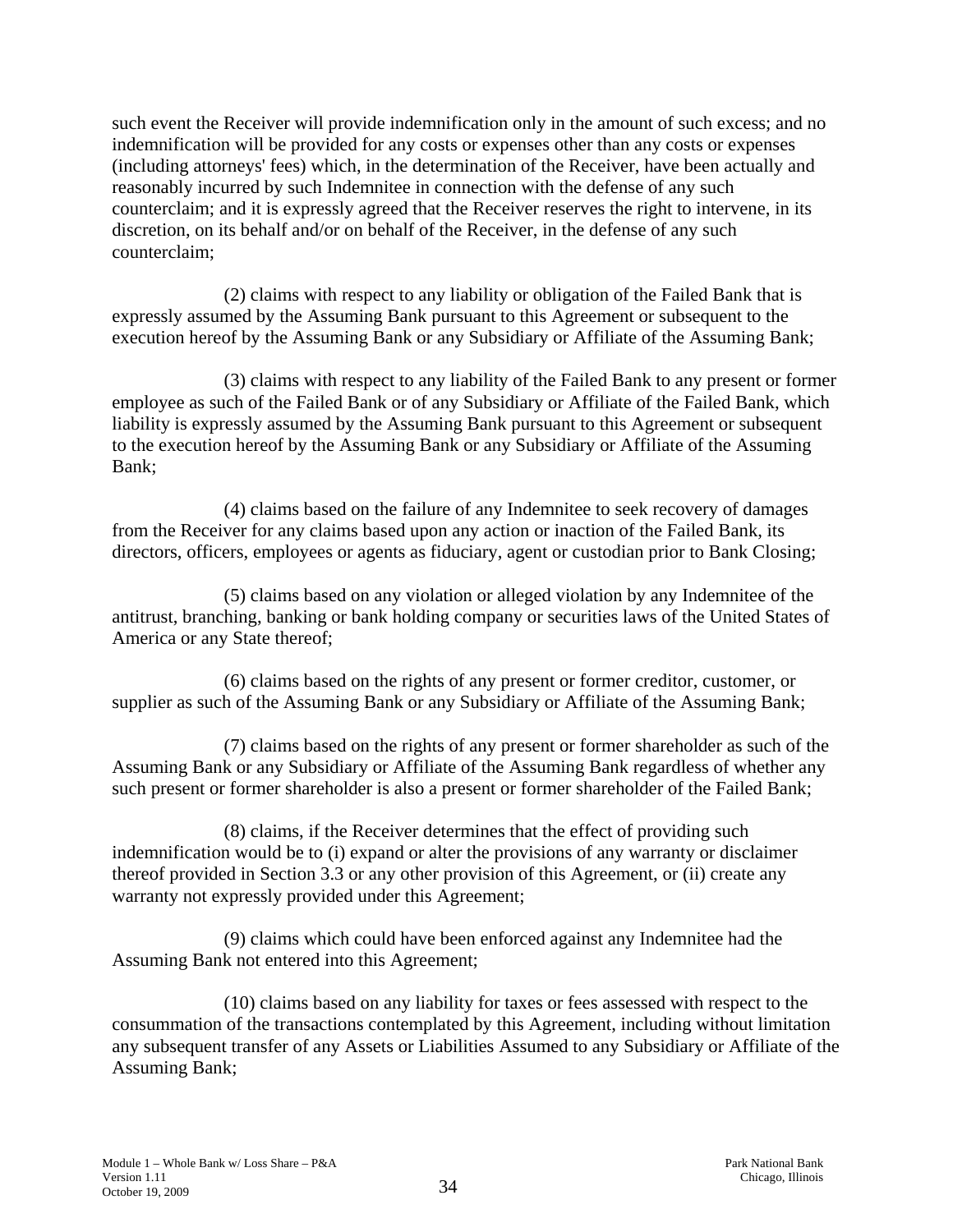(11) except as expressly provided in this Article XII, claims based on any action or inaction of any Indemnitee, and nothing in this Agreement shall be construed to provide indemnification for (i) the Failed Bank, (ii) any Subsidiary or Affiliate of the Failed Bank, or (iii) any present or former director, officer, employee or agent of the Failed Bank or its Subsidiaries or Affiliates; provided, that the Receiver, in its discretion, may provide indemnification hereunder for any present or former director, officer, employee or agent of the Failed Bank or its Subsidiaries or Affiliates who is also or becomes a director, officer, employee or agent of the Assuming Bank or its Subsidiaries or Affiliates;

(12) claims or actions which constitute a breach by the Assuming Bank of the representations and warranties contained in Article XI;

(13) claims arising out of or relating to the condition of or generated by an Asset arising from or relating to the presence, storage or release of any hazardous or toxic substance, or any pollutant or contaminant, or condition of such Asset which violate any applicable Federal, State or local law or regulation concerning environmental protection; and

(14) claims based on, related to or arising from any asset, including a loan, acquired or liability assumed by the Assuming Bank, other than pursuant to this Agreement.

**12.2 Conditions Precedent to Indemnification**. It shall be a condition precedent to the obligation of the Receiver to indemnify any Person pursuant to this Article XII that such Person shall, with respect to any claim made or threatened against such Person for which such Person is or may be entitled to indemnification hereunder:

(a) give written notice to the Regional Counsel (Litigation Branch) of the Corporation in the manner and at the address provided in Section 13.7 of such claim as soon as practicable after such claim is made or threatened; provided, that notice must be given on or before the date which is six (6) years from the date of this Agreement;

(b) provide to the Receiver such information and cooperation with respect to such claim as the Receiver may reasonably require;

(c) cooperate and take all steps, as the Receiver may reasonably require, to preserve and protect any defense to such claim;

(d) in the event suit is brought with respect to such claim, upon reasonable prior notice, afford to the Receiver the right, which the Receiver may exercise in its sole discretion, to conduct the investigation, control the defense and effect settlement of such claim, including without limitation the right to designate counsel and to control all negotiations, litigation, arbitration, settlements, compromises and appeals of any such claim, all of which shall be at the expense of the Receiver; provided, that the Receiver shall have notified the Person claiming indemnification in writing that such claim is a claim with respect to which the Person claiming indemnification is entitled to indemnification under this Article XII;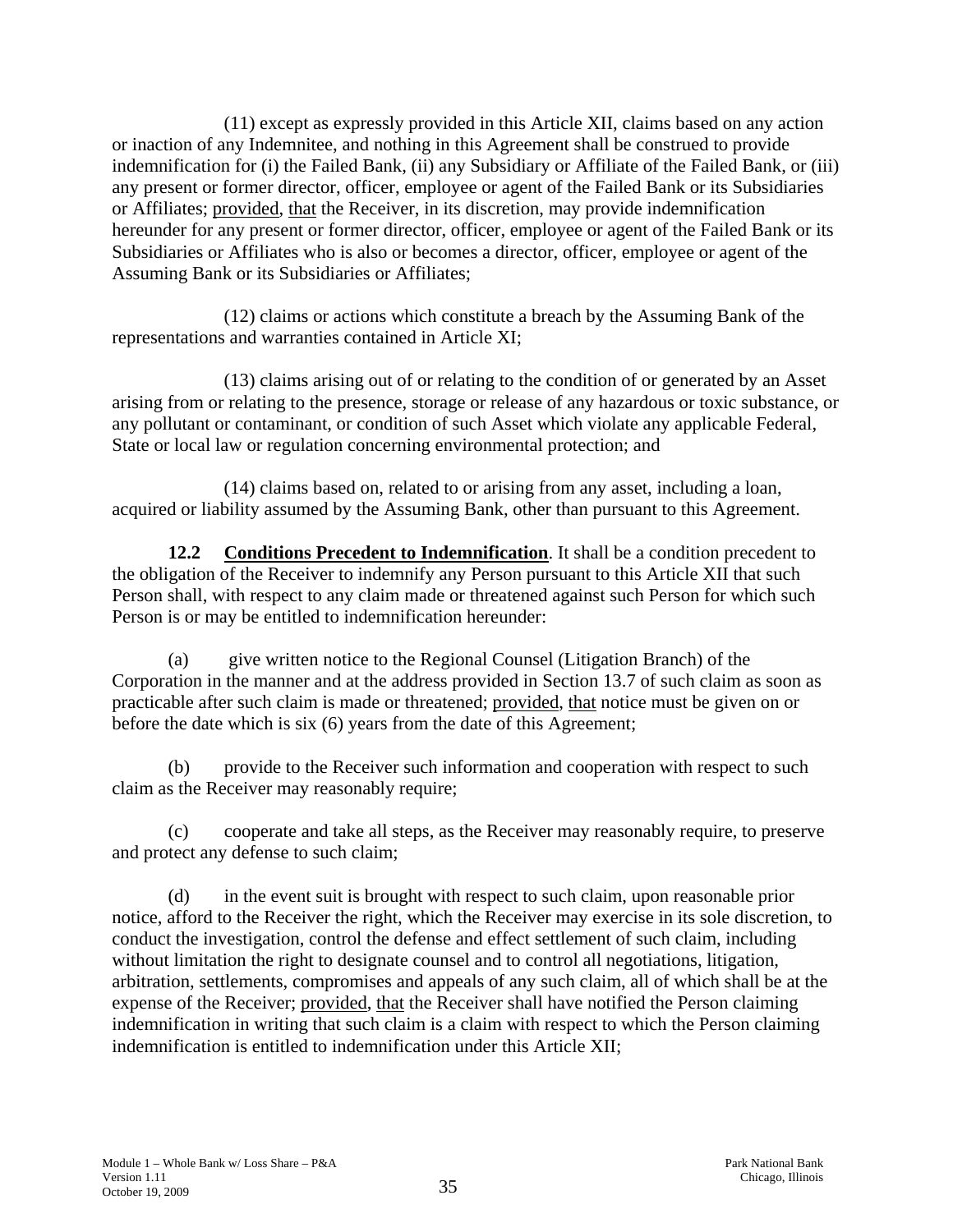(e) not incur any costs or expenses in connection with any response or suit with respect to such claim, unless such costs or expenses were incurred upon the written direction of the Receiver; provided, that the Receiver shall not be obligated to reimburse the amount of any such costs or expenses unless such costs or expenses were incurred upon the written direction of the Receiver;

(f) not release or settle such claim or make any payment or admission with respect thereto, unless the Receiver consents in writing thereto, which consent shall not be unreasonably withheld; provided, that the Receiver shall not be obligated to reimburse the amount of any such settlement or payment unless such settlement or payment was effected upon the written direction of the Receiver; and

(g) take reasonable action as the Receiver may request in writing as necessary to preserve, protect or enforce the rights of the indemnified Person against any Primary Indemnitor.

**12.3 No Additional Warranty**. Nothing in this Article XII shall be construed or deemed to (i) expand or otherwise alter any warranty or disclaimer thereof provided under Section 3.3 or any other provision of this Agreement with respect to, among other matters, the title, value, collectibility, genuineness, enforceability or condition of any (x) Asset, or (y) asset of the Failed Bank purchased by the Assuming Bank subsequent to the execution of this Agreement by the Assuming Bank or any Subsidiary or Affiliate of the Assuming Bank, or (ii) create any warranty not expressly provided under this Agreement with respect thereto.

**12.4 Indemnification of Receiver and Corporation**. From and after Bank Closing, the Assuming Bank agrees to indemnify and hold harmless the Corporation and the Receiver and their respective directors, officers, employees and agents from and against any and all costs, losses, liabilities, expenses (including attorneys' fees), judgments, fines and amounts paid in settlement actually and reasonably incurred in connection with any of the following:

(a) claims based on any and all liabilities or obligations of the Failed Bank assumed by the Assuming Bank pursuant to this Agreement or subsequent to the execution hereof by the Assuming Bank or any Subsidiary or Affiliate of the Assuming Bank, whether or not any such liabilities subsequently are sold and/or transferred, other than any claim based upon any action or inaction of any Indemnitee as provided in paragraph (7) or (8) of Section 12.1(a); and

(b) claims based on any act or omission of any Indemnitee (including but not limited to claims of any Person claiming any right or title by or through the Assuming Bank with respect to Assets transferred to the Receiver pursuant to Section 3.4 or 3.6), other than any action or inaction of any Indemnitee as provided in paragraph (7) or (8) of Section 12.1(a).

**12.5 Obligations Supplemental**. The obligations of the Receiver, and the Corporation as guarantor in accordance with Section 12.7, to provide indemnification under this Article XII are to supplement any amount payable by any Primary Indemnitor to the Person indemnified under this Article XII. Consistent with that intent, the Receiver agrees only to make payments pursuant to such indemnification to the extent not payable by a Primary Indemnitor. If the aggregate amount of payments by the Receiver, or the Corporation as guarantor in accordance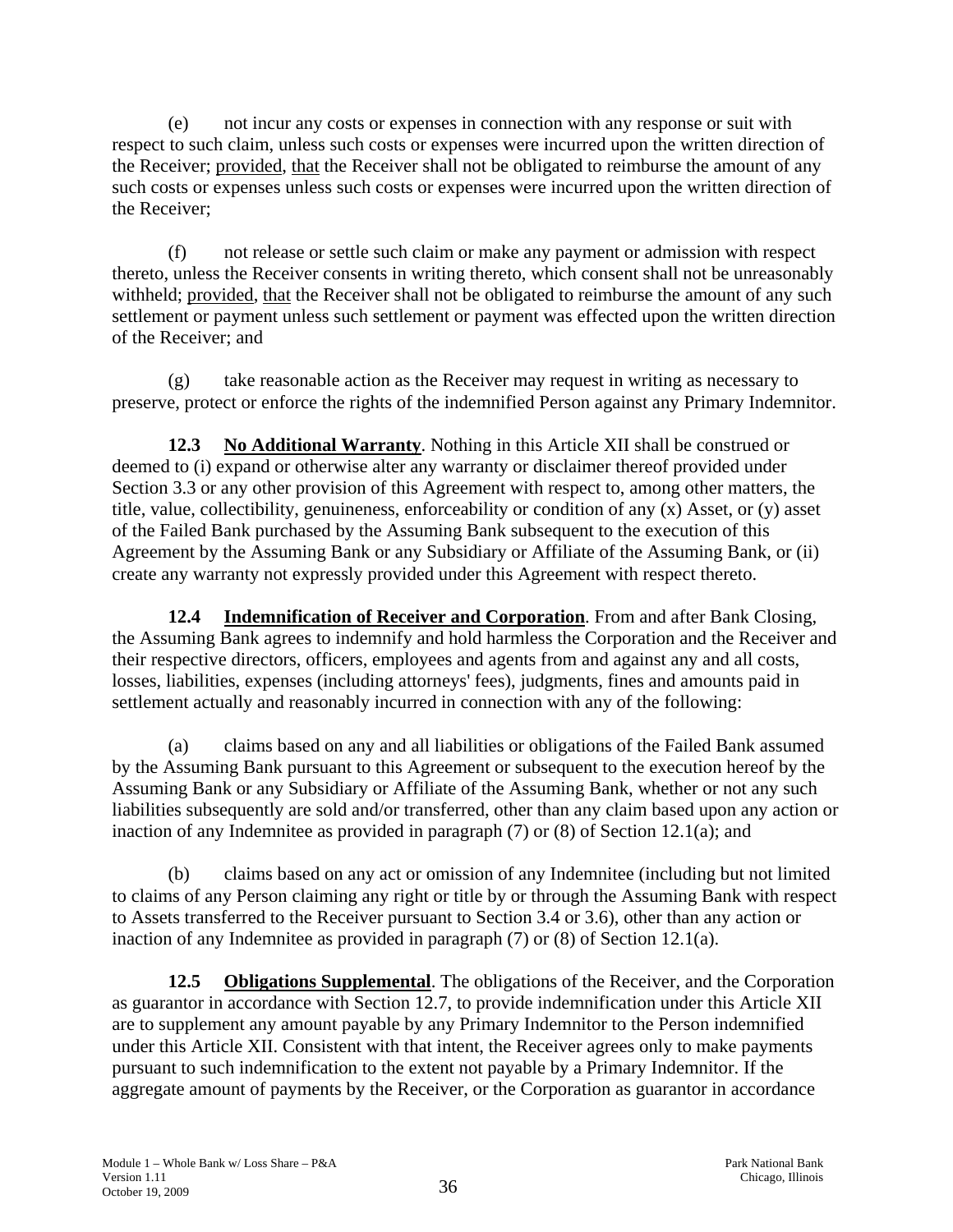with Section 12.7, and all Primary Indemnitors with respect to any item of indemnification under this Article XII exceeds the amount payable with respect to such item, such Person being indemnified shall notify the Receiver thereof and, upon the request of the Receiver, shall promptly pay to the Receiver, or the Corporation as appropriate, the amount of the Receiver's (or Corporation's) payments to the extent of such excess.

**12.6 Criminal Claims**. Notwithstanding any provision of this Article XII to the contrary, in the event that any Person being indemnified under this Article XII shall become involved in any criminal action, suit or proceeding, whether judicial, administrative or investigative, the Receiver shall have no obligation hereunder to indemnify such Person for liability with respect to any criminal act or to the extent any costs or expenses are attributable to the defense against the allegation of any criminal act, unless (i) the Person is successful on the merits or otherwise in the defense against any such action, suit or proceeding, or (ii) such action, suit or proceeding is terminated without the imposition of liability on such Person.

**12.7 Limited Guaranty of the Corporation.** The Corporation hereby guarantees performance of the Receiver's obligation to indemnify the Assuming Bank as set forth in this Article XII. It is a condition to the Corporation's obligation hereunder that the Assuming Bank shall comply in all respects with the applicable provisions of this Article XII. The Corporation shall be liable hereunder only for such amounts, if any, as the Receiver is obligated to pay under the terms of this Article XII but shall fail to pay. Except as otherwise provided above in this Section 12.7, nothing in this Article XII is intended or shall be construed to create any liability or obligation on the part of the Corporation, the United States of America or any department or agency thereof under or with respect to this Article XII, or any provision hereof, it being the intention of the parties hereto that the obligations undertaken by the Receiver under this Article XII are the sole and exclusive responsibility of the Receiver and no other Person or entity.

**12.8 Subrogation.** Upon payment by the Receiver, or the Corporation as guarantor in accordance with Section 12.7, to any Indemnitee for any claims indemnified by the Receiver under this Article XII, the Receiver, or the Corporation as appropriate, shall become subrogated to all rights of the Indemnitee against any other Person to the extent of such payment.

## **ARTICLE XIII MISCELLANEOUS**

**13.1** Entire Agreement. This Agreement embodies the entire agreement of the parties hereto in relation to the subject matter herein and supersedes all prior understandings or agreements, oral or written, between the parties.

**13.2 Headings**. The headings and subheadings of the Table of Contents, Articles and Sections contained in this Agreement, except the terms identified for definition in Article I and elsewhere in this Agreement, are inserted for convenience only and shall not affect the meaning or interpretation of this Agreement or any provision hereof.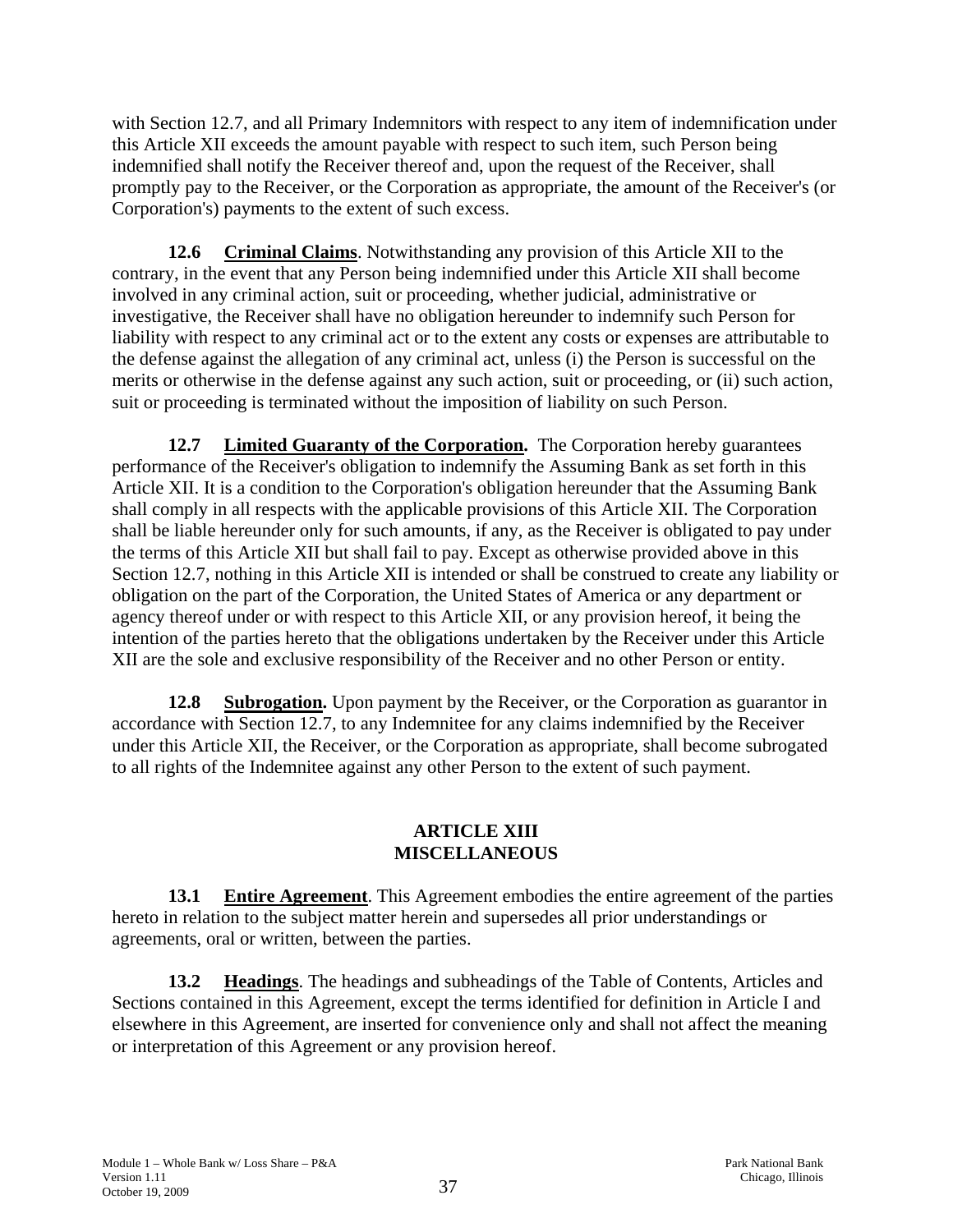**13.3** Counterparts. This Agreement may be executed in any number of counterparts and by the duly authorized representative of a different party hereto on separate counterparts, each of which when so executed shall be deemed to be an original and all of which when taken together shall constitute one and the same Agreement.

13.4 **GOVERNING LAW.** THIS AGREEMENT AND THE RIGHTS AND OBLIGATIONS HEREUNDER SHALL BE GOVERNED BY AND CONSTRUED IN ACCORDANCE WITH THE FEDERAL LAW OF THE UNITED STATES OF AMERICA, AND IN THE ABSENCE OF CONTROLLING FEDERAL LAW, IN ACCORDANCE WITH THE LAWS OF THE STATE IN WHICH THE MAIN OFFICE OF THE FAILED BANK IS LOCATED.

**13.5 Successors.** All terms and conditions of this Agreement shall be binding on the successors and assigns of the Receiver, the Corporation and the Assuming Bank. Except as otherwise specifically provided in this Agreement, nothing expressed or referred to in this Agreement is intended or shall be construed to give any Person other than the Receiver, the Corporation and the Assuming Bank any legal or equitable right, remedy or claim under or with respect to this Agreement or any provisions contained herein, it being the intention of the parties hereto that this Agreement, the obligations and statements of responsibilities hereunder, and all other conditions and provisions hereof are for the sole and exclusive benefit of the Receiver, the Corporation and the Assuming Bank and for the benefit of no other Person.

**13.6 Modification; Assignment**. No amendment or other modification, rescission, release, or assignment of any part of this Agreement shall be effective except pursuant to a written agreement subscribed by the duly authorized representatives of the parties hereto.

**13.7** Notice. Any notice, request, demand, consent, approval or other communication to any party hereto shall be effective when received and shall be given in writing, and delivered in person against receipt therefore, or sent by certified mail, postage prepaid, courier service, telex, facsimile transmission or email to such party (with copies as indicated below) at its address set forth below or at such other address as it shall hereafter furnish in writing to the other parties. All such notices and other communications shall be deemed given on the date received by the addressee.

### **Assuming Bank**

U.S. Bank National Association U.S. Bancorp Center BC-MN-H21N 800 Nicolett Mall Minneapolis, Minnesota 55402-4302

Attention: Daniel Good, Vice President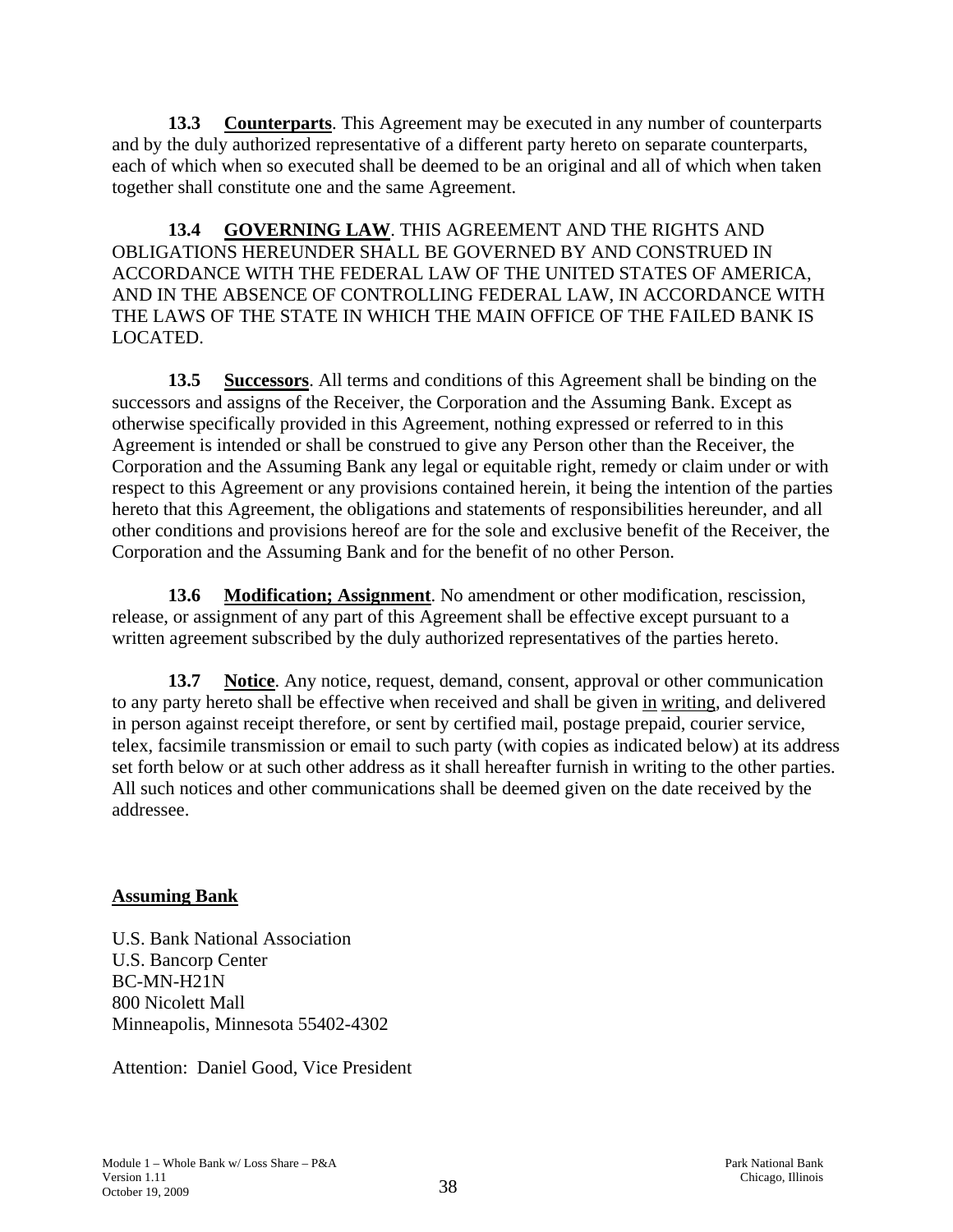with a copy to: Terrance Dolan, Executive Vice President and Controller

## **Receiver and Corporation**

Federal Deposit Insurance Corporation, Receiver of Park National Bank 1601 Bryan Street, Suite 1700 Dallas, Texas 75201

Attention: Settlement Manager

with copy to: Regional Counsel (Litigation Branch)

### **and with respect to notice under Article XII:**

Federal Deposit Insurance Corporation Receiver of Park National Bank 1601 Bryan Street, Suite 1700 Dallas, Texas 75201 Attention: Regional Counsel (Litigation Branch)

 **13.8 Manner of Payment**. All payments due under this Agreement shall be in lawful money of the United States of America in immediately available funds as each party hereto may specify to the other parties; provided, that in the event the Receiver or the Corporation is obligated to make any payment hereunder in the amount of \$25,000.00 or less, such payment may be made by check.

**13.9 Costs, Fees and Expenses**. Except as otherwise specifically provided herein, each party hereto agrees to pay all costs, fees and expenses which it has incurred in connection with or incidental to the matters contained in this Agreement, including without limitation any fees and disbursements to its accountants and counsel; provided, that the Assuming Bank shall pay all fees, costs and expenses (other than attorneys' fees incurred by the Receiver) incurred in connection with the transfer to it of any Assets or Liabilities Assumed hereunder or in accordance herewith.

**13.10 Waiver**. Each of the Receiver, the Corporation and the Assuming Bank may waive its respective rights, powers or privileges under this Agreement; provided, that such waiver shall be in writing; and further provided, that no failure or delay on the part of the Receiver, the Corporation or the Assuming Bank to exercise any right, power or privilege under this Agreement shall operate as a waiver thereof, nor will any single or partial exercise of any right, power or privilege under this Agreement preclude any other or further exercise thereof or the exercise of any other right, power or privilege by the Receiver, the Corporation, or the Assuming Bank under this Agreement, nor will any such waiver operate or be construed as a future waiver of such right, power or privilege under this Agreement.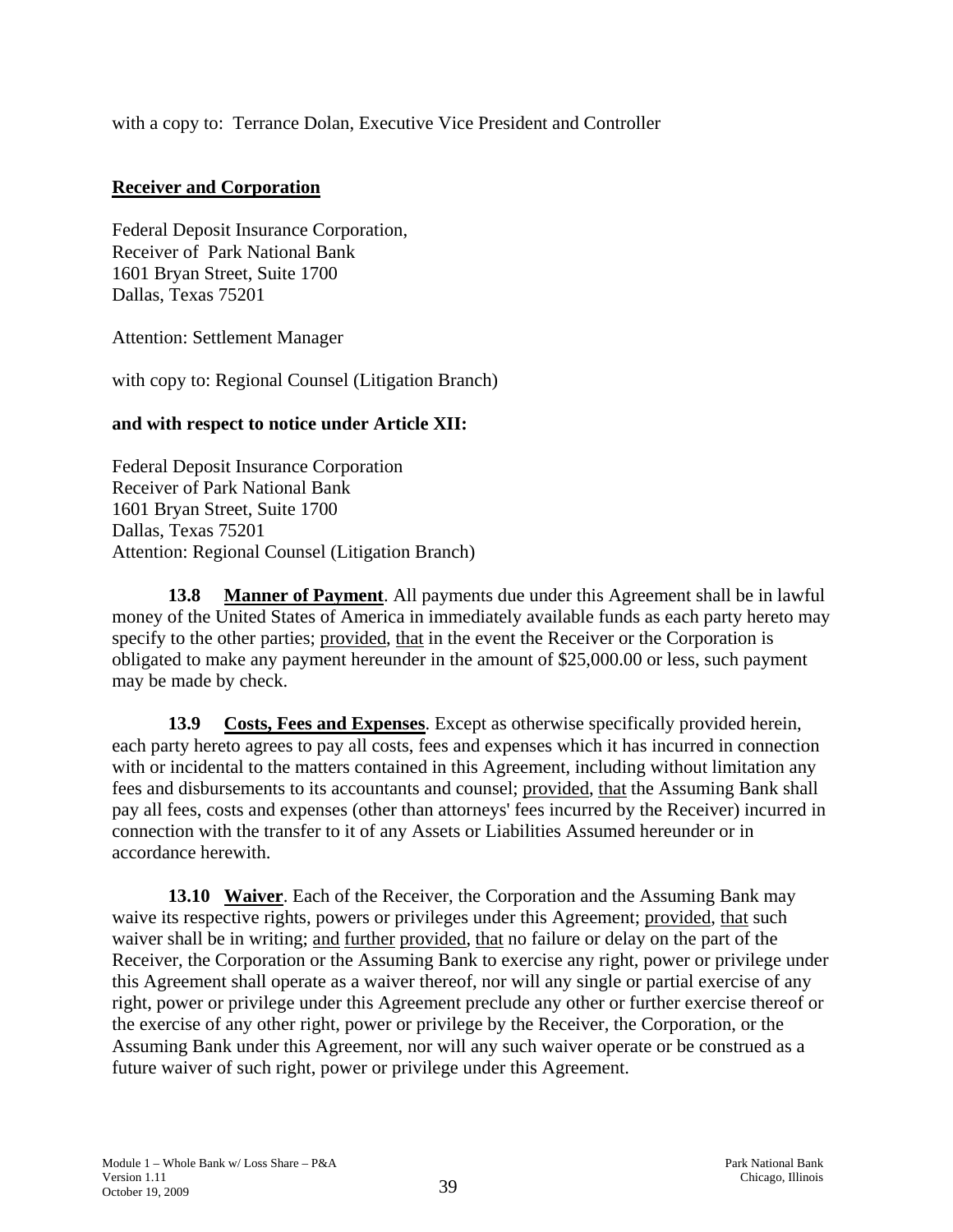**13.11 Severability**. If any provision of this Agreement is declared invalid or unenforceable, then, to the extent possible, all of the remaining provisions of this Agreement shall remain in full force and effect and shall be binding upon the parties hereto.

**13.12 Term of Agreement**. This Agreement shall continue in full force and effect until the tenth (10th) anniversary of Bank Closing; provided, that the provisions of Section 6.3 and 6.4 shall survive the expiration of the term of this Agreement. Provided, however, the receivership of the Failed Bank may be terminated prior to the expiration of the term of this Agreement; in such event, the guaranty of the Corporation, as provided in and in accordance with the provisions of Section 12.7 shall be in effect for the remainder of the term. Expiration of the term of this Agreement shall not affect any claim or liability of any party with respect to any (i) amount which is owing at the time of such expiration, regardless of when such amount becomes payable, and (ii) breach of this Agreement occurring prior to such expiration, regardless of when such breach is discovered.

**13.13 Survival of Covenants, Etc.** The covenants, representations, and warranties in this Agreement shall survive the execution of this Agreement and the consummation of the transactions contemplated hereunder.

# **[Signature Page Follows]**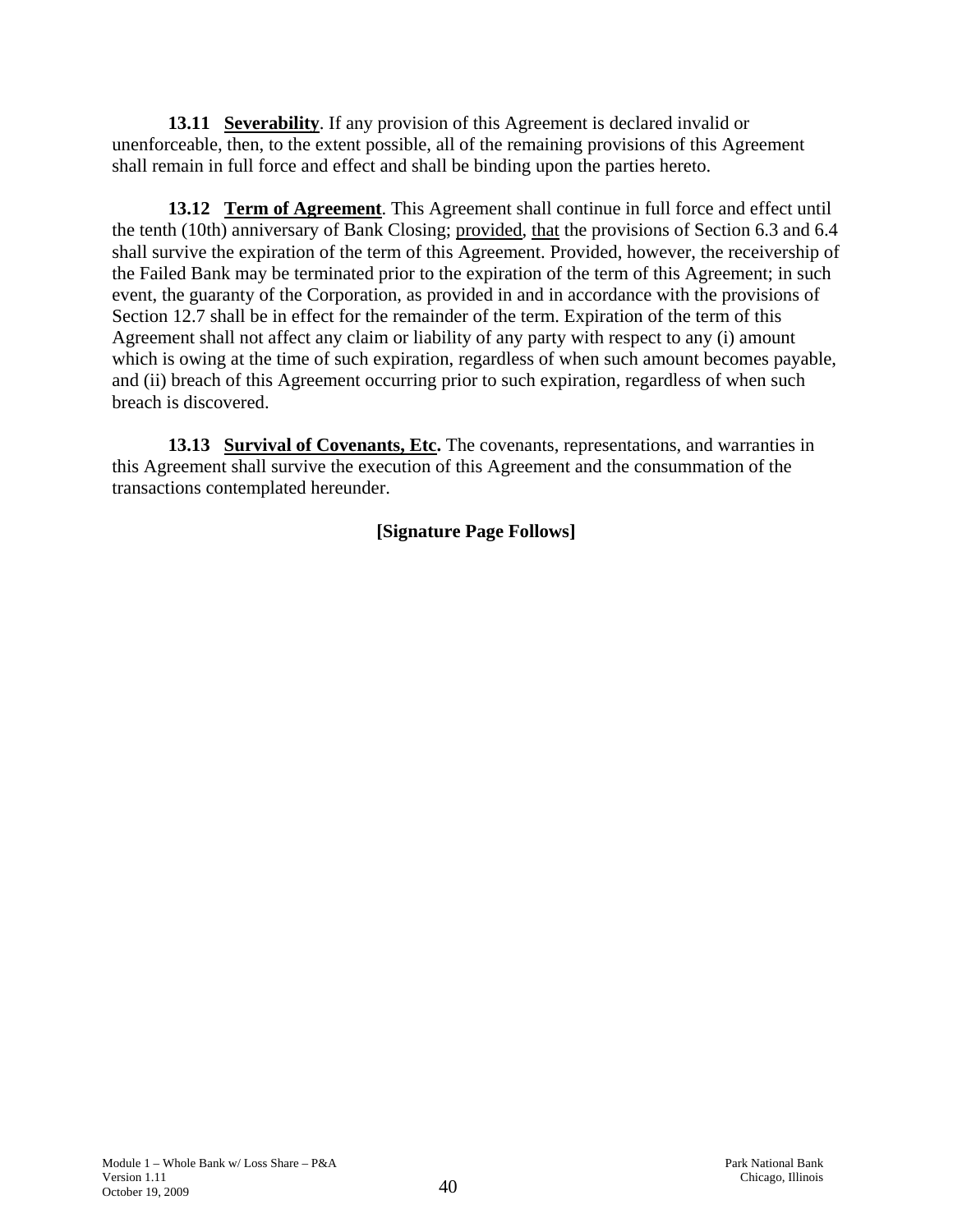IN WITNESS WHEREOF, the parties hereto have caused this Agreement to be executed by their duly authorized representatives as of the date first above written.

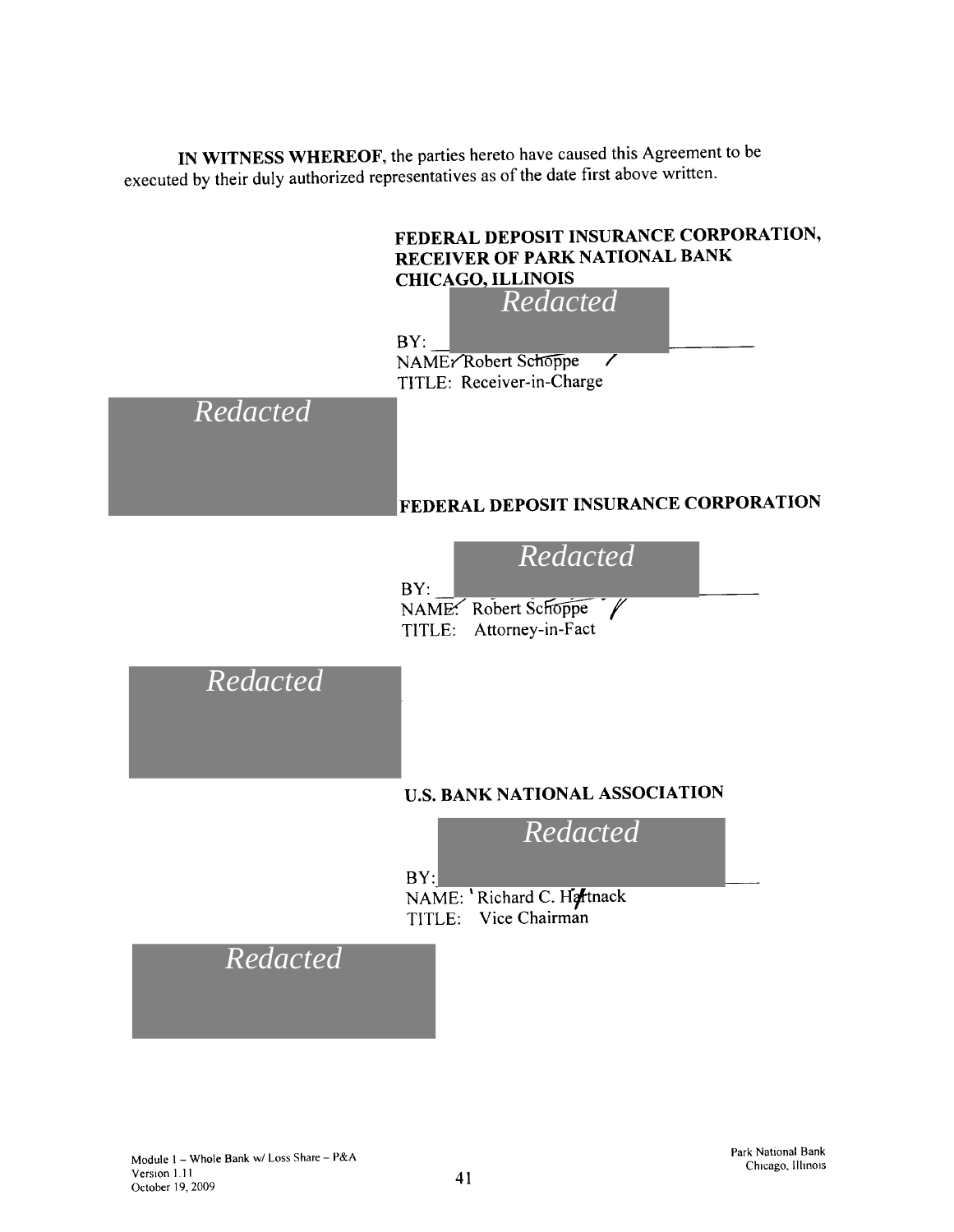# **SCHEDULE 2.1 - Certain Liabilities Assumed by the Assuming Bank**

**To be provided post-closing.**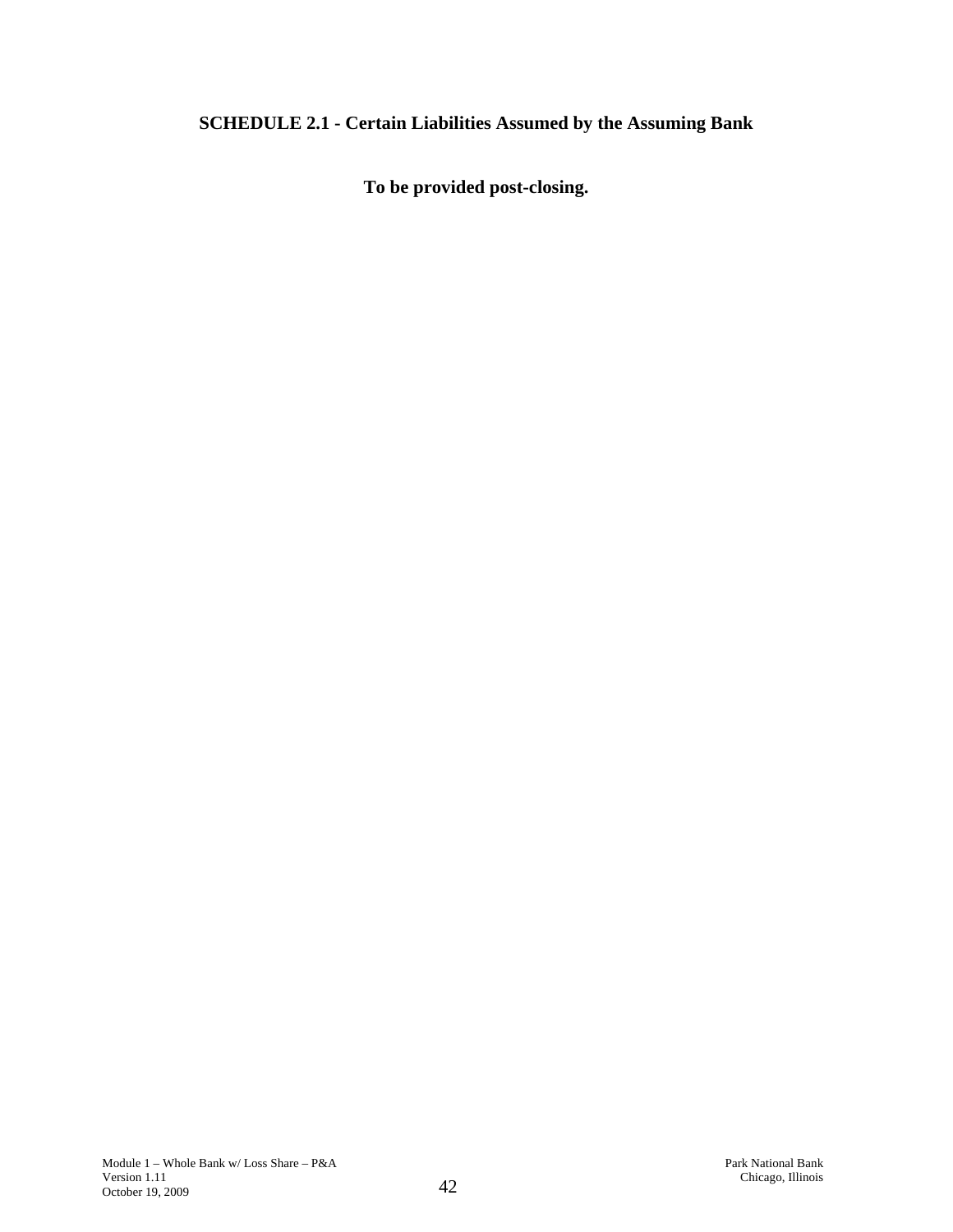### **SCHEDULE 2.1(a) – Excluded Deposit Liability Accounts**

As of September 25, 2009, Park National Bank did not have deposits associated with the Depository Organization (DO) Cede & Co as Nominee for DTC. The DO accounts do not pass to the Assuming Bank and are excluded from the transaction as described in section 2.1 of the P&A Agreement. This schedule will be updated post closing with data as of Bank Closing date.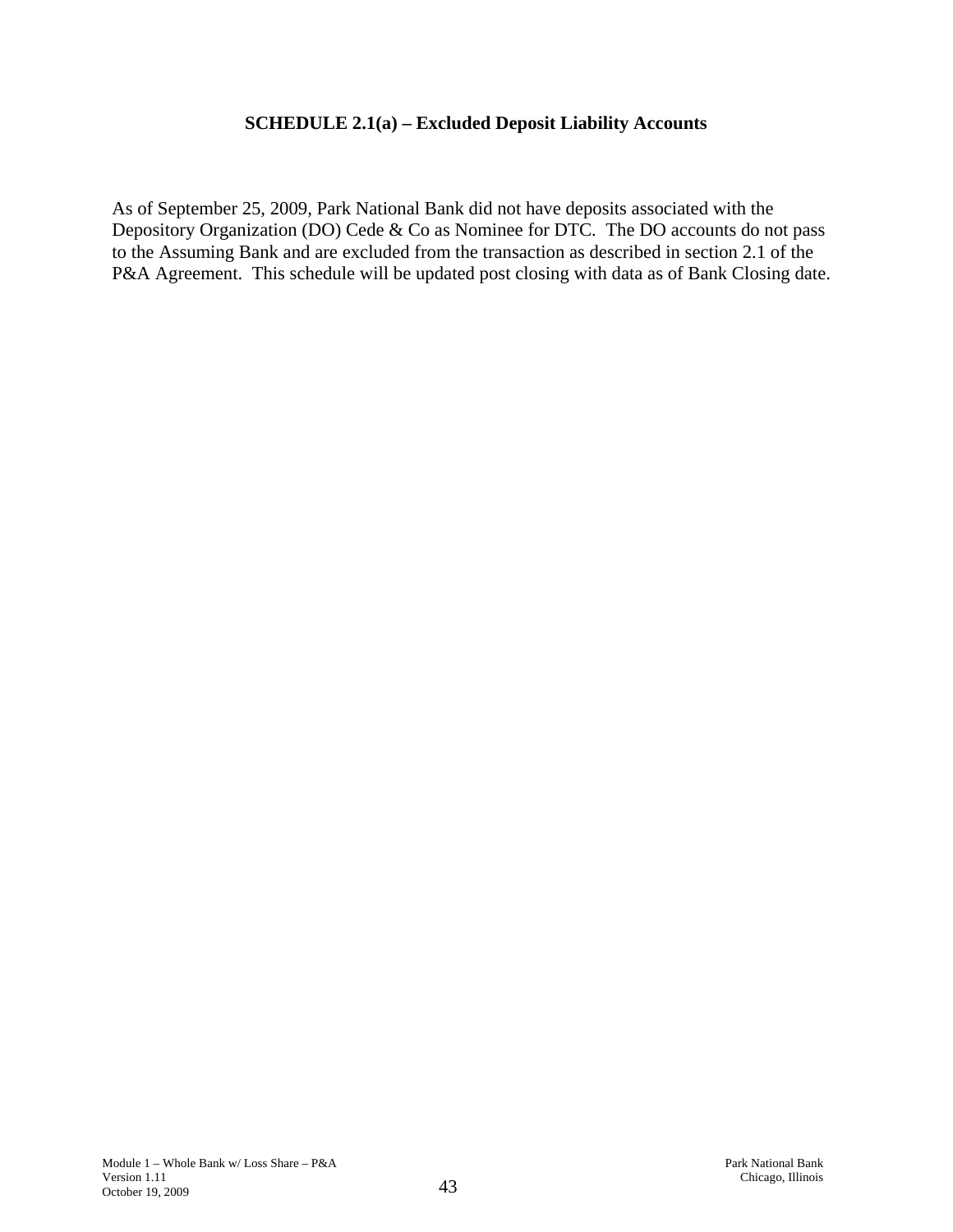#### **SCHEDULE 3.1 - Certain Assets Purchased**

#### **SEE ATTACHED LIST**

THE LIST(S) ATTACHED TO THIS SCHEDULE (OR SUBSCHEDULE(S)) AND THE **INFORMATION THEREIN, IS AS OF THE DATE OF THE MOST RECENT PERTINENT DATA MADE AVAILABLE TO THE ASSUMING BANK AS PART OF THE INFORMATION PACKAGE. IT WILL BE ADJUSTED TO REFLECT THE COMPOSITION AND BOOK VALUE OF THE LOANS AND ASSETS AS OF THE DATE OF BANK CLOSING. THE LIST(S) MAY NOT INCLUDE ALL LOANS AND ASSETS (E.G., CHARGED OFF LOANS). THE LIST(S) MAY BE REPLACED WITH A MORE ACCURATE LIST POST CLOSING.**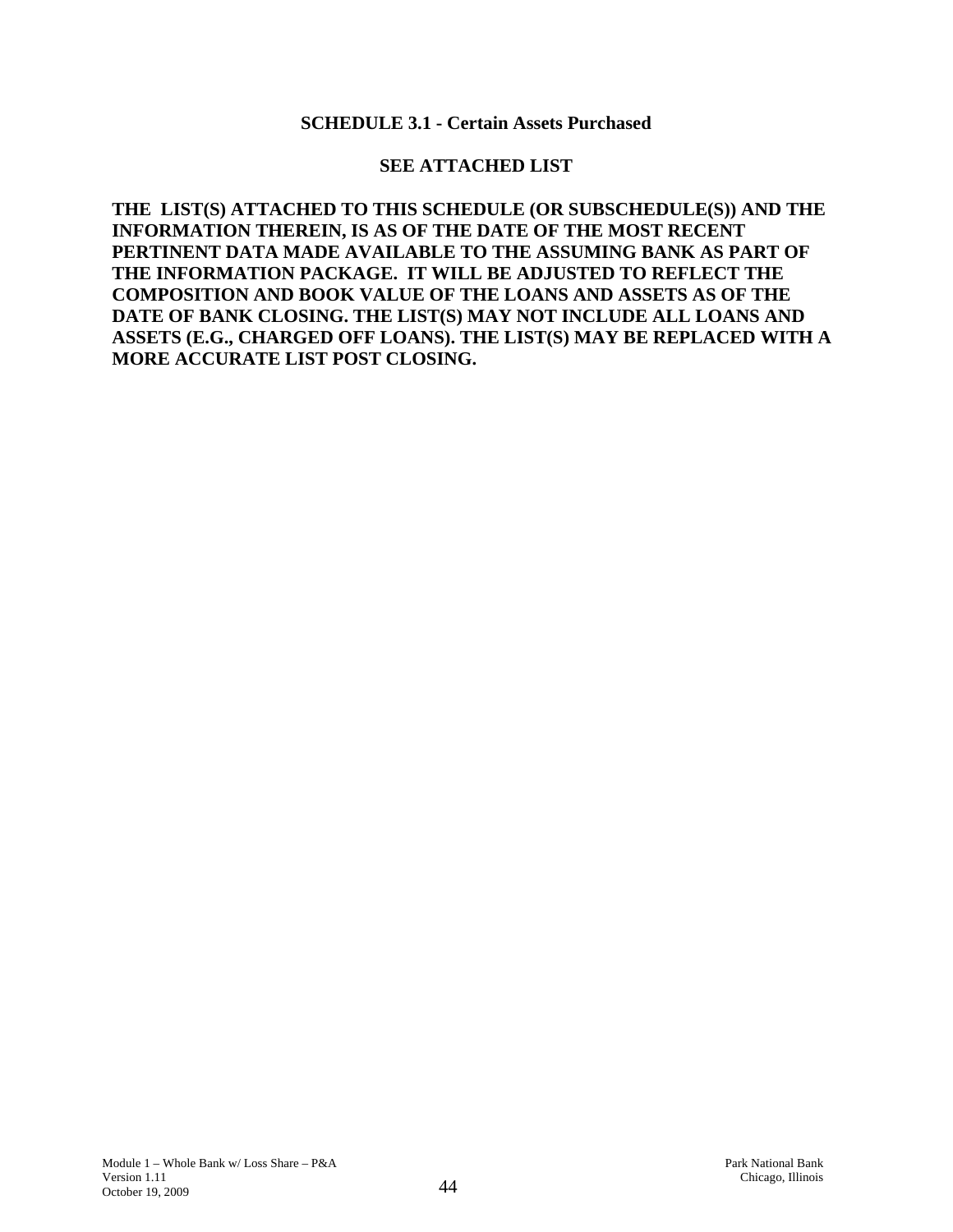# **SCHEDULE 3.2 - Purchase Price of Assets or assets**

| (a) | cash and receivables from depository<br>institutions, including cash items in the<br>process of collection, plus<br>interest thereon:                                                           | <b>Book Value</b>                                                       |
|-----|-------------------------------------------------------------------------------------------------------------------------------------------------------------------------------------------------|-------------------------------------------------------------------------|
| (b) | securities (exclusive of the capital stock of<br>Acquired Subsidiaries), plus interest<br>thereon:                                                                                              | As provided in Section 3.2(b)                                           |
|     | <b>Shared-Loss MTM Assets</b>                                                                                                                                                                   | Fair Value as defined in the<br><b>Commercial Shared-Loss Agreement</b> |
| (c) | federal funds sold and repurchase<br>agreements, if any, including interest<br>thereon:                                                                                                         | <b>Book Value</b>                                                       |
| (d) | Loans:                                                                                                                                                                                          | <b>Book Value</b>                                                       |
| (e) | credit card business, if any, including all<br>outstanding extensions of credit and<br>offensive litigation, but excluding any class<br>action lawsuits related to the credit card<br>business: | <b>Book Value</b>                                                       |
| (f) | Safe Deposit Boxes and related business,<br>safekeeping business and trust business, if<br>any:                                                                                                 | <b>Book Value</b>                                                       |
| (g) | Records and other documents:                                                                                                                                                                    | <b>Book Value</b>                                                       |
| (h) | capital stock of any Acquired Subsidiaries:                                                                                                                                                     | <b>Book Value</b>                                                       |
| (i) | amounts owed to the Failed Bank by any<br><b>Acquired Subsidiary:</b>                                                                                                                           | <b>Book Value</b>                                                       |
| (j) | assets securing Deposits of public money,<br>to the extent not otherwise purchased<br>hereunder:                                                                                                | <b>Book Value</b>                                                       |
| (k) | Overdrafts of customers:                                                                                                                                                                        | <b>Book Value</b>                                                       |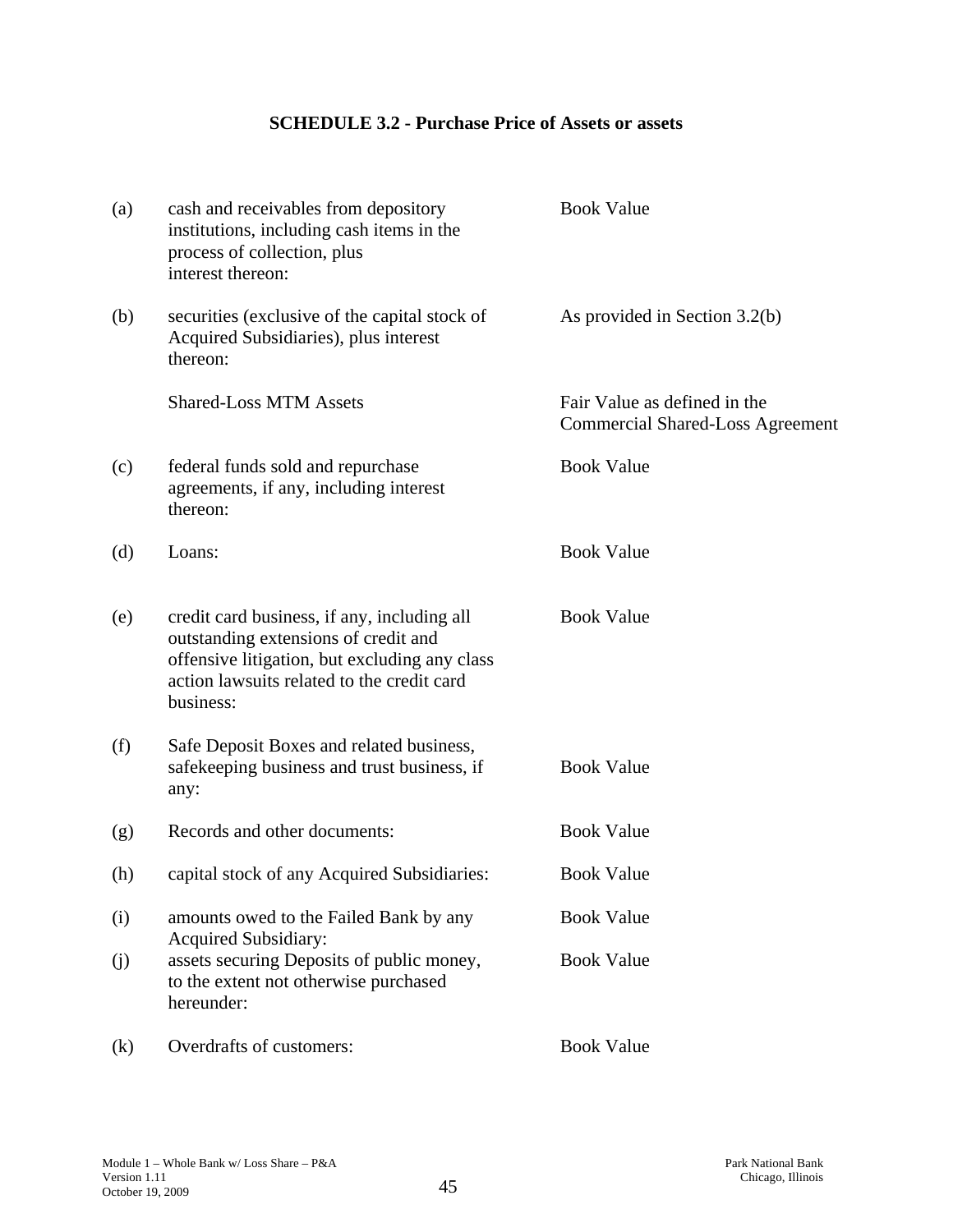(1) rights, if any, with respect to Qualified  $\qquad \qquad$  As provided in Section 3.2(c) Financial Contracts.

(m) rights of the Failed Bank to provide Book Value mortgage servicing for others and to have mortgage servicing provided to the Failed Bank by others and related contracts.

## **assets subject to an option to purchase:**

| (a) | <b>Bank Premises:</b>    | Fair Market Value |
|-----|--------------------------|-------------------|
| (b) | Furniture and Equipment: | Fair Market Value |
| (c) | Fixtures:                | Fair Market Value |
| (d) | Other Equipment:         | Fair Market Value |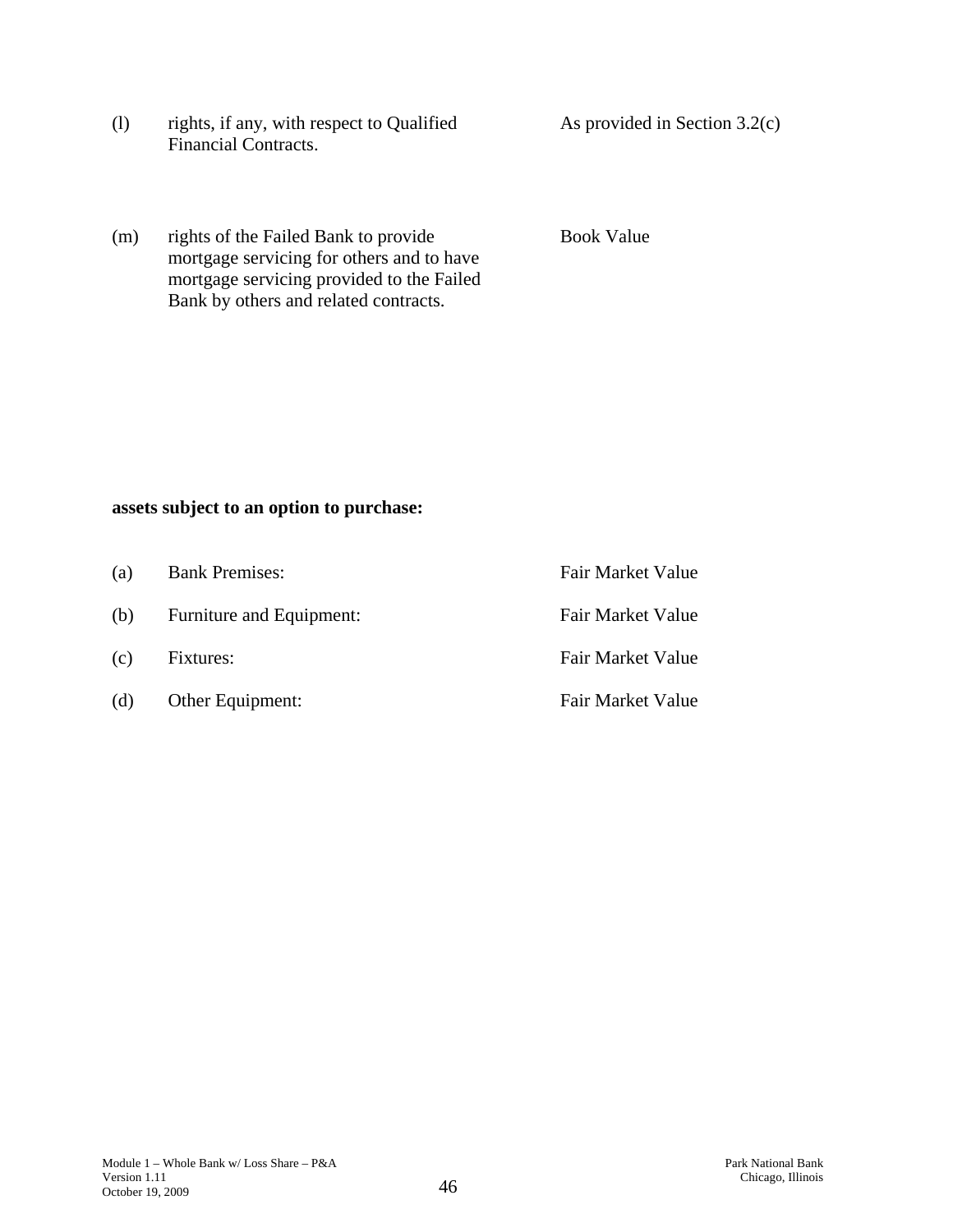# SCHEDULE 3.5(1) - Excluded Private Label Asset-Backed Securities

Omitted from this disclosure

 $\sim$ 

 $\mathcal{L}^{\mathcal{L}}$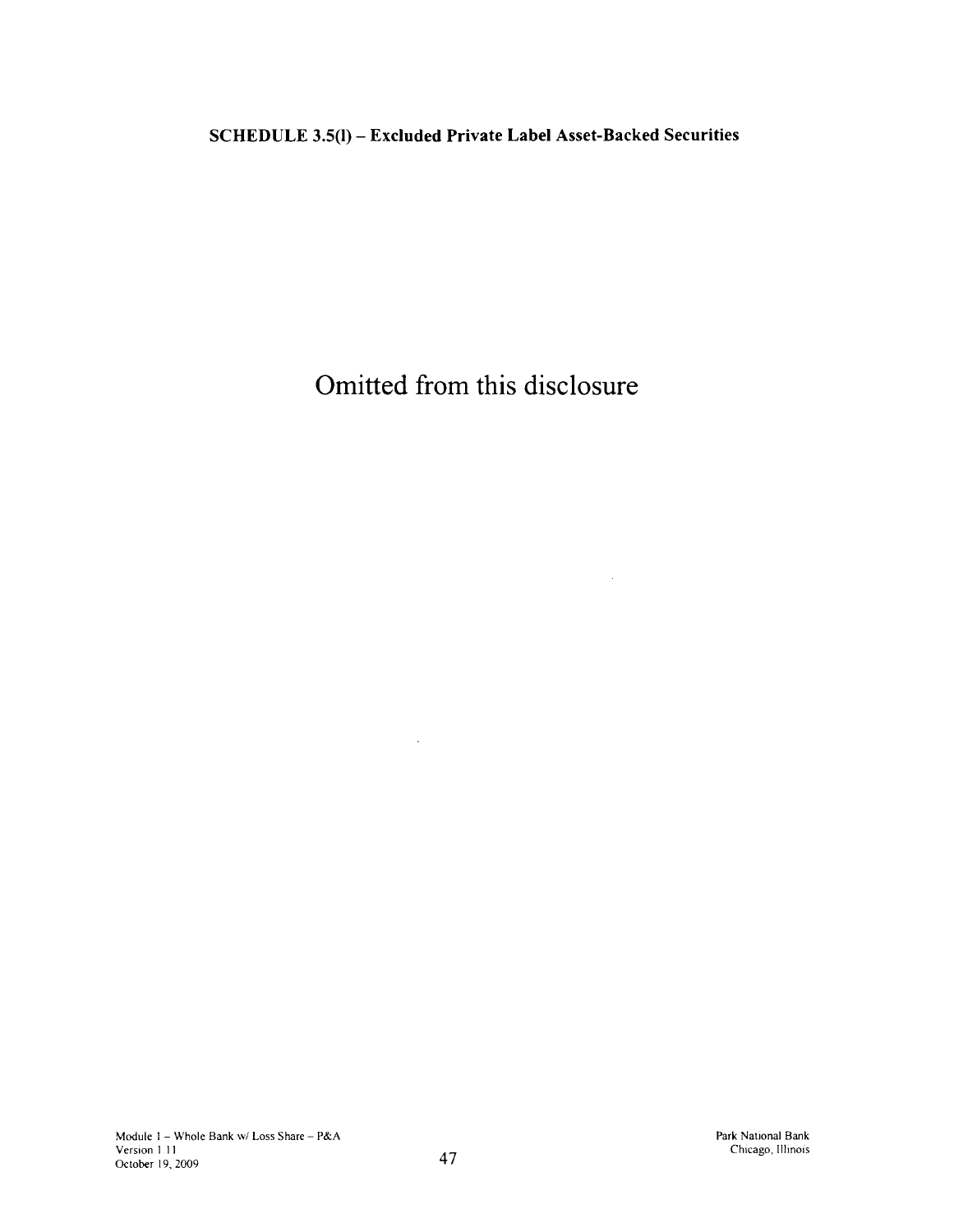### **SCHEDULE 4.15A**

# **LOANS SUBJECT TO LOSS SHARING UNDER THE SINGLE FAMILY SHARED-LOSS AGREEMENT**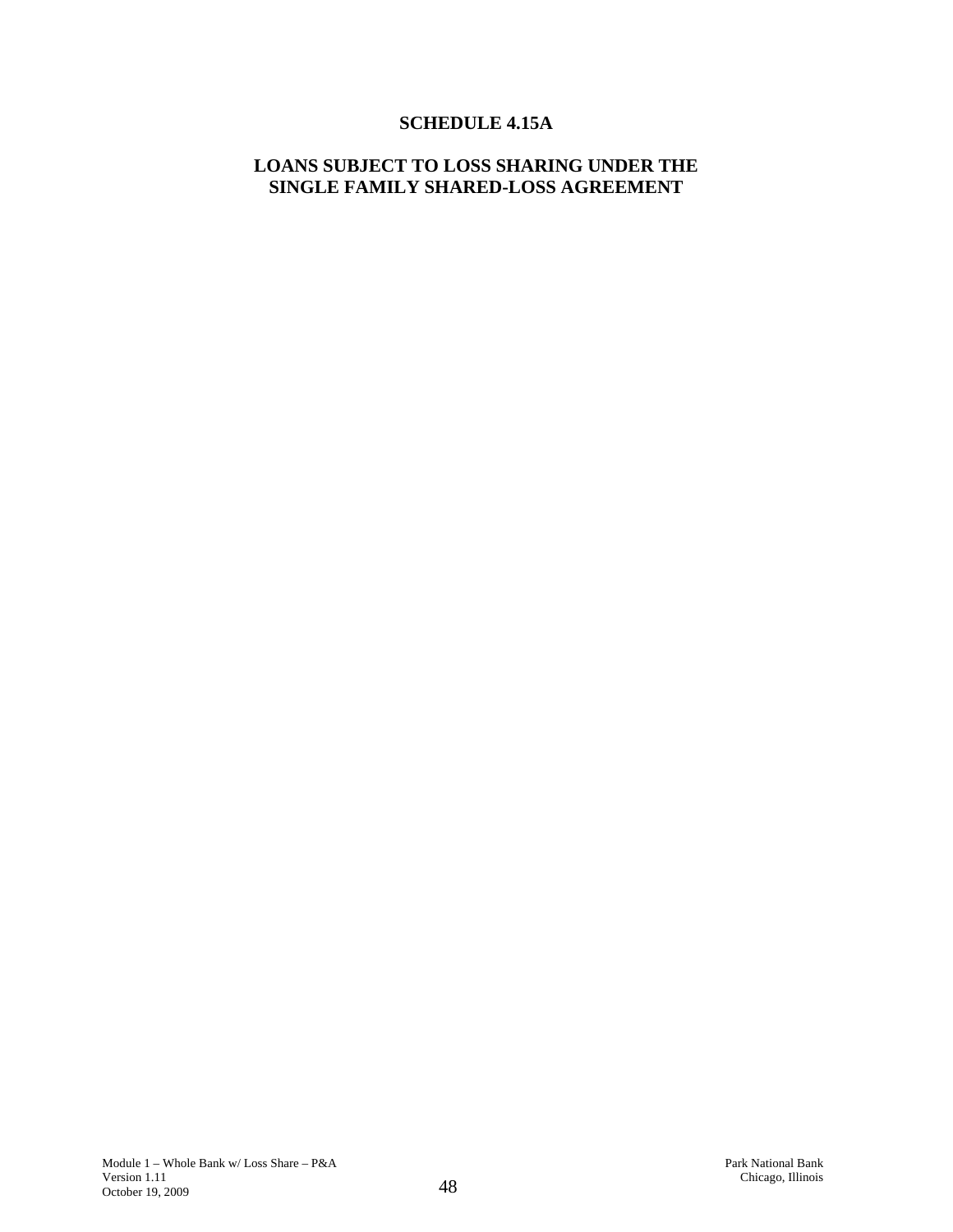### **SCHEDULE 4.15B**

### **LOANS SUBJECT TO LOSS SHARING UNDER THE NON-SINGLE FAMILY SHARED-LOSS AGREEMENT**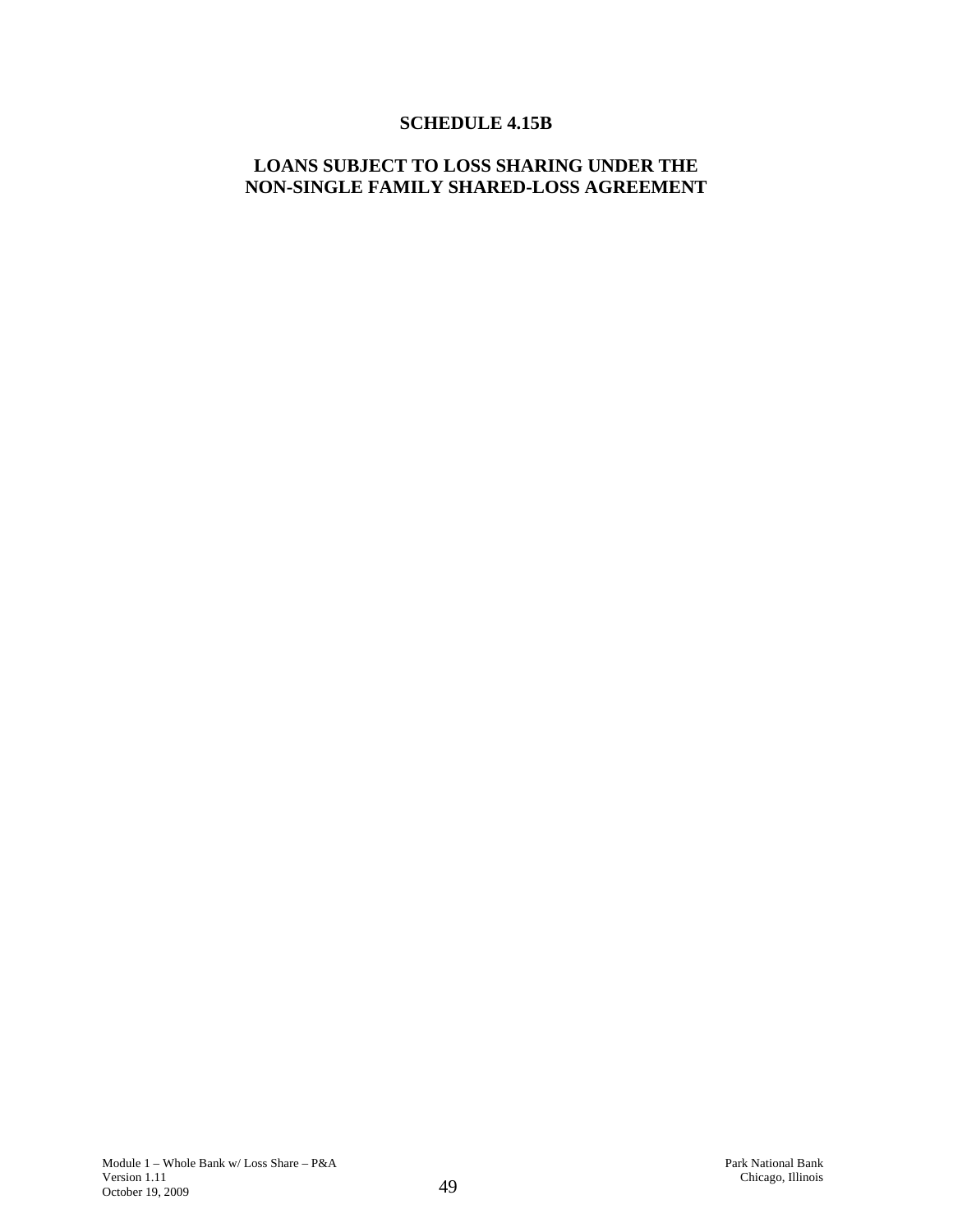# SCHEDULE 4.15C

## SHARED-LOSS MTM ASSETS

Omitted from this disclosure

 $\mathcal{A}^{\mathcal{A}}$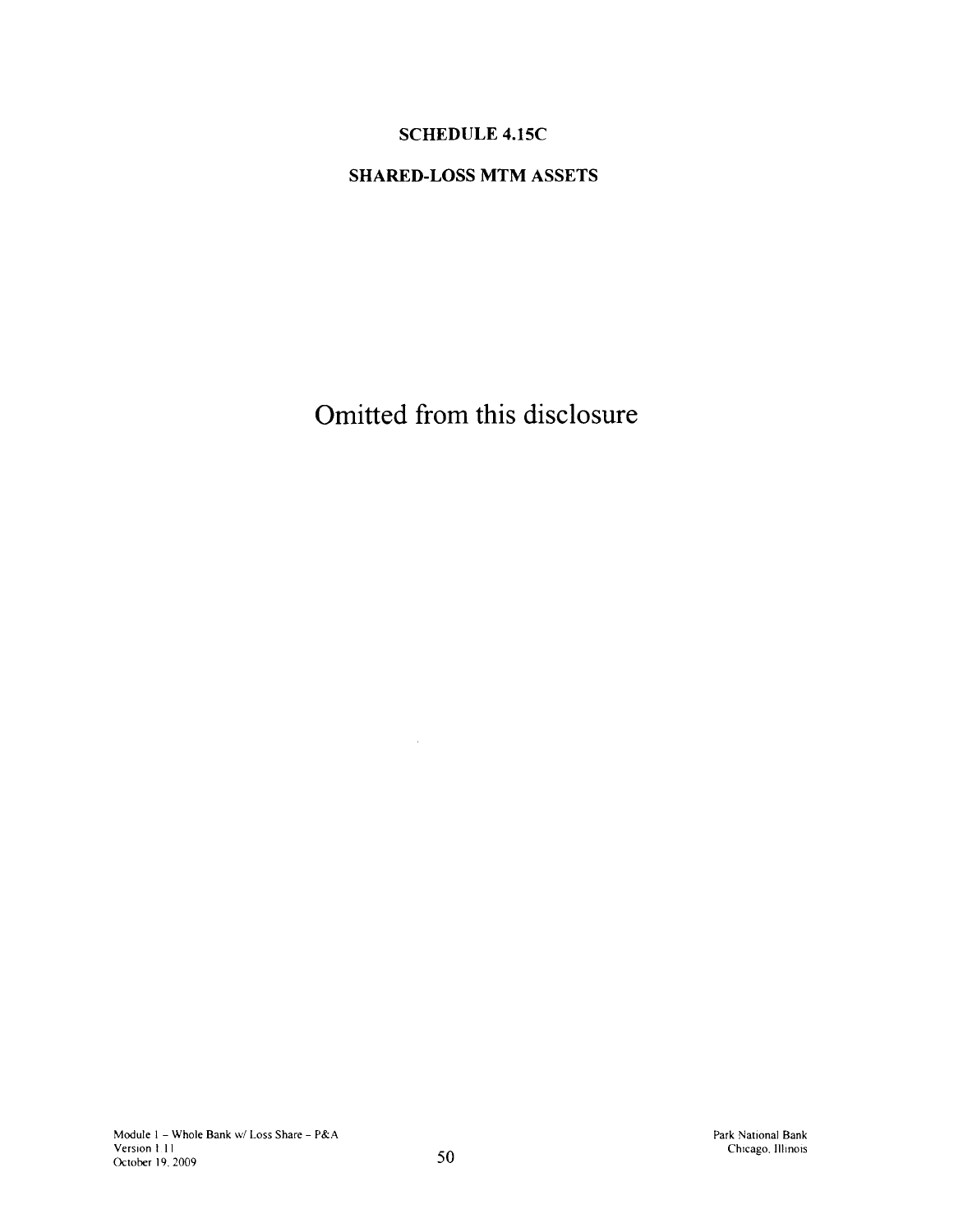# **SCHEDULE 7 -Accounts Excluded from Calculation of Deposit Franchise Bid Premium**

The accounts identified below will pass to the Assuming Bank (unless otherwise noted). When calculating the premium to be paid on Assumed Deposits in a P&A transaction, the FDIC will exclude the following categories of deposit accounts:

| <b>Category</b>                                     | <b>Description</b>              | <b>Number</b> | <b>Amount</b>   |
|-----------------------------------------------------|---------------------------------|---------------|-----------------|
|                                                     | <b>Non-DO Brokered Deposits</b> | 43            | \$5,460,478.58  |
| П                                                   | <b>CDARS</b>                    |               | <b>None</b>     |
| III                                                 | <b>Money Desk Deposits</b>      | 128           | \$23,628,415.10 |
| Total deposits excluded from Calculation of premium |                                 |               | 29,088,893.68   |
|                                                     |                                 |               |                 |

#### **Category Description**

#### **I Brokered Deposits**

Brokered deposit accounts are accounts for which the "depositor of record" is an agent, nominee, or custodian who deposits funds for a principal or principals to whom "pass-through" deposit insurance coverage may be extended. The FDIC separates brokered deposit accounts into 2 categories: 1) Depository Organization (DO) Brokered Deposits and 2) Non-Depository Organization (Non-DO) Brokered Deposits. This distinction is made by the FDIC to facilitate our role as Receiver and Insurer. These terms will not appear on other "brokered deposit" reports generated by the institution.

Non-DO Brokered Deposits pass to the Assuming Bank, but are excluded from Assumed Deposits when the deposit premium is calculated. Please see the attached "Schedule 7 Non-DO Broker Deposit Detail Report" for a listing of these accounts. This list will be updated post closing with balances as of Bank Closing date.

### **II CDARS**

CDARS deposits pass to the Assuming Bank, but are excluded from Assumed Deposits when the deposit premium is calculated.

Park National Bank did not participate in the CDARS program as of September 25, 2009. If CDARS deposits are taken between the date of the deposit download and the Bank Closing Date, they will be identified post closing and made part of Schedule 7 to the P&A Agreement.

#### **III Market Place Deposits**

"Market Place Deposits" is a description given to deposits that may have been solicited via a money desk, internet subscription service (for example, Qwickrate), or similar programs.

Park National Bank has Money Desk Deposits as identified above. Please see the attached Schedule 7 – Money Desk Deposit Detail Report for a listing of these accounts as of September 25, 2009. This list will be updated post closing with balances as of Bank Closing date.

This schedule provides account categories and balances as of the date of the deposit download, or as indicated.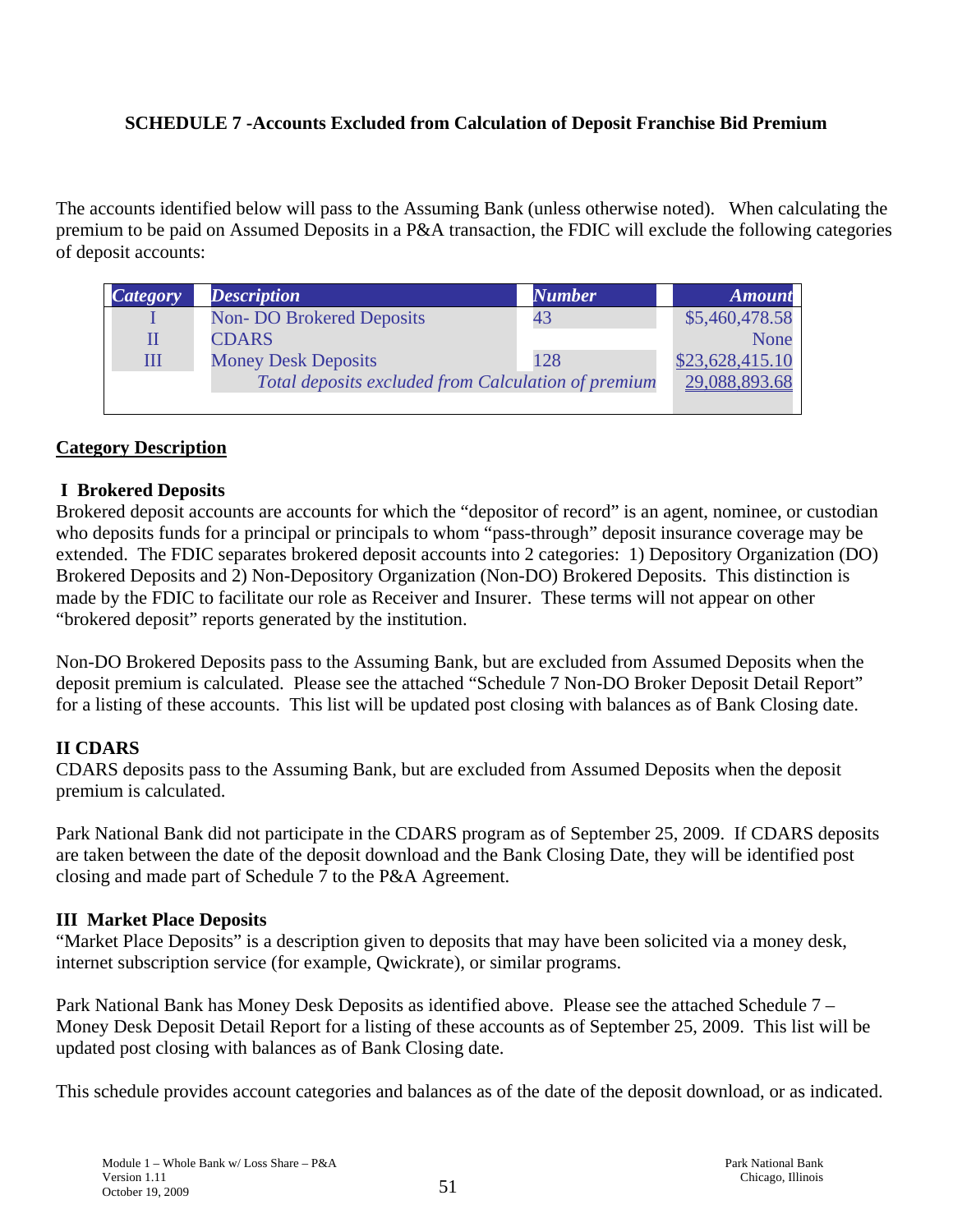The deposit franchise bid premium will be calculated using account categories and balances as of Bank Closing Date that are reflected in the general ledger or subsystem as described above. The final numbers for Schedule 7 will be provided post closing.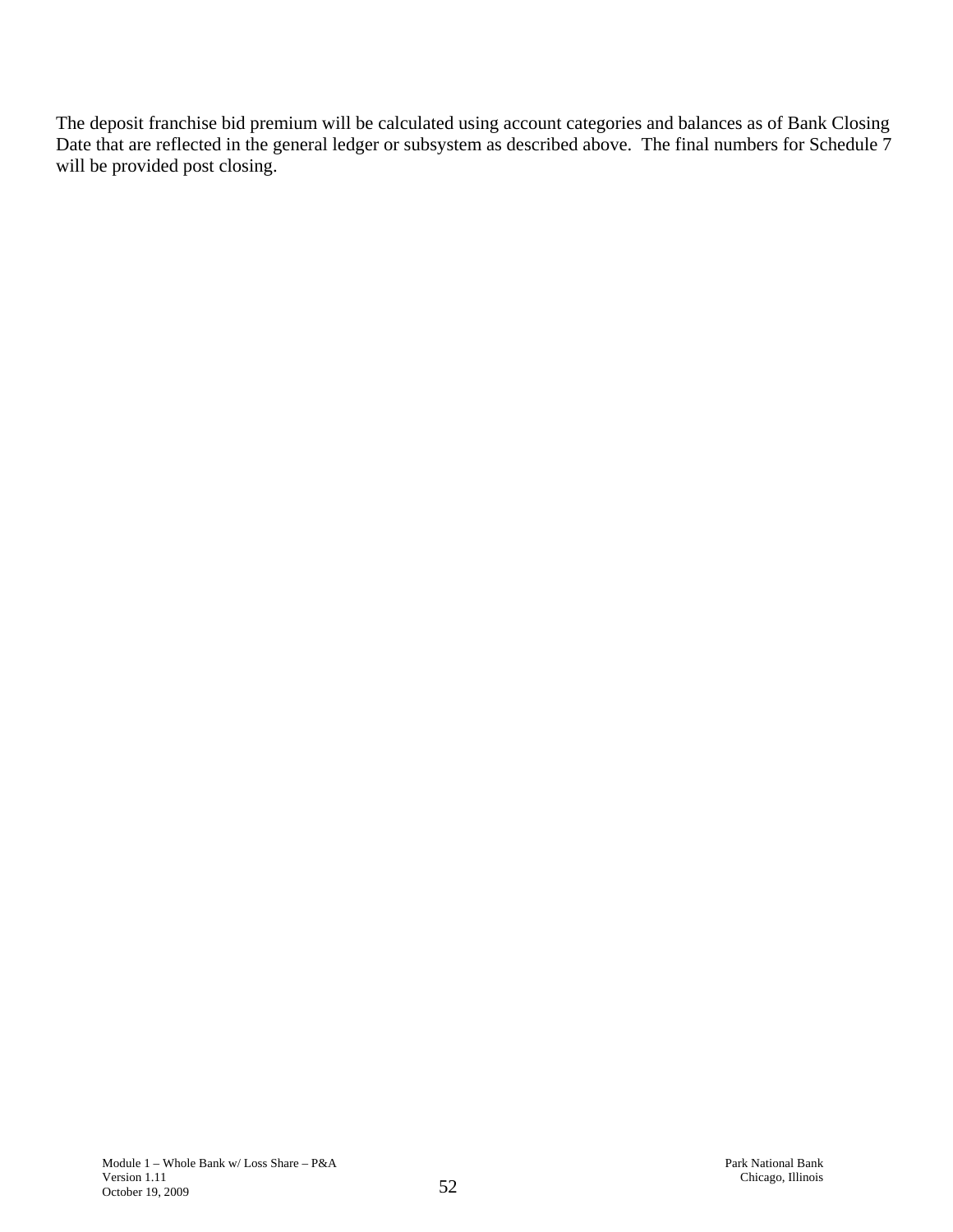#### **EXHIBIT 2.3A FINAL NOTICE LETTER**

#### **FINAL LEGAL NOTICE**

Claiming Requirements for Deposits Under 12 U.S.C. 1822(e)

**[Date]** 

**[Name of Unclaimed Depositor] [Address of Unclaimed Depositor] [Anytown, USA]** 

Subject: **[XXXXX – Name of Bank City, State]** – In Receivership

Dear **[Sir/Madam]:** 

As you may know, on **[Date: Closing Date]**, the **[Name of Bank ("The Bank")]** was closed and the Federal Deposit Insurance Corporation ("FDIC") transferred **[The Bank's]** accounts to **[Name of Acquiring Institution].** 

According to federal law under 12 U.S.C., 1822(e), on **[Date: eighteen months from the Closing Date]**, **[Name of Acquiring Institution]** must transfer the funds in your account(s) back to the FDIC if you have not claimed your account(s) with **[Name of Acquiring Institution].** Based on the records recently supplied to us by **[Name of Acquiring Institution]**, your account(s) currently fall into this category.

This letter is your formal Legal Notice that you have until **[Date: eighteen months from the Closing Date]**, to claim or arrange to continue your account(s) with **[Name of Acquiring Institution].** There are several ways that you can claim your account(s) at **[Name of Acquiring Institution]**. It is only necessary for you to take any one of the following actions in order for your account(s) at **[Name of Acquiring Institution]** to be deemed claimed. In addition, if you have more than one account, your claim to one account will automatically claim all accounts:

1. Write to **[Name of Acquiring Institution**] and notify them that you wish to keep your account(s) active with them. Please be sure to include the name of the account(s), the account number(s), the signature of an authorized signer on the account(s), name, and address. **[Name of Acquiring Institution]** address is:

#### **[123 Main Street**

### **Anytown, USA]**

- 2. Execute a new signature card on your account(s), enter into a new deposit agreement with **[Name of Acquiring Institution],** change the ownership on your account(s), or renegotiate the terms of your certificate of deposit account(s) (if any).
- 3. Provide **[Name of Acquiring Institution]** with a change of address form.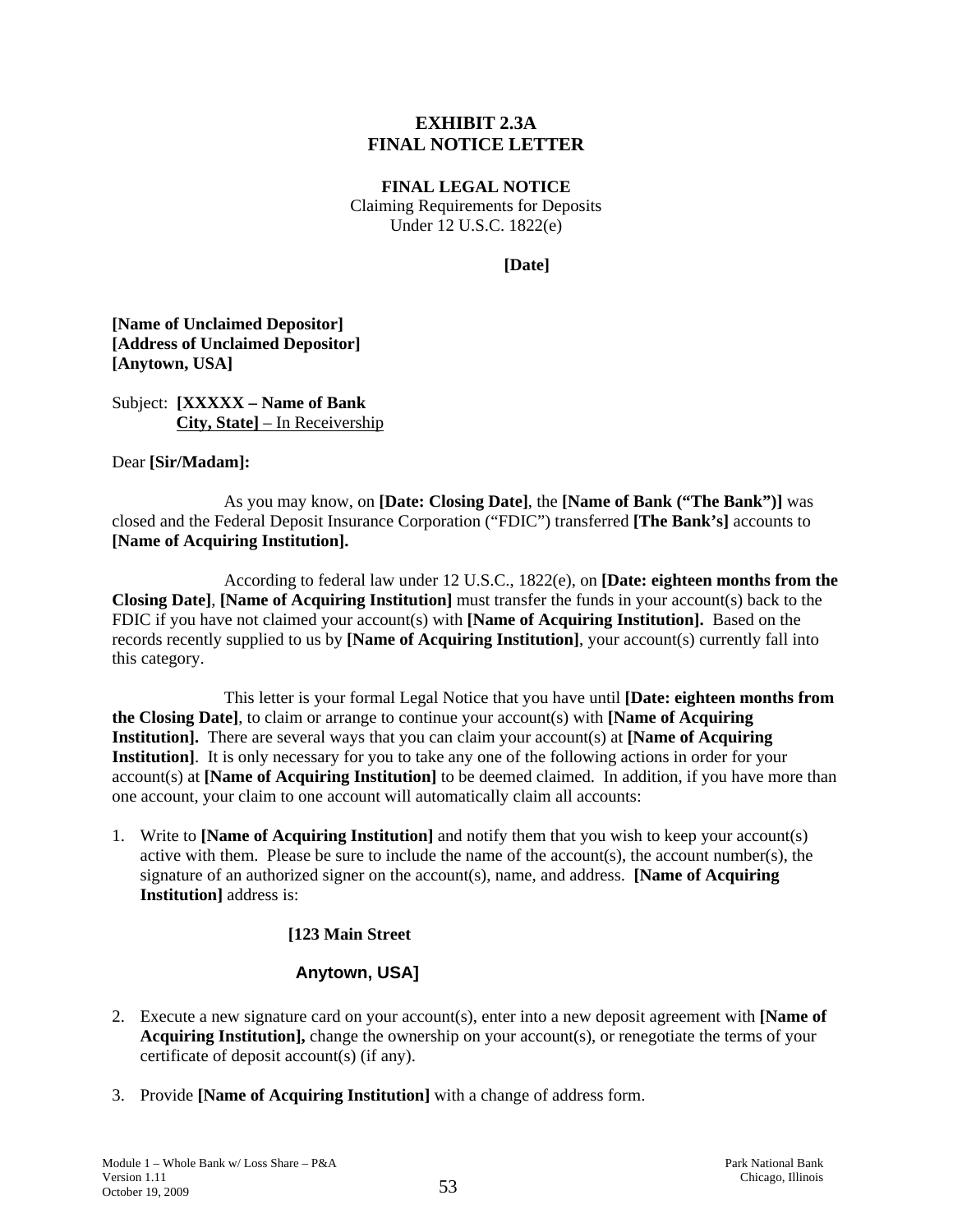4. Make a deposit to or withdrawal from your account(s). This includes writing a check on any account or having an automatic direct deposit credited to or an automatic withdrawal debited from an account.

If you do not want to continue your account(s) with **[Name of Acquiring Institution]** for any reason, you can withdraw your funds and close your account(s). Withdrawing funds from one or more of your account(s) satisfies the federal law claiming requirement. If you have time deposits, such as certificates of deposit, **[Name of Acquiring Institution]** can advise you how to withdraw them without being charged an interest penalty for early withdrawal.

If you do not claim ownership of your account(s) at **[Name of Acquiring Institution by Date: eighteen months from the Closing Date]** federal law requires **[Name of Acquiring Institution]**  to return your deposits to the FDIC, which will deliver them as unclaimed property to the State indicated in your address in the Failed Institution's records. If your address is outside of the United States, the FDIC will deliver the deposits to the State in which the Failed Institution had its main office. 12 U.S.C. § 1822(e). If the State accepts custody of your deposits, you will have 10 years from the date of delivery to claim your deposits from the State. After 10 years you will be permanently barred from claiming your deposits. However, if the State refuses to take custody of your deposits, you will be able to claim them from the FDIC until the receivership is terminated. If you have not claimed your insured deposits before the receivership is terminated, and a receivership may be terminated at any time, all of your rights in those deposits will be barred.

If you have any questions or concerns about these items, please contact **[Bank Employee]** at **[Name of Acquiring Institution]** by phone at **[(XXX) XXX-XXXX].** 

Sincerely,

**[Name of Claims Specialist] [Title]**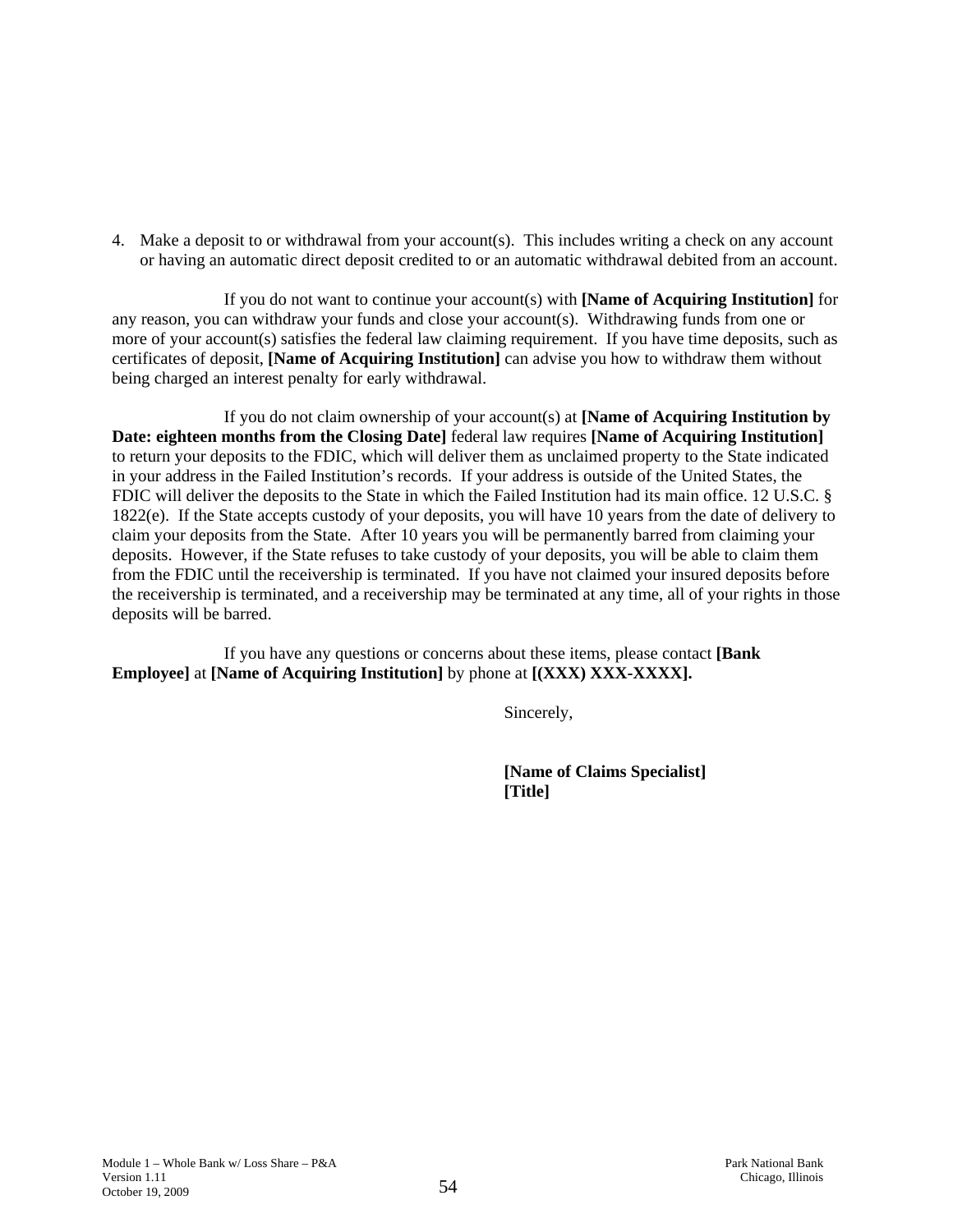### **EXHIBIT 2.3B AFFIDAVIT OF MAILING**

### **AFFIDAVIT OF MAILING**

*State of* 

*COUNTY OF* 

I am employed as a **[Title of Office]** by the **[Name of Acquiring Institution]**.

This will attest that on **[Date of mailing]**, I caused a true and correct copy of the Final Legal Notice, attached hereto, to owners of unclaimed deposits of **[Name of Failed Bank]**, City, State, to be prepared for deposit in the mail of the United States of America on behalf of the Federal Deposit Insurance Corporation. A list of depositors to whom the notice was mailed is attached. This notice was mailed to the depositor's last address as reflected on the books and records of the **[Name of Failed Bank]** as of the date of failure.

 $\overline{\phantom{a}}$  , and the contract of the contract of the contract of the contract of the contract of the contract of the contract of the contract of the contract of the contract of the contract of the contract of the contrac **[Name] [Title of Office] [Name of Acquiring Institution]** 

**Subscribed and sworn to before me this \_\_\_\_\_\_\_day of [Month, Year].** 

**My commission expires:** 

**\_\_\_\_\_\_\_\_\_\_\_\_\_\_\_\_\_\_\_\_\_\_ \_\_\_\_\_\_\_\_\_\_\_\_\_\_\_\_\_\_\_\_\_\_\_\_\_\_\_\_\_\_\_\_ [Name], Notary Public**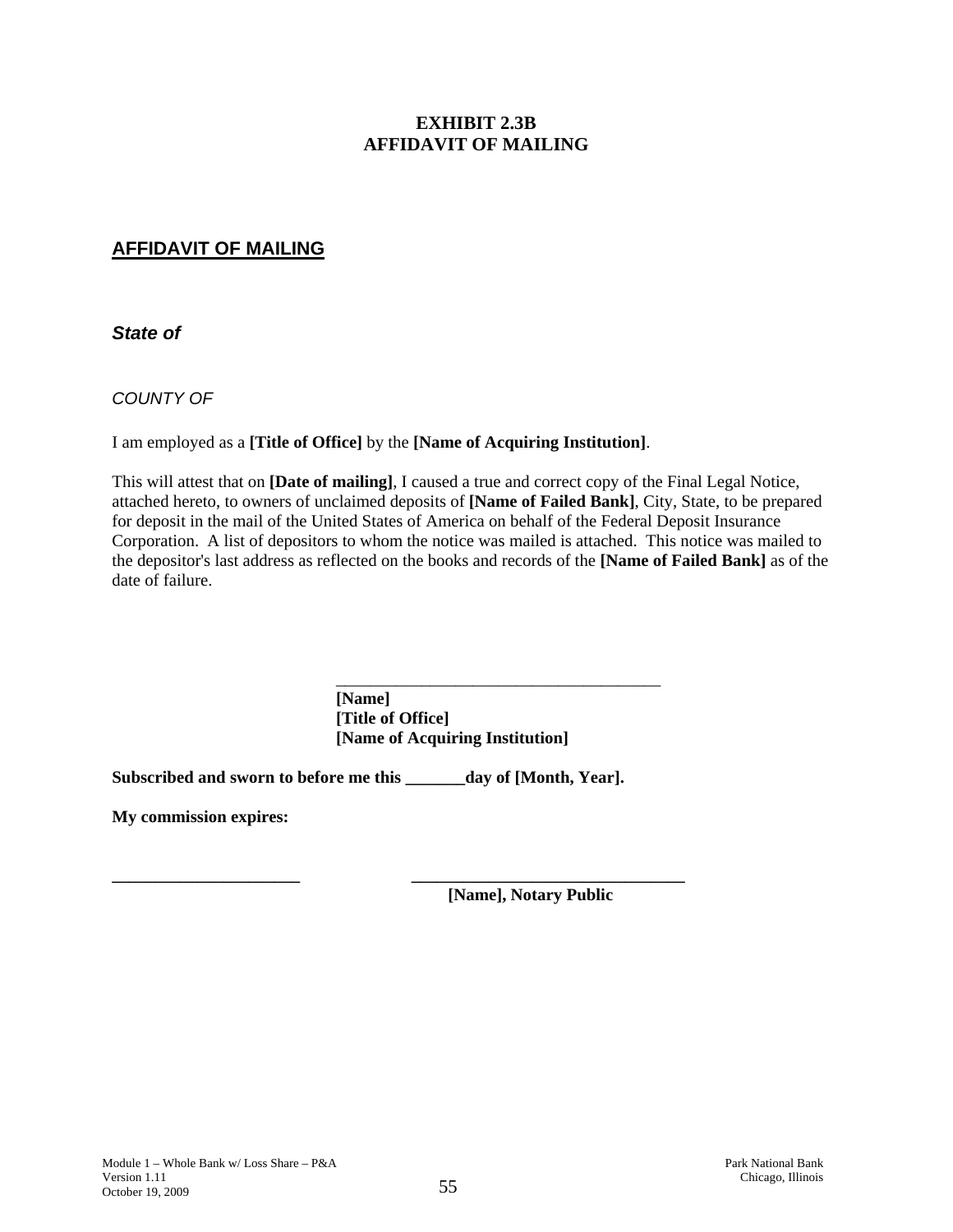### EXHIBIT 3.2(c) -- VALUATION OF CERTAIN QUALIFIED FINANCIAL CONTRACTS

#### A. Scope

Interest Rate Contracts - All interest rate swaps, forward rate agreements, interest rate futures, caps, collars and floors, whether purchased or written.

Option Contracts - All put and call option contracts, whether purchased or written, on marketable securities, financial futures, foreign currencies, foreign exchange or foreign exchange futures contracts.

Foreign Exchange Contracts - All contracts for future purchase or sale of foreign currencies, foreign currency or cross currency swap contracts, or foreign exchange futures contracts.

#### B. Exclusions

All financial contracts used to hedge assets and liabilities that are acquired by the Assuming Bank but are not subject to adjustment from Book Value.

#### C. Adjustment

The difference between the Book Value and market value as of Bank Closing.

### D. Methodology

- 1. The price at which the Assuming Bank sells or disposes of Qualified Financial Contracts will be deemed to be the fair market value of such contracts, if such sale or disposition occurs at prevailing market rates within a predefined timetable as agreed upon by the Assuming Bank and the Receiver.
- 2. In valuing all other Qualified Financial Contracts, the following principles will apply:
	- (i) All known cash flows under swaps or forward exchange contracts shall be present valued to the swap zero coupon interest rate curve.
	- (ii) All valuations shall employ prices and interest rates based on the actual frequency of rate reset or payment.
	- (iii) Each tranche of amortizing contracts shall be separately valued. The total value of such amortizing contract shall be the sum of the values of its component tranches.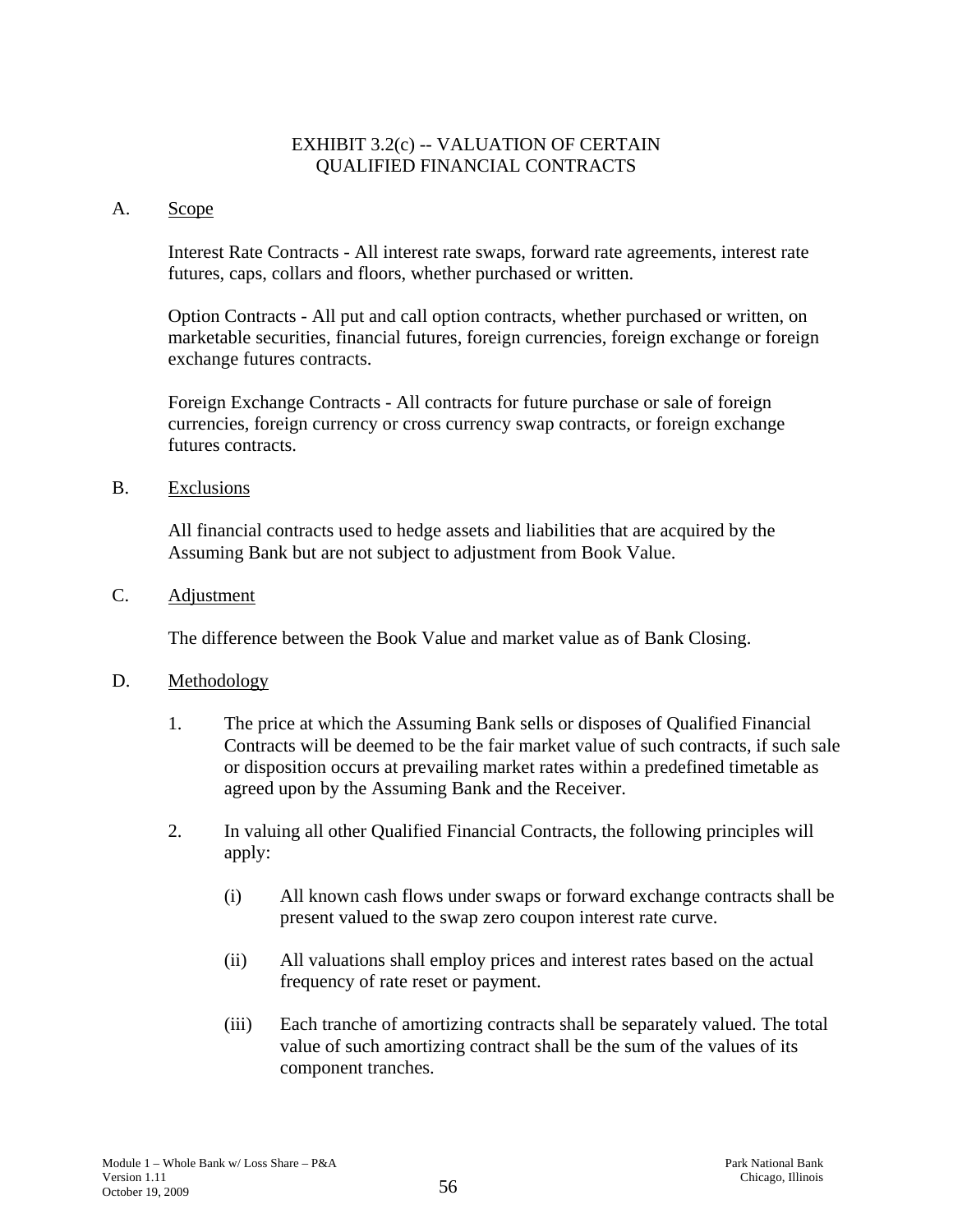- (iv) For regularly traded contracts, valuations shall be at the midpoint of the bid and ask prices quoted by customary sources (e.g., The Wall Street Journal, Telerate, Reuters or other similar source) or regularly traded exchanges.
- (v) For all other Qualified Financial Contracts where published market quotes are unavailable, the adjusted price shall be the average of the bid and ask price quotes from three (3) securities dealers acceptable to the Receiver and Assuming Bank as of Bank Closing. If quotes from securities dealers cannot be obtained, an appraiser acceptable to the Receiver and the Assuming Bank will perform a valuation based on modeling, correlation analysis, interpolation or other techniques, as appropriate.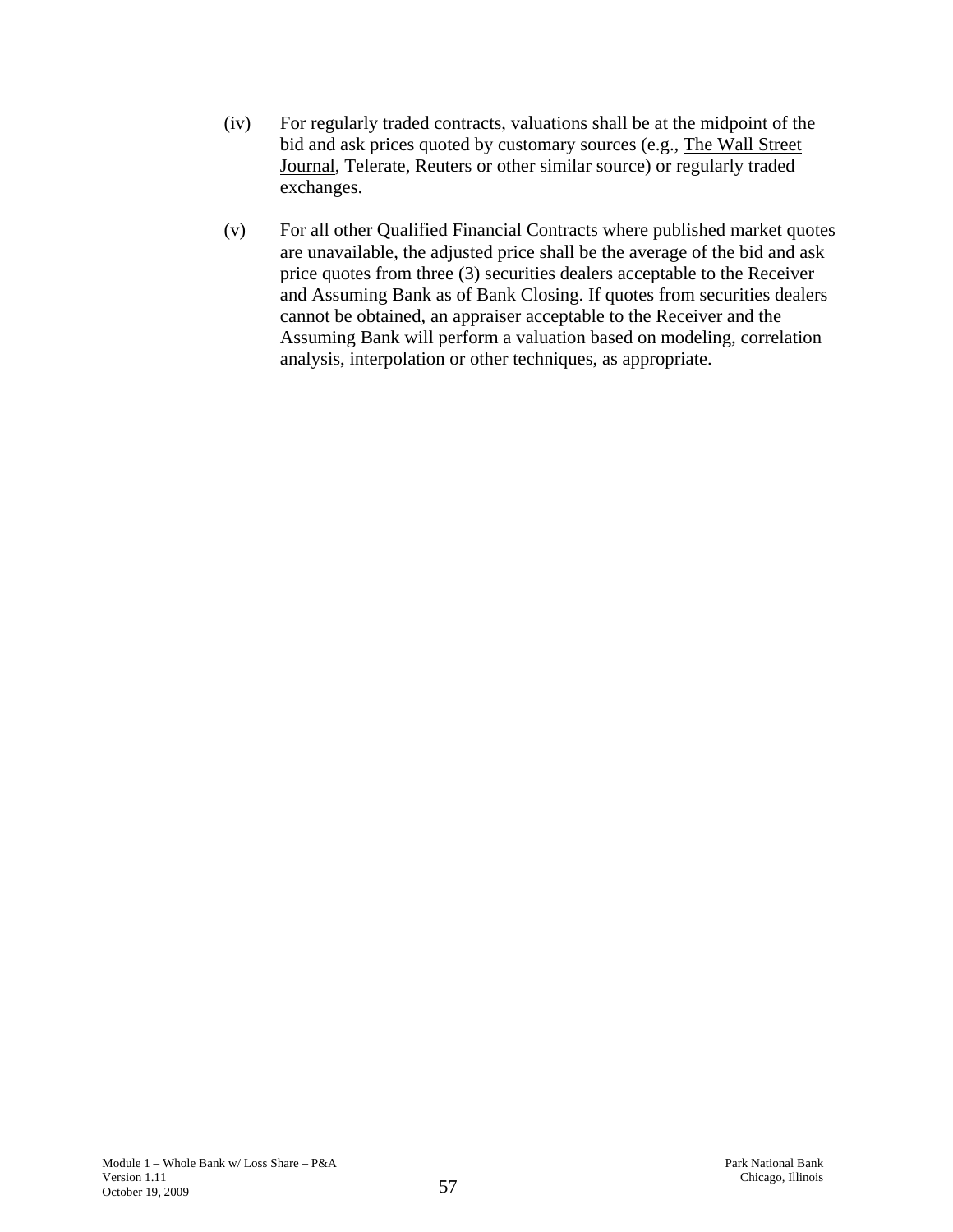#### **EXHIBIT 4.13 INTERIM ASSET SERVICING ARRANGEMENT**

(a) With respect to each asset (or liability) designated from time to time by the Receiver to be serviced by the Assuming Bank pursuant to this Arrangement (such being designated as "Pool Assets"), during the term of this Arrangement, the Assuming Bank shall:

(i) Promptly apply payments received with respect to any Pool Assets;

(ii) Reverse and return insufficient funds checks;

(iii) Pay (A) participation payments to participants in Loans, as and when received; and (B) tax and insurance bills on Pool Assets as they come due, out of escrow funds maintained for purposes;

(iv) Maintain accurate records reflecting (A) the payment history of Pool Assets, with updated information received concerning changes in the address or identity of the obligors and (B) usage of data processing equipment and employee services with respect to servicing duties;

 (v) Send billing statements to obligors on Pool Assets to the extent that such statements were sent by the Failed Bank;

(vi) Send notices to obligors who are in default on Loans (in the same manner as the Failed Bank);

(vii) Send to the Receiver, Attn: Managing Liquidator, at the address provided in Section 13.7 of the Agreement, via overnight delivery: (A) on a weekly basis, weekly reports for the Pool Assets, including, without limitation, reports reflecting collections and the trial balances, transaction journals and loan histories for Pool Assets having activity, together with copies of (1) checks received, (2) insufficient funds checks returned, (3) checks for payment to participants or for taxes and insurance, (4) pay-off requests, (5) notices to defaulted obligors, and (6) data processing and employee logs and (B) any other reports, copies or information as may be periodically or from time to time requested;

(viii) Remit on a weekly basis to the Receiver, Attn: Division of Finance, Cashier Unit, Operations, at the address in (vii), via wire transfer to the account designated by the Receiver, all payments received on Pool Assets managed by the Assuming Bank or at such time and place and in such manner as may be directed by the Receiver;

(ix) prepare and timely file all information reports with appropriate tax authorities, and, if required by the Receiver, prepare and file tax returns and pay taxes due on or before the due date, relating to the Pool Assets; and

(x) provide and furnish such other services, operations or functions as may be required with regard to Pool Assets, including, without limitation, as may be required with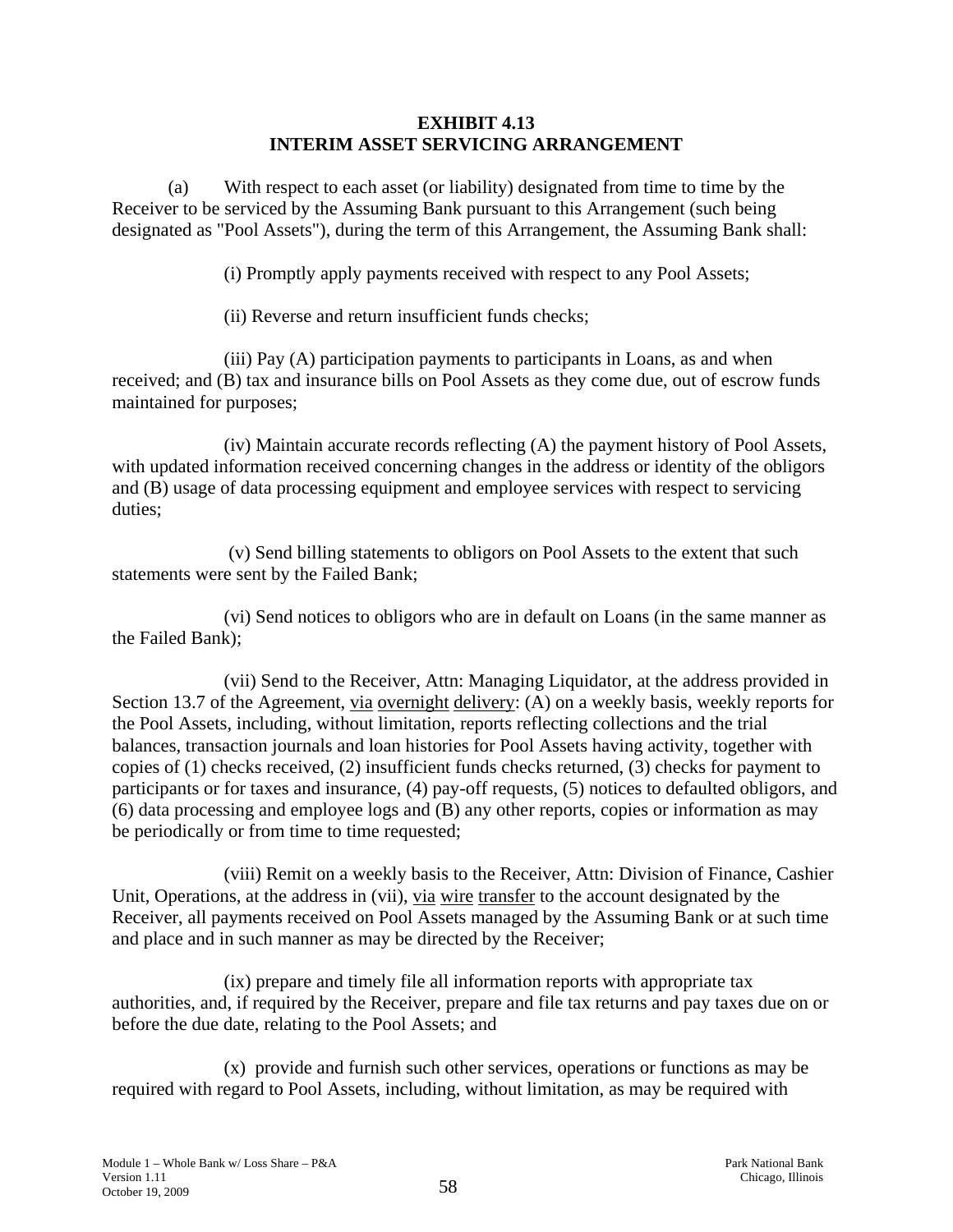regard to any business, enterprise or agreement which is a Pool Asset, all as may be required by the Receiver.

Notwithstanding anything to the contrary in this Section, the Assuming Bank shall not be required to initiate litigation or other collection proceedings against any obligor or any collateral with respect to any defaulted Loan. The Assuming Bank shall promptly notify the Receiver, at the address provided above in subparagraph (a)(vii), of any claims or legal actions regarding any Pool Asset.

(b) The Receiver agrees to reimburse the Assuming Bank for actual, reasonable and necessary expenses incurred in connection with the performance of duties pursuant to this Arrangement, including expenses of photocopying, postage and express mail, and data processing and employee services (based upon the number of hours spent performing servicing duties).

(c) The Assuming Bank shall provide the services described herein for an initial period of ninety (90) days after Bank Closing. At the option of the Receiver, exercisable by notice given not later than ten (10) days prior to the end of such initial period or a renewal period, the Assuming Bank shall continue to provide such services for such renewal period(s) as designated by the Receiver, up to the Settlement Date.

(d) At any time during the term of this Arrangement, the Receiver may, upon written notice to the Assuming Bank, remove one or more Pool Assets from the Pool, at which time the Assuming Bank's responsibility with respect thereto shall terminate.

(e) At the expiration of this Agreement or upon the termination of the Assuming Bank's responsibility with respect to any Pool Asset pursuant to paragraph (d) hereof, the Assuming Bank shall:

(i) deliver to the Receiver (or its designee) all of the Credit Documents and Pool Records relating to the Pool Assets; and

(ii) cooperate with the Receiver to facilitate the orderly transition of managing the Pool Assets to the Receiver (or its designee).

(f) At the request of the Receiver, the Assuming Bank shall perform such transitional services with regard to the Pool Assets as the Receiver may request. Transitional services may include, without limitation, assisting in any due diligence process deemed necessary by the Receiver and providing to the Receiver or its designee(s) (x) information and data regarding the Pool Assets, including, without limitation, system reports and data downloads sufficient to transfer the Pool Assets to another system or systems, and (y) access to employees of the Assuming Bank involved in the management of, or otherwise familiar with, the Pool Assets.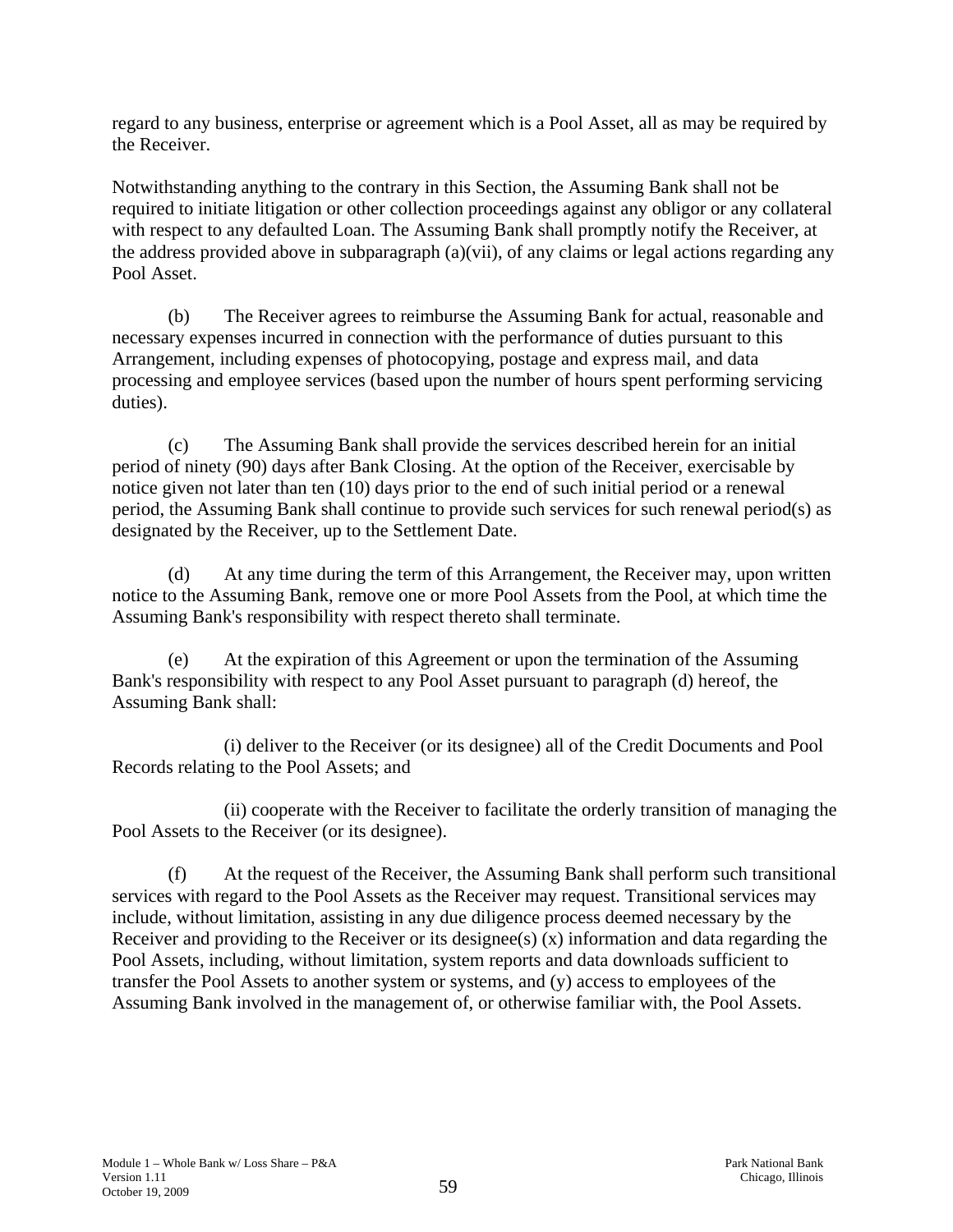#### **EXHIBIT 4.15A**

#### **SINGLE FAMILY SHARED-LOSS AGREEMENT**

This agreement for the reimbursement of loss sharing on certain single family residential mortgage loans (the "Single Family Shared-Loss Agreement") shall apply when the Assuming Bank purchases Single Family Shared-Loss Loans as that term is defined herein. The terms hereof shall modify and supplement, as necessary, the terms of the Purchase and Assumption Agreement to which this Single Family Shared-Loss Agreement is attached as Exhibit 4.15A and incorporated therein. To the extent any inconsistencies may arise between the terms of the Purchase and Assumption Agreement and this Single Family Shared-Loss Agreement with respect to the subject matter of this Single Family Shared-Loss Agreement, the terms of this Single Family Shared-Loss Agreement shall control. References in this Single Family Shared-Loss Agreement to a particular Section shall be deemed to refer to a Section in this Single Family Shared-Loss Agreement, unless the context indicates that it is intended to be a reference to a Section of the Purchase and Assumption Agreement.

#### **ARTICLE I -- DEFINITIONS**

The capitalized terms used in this Single Family Shared-Loss Agreement that are not defined in this Single Family Shared-Loss Agreement are defined in the Purchase and Assumption Agreement. In addition to the terms defined above, defined below are certain additional terms relating to loss-sharing, as used in this Single Family Shared-Loss Agreement.

"**Accounting Records**" means the subsidiary system of record on which the loan history and balance of each Single Family Shared-Loss Loan is maintained; individual loan files containing either an original or copies of documents that are customary and reasonable with respect to loan servicing, including management and disposition of Other Real Estate; the records documenting alternatives considered with respect to loans in default or for which a default is reasonably foreseeable; records of loss calculations and supporting documentation with respect to line items on the loss calculations; and, monthly delinquency reports and other performance reports customarily utilized by the Assuming Bank in management of loan portfolios.

"**Accrued Interest**" means, with respect to Single Family Shared-Loss Loans, the amount of earned and unpaid interest at the note rate specified in the applicable loan documents, limited to 90 days.

**"Affiliate"** shall have the meaning set forth in the Purchase and Assumption Agreement; provided, that, for purposes of this Single Family Shared-Loss Agreement, no Third Party Servicer shall be deemed to be an Affiliate of the Assuming Bank.

"**Commencement Date**" means the first calendar day following the Bank

Closing.

**"Commercial Shared-Loss Agreement**" means the Commercial and Other Assets Shared-Loss Agreement attached to the Purchase and Assumption Agreement as Exhibit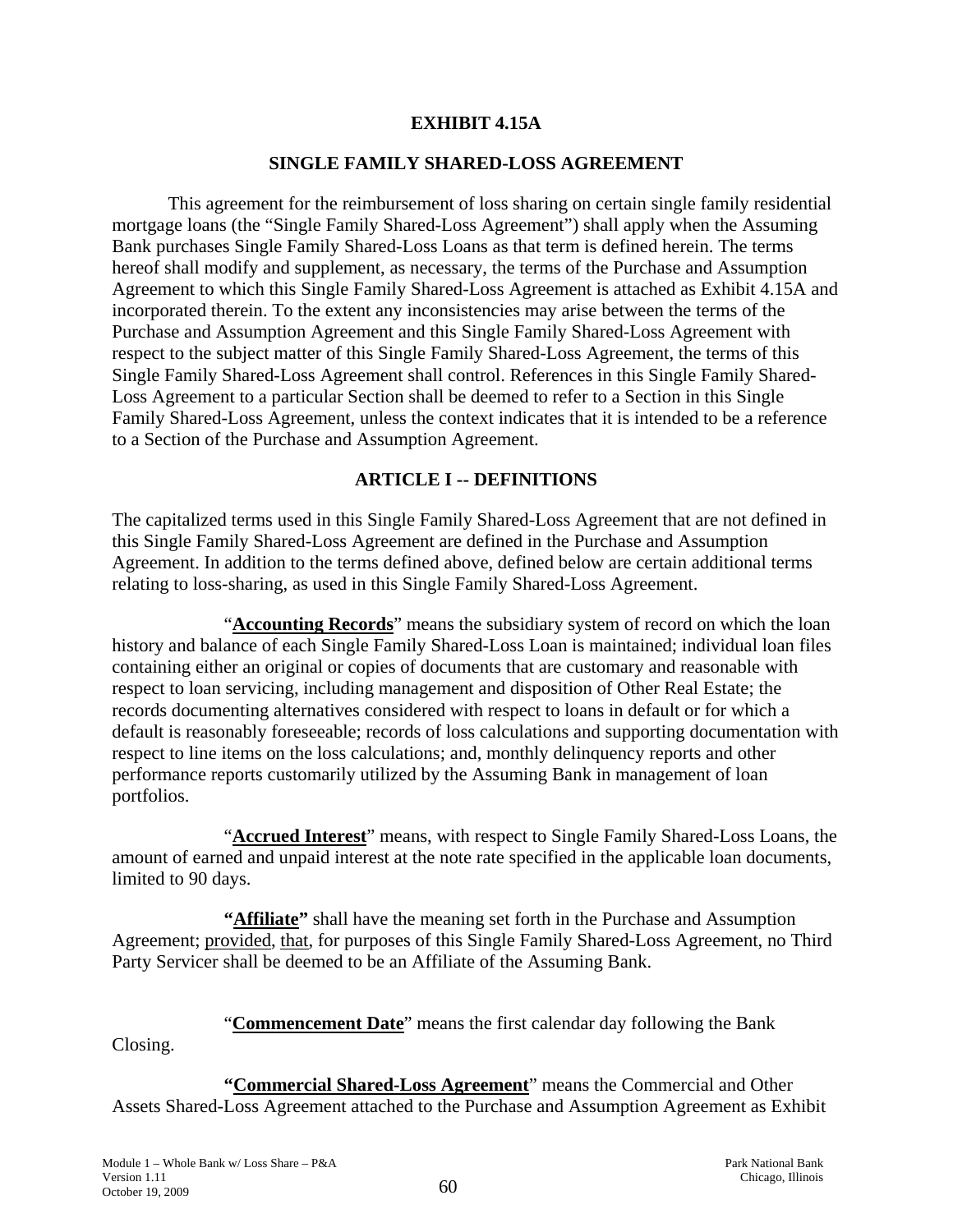4.15B.

"**Cumulative Loss Amount**" means the sum of the Monthly Loss Amounts less the sum of all Recovery Amounts.

"**Cumulative Servicing Amount**" means the sum of the Period Servicing Amounts for every consecutive twelve-month period prior to and ending on the True-Up Measurement Date in respect of each of the Shared-Loss Agreements during which the losssharing provisions of the applicable Shared-Loss Agreement is in effect.

"**Cumulative Shared-Loss Amount**" means the excess, if any, of the Cumulative Loss Amount over the First Loss Tranche.

"**Cumulative Shared-Loss Payments**" means (i) the aggregate of all of the payments made or payable to the Assuming Bank under the Shared-Loss Agreements minus (ii) the aggregate of all of the payments made or payable to the Receiver under the Shared-Loss Agreements.

"**Customary Servicing Procedures**" means procedures (including collection procedures) that the Assuming Bank (or, to the extent a Third Party Servicer is engaged, the Third Party Servicer) customarily employs and exercises in servicing and administering mortgage loans for its own accounts and the servicing procedures established by FNMA or FHLMC (as in effect from time to time), which are in accordance with accepted mortgage servicing practices of prudent lending institutions.

"**Deficient Valuation"** means the determination by a court in a bankruptcy proceeding that the value of the collateral is less than the amount of the loan in which case the loss will be the difference between the then unpaid principal balance (or the NPV of a modified loan that defaults) and the value of the collateral so established.

**"Examination Criteria"** means the loan classification criteria employed by, or any applicable regulations of, the Assuming Bank's Chartering Authority at the time such action is taken, as such criteria may be amended from time to time.

"**Home Equity Loans**" means loans or funded portions of lines of credit secured by mortgages on one-to four-family residences or stock of cooperative housing associations, where the Failed Bank did not have a first lien on the same property as collateral.

"**Final Shared-Loss Month**" means the calendar month in which the tenth anniversary of the Commencement Date occurs.

"**Final Shared-Loss Recovery Month**" means the calendar month in which the tenth anniversary of the Commencement Date occurs.

"**Foreclosure Loss**" means the loss realized when the Assuming Bank has completed the foreclosure on a Single Family Shared-Loss Loan and realized final recovery on the collateral through liquidation and recovery of all insurance proceeds. Each Foreclosure Loss shall be calculated in accordance with the form and methodology specified in Exhibit 2a or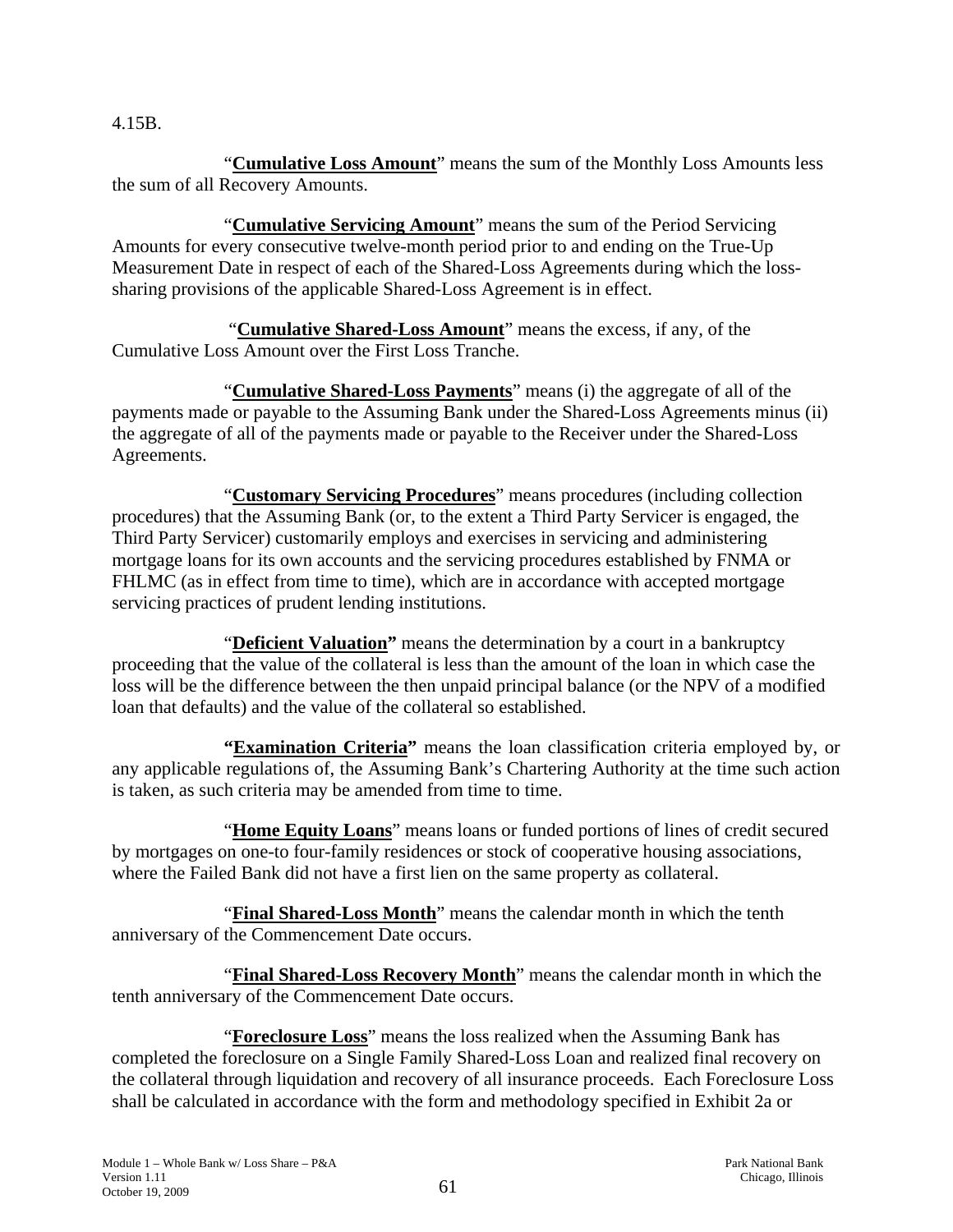Exhibit 2a(1).

"**Investor-Owned Residential Loans**" means Loans, excluding advances made pursuant to Home Equity Loans, that are secured by mortgages on one- to four family residences or stock of cooperative housing associations that are not owner-occupied. These loans can be treated as Restructured Loans on a commercially reasonable basis and can be a restructured under terms separate from the Exhibit 5 standards. Please refer to Exhibit 2b for guidance in Calculation of Loss for Restructured Loans.

"**Loss**" means a Foreclosure Loss, Restructuring Loss, Short Sale Loss, Portfolio Loss, Modification Default Loss or Deficient Valuation.

"**Loss Amount**" means the dollar amount of loss incurred and reported on the Monthly Certificate for a Single Family Shared-Loss Loan.

"**Modification Default Loss**" means the loss calculated in Exhibits 2a(1) and 2c(1) for single family loans modified under this part of the agreement that default and result in a foreclosure or short sale.

"**Modification Guidelines"** has the meaning provided in Section 2.1(a) of this Single Family Shared-Loss Agreement.

"**Monthly Certificate**" has the meaning provided in Section 2.1(b) of this Single Family Shared-Loss Agreement.

"**Monthly Loss Amount**" means the sum of all Foreclosure Losses, Restructuring Losses, Short Sale Losses, Portfolio Losses, Modification Default Losses and losses in connection with Deficient Valuations realized by the Assuming Bank for any Shared Loss Month.

"**Monthly Shared-Loss Amount**" means the change in the Cumulative Shared-Loss Amount from the beginning of each month to the end of each month.

"**Neutral Member**" has the meaning provided in Section 2. 1(f)(ii) of this Single Family Shared-Loss Agreement.

"**Period Servicing Amount**" means, for any twelve month period with respect to each of the Shared-Loss Agreements during which the loss-sharing provisions of the applicable Shared-Loss Agreement are in effect, the product of (i) the simple average of the principal amount of Shared-Loss Loans and Shared-Loss Assets (other than the Shared-Loss Securities) (in each case as defined in the Shared-Loss Agreements), as the case may be, at the beginning of such period and at the end of such period times (ii) one percent (1%).

"**Portfolio Loss**" means the loss realized on either (i) a portfolio sale of Single Family Shared-Loss Loans in accordance with the terms of Article IV or (ii) the sale of a loan with the consent of the Receiver as provided in Section 2.7.

"**Recovery Amount**" means, with respect to any period prior to the Termination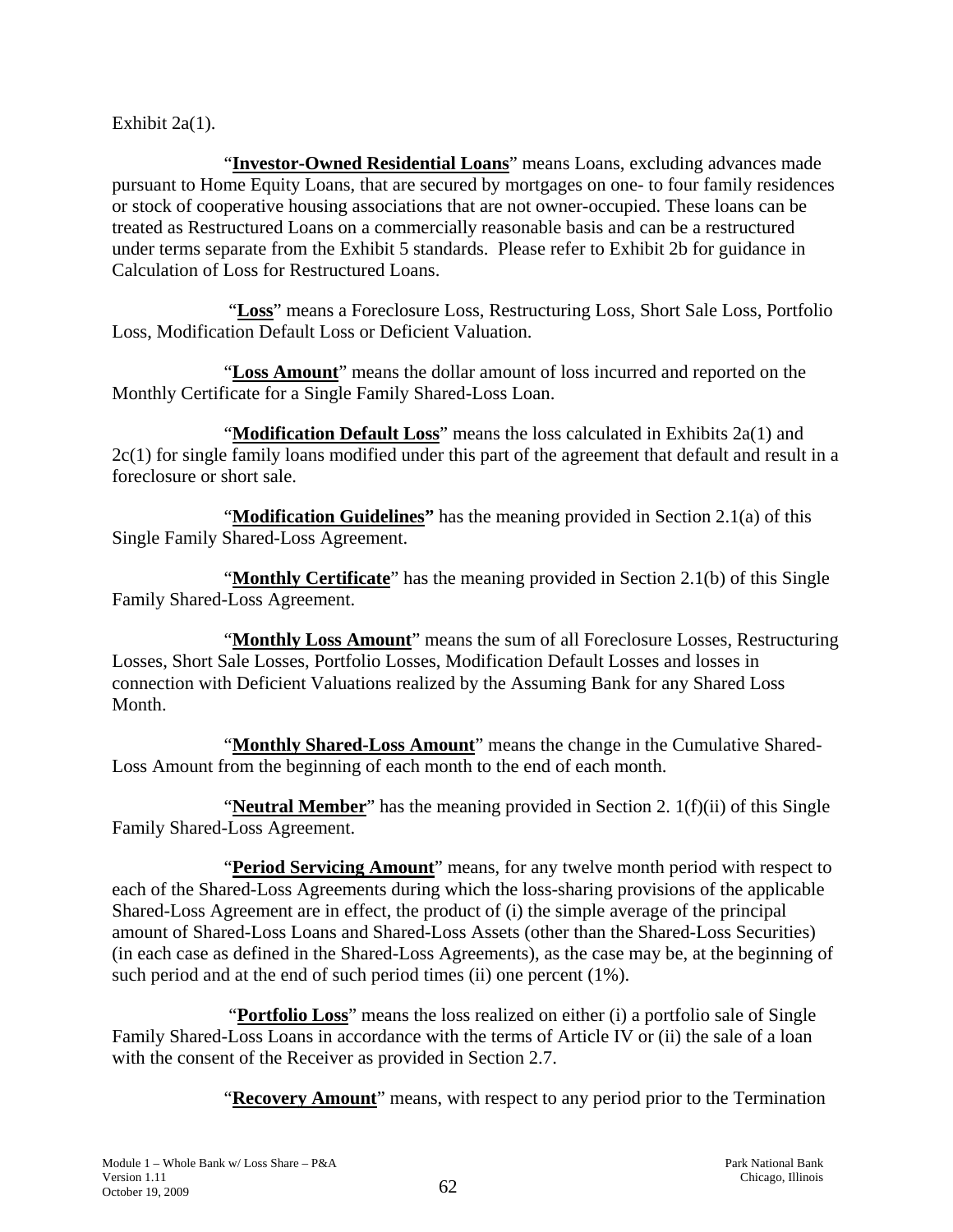Date, the amount of collected funds received by the Assuming Bank that (i) are applicable against a Foreclosure Loss which has previously been paid to the Assuming Bank by the Receiver or (ii) gains realized from a Section 4.1 sale of Single Family Shared-Loss Loans for which the Assuming Bank has previously received a Restructuring Loss payment from the Receiver (iii) or any incentive payments from national programs paid to an investor or borrower on loans that have been modified or otherwise treated (short sale or foreclosure) in accordance with Exhibit 5.

"**Restructuring Loss**" means the loss on a modified or restructured loan measured by the difference between (a) the principal, Accrued Interest, tax and insurance advances, third party or other fees due on a loan prior to the modification or restructuring, and (b) the net present value of estimated cash flows on the modified or restructured loan, discounted at the Then-Current Interest Rate. Each Restructuring Loss shall be calculated in accordance with the form and methodology attached as Exhibit 2b, as applicable.

"**Restructured Loan**" means a Single Family Shared-Loss Loan for which the Assuming Bank has received a Restructuring Loss payment from the Receiver. This applies to owner occupied and investor owned residences.

"**Servicing Officer**" has the meaning provided in Section 2.1(b) of this Single Family Shared-Loss Agreement.

"**Shared Loss Payment Trigger**" means when the sum of the Cumulative Loss Amount under this Single Family Shared-Loss Agreement and the Shared-Loss Amount under the Commercial and Other Assets Shared-Loss Agreement, exceeds the First Loss Tranche. If the First Loss Tranche is zero or a negative number, the Shared Loss Payment Trigger shall be deemed to have been reached upon Bank Closing.

"**Shared-Loss Month**" means each calendar month between the Commencement Date and the last day of the month in which the tenth anniversary of the Commencement Date occurs, provided that, the first Shared-Loss Month shall begin on the Commencement Date and end on the last day of that month.

"**Short-Sale Loss**" means the loss resulting from the Assuming Bank's agreement with the mortgagor to accept a payoff in an amount less than the balance due on the loan (including the costs of any cash incentives to borrower to agree to such sale or to maintain the property pending such sale), further provided, that each Short-Sale Loss shall be calculated in accordance with the form and methodology specified in Exhibit 2c or Exhibit  $2c(1)$ .

"**Single Family Shared-Loss Loans**" means the single family one-to-four residential mortgage loans (whether owned by the Assuming Bank or any Subsidiary) identified on Schedule 4.15A of the Purchase and Assumption Agreement.

"**Stated Threshold**" means total losses under the shared loss agreements in the amount of \$1,200,000,000.00.

"**Termination Date**" means the last day of the Final Shared-Loss Recovery Month.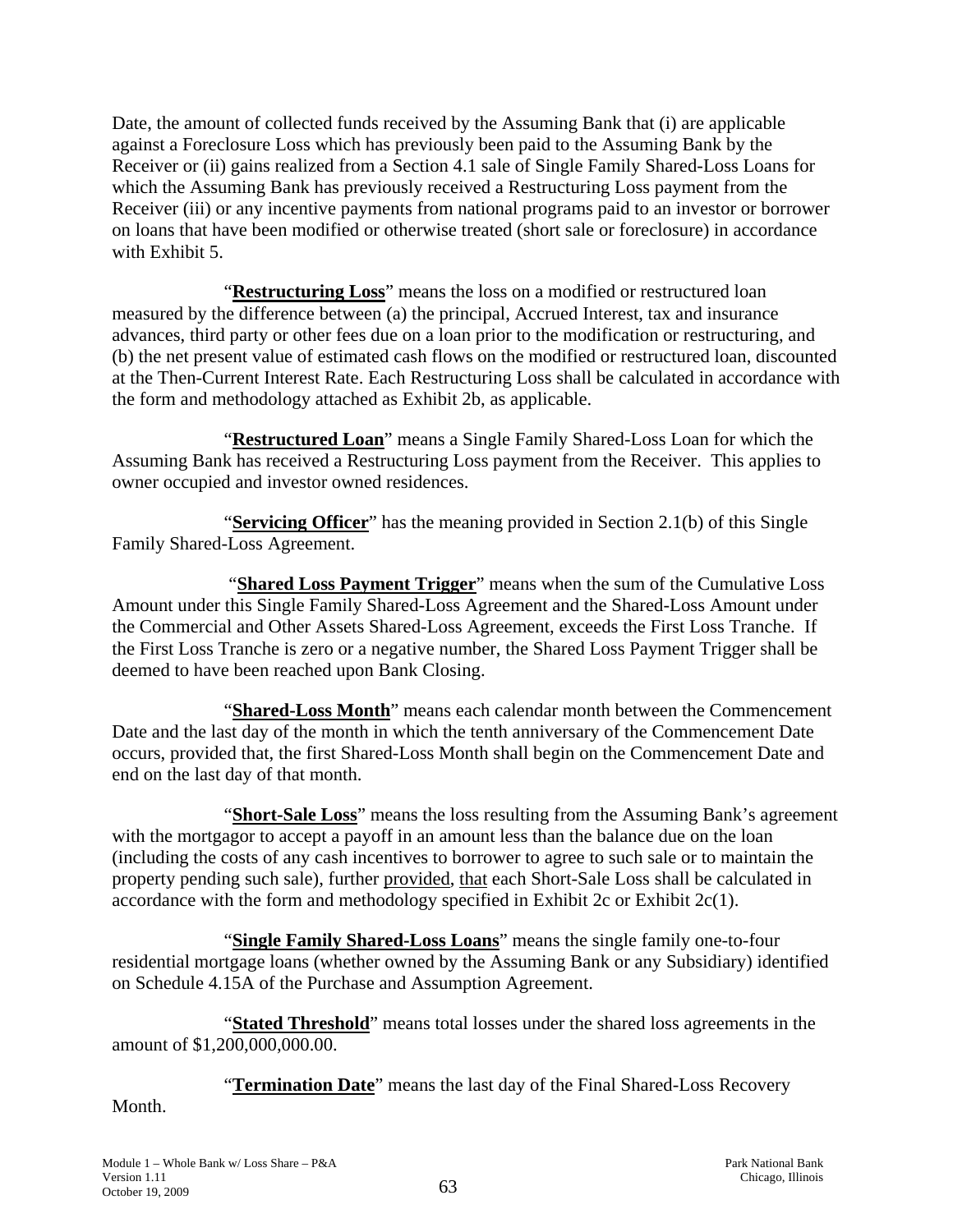"**Then-Current Interest Rate**" means the most recently published Freddie Mac survey rate for 30-year fixed-rate loans.

"**Third Party Servicer**" means any servicer appointed from time to time by the Assuming Bank or any Affiliate of the Assuming Bank to service the Shared-Loss Loans on behalf of the Assuming Bank, the identity of which shall be given to the Receiver prior to or concurrent with the appointment thereof.

## **ARTICLE II -- SHARED-LOSS ARRANGEMENT**

## **2.1 Shared-Loss Arrangement.**

(a) **Loss Mitigation and Consideration of Alternatives**. For each Single Family Shared-Loss Loan in default or for which a default is reasonably foreseeable, the Assuming Bank shall undertake reasonable and customary loss mitigation efforts, in accordance with any of the following programs selected by Assuming Bank in its sole discretion, Exhibit 5 (FDIC Mortgage Loan Modification Program), the United States Treasury's Home Affordable Modification Program Guidelines or any other modification program approved by the United States Treasury Department, the Corporation, the Board of Governors of the Federal Reserve System or any other governmental agency (it being understood that the Assuming Bank can select different programs for the various Single Family Shared-Loss Loans) (such program chosen, the "Modification Guidelines"). After selecting the applicable Modification Guideline for any such Single Family Shared-Loss Loan, the Assuming Bank shall document its consideration of foreclosure, loan restructuring under such Modification Guideline chosen, and short-sale (if short-sale is a viable option) alternatives and shall select the alternative the Assuming Bank believes, based on its estimated calculations, will result in the least Loss. Losses on Home Equity Loans shall be shared under the charge-off policies of the Assuming Bank's Examination Criteria as if they were Single Family Shared-Loss Loans with respect to the calculation of the Stated Threshold. Assuming Bank shall retain its calculations of the estimated loss under each alternative, such calculations to be provided to the Receiver upon request. For the avoidance of doubt and notwithstanding anything herein to the contrary, (i) the Assuming Bank is not required to modify or restructure any Single Family Shared-Loss Loan on more than one occasion and (ii) the Assuming Bank is not required to consider any alternatives with respect to any Shared-Loss Loan in the process of foreclosure as of the Bank Closing and shall be entitled to continue such foreclosure measures and recover the Foreclosure Loss as provided herein, and (iii) the Assuming Bank shall have a transition period of up to 90 days after Bank Closing to implement the Modification Guidelines, during which time, the Assuming Bank may submit claims under such guidelines as may be in place at the Failed Bank.

# (b) **Monthly Certificates**.

Not later than fifteen (15) days after the end of each Shared-Loss Month, beginning with the month in which the Commencement Date occurs and ending in the month in which the tenth anniversary of the Commencement Date occurs, the Assuming Bank shall deliver to the Receiver a certificate, signed by an officer of the Assuming Bank involved in, or responsible for, the administration and servicing of the Single Family Shared-Loss Loans whose name appears on a list of servicing officers furnished by the Assuming Bank to the Receiver, (a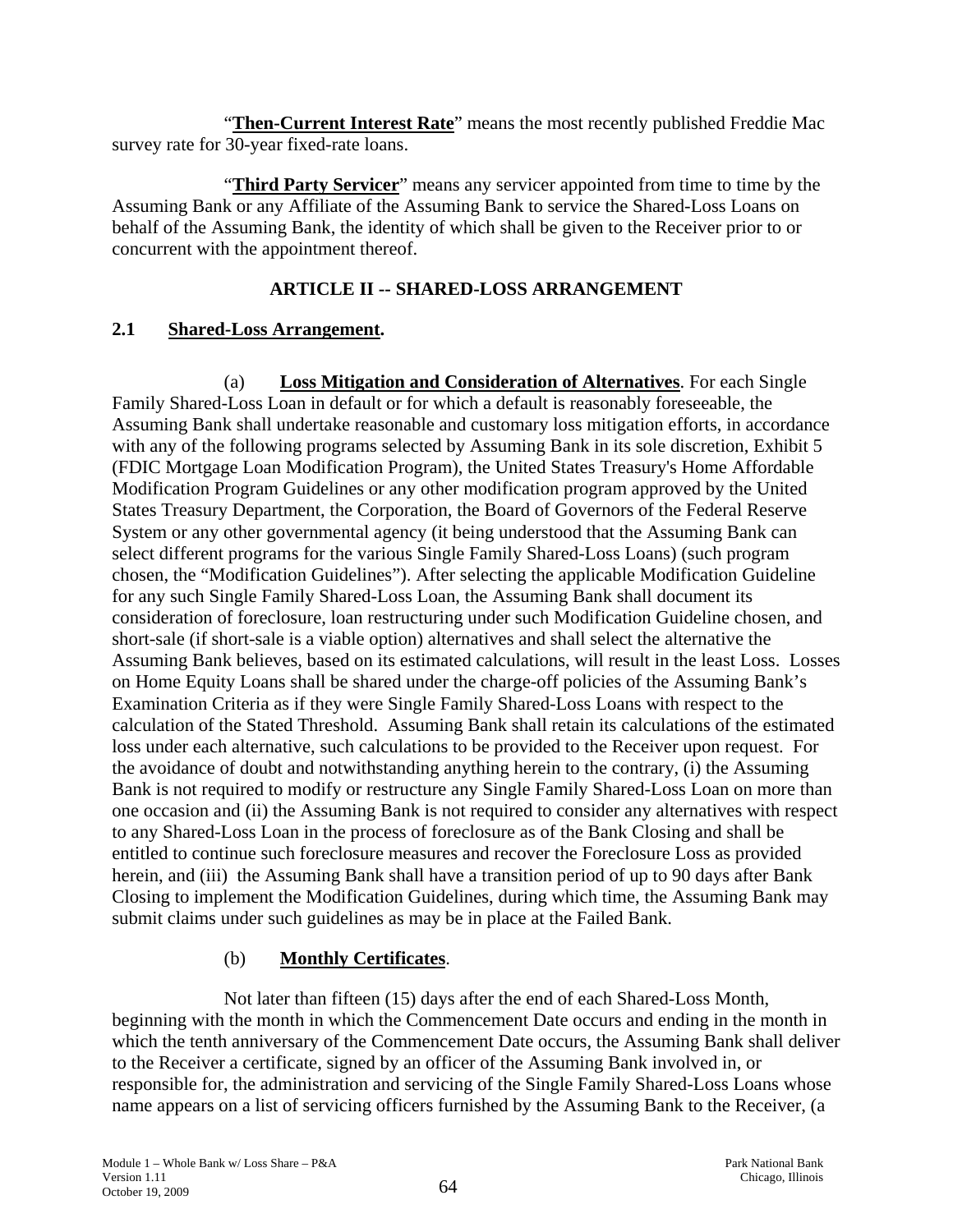"Servicing Officer") setting forth in such form and detail as the Receiver may reasonably specify (a "Monthly Certificate"):

 $(i)$  (A) a schedule substantially in the form of Exhibit 1 listing:

(i) each Single Family Shared-Loss Loan for which a Loss Amount (calculated in accordance with the applicable Exhibit) is being claimed, the related Loss Amount for each Single Family Shared-Loss Loan, and the total Monthly Loss Amount for all Single Family Shared-Loss Loans;

(ii) each Single Family Shared-Loss Loan for which a Recovery Amount was received, the Recovery Amount for each Single Family Shared-Loss Loan, and the total Recovery Amount for all Single Family Shared-Loss Loans;

(iii) the total Monthly Loss Amount for all Single Family Shared-Loss Loans minus the total monthly Recovery Amount for all Single Family Shared-Loss Loans;

(iv) the Cumulative Shared-Loss Amount as of the beginning and end of the month;

(v) the Monthly Shared Loss Amount;

(vi) the result obtained in (v) times 80%, or times 95% if the Stated Threshold has been reached, which in either case is the amount to be paid under Section 2.1(d) of this Single Family Shared-Loss Agreement by the Receiver to the Assuming Bank if the amount is a positive number, or by the Assuming Bank to the Receiver if the amount is a negative number;

- (ii) (B) for each of the Single Family Shared-Loss Loans for which a Loss is claimed for that Shared-Loss Month, a schedule showing the calculation of the Loss Amount using the form and methodology shown in Exhibit 2a, Exhibit 2b, or Exhibit 2c, as applicable.
- (iii) (C) For each of the Restructured Loans where a gain or loss is realized in a sale under Section 4.1 or 4.2, a schedule showing the calculation using the form and methodology shown in Exhibit 2d.
- (iv) (D) a portfolio performance and summary schedule substantially in the form shown in Exhibit 3.

(c) **Monthly Data Download**. Not later than fifteen (15) days after the end of each month, beginning with the month in which the Commencement Date occurs and ending with the Final Shared-Loss Recovery Month, Assuming Bank shall provide Receiver: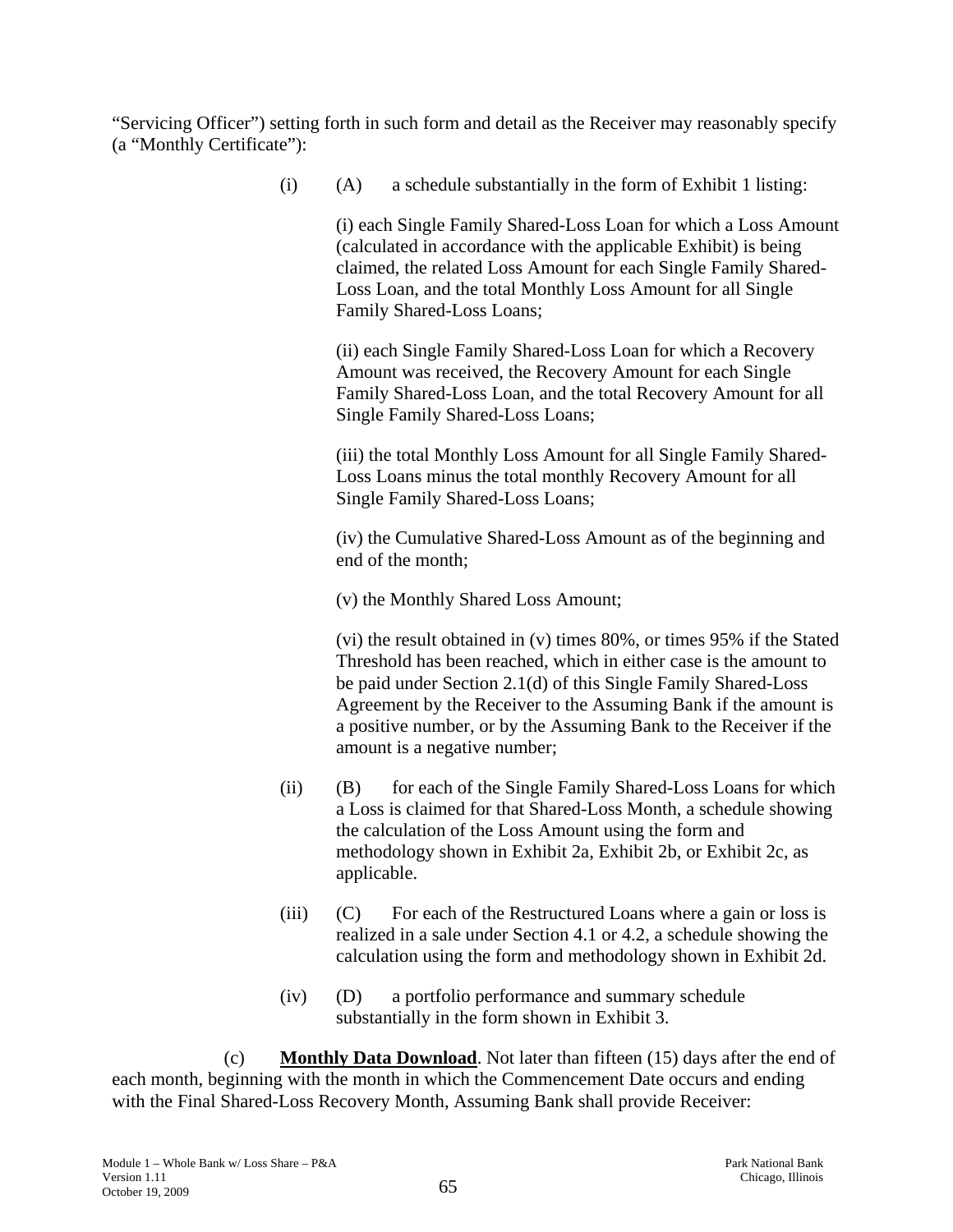- $(v)$  (i) the servicing file in machine-readable format including but not limited to the following fields for each outstanding Single Family Shared-Loss Loan, as applicable:
	- (A) Loan number
	- (B) FICO score
	- (C) Origination date
	- (D) Original principal amount
	- (E) Maturity date
	- (F) Paid-to date
	- (G) Last payment date
	- (H) Loan status (bankruptcy, in foreclosure, etc.)
	- (I) Delinquency counters
	- (J) Current principal balance
	- (K) Current escrow account balance
	- (L) Current Appraisal/BPO value
	- (M) Current Appraisal/BPO date
	- (N) Interest rate
	- (O) Monthly principal and interest payment amount
	- (P) Monthly escrow payment for taxes and insurance
	- (Q) Interest rate type (fixed or adjustable)
	- (R) If adjustable: index, margin, next interest rate reset date
	- (S) Payment/Interest rate cap and/or floor
	- (T) Underwriting type (Full doc, Alt Doc, No Doc)
	- (U) Lien type  $(1^{\overline{s}t}, 2^{\overline{n}d})$
	- (V) Amortization type (amortizing or I/O)
	- (W) Property address, including city, state, zip code
	- (X) A code indicating whether the Mortgaged Property is owner occupied
	- (Y) Property type (single-family detached, condominium, duplex, etc.)
- (vi) (ii) An Excel file for ORE held as a result of foreclosure on a Single Family Shared-Loss Loan listing:
	- (A) Foreclosure date
	- (B) Unpaid loan principal balance
	- (C) Appraised value or BPO value, as applicable
	- (D) Projected liquidation date

Notwithstanding the foregoing, the Assuming Bank shall not be required to provide any of the foregoing information to the extent it is unable to do so as a result of the Failed Bank's or Receiver's failure to provide information required to produce the information set forth in this Section 2.1(c); provided, that the Assuming Bank shall, consistent with Customary Servicing Procedures seek to produce any such missing information or improve any inaccurate information previously provided to it.

(d) **Payments With Respect to Shared-Loss Assets**.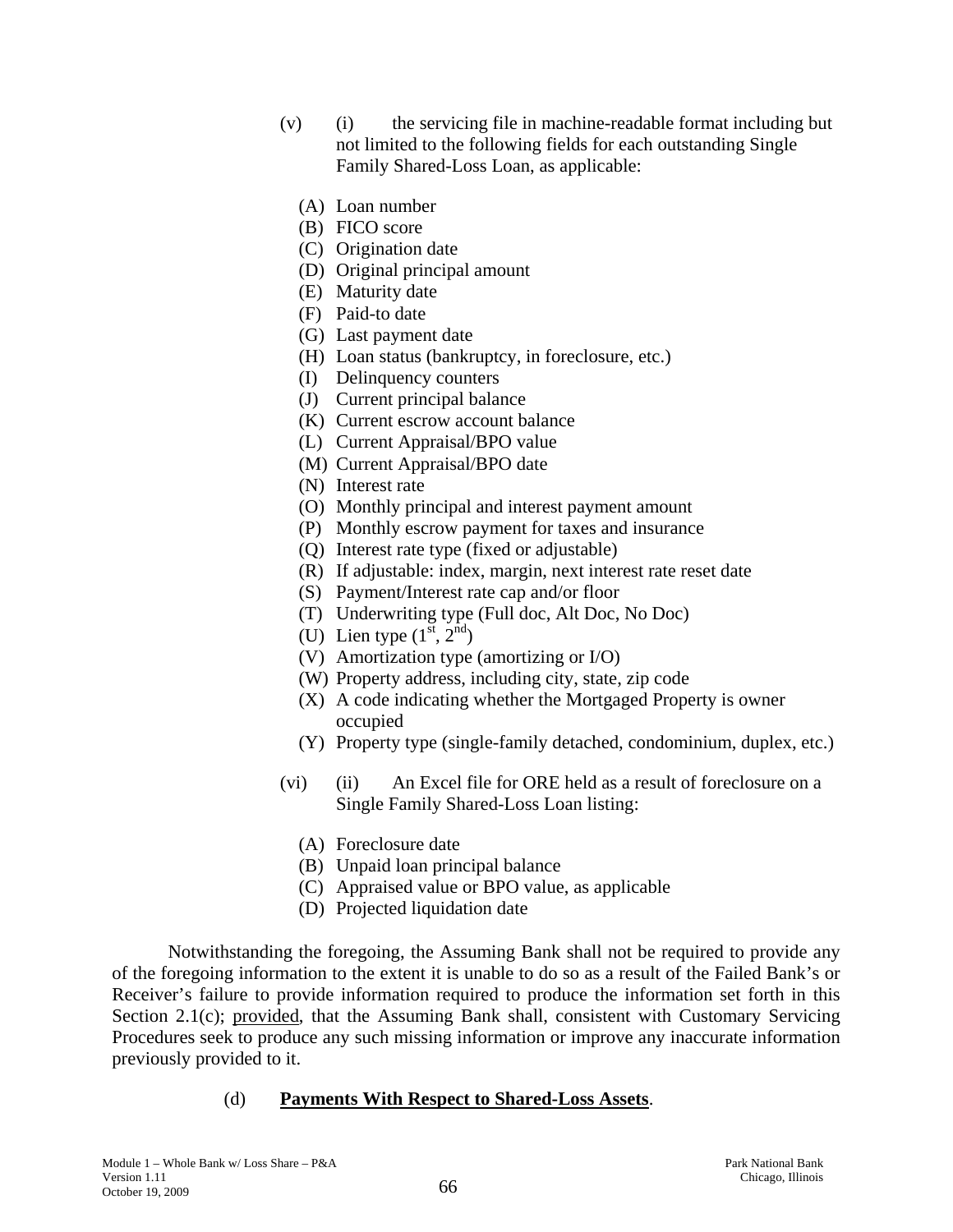(i) **Losses Under the Stated Threshold**. After the Shared Loss Payment Trigger is reached, not later than fifteen (15) days after the date on which the Receiver receives the Monthly Certificate, the Receiver shall pay to the Assuming Bank, in immediately available funds, an amount equal to eighty percent (80%) of the Monthly Shared-Loss Amount reported on the Monthly Certificate. If the total Monthly Shared-Loss Amount reported on the Monthly Certificate is a negative number, the Assuming Bank shall pay to the Receiver in immediately available funds eighty percent (80%) of that amount.

(ii) **Losses in Excess of the Stated Threshold**. In the event that the sum of the Cumulative Loss Amount under this Single Family Shared-Loss Agreement and the Stated Loss Amount under the Commercial Shared-Loss Agreement meets or exceeds the Stated Threshold, the loss/recovery sharing percentages set forth herein shall change from 80/20 to 95/5 and thereafter the Receiver shall pay to the Assuming Bank, in immediately available funds, an amount equal to ninety-five percent (95%) of the Monthly Shared-Loss Amount reported on the Monthly Certificate. If the Monthly Shared-Loss Amount reported on the Monthly Certificate is a negative number, the Assuming Bank shall pay to the Receiver in immediately available funds ninety-five percent (95%) of that amount.

(e) **Limitations on Shared-Loss Payment**. The Receiver shall not be required to make any payments pursuant to Section 2.1(d) with respect to any Foreclosure Loss, Restructuring Loss, Short Sale Loss or Portfolio Loss that the Receiver determines, based upon the criteria set forth in this Single Family Shared-Loss Agreement (including the analysis and documentation requirements of Section 2.1(a)) or Customary Servicing Procedures, should not have been effected by the Assuming Bank; provided, however, (x) the Receiver must provide notice to the Assuming Bank detailing the grounds for not making such payment, (y) the Receiver must provide the Assuming Bank with a reasonable opportunity to cure any such deficiency and (z) (1) to the extent curable, if cured, the Receiver shall make payment with respect to the properly effected Loss, and (2) to the extent not curable, notwithstanding the foregoing, the Receiver shall make a payment as to all Losses (or portion of Losses) that were effected which would have been payable as a Loss if the Assuming Bank had properly effected such Loss. In the event that the Receiver does not make any payment with respect to Losses claimed pursuant to Section 2.1(d), the Receiver and Assuming Bank shall, upon final resolution, make the necessary adjustments to the Monthly Shared-Loss Amount for that Monthly Certificate and the payment pursuant to Section 2.1(d) above shall be adjusted accordingly.

(f) **Payments by Wire-Transfer**. All payments under this Single Family Shared-Loss Agreement shall be made by wire-transfer in accordance with the wire-transfer instructions on Exhibit 4.

 (g) **Payment in the Event Losses Fail to Reach Expected Level**. On the date that is 45 days following the last day (such day, the "True-Up Measurement Date") of the calendar month in which the tenth anniversary of the calendar day following the Bank Closing occurs, the Assuming Bank shall pay to the Receiver fifty percent (50%) of the excess, if any, of  $(i)$  twenty percent (20%) of the Stated Threshold less  $(ii)$  the sum of  $(A)$  twenty-five percent (25%) of the asset premium (discount) plus (B) twenty-five percent (25%) of the Cumulative Shared-Loss Payments plus (C) the Cumulative Servicing Amount. The Assuming Bank shall deliver to the Receiver not later than 30 days following the True-Up Measurement Date, a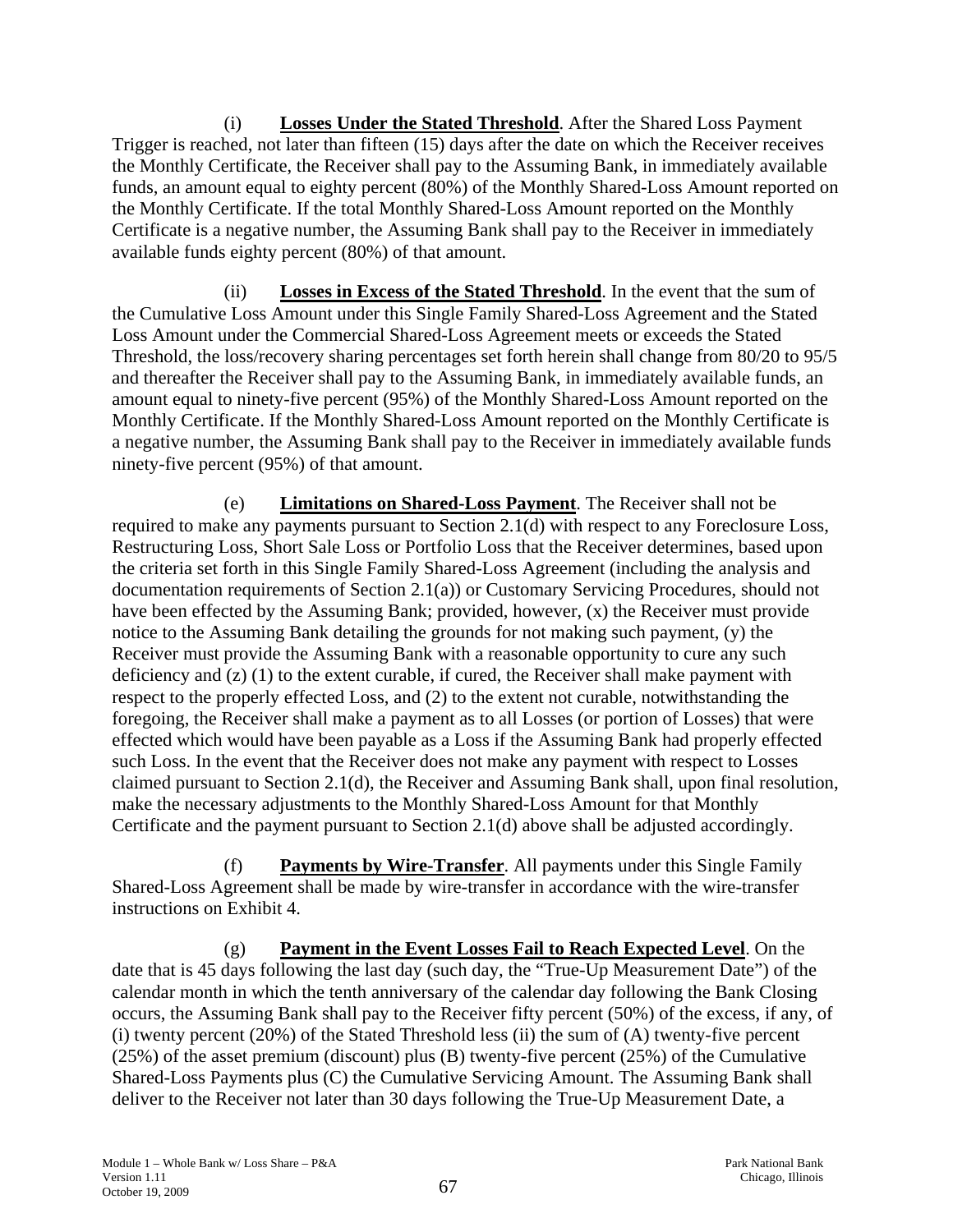schedule, signed by an officer of the Assuming Bank, setting forth in reasonable detail the calculation of the Cumulative Shared-Loss Payments and the Cumulative Servicing Amount.

# **2.2 Auditor Report; Right to Audit.**

(a) Within ninety (90) days after the end of each fiscal year during which the Receiver makes any payment to the Assuming Bank under this Single Family Shared-Loss Agreement, the Assuming Bank shall deliver to the Corporation and to the Receiver a report signed by its independent public accountants stating that they have reviewed the terms of this Single Family Shared-Loss Agreement and that, in the course of their annual audit of the Assuming Bank's books and records, nothing has come to their attention suggesting that any computations required to be made by the Assuming Bank during such year pursuant to this Article II were not made by the Assuming Bank in accordance herewith. In the event that the Assuming Bank cannot comply with the preceding sentence, it shall promptly submit to the Receiver corrected computations together with a report signed by its independent public accountants stating that, after giving effect to such corrected computations, nothing has come to their attention suggesting that any computations required to be made by the Assuming Bank during such year pursuant to this Article II were not made by the Assuming Bank in accordance herewith. In such event, the Assuming Bank and the Receiver shall make all such accounting adjustments and payments as may be necessary to give effect to each correction reflected in such corrected computations, retroactive to the date on which the corresponding incorrect computation was made. It is the intention of this provision to align the timing of the audit required under this Single-Family Shared-Loss Agreement with the examination audit required pursuant to 12 CFR Section 363.

(b) The Receiver or the FDIC in its corporate capacity ("Corporation") may perform an audit or audits to determine the Assuming Bank's compliance with the provisions of this Single Family Shared-Loss Agreement, including this Article II, by providing not less than ten (10) Business Days' prior written notice. Assuming Bank shall provide access to pertinent records and proximate working space in Assuming Bank's facilities. The scope and duration of any such audit shall be within the reasonable discretion of the Receiver or the Corporation, but shall in no event be administered in a manner that unreasonably interferes with the operation of the Assuming Bank's business. The Receiver or the Corporation, as the case may be, shall bear the expense of any such audit. In the event that any corrections are necessary as a result of such an audit or audits, the Assuming Bank and the Receiver shall make such accounting adjustments and payments as may be necessary to give retroactive effect to such corrections.

**2.3 Withholdings**. Notwithstanding any other provision in this Article II, the Receiver, upon the direction of the Director (or designee) of the Federal Deposit Insurance Corporation's Division of Resolutions and Receiverships, may withhold payment for any amounts included in a Monthly Certificate delivered pursuant to Section 2.1, if in its good faith and reasonable judgment there is a reasonable basis under the requirements of this Single Family Shared-Loss Agreement for denying the eligibility of an item for which reimbursement or payment is sought under such Section. In such event, the Receiver shall provide a written notice to the Assuming Bank detailing the grounds for withholding such payment. At such time as the Assuming Bank demonstrates to the satisfaction of the Receiver, in its reasonable judgment, that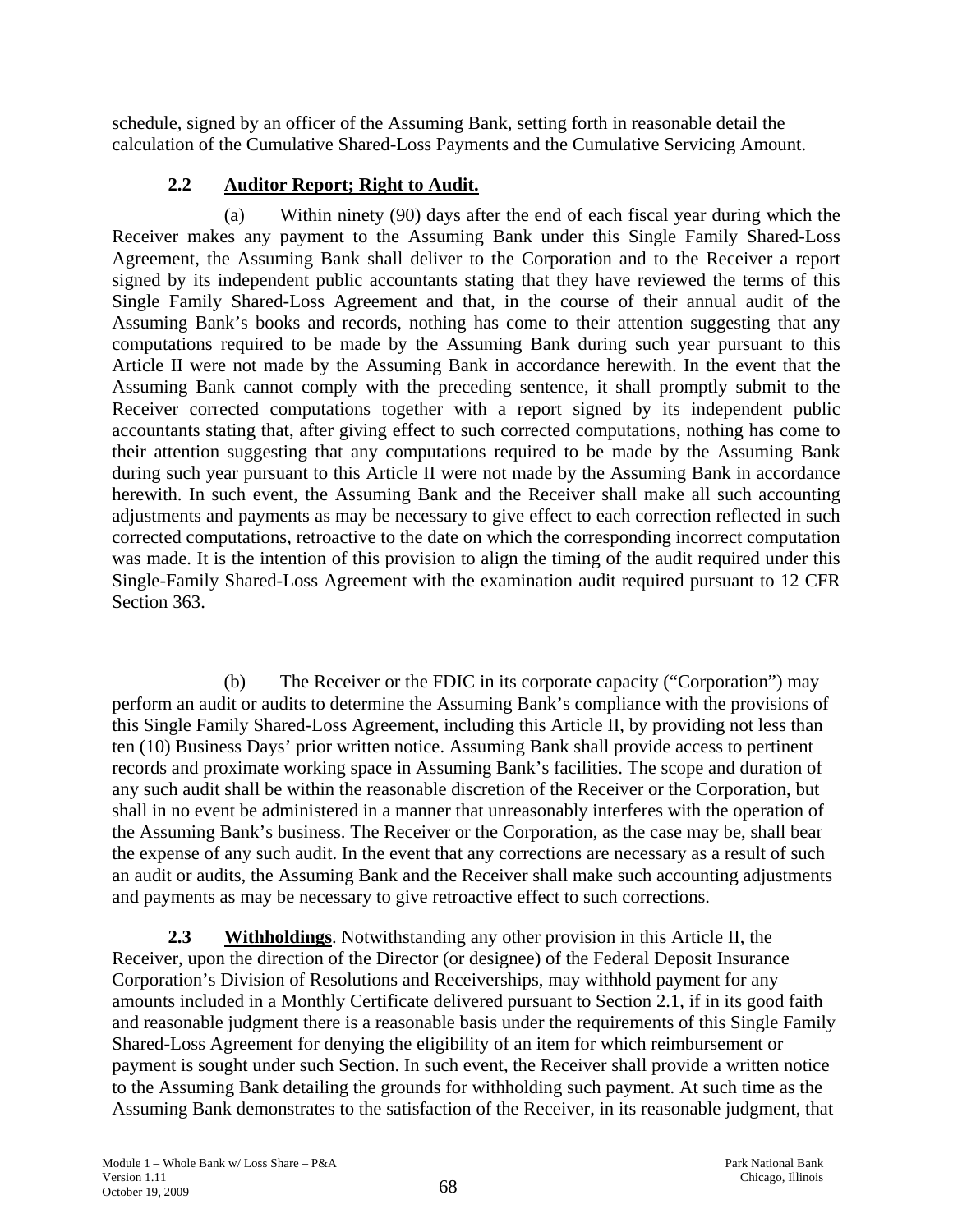the grounds for such withholding of payment, or portion of payment, no longer exist or have been cured, then the Receiver shall pay the Assuming Bank the amount withheld which the Receiver determines is eligible for payment, within fifteen (15) Business Days.

**2.4 Books and Records**. The Assuming Bank shall at all times during the term of this Single Family Shared-Loss Agreement keep books and records sufficient to ensure and document compliance with the terms of this Single Family Shared-Loss Agreement, including but not limited to (a) documentation of alternatives considered with respect to defaulted loans or loans for which default is reasonably foreseeable, (b) documentation showing the calculation of loss for claims submitted to the Receiver, (c) retention of documents that support each line item on the loss claim forms, and (d) documentation with respect to the Recovery Amount on loans for which the Receiver has made a loss-share payment

**2.5 Information**. The Assuming Bank shall promptly provide to the Receiver such other information, including but not limited to, financial statements, computations, and bank policies and procedures, relating to the performance of the provisions of this Single Family Shared-Loss Agreement, as the Receiver may reasonably request from time to time.

**2.6** Tax Ruling. The Assuming Bank shall not at any time, without the Receiver's prior written consent, seek a private letter ruling or other determination from the Internal Revenue Service or otherwise seek to qualify for any special tax treatment or benefits associated with any payments made by the Receiver pursuant to this Single Family Shared-Loss Agreement.

**2.7 Sale of Single Family Shared-Loss Loans**. The Receiver shall be relieved of its obligations with respect to a Single Family Shared-Loss Loan upon payment of a Foreclosure Loss amount or a Short Sale Loss amount with respect to such Single Family Shared-Loss Loan or upon the sale of a Single Family Shared-Loss Loan by Assuming Bank to a person or entity that is not an Affiliate; provided, however, that if the Receiver consents to the sale of any such Single Family Shared-Loss Loan, any loss on such sale shall be a Portfolio Loss. The Assuming Bank shall provide the Receiver with timely notice of any such sale. Notwithstanding the foregoing, a sale of the Single Family Shared-Loss Loan, for purposes of this Section 2.7, shall not be deemed to have occurred as the result of (i) any change in the ownership or control of Assuming Bank or the transfer of any or all of the Single Family Shared-Loss Loan(s) to any Affiliate of Assuming Bank, (ii) a merger by Assuming Bank with or into any other entity, or (iii) a sale by Assuming Bank of all or substantially all of its assets.

## **ARTICLE III - RULES REGARDING THE ADMINISTRATION OF SINGLE FAMILY SHARED-LOSS LOANS**

**3.1 Agreement with Respect to Administration**. The Assuming Bank shall (and shall cause any of its Affiliates to which the Assuming Bank transfers any Single Family Shared-Loss Loans to) manage, administer, and collect the Single Family Shared-Loss Loans while owned by the Assuming Bank or any Affiliate thereof during the term of this Single Family Shared-Loss Agreement in accordance with the rules set forth in this Article III. The Assuming Bank shall be responsible to the Receiver in the performance of its duties hereunder and shall provide to the Receiver such reports as the Receiver reasonably deems advisable, including but not limited to the reports required by Sections 2.1, 2.2 and 3.3 hereof, and shall permit the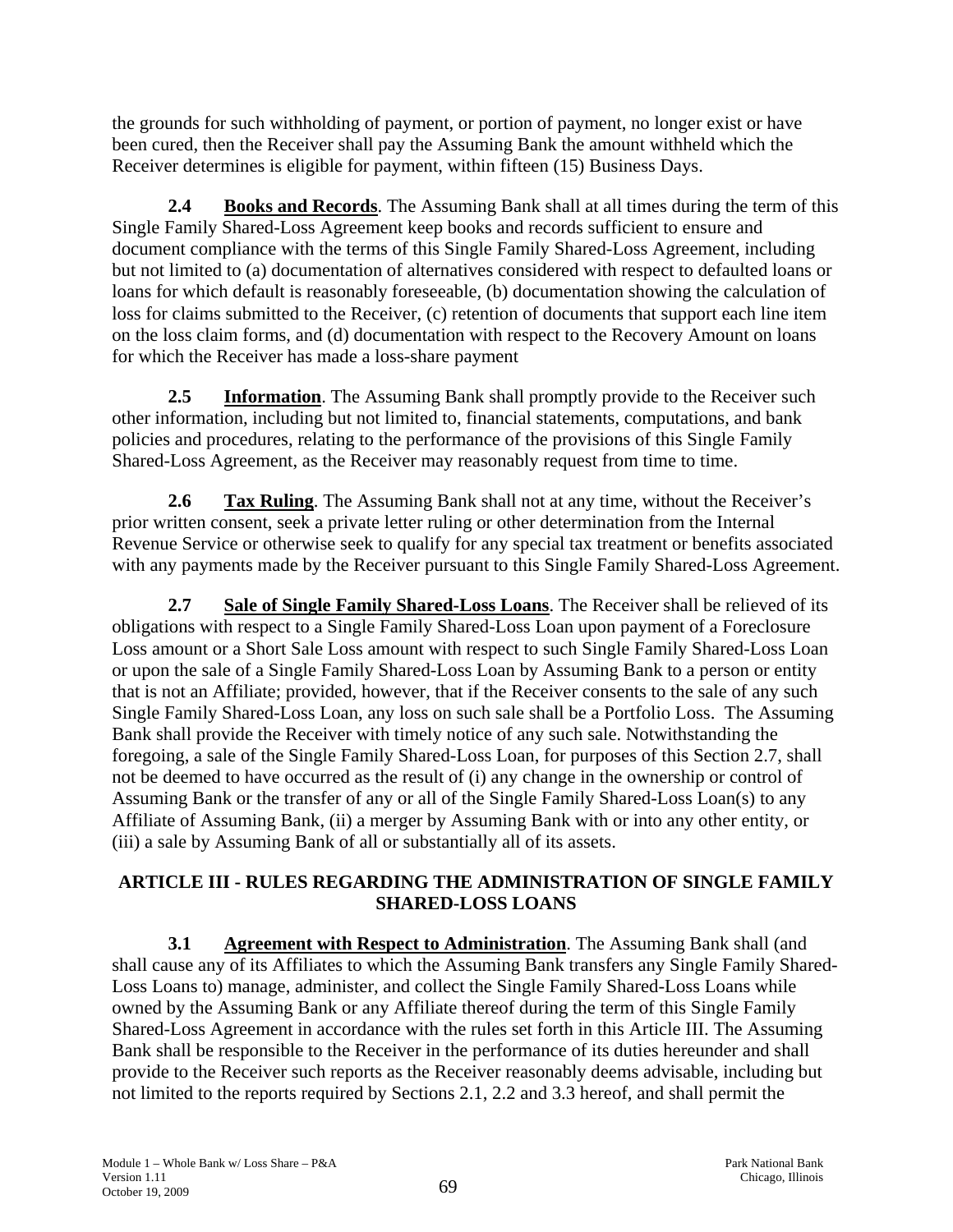Receiver to monitor the Assuming Bank's performance of its duties hereunder.

**3.2 Duties of the Assuming Bank**. (a) In performance of its duties under this Article III, the Assuming Bank shall:

(i) manage and administer each Single Family Shared-Loss Loan in accordance with Assuming Bank's usual and prudent business and banking practices and Customary Servicing Procedures;

(ii) exercise its best business judgment in managing, administering and collecting amounts owed on the Single Family Shared-Loss Loans;

(iii) use commercially reasonable efforts to maximize Recoveries with respect to Losses on Single Family Shared-Loss Loans without regard to the effect of maximizing collections on assets held by the Assuming Bank or any of its Affiliates that are not Single Family Shared-Loss Loans;

(iv) retain sufficient staff (in Assuming Bank's discretion) to perform its duties hereunder; and

(v) other than as provided in Section 2.1(a), comply with the terms of the Modification Guidelines for any Single Family Shared-Loss Loans meeting the requirements set forth therein. For the avoidance of doubt, the Assuming Bank may propose exceptions to Exhibit 5 (the FDIC Loan Modification Program) for a group of Loans with similar characteristics, with the objectives of (1) minimizing the loss to the Assuming Bank and the FDIC and (2) maximizing the opportunity for qualified homeowners to remain in their homes with affordable mortgage payments.

(b) Any transaction with or between any Affiliate of the Assuming Bank with respect to any Single Family Shared-Loss Loan including, without limitation, the execution of any contract pursuant to which any Affiliate of the Assuming Bank will manage, administer or collect any of the Single Family Shared-Loss Loans will be provided to FDIC for informational purposes and if such transaction is not entered into on an arm's length basis on commercially reasonable terms such transaction shall be subject to the prior written approval of the Receiver.

**3.3 Shared-Loss Asset Records and Reports**. The Assuming Bank shall establish and maintain such records as may be appropriate to account for the Single Family Shared-Loss Loans in such form and detail as the Receiver may reasonably require, and to enable the Assuming Bank to prepare and deliver to the Receiver such reports as the Receiver may from time to time request regarding the Single Family Shared-Loss Loans and the Monthly Certificates required by Section 2.1 of this Single Family Shared-Loss Agreement.

## **3.4 Related Loans**.

(a) Assuming Bank shall use its best efforts to determine which loans are "Related Loans", as hereinafter defined. The Assuming Bank shall not manage, administer or collect any "Related Loan" in any manner that would have the effect of increasing the amount of any collections with respect to the Related Loan to the detriment of the Single Family Shared-Loss Loan to which such loan is related. A "Related Loan" means any loan or extension of credit held by the Assuming Bank at any time on or prior to the end of the Final Shared-Loss Month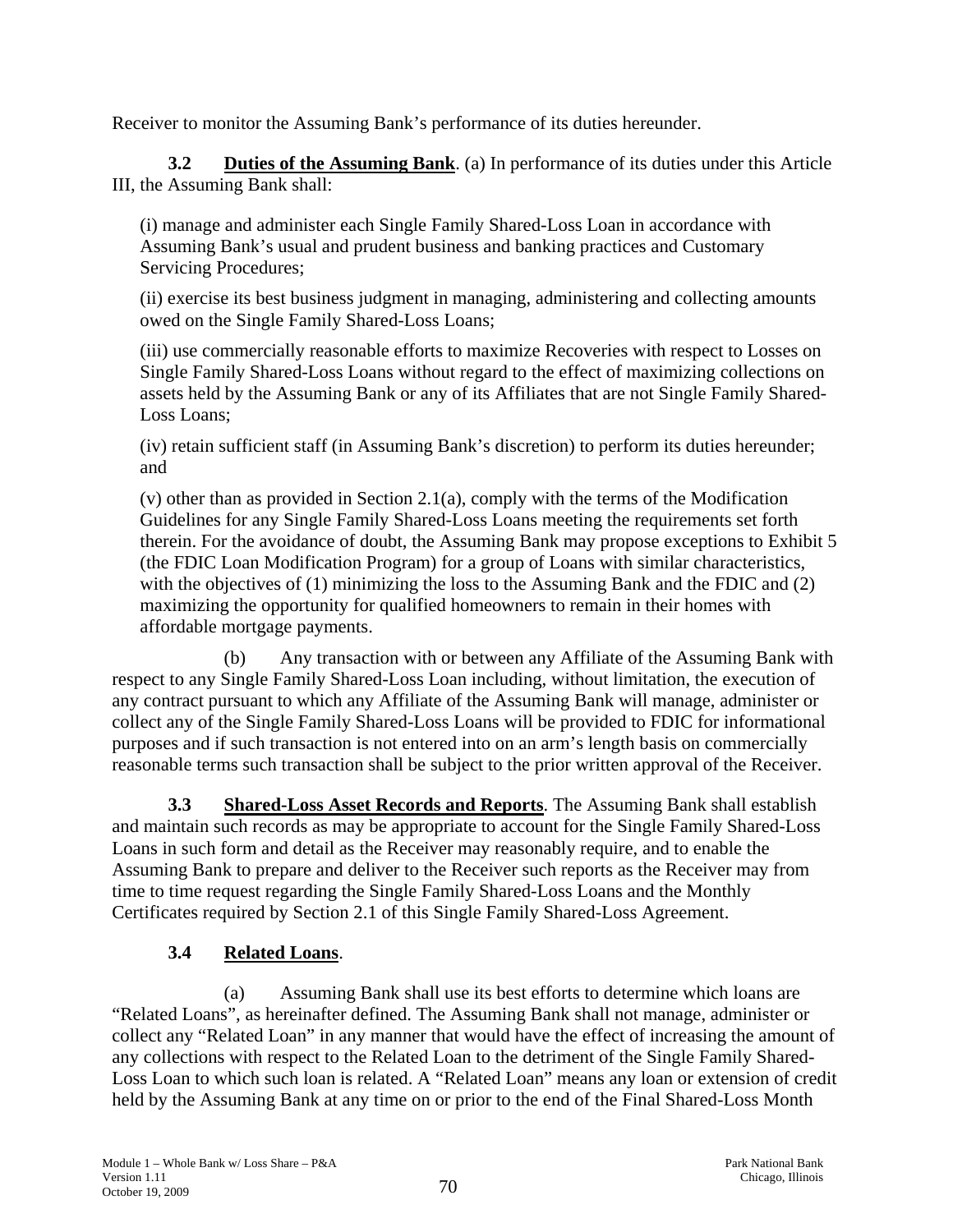that is made to an Obligor of a Single Family Shared-Loss Loan.

(b) The Assuming Bank shall prepare and deliver to the Receiver with the Monthly Certificates for the calendar months ending June 30 and December 31, a schedule of all Related Loans on the Accounting Records of the Assuming Bank as of the end of each such semi-annual period.

**3.5 Legal Action; Utilization of Special Receivership Powers**. The Assuming Bank shall notify the Receiver in writing (such notice to be given in accordance with Article V below and to include all relevant details) prior to utilizing in any legal action any special legal power or right which the Assuming Bank derives as a result of having acquired an asset from the Receiver, and the Assuming Bank shall not utilize any such power unless the Receiver shall have consented in writing to the proposed usage. The Receiver shall have the right to direct such proposed usage by the Assuming Bank and the Assuming Bank shall comply in all respects with such direction. Upon request of the Receiver, the Assuming Bank will advise the Receiver as to the status of any such legal action. The Assuming Bank shall immediately notify the Receiver of any judgment in litigation involving any of the aforesaid special powers or rights.

**3.6 Third Party Servicer**. The Assuming Bank may perform any of its obligations and/or exercise any of its rights under this Single Family Shared-Loss Agreement through or by one or more Third Party Servicers, who may take actions and make expenditures as if any such Third Party Servicer was the Assuming Bank hereunder (and, for the avoidance of doubt, such expenses incurred by any such Third Party Servicer on behalf of the Assuming Bank shall be included in calculating Losses to the extent such expenses would be included in such calculation if the expenses were incurred by Assuming Bank); provided, however, that the use thereof by the Assuming Bank shall not release the Assuming Bank of any obligation or liability hereunder.

## **ARTICLE IV – PORTFOLIO SALE**

**4.1 Assuming Bank Portfolio Sales of Remaining Single Family Shared-Loss** 

**Loans**. The Assuming Bank shall have the right with the concurrence of the Receiver to liquidate for cash consideration, from time to time in one or more transactions, all or a portion of Single Family Shared-Loss Loans held by the Assuming Bank at any time prior to the Termination Date ("Portfolio Sales"). If the Assuming Bank exercises its option under this Section 4.1, it must give thirty (30) days notice in writing to the Receiver setting forth the details and schedule for the Portfolio Sale which shall be conducted by means of sealed bid sales to third parties, not including any of the Assuming Bank's affiliates, contractors, or any affiliates of the Assuming Bank's contractors. Sales of Restructured Loans shall be sold in a separate pool from Single Family Shared-Loss Loans not restructured. The Receiver's review of the Assuming Bank's proposed Portfolio Sale will be considered in a timely fashion and approval will not be unreasonably withheld, delayed or conditioned.

## **4.2 Assuming Bank's Liquidation of Remaining Single Family Shared-Loss**

**Loans**. In the event that the Assuming Bank does not conduct a Portfolio Sale pursuant to Section 4.1, the Receiver shall have the right, exercisable in its sole and absolute discretion, to require the Assuming Bank to liquidate for cash consideration, any Single Family Shared-Loss Loans held by the Assuming Bank at any time after the date that is six months prior to the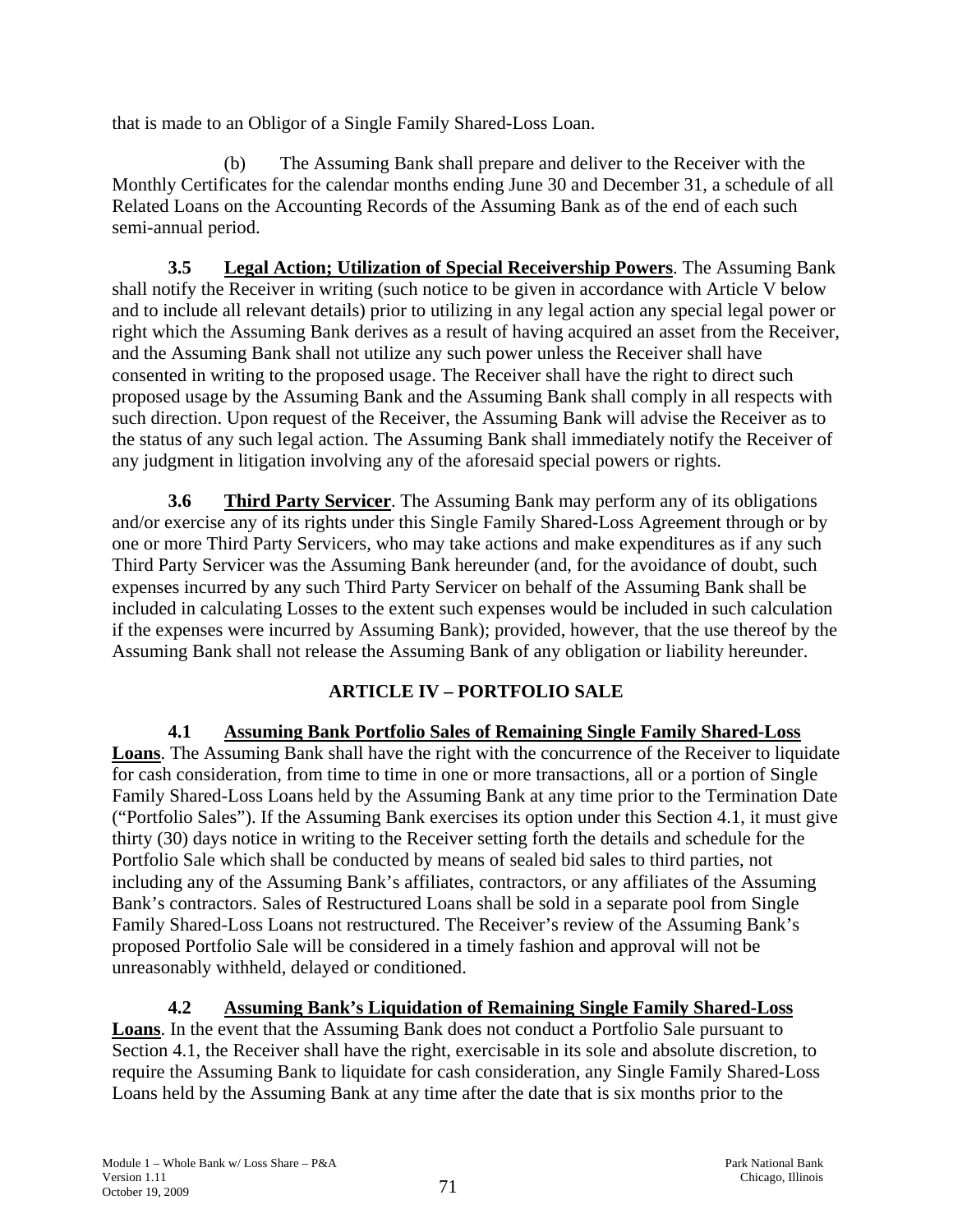Termination Date. If the Receiver exercises its option under this Section 4.2, it must give notice in writing to the Assuming Bank, setting forth the time period within which the Assuming Bank shall be required to liquidate the Single Family Shared-Loss Loans. The Assuming Bank will comply with the Receiver's notice and must liquidate the Single Family Shared-Loss Loans as soon as reasonably practicable by means of sealed bid sales to third parties, not including any of the Assuming Bank's affiliates, contractors, or any affiliates of the Assuming Bank's contractors. The selection of any financial advisor or other third party broker or sales agent retained for the liquidation of the remaining Single Family Shared-Loss Loans pursuant to this Section shall be subject to the prior approval of the Receiver, such approval not to be unreasonably withheld, delayed or conditioned.

**4.3 Calculation of Sale Gain or Loss**. For Single Family Shared-Loss Loans that are not Restructured Loans gain or loss on the sales under Section 4.1 or Section 4.2 will be calculated as the sale price received by the Assuming Bank less the unpaid principal balance of the remaining Single Family Shared-Loss Loans. For any Restructured Loan included in the sale gain or loss on sale will be calculated as (a) the sale price received by the Assuming Bank less (b) the net present value of estimated cash flows on the Restructured Loan that was used in the calculation of the related Restructuring Loss plus (c) Loan principal payments collected by the Assuming Bank from the date the Loan was restructured to the date of sale. (See Exhibit 2d for example calculation).

### **ARTICLE V -- LOSS-SHARING NOTICES GIVEN TO RECEIVER AND PURCHASER**

All notices, demands and other communications hereunder shall be in writing and shall be delivered by hand, or overnight courier, receipt requested, addressed to the parties as follows:

| If to Receiver, to: | Federal Deposit Insurance Corporation as Receiver<br>for Park National Bank<br>Division of Resolutions and Receiverships<br>550 17th Street, N.W.<br>Washington, D.C. 20429<br>Attention: Ralph Malami, Manager, Capital Markets |
|---------------------|----------------------------------------------------------------------------------------------------------------------------------------------------------------------------------------------------------------------------------|
| with a copy to:     | <b>Federal Deposit Insurance Corporation</b><br>as Receiver for Park National Bank<br>Room E7056<br>3501 Fairfax Drive, Arlington, VA 2226<br>Attn: Special Issues Unit                                                          |

With respect to a notice under Section 3.5 of this Single Family Shared-Loss Agreement, copies of such notice shall be sent to:

> Federal Deposit Insurance Corporation Legal Division 1601 Bryan St. Dallas, Texas 75201 Attention: Regional Counsel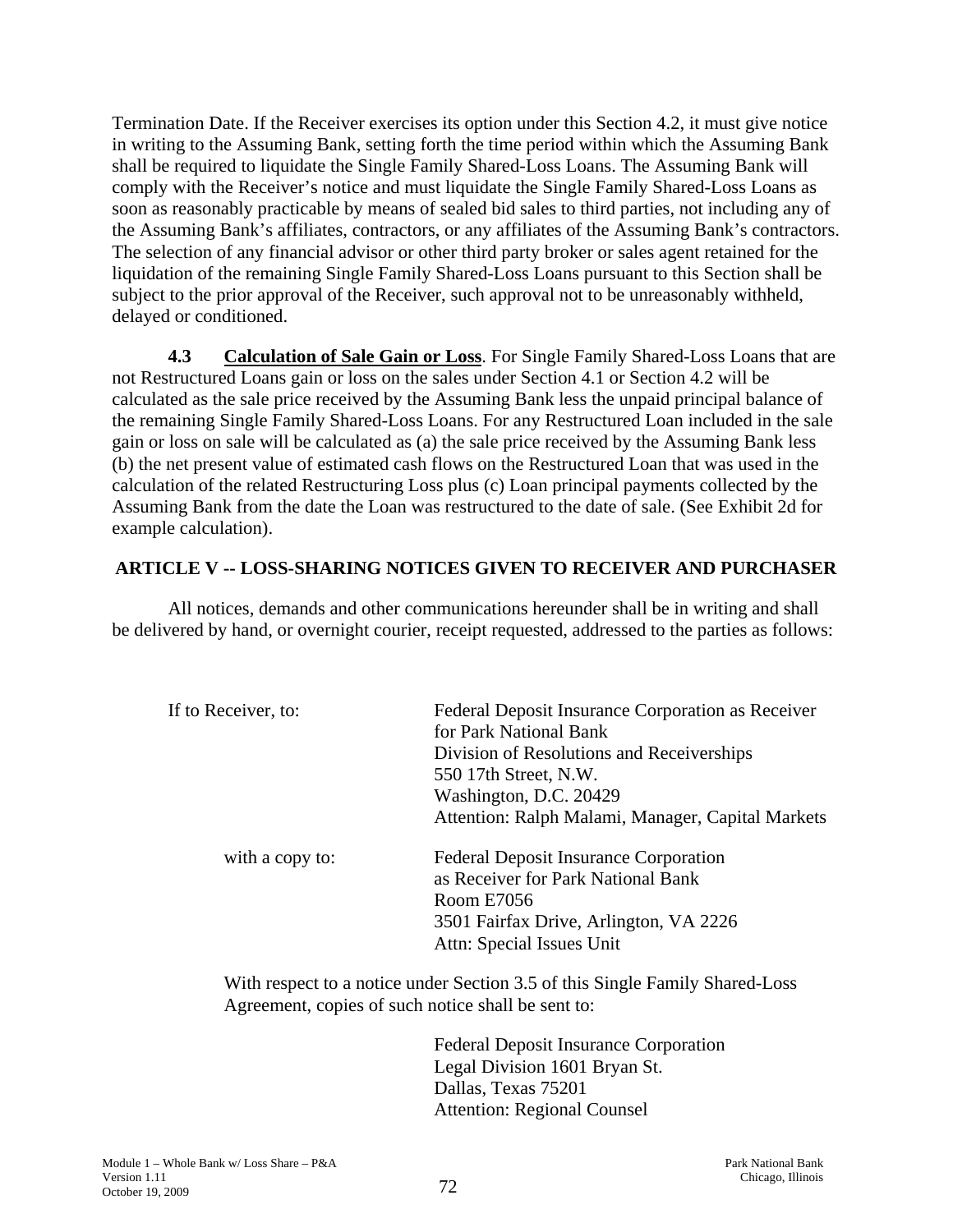If to Assuming Bank, to:

U.S. Bank National Association U.S. Bancorp Center BC-MN-H21N 800 Nicolett Mall Minneapolis, Minnesota 55402-4302

Attention: Daniel Good, Vice President

with a copy to: Terrance Dolan, Executive Vice President and Controller

Such Persons and addresses may be changed from time to time by notice given pursuant to the provisions of this Article V. Any notice, demand or other communication delivered pursuant to the provisions of this Article V shall be deemed to have been given on the date actually received.

## **ARTICLE VI -- MISCELLANEOUS**

**6.1. Expenses**. Except as otherwise expressly provided herein, all costs and expenses incurred by or on behalf of a party hereto in connection with this Single Family Shared-Loss Agreement shall be borne by such party whether or not the transactions contemplated herein shall be consummated.

**6.2 Successors and Assigns; Specific Performance.** All terms and provisions of this Single Family Shared-Loss Agreement shall be binding upon and shall inure to the benefit of the parties hereto only; provided, however, that, Receiver may assign or otherwise transfer this Single Family Shared-Loss Agreement (in whole or in part) to the Federal Deposit Insurance Corporation in its corporate capacity without the consent of Assuming Bank. Notwithstanding anything to the contrary contained in this Single Family Shared-Loss Agreement, except as is expressly permitted in this Section 6.2, Assuming Bank may not assign or otherwise transfer this Single Family Shared-Loss Agreement (in whole or in part) without the prior written consent of the Receiver, which consent may be granted or withheld by the Receiver in its sole discretion, and any attempted assignment or transfer in violation of this provision shall be void *ab initio.*  For the avoidance of doubt, a merger or consolidation of the Assuming Bank with and into another financial institution, the sale of all or substantially all of the assets of the Assuming Bank to another financial institution constitutes the transfer of this Single Family Shared-Loss Agreement which requires the consent of the Receiver; and for a period of thirty-six (36) months after Bank Closing, a merger or consolidation shall also include the sale by any individual shareholder, or shareholders acting in concert, of more than 9% of the outstanding shares of the Assuming Bank, or of its holding company, or of any subsidiary holding Shared-Loss Assets, or the sale of shares by the Assuming Bank or its holding company or any subsidiary holding Shared-Loss Assets, in a public or private offering, that increases the number of shares outstanding by more than 9%, constitutes the transfer of this Single Family Shared-Loss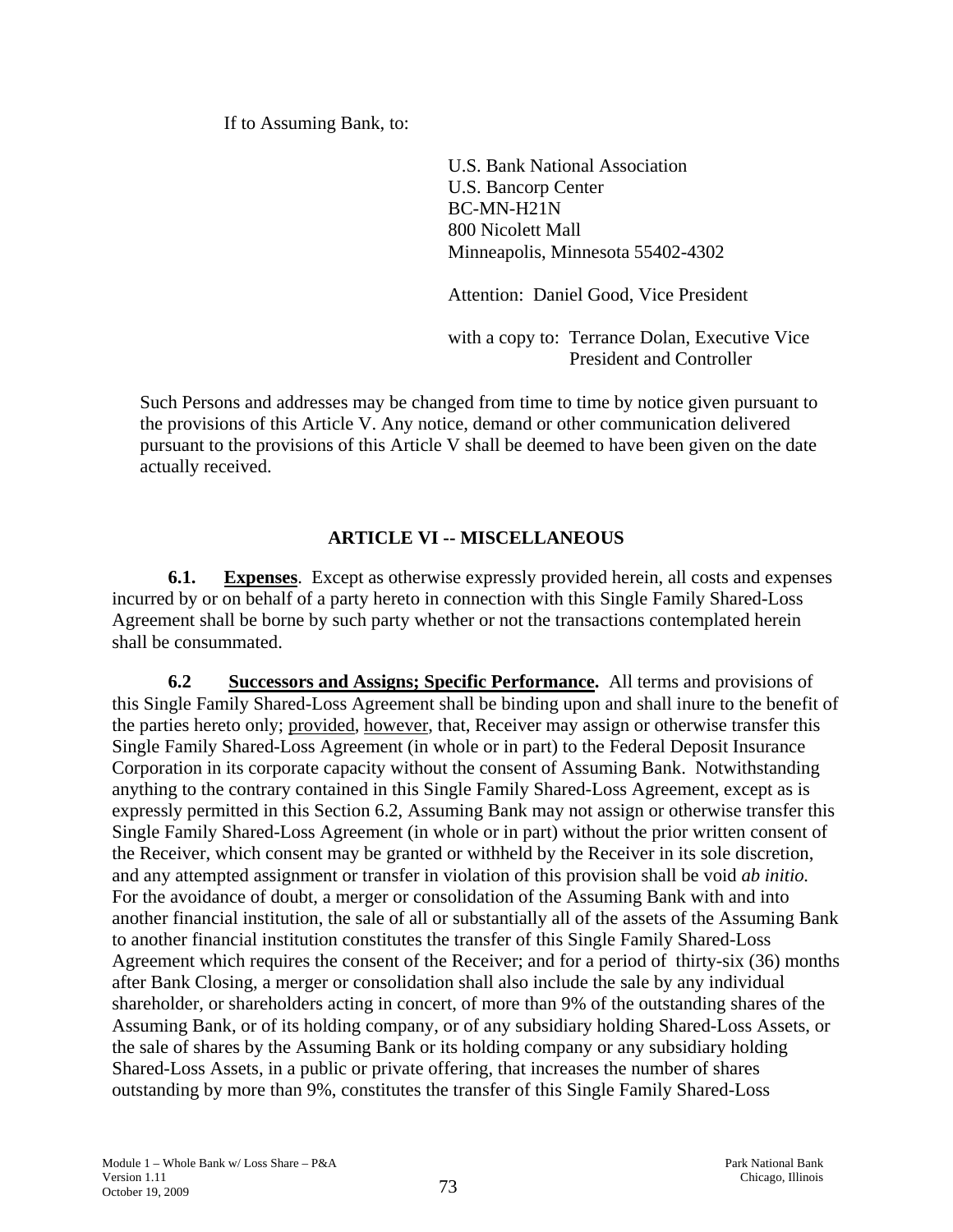Agreement which requires the consent of the Receiver. However, no Loss shall be recognized as a result of any accounting adjustments that are made due to any such merger, consolidation or sale consented to by the FDIC. The FDIC's consent shall not be required if the aggregate outstanding principal balance of Shared-Loss Assets is less than twenty percent (20%) of the initial aggregate balance of Shared-Loss Assets.

**6.3 Governing Law**. This Single Family Shared-Loss Agreement shall be construed in accordance with federal law, or, if there is no applicable federal law, the laws of the State of New York, without regard to any rule of conflict of law that would result in the application of the substantive law of any jurisdiction other than the State of New York.

**6.4 WAIVER OF JURY TRIAL**. EACH PARTY HERETO HEREBY IRREVOCABLY AND UNCONDITIONALLY WAIVES ALL RIGHT TO TRIAL BY JURY IN OR TO HAVE A JURY PARTICIPATE IN RESOLVING ANY DISPUTE, ACTION, PROCEEDING OR COUNTERCLAIM, WHETHER SOUNDING IN CONTRACT, TORT OR OTHERWISE, ARISING OUT OF OR RELATING TO OR IN CONNECTION WITH THIS SINGLE FAMILY SHARED-LOSS AGREEMENT OR ANY OF THE TRANSACTIONS CONTEMPLATED HEREBY.

**6.5 Captions**. All captions and headings contained in this Single Family Shared-Loss Agreement are for convenience of reference only and do not form a part of, and shall not affect the meaning or interpretation of, this Single Family Shared-Loss Agreement.

**6.6 Entire Agreement; Amendments**. This Single Family Shared-Loss Agreement, along with the Commercial Shared-Loss Agreement and the Purchase and Assumption Agreement, including the Exhibits and any other documents delivered pursuant hereto or thereto, embody the entire agreement of the parties with respect to the subject matter hereof, and supersede all prior representations, warranties, offers, acceptances, agreements and understandings, written or oral, relating to the subject matter herein. This Single Family Shared-Loss Agreement may be amended or modified or any provision thereof waived only by a written instrument signed by both parties or their respective duly authorized agents.

**6.7 Severability**. Whenever possible, each provision of this Single Family Shared-Loss Agreement shall be interpreted in such manner as to be effective and valid under applicable law, but if any provision of this Single Family Shared-Loss Agreement is held to be prohibited by or invalid, illegal or unenforceable under applicable law, such provision shall be construed and enforced as if it had been more narrowly drawn so as not to be prohibited, invalid, illegal or unenforceable, and the validity, legality and enforceability of the remainder of such provision and the remaining provisions of this Single Family Shared-Loss Agreement shall not in any way be affected or impaired thereby.

**6.8 No Third Party Beneficiary**. This Single Family Shared-Loss Agreement and the Exhibits hereto are for the sole and exclusive benefit of the parties hereto and their respective permitted successors and permitted assigns and there shall be no other third party beneficiaries, and nothing in this Single Family Shared-Loss Agreement or the Exhibits shall be construed to grant to any other Person any right, remedy or Claim under or in respect of this Single Family Shared-Loss Agreement or any provision hereof.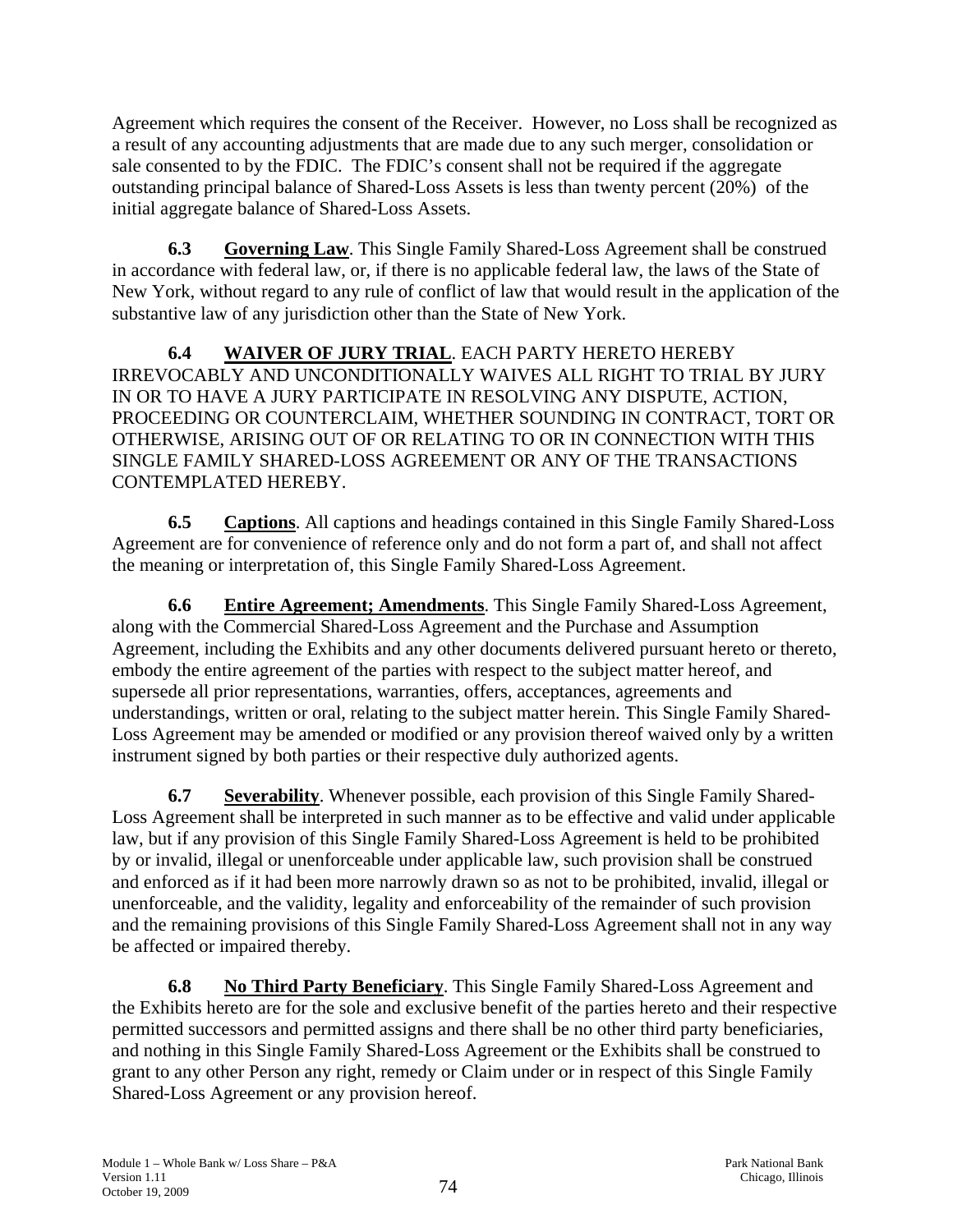**6.9 Counterparts**. This Single Family Shared-Loss Agreement may be executed separately by Receiver and Assuming Bank in any number of counterparts, each of which when executed and delivered shall be an original, but such counterparts shall together constitute one and the same instrument.

**6.10 Consent**. Except as otherwise provided herein, when the consent of a party is required herein, such consent shall not be unreasonably withheld or delayed.

**6.11 Rights Cumulative.** Except as otherwise expressly provided herein, the rights of each of the parties under this Single Family Shared-Loss Agreement are cumulative, may be exercised as often as any party considers appropriate and are in addition to each such party's rights under the Purchase and Sale Agreement and any of the related agreements or under law. Except as otherwise expressly provided herein, any failure to exercise or any delay in exercising any of such rights, or any partial or defective exercise of such rights, shall not operate as a waiver or variation of that or any other such right.

## **ARTICLE VII DISPUTE RESOLUTION**

# **7.1 Dispute Resolution Procedures.**

(a) In the event a dispute arises about the interpretation, application, calculation of Loss, or calculation of payments or otherwise with respect to this Single Family Shared-Loss Agreement ("SF Shared-Loss Dispute Item"), then the Receiver and the Assuming Bank shall make every attempt in good faith to resolve such items within sixty (60) days following the receipt of a written description of the SF Shared-Loss Dispute Item, with notification of the possibility of taking the matter to arbitration (the date on which such 60-day period expires, or any extension of such period as the parties hereto may mutually agree to in writing, herein called the "Resolution Deadline Date"). If the Receiver and the Assuming Bank resolve all such items to their mutual satisfaction by the Resolution Deadline Date, then within thirty (30) days following such resolution, any payment arising out such resolution shall be made arising from the settlement of the SF Shared-Loss Dispute.

(b) If the Receiver and the Assuming Bank fail to resolve any outstanding SF Shared-Loss Dispute Items by the Resolution Deadline Date, then either party may notify the other of its intent to submit the SF Shared-Loss Dispute Item to arbitration pursuant to the provisions of this Article VII. Failure of either party to notify the other of its intent to submit any unresolved SF Shared-Loss Dispute Item to arbitration within thirty (30) days following the Resolution Deadline Date (the date on which such thirty (30) day period expires is herein called the "Arbitration Deadline Date") shall be deemed an acceptance of such SF Shared-Loss Dispute not submitted to arbitration, as well as a waiver of the submitting party's right to dispute such nonsubmitted SF Shared-Loss Dispute Item but not a waiver of any similar claim which may arise in the future.

(c) If a SF Shared-Loss Dispute Item is submitted to arbitration, it shall be governed by the rules of the American Arbitration Association (the "AAA"), except as otherwise provided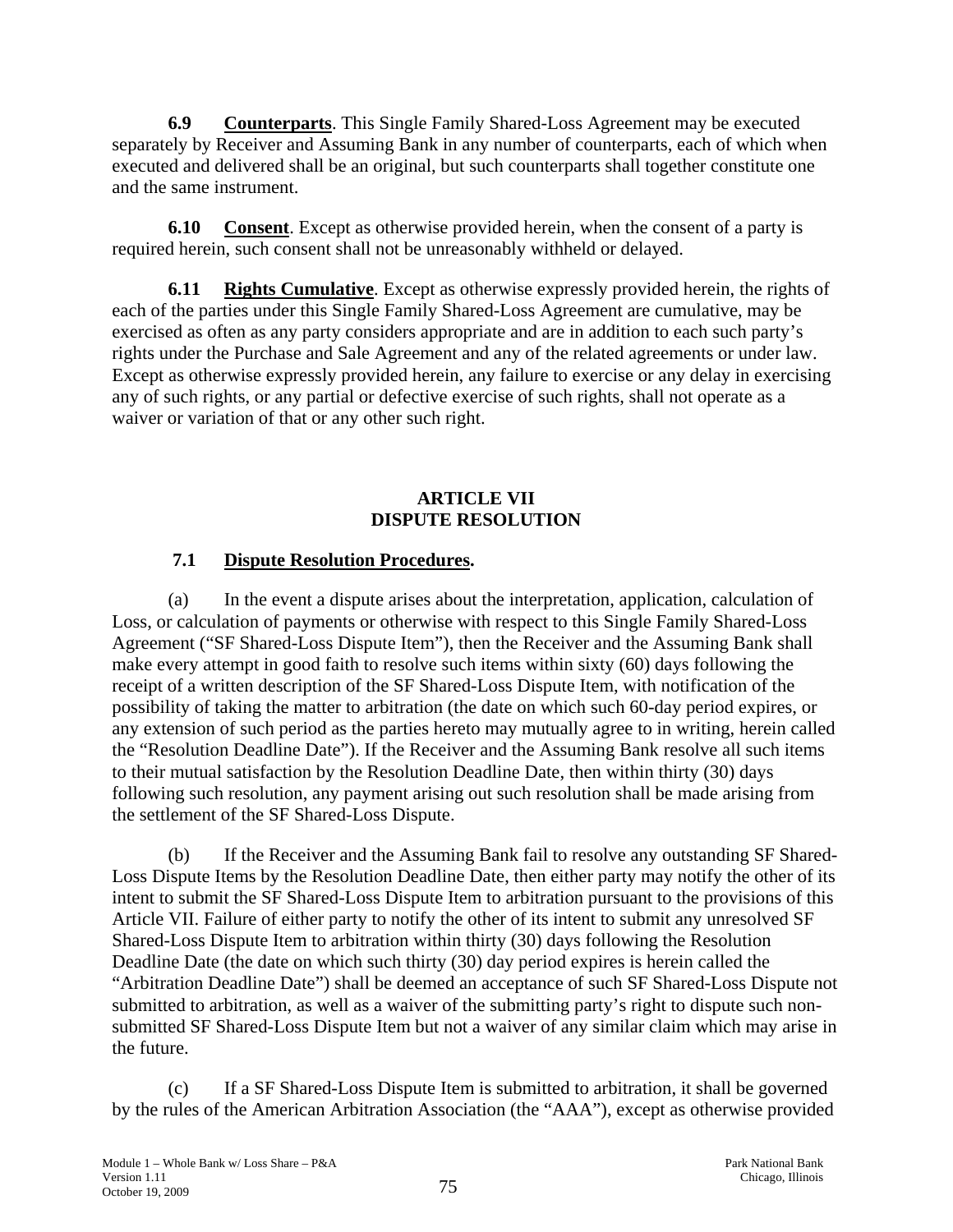herein. Either party may submit a matter for arbitration by delivering a notice, prior to the Arbitration Deadline Date, to the other party in writing setting forth:

> (i) A brief description of each SF Shared-Loss Dispute Item submitted for arbitration;

(ii) A statement of the moving party's position with respect to each SF Shared-Loss Dispute Item submitted for arbitration;

(iii) The value sought by the moving party, or other relief requested regarding each SF Shared-Loss Dispute Item submitted for arbitration, to the extent reasonably calculable; and

(iv) The name and address of the arbiter selected by the moving party (the "Moving Arbiter"), who shall be a neutral, as determined by the AAA.

Failure to adequately include any information above shall not be deemed to be a waiver of the parties right to arbitrate so long as after notification of such failure the moving party cures such failure as promptly as reasonably practicable.

(d) The non-moving party shall, within thirty (30) days following receipt of a notice of arbitration pursuant to this Section 7.1, deliver a notice to the moving party setting forth:

> (i) The name and address of the arbiter selected by the non-moving party (the "Respondent Arbiter"), who shall be a neutral, as determined by the AAA;

> (ii) A statement of the position of the respondent with respect to each Dispute Item; and

> (iii) The ultimate resolution sought by the respondent or other relief, if any, the respondent deems is due the moving party with respect to each SF Shared-Loss Dispute Item.

Failure to adequately include any information above shall not be deemed to be a waiver of the non-moving party's right to defend such arbitration so long as after notification of such failure the non-moving party cures such failure as promptly as reasonably practicable

(e) The Moving Arbiter and Respondent Arbiter shall select a third arbiter from a list furnished by the AAA. In accordance with the rules of the AAA, the three (3) arbiters shall constitute the arbitration panel for resolution of each SF Loss-Share Dispute Item. The concurrence of any two (2) arbiters shall be deemed to be the decision of the arbiters for all purposes hereunder. The arbitration shall proceed on such time schedule and in accordance with the Rules of Commercial Arbitration of the AAA then in effect, as modified by this Section 7.1. The arbitration proceedings shall take place at such location as the parties thereto may mutually agree, but if they cannot agree, then they will take place at the offices of the Corporation in Washington, DC, or Arlington, Virginia.

(f) The Receiver and Assuming Bank shall facilitate the resolution of each outstanding SF Shared-Loss Dispute Item by making available in a prompt and timely manner to one another and to the arbiters for examination and copying, as appropriate, all documents, books, and records under their respective control and that would be discoverable under the Federal Rules of Civil Procedure.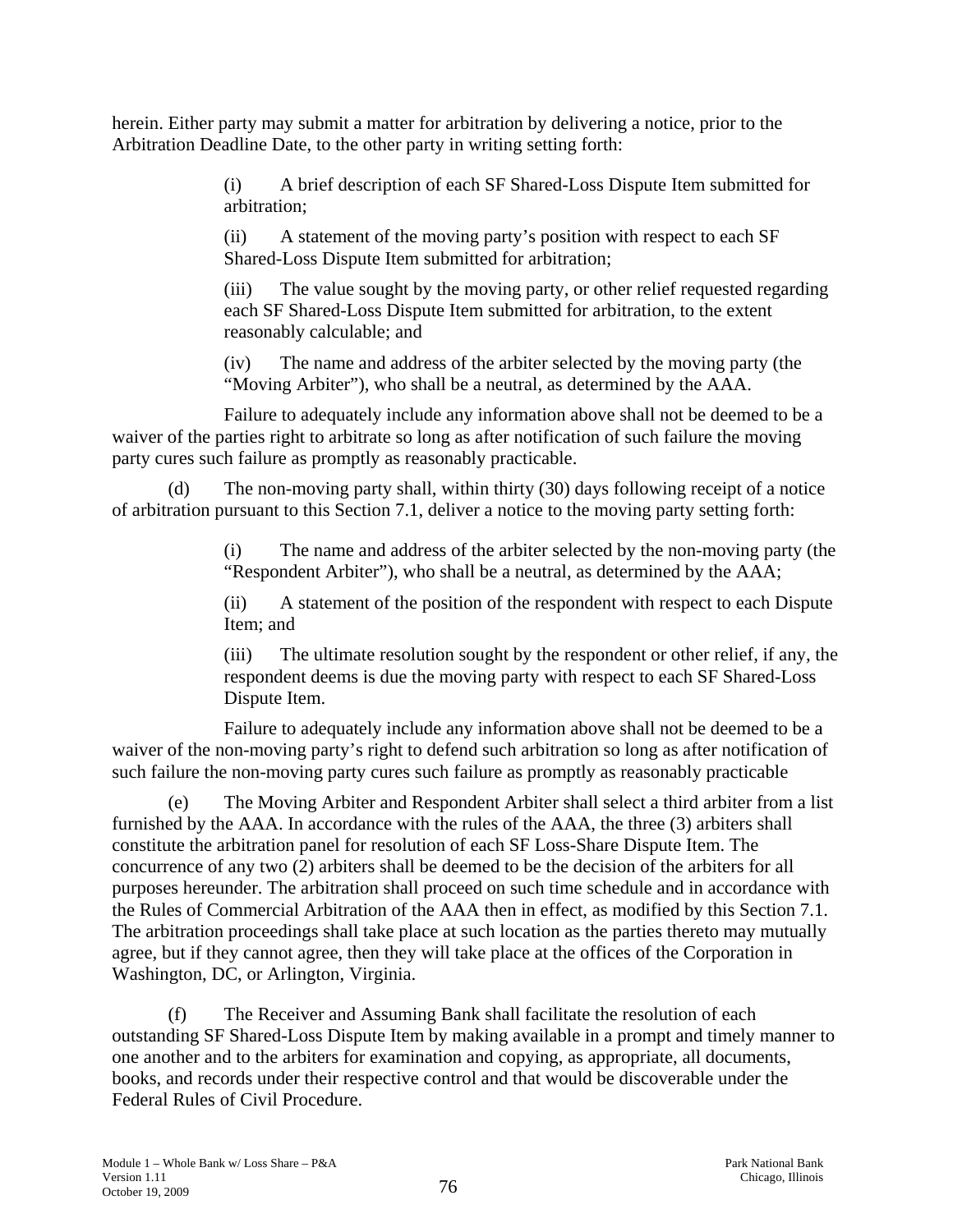(g) The arbiters designated pursuant to subsections (c), (d) and (e) hereof shall select, with respect to each Dispute Item submitted to arbitration pursuant to this Section 7.1, either (i) the position and relief submitted by the Assuming Bank with respect to each SF Shared-Loss Dispute Item, or (ii) the position and relief submitted by the Receiver with respect to each SF Shared-Loss Dispute Item, in either case as set forth in its respective notice of arbitration. The arbiters shall have no authority to select a value for each Dispute Item other than the determination set forth in Section 7.1(c) and Section 7.1(d). The arbitration shall be final, binding and conclusive on the parties.

(h) Any amounts ultimately determined to be payable pursuant to such award shall bear interest at the Settlement Interest Rate from and including the date specified for the arbiters decisions specified in this Section 7.1, without regard to any extension of the finality of such award, to but not including the date paid. All payments required to be made under this Section 7.1 shall be made by wire transfer.

(i) For the avoidance of doubt, to the extent any notice of a SF Shared-Loss Dispute Item(s) is provided prior to the Termination Date, the terms of this Single Family Shared-Loss Agreement shall remain in effect with respect to the Single Family Shared-Loss Loans that are the subject of such SF Shared-Loss Dispute Item(s) until such time as any such dispute is finally resolved.

**7.2 Fees and Expenses of Arbiters.** The aggregate fees and expenses of the arbiters shall be borne equally by the parties. The parties shall pay the aggregate fees and expenses within thirty (30) days after receipt of the written decision of the arbiters (unless the arbiters agree in writing on some other payment schedule).

Exhibit 1

# **Monthly Certificate**

# **SEE FOLLOWING PAGE**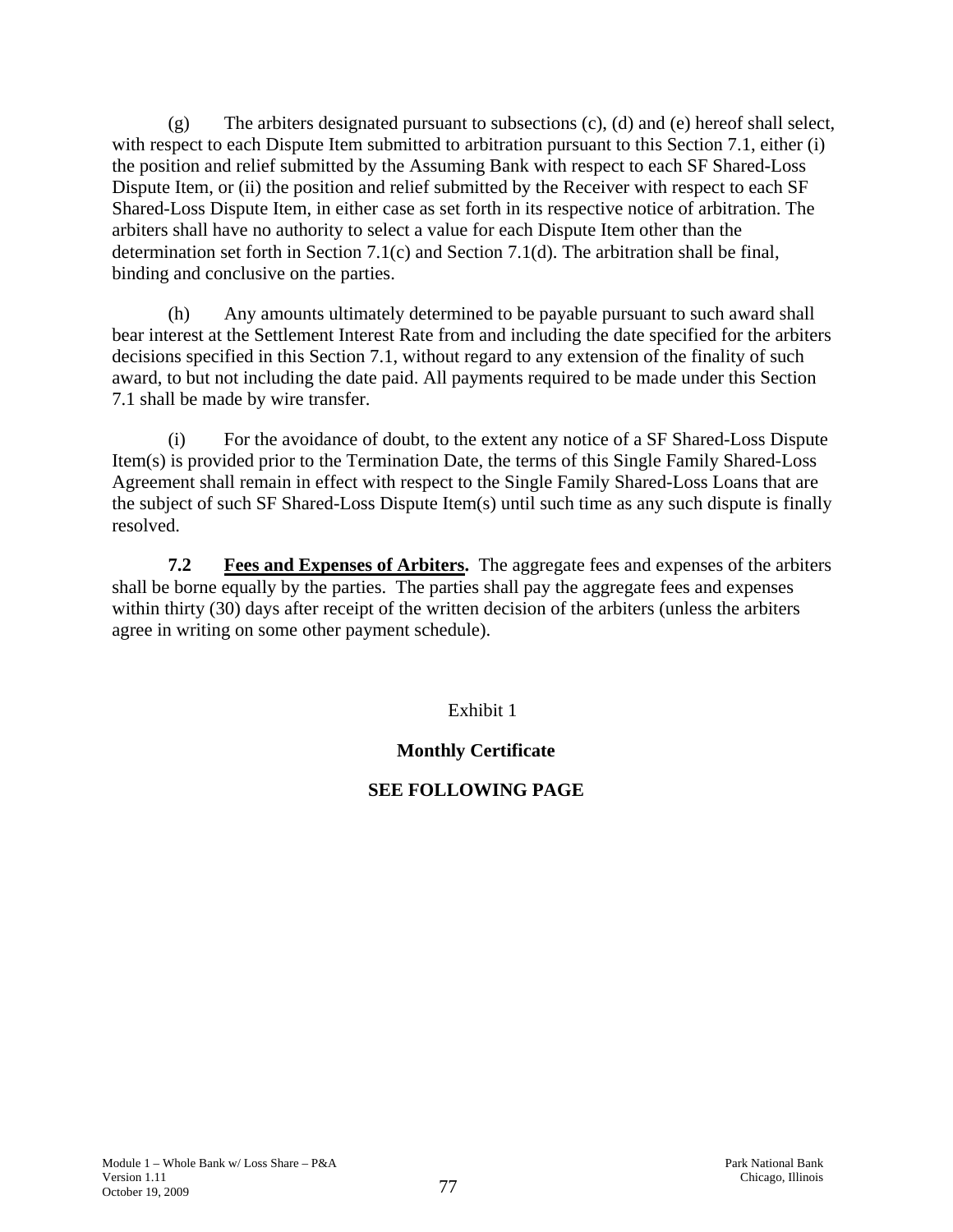| <b>PART 1 - CURRENT MONTH NET LOSS</b> |                      |            |                                   |                         |                             |
|----------------------------------------|----------------------|------------|-----------------------------------|-------------------------|-----------------------------|
|                                        |                      |            |                                   |                         |                             |
|                                        |                      |            | <b>Specify loss type</b>          |                         |                             |
| <b>MONTH ENDED:</b>                    | [input report month] |            | as Foreclosure,<br>or Short-Sale. |                         |                             |
| <b>Losses</b>                          |                      |            |                                   |                         |                             |
|                                        |                      | Loss       |                                   |                         |                             |
| Loan No.                               | Loss Type            | Amount     |                                   |                         |                             |
|                                        |                      |            |                                   |                         |                             |
|                                        |                      |            |                                   |                         |                             |
|                                        |                      |            |                                   |                         |                             |
|                                        |                      |            |                                   | <b>Loss Amount</b>      | <b>Loss Month is</b>        |
|                                        |                      |            |                                   | is the amount           | the reporting               |
| <b>TOTAL</b>                           |                      | XX         | A                                 | of Loss<br>incurred and | month in<br>which the       |
|                                        |                      |            |                                   | reported on             | Loss was                    |
|                                        |                      |            |                                   | the loan in a           | reported.                   |
| <b>Recoveries</b>                      |                      |            | $Loss \nightharpoonup$            | ×                       |                             |
| Loan No.                               |                      | Recovery   |                                   | Loss<br>Month           |                             |
|                                        |                      | Amount     | Amount                            |                         |                             |
|                                        |                      |            |                                   |                         |                             |
|                                        |                      |            |                                   |                         |                             |
|                                        |                      |            |                                   |                         |                             |
|                                        |                      |            |                                   |                         |                             |
|                                        |                      |            |                                   |                         |                             |
|                                        |                      |            |                                   |                         |                             |
| <b>TOTAL</b>                           |                      | XX         | $\mathsf B$                       |                         |                             |
|                                        |                      |            |                                   |                         |                             |
| <b>Net Losses</b>                      |                      | XX         | $C = A - B$                       |                         |                             |
| (Recoveries)                           |                      |            |                                   |                         |                             |
|                                        |                      |            |                                   |                         |                             |
|                                        |                      |            |                                   |                         | If Col. D minus Col. E is   |
|                                        |                      |            |                                   |                         | less than zero, enter zero. |
| <b>PART 2 - FIRST LOSS TEST</b>        |                      |            |                                   |                         |                             |
|                                        |                      | Col. D     | Col. E                            | Col. D - Col.<br>Е      |                             |
|                                        |                      | Cumulative |                                   | Cumulative              |                             |
|                                        |                      | Loss       | <b>First Loss</b>                 | Shared-Loss             |                             |
|                                        |                      | Amount     | Tranche                           | Amount                  |                             |
|                                        |                      |            |                                   |                         |                             |
| Balance, beginning of month            |                      | XX         | XX                                | XX                      | $\mathsf F$                 |
| Current month Net Losses (from Part 1) |                      | XX         |                                   |                         |                             |
|                                        |                      |            |                                   |                         |                             |
| Balance, end of month                  |                      | XX         | XX                                | XX                      | G                           |
|                                        |                      |            |                                   |                         |                             |
|                                        |                      |            |                                   |                         |                             |
| Shared Loss Amount                     |                      |            |                                   | XX                      | $G - F$                     |
| Times Loss Share percentage            |                      |            |                                   | 80%                     |                             |
|                                        |                      |            |                                   |                         |                             |
| Amount due from (to) FDIC as Receiver  |                      |            |                                   | <u>XX</u>               |                             |
|                                        |                      |            |                                   |                         |                             |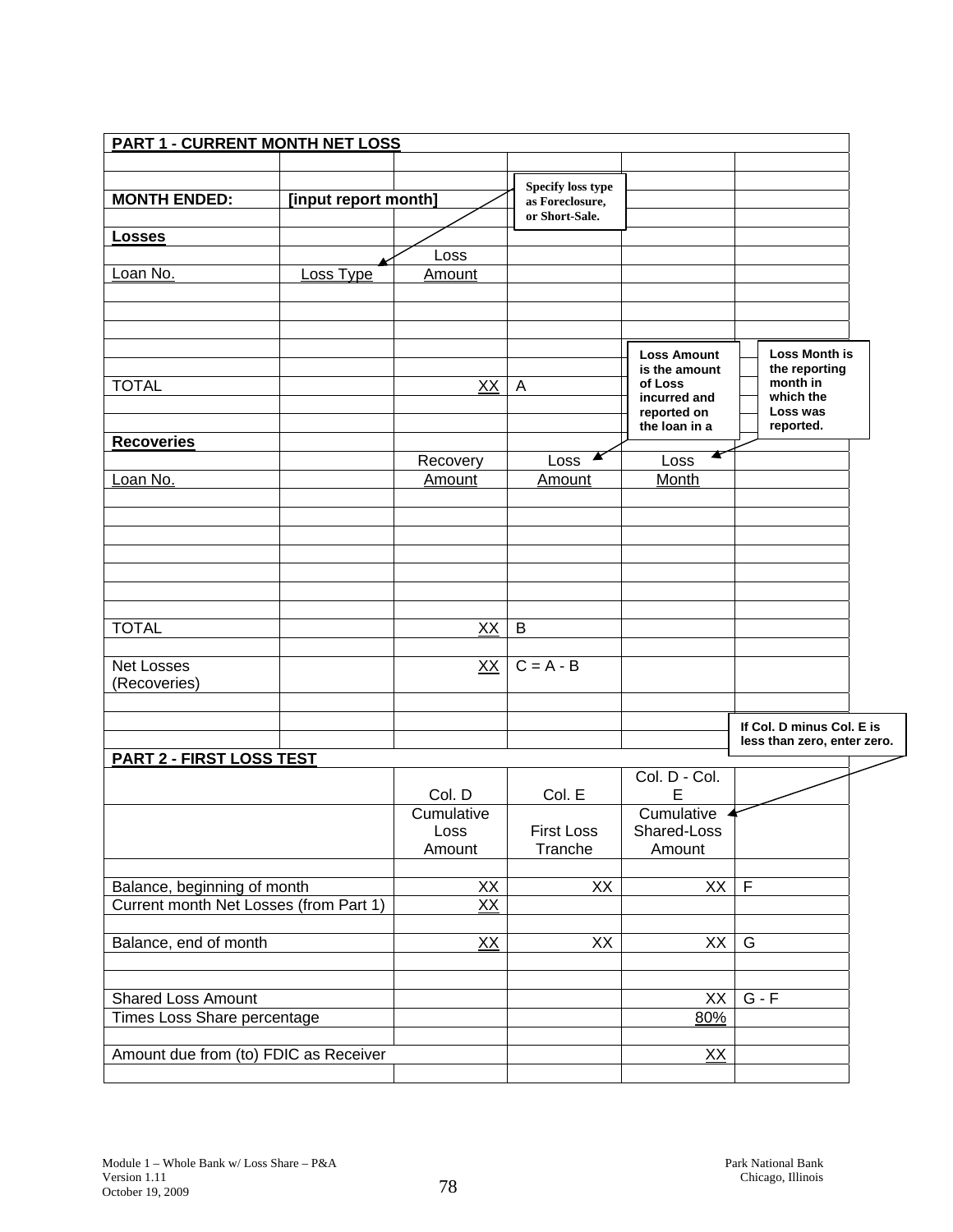| Pursuant to Section 2.1 of the Single Family Shared-Loss Agreement, the undersigned hereby certifies |  |  |  |
|------------------------------------------------------------------------------------------------------|--|--|--|
| the information on this Certificate is true, complete and correct.                                   |  |  |  |
| <b>OFFICER SIGNATURE</b>                                                                             |  |  |  |
| <b>TITLE</b><br><b>OFFICER NAME:</b>                                                                 |  |  |  |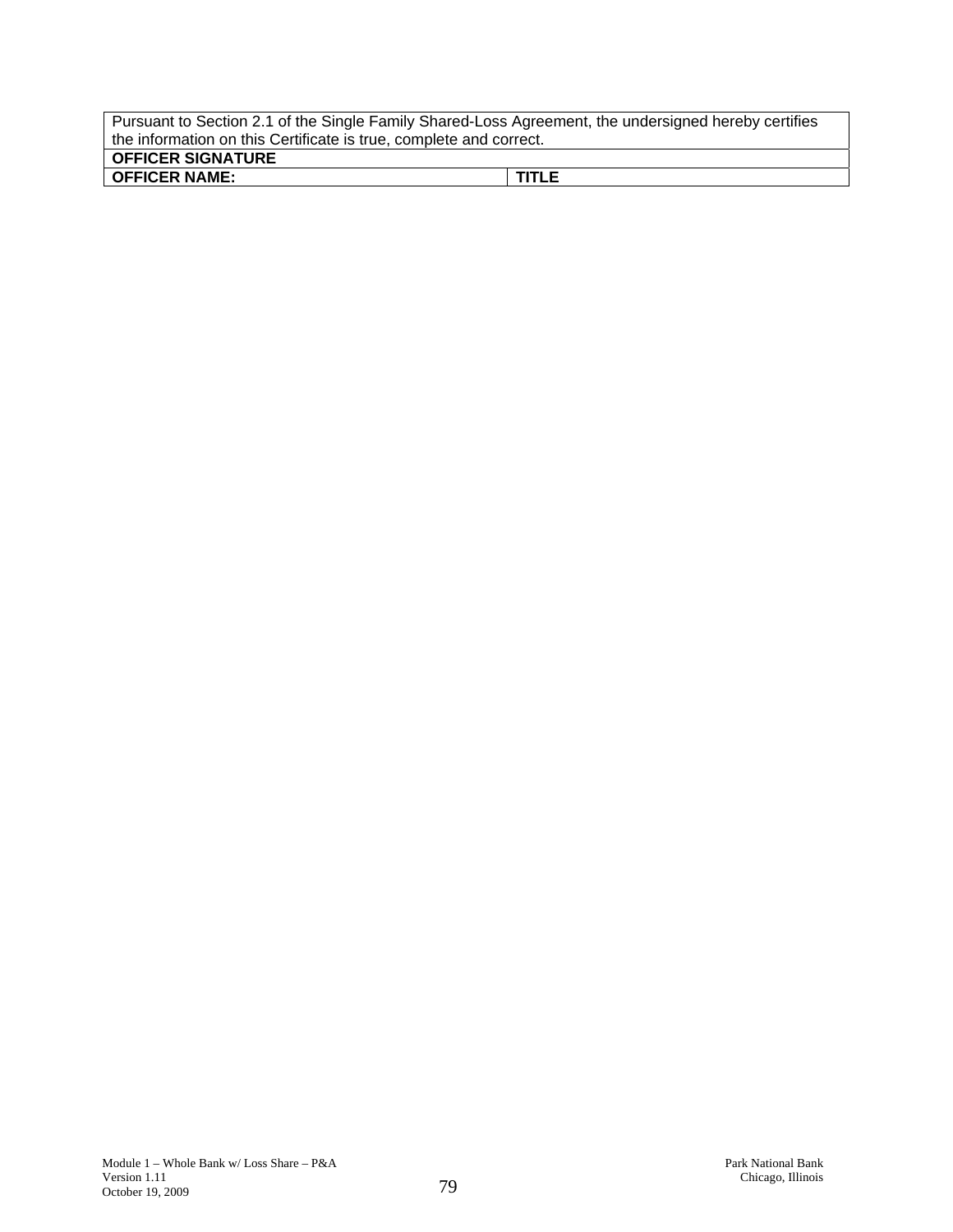### **Exhibit 2a**

This exhibit contains three versions of the loss share calculation for foreclosure, plus explanatory notes.

#### **Exhibit 2a(1) CALCULATION OF FORECLOSURE LOSS Foreclosure Occurred Prior to Loss Share Agreement**

|    | 1 Shared-Loss Month<br>2 Loan no:<br>3 REO #              | May-09<br>364574<br>621 |
|----|-----------------------------------------------------------|-------------------------|
|    | 4 Foreclosure date                                        | 12/18/08                |
|    | 5 Liquidation date                                        | 4/12/09                 |
|    | 6 Note Interest rate                                      | 8.100%                  |
|    | 7 Most recent BPO                                         | 228,000                 |
|    | 8 Most recent BPO date                                    | 1/21/09                 |
|    | <b>Foreclosure Loss calculation</b>                       |                         |
|    | 9 Book value at date of Loss Share agreement              | 244,900                 |
|    | Accrued interest, limited to 90 days or days from failure |                         |
|    | 10 to sale, whichever is less                             | 3,306                   |
|    | 11 Costs incurred after Loss Share agreement in place:    |                         |
| 12 | Attorney's fees                                           | 0                       |
|    | Foreclosure costs, including title search, filing fees,   |                         |
|    | 13 advertising, etc.                                      | 0                       |
| 14 | Property protection costs, maint. and repairs             | 6,500                   |
| 15 | Tax and insurance advances                                | 0                       |
|    | <b>Other Advances</b>                                     |                         |
| 16 | Appraisal/Broker's Price Opinion fees                     | 0                       |
| 17 | Inspections                                               | 0                       |
| 18 | Other                                                     | 0                       |
|    | 19 Gross balance recoverable by Purchaser                 | 254,706                 |
|    | <b>Cash Recoveries:</b>                                   |                         |
|    | 20 Net liquidation proceeds (from HUD-1 settl stmt)       | 219,400                 |
|    | 21 Hazard Insurance proceeds                              | 0                       |
|    | 22 Mortgage Insurance proceeds                            | 0                       |
|    | 23 T & I escrow account balances, if positive             | 0                       |
|    | 24 Other credits, if any (itemize)                        | 0                       |
| 25 | <b>Total Cash Recovery</b>                                | 219,400                 |
|    | 26 Loss Amount                                            | 35,306                  |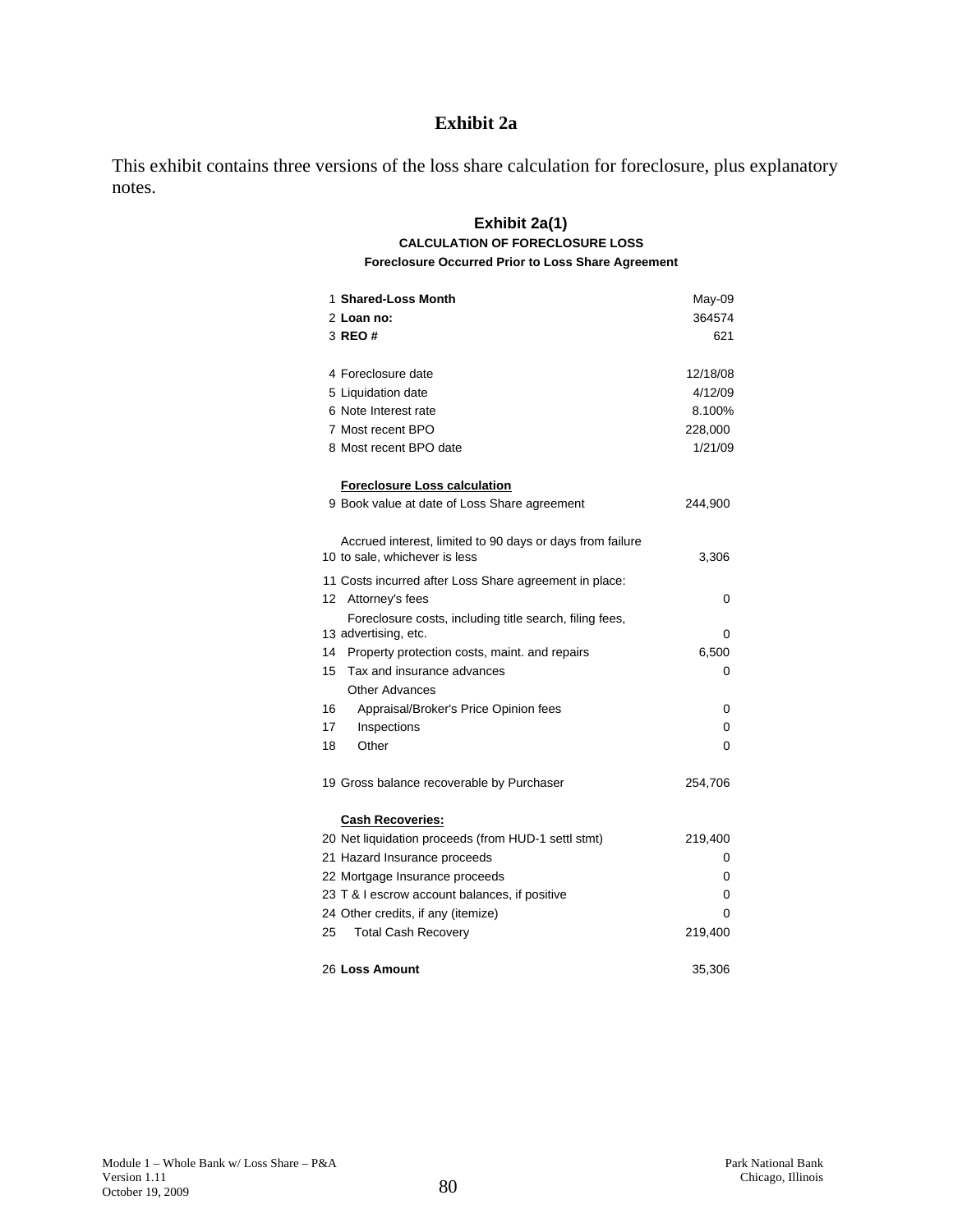#### **Exhibit 2a(2)**

#### **CALCULATION OF FORECLOSURE LOSS**

#### **No Preceeding Loan Mod under Loss Share**

| 1 Shared-Loss Month                                                             | May-09         |
|---------------------------------------------------------------------------------|----------------|
| 2 Loan no:                                                                      | 292334         |
| 3 REO #                                                                         | 477            |
| 4 Interest paid-to-date                                                         | 4/30/08        |
| 5 Foreclosure date                                                              | 1/15/09        |
| 6 Liquidation date                                                              | 4/12/09        |
| 7 Note Interest rate                                                            | 8.000%         |
| 8 Owner occupied?                                                               | Yes            |
| 9 If owner-occupied:                                                            |                |
| 10<br>Borrower current gross annual income                                      | 42,000         |
| Estimated NPV of loan mod<br>11                                                 | 195,000        |
| 12 Most recent BPO                                                              | 235,000        |
| 13 Most recent BPO date                                                         | 1/21/09        |
| <b>Foreclosure Loss calculation</b>                                             |                |
| 16 Loan Principal balance after last paid installment                           | 300,000        |
| 17 Accrued interest, limited to 90 days                                         | 6,000          |
| 18 Attorney's fees                                                              | 0              |
| Foreclosure costs, including title search, filing fees,<br>19 advertising, etc. |                |
| 20 Property protection costs, maint. and repairs                                | 4,000<br>5,500 |
| 21 Tax and insurance advances                                                   | 1,500          |
| <b>Other Advances</b>                                                           |                |
| 22<br>Appraisal/Broker's Price Opinion fees                                     | 0              |
| 23<br>Inspections                                                               | 50             |
| 24<br>Other                                                                     | 0              |
| 25 Gross balance recoverable by Purchaser                                       | 317,050        |
| <b>Cash Recoveries:</b>                                                         |                |
| 26 Net liquidation proceeds (from HUD-1 settl stmt)                             | 205,000        |
| 27 Hazard Insurance proceeds                                                    | 0              |
| 28 Mortgage Insurance proceeds                                                  | 0              |
| 29 T & I escrow account balances, if positive                                   | 0              |
| 30 Other credits, if any (itemize)                                              | 0              |
| 31<br><b>Total Cash Recovery</b>                                                | 205,000        |
| 32 Loss Amount                                                                  | 112,050        |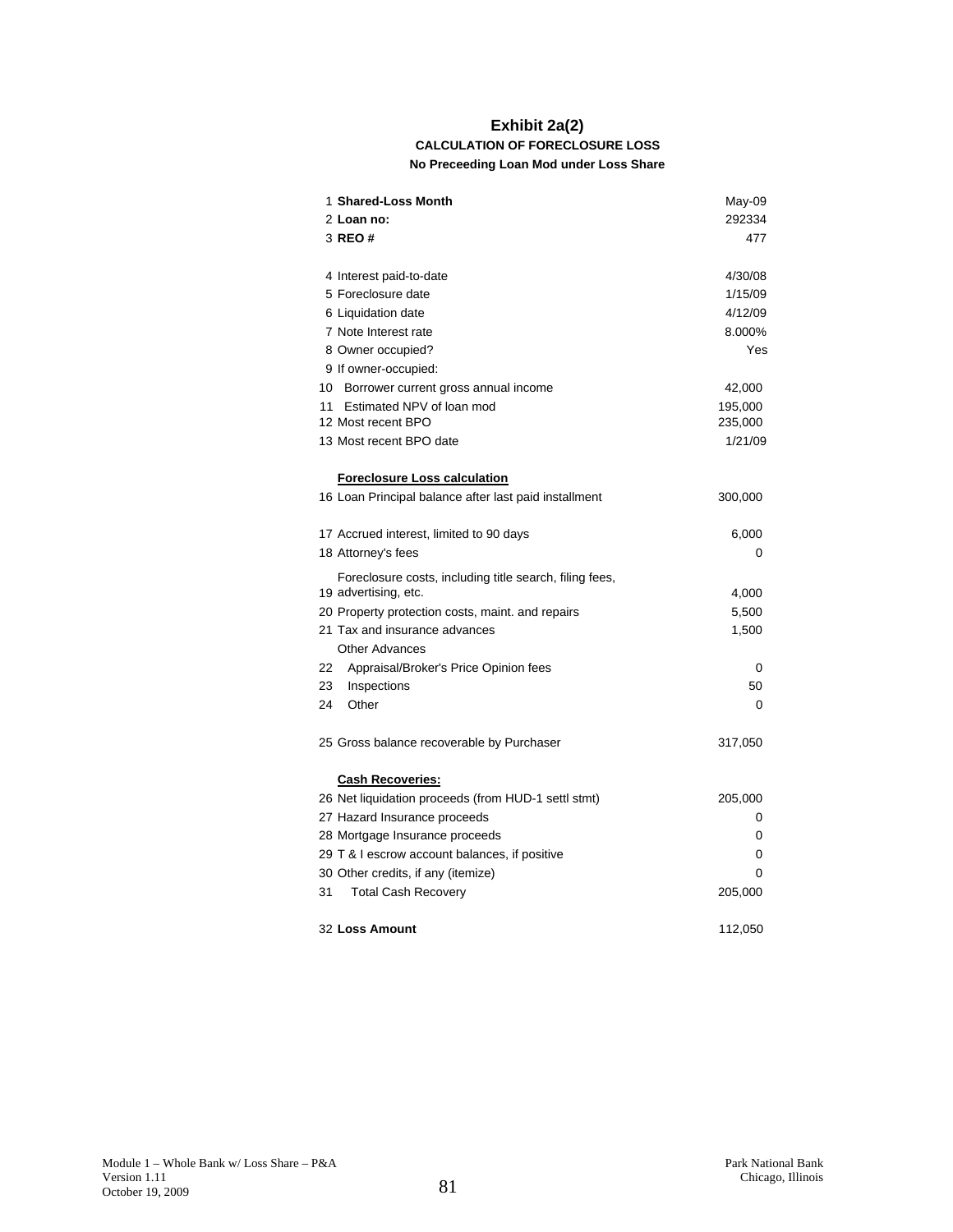## **Exhibit 2a(3)**

#### **CALCULATION OF FORECLOSURE LOSS Foreclosure after a Covered Loan Mod**

| 1 Shared-Loss Month                                                  | May-09   |
|----------------------------------------------------------------------|----------|
| 2 Loan no:                                                           | 138554   |
| 3 REO #                                                              | 843      |
|                                                                      |          |
| 4 Loan mod date                                                      | 1/17/08  |
| 5 Interest paid-to-date                                              | 4/30/08  |
| 6 Foreclosure date                                                   | 1/15/09  |
| 7 Liquidation date                                                   | 4/12/09  |
| 8 Note Interest rate                                                 | 4.000%   |
| 9 Most recent BPO                                                    | 210,000  |
| 10 Most recent BPO date                                              | 1/20/09  |
|                                                                      |          |
| <b>Foreclosure Loss calculation</b>                                  |          |
| 11 NPV of projected cash flows at loan mod                           | 285,000  |
| 12 Less: Principal payments between loan mod and deliquency          | 2,500    |
| 13 Plus:                                                             |          |
| 14<br>Attorney's fees                                                | 0        |
| Foreclosure costs, including title search, filing fees, advertising, |          |
| 15 etc.                                                              | 4,000    |
| 16<br>Property protection costs, maint. and repairs                  | 7,000    |
| 17<br>Tax and insurance advances                                     | 2,000    |
| <b>Other Advances</b><br>18                                          |          |
| 19 Appraisal/Broker's Price Opinion fees                             | 0        |
| 20<br>Inspections                                                    | 0        |
| 21<br>Other                                                          | $\Omega$ |
|                                                                      |          |
| 22 Gross balance recoverable by Purchaser                            | 295,500  |
|                                                                      |          |
| <b>Cash Recoveries:</b>                                              |          |
| 23 Net liquidation proceeds (from HUD-1 settl stmt)                  | 201,000  |
| 24 Hazard Insurance proceeds                                         | 0        |
| 25 Mortgage Insurance proceeds                                       | 0        |
| 26 T & I escrow account balances, if positive                        | 0        |
| 27 Other credits, if any (itemize)                                   | 0        |
| 28<br><b>Total Cash Recovery</b>                                     | 201,000  |
|                                                                      |          |
| 29 Loss Amount                                                       | 94,500   |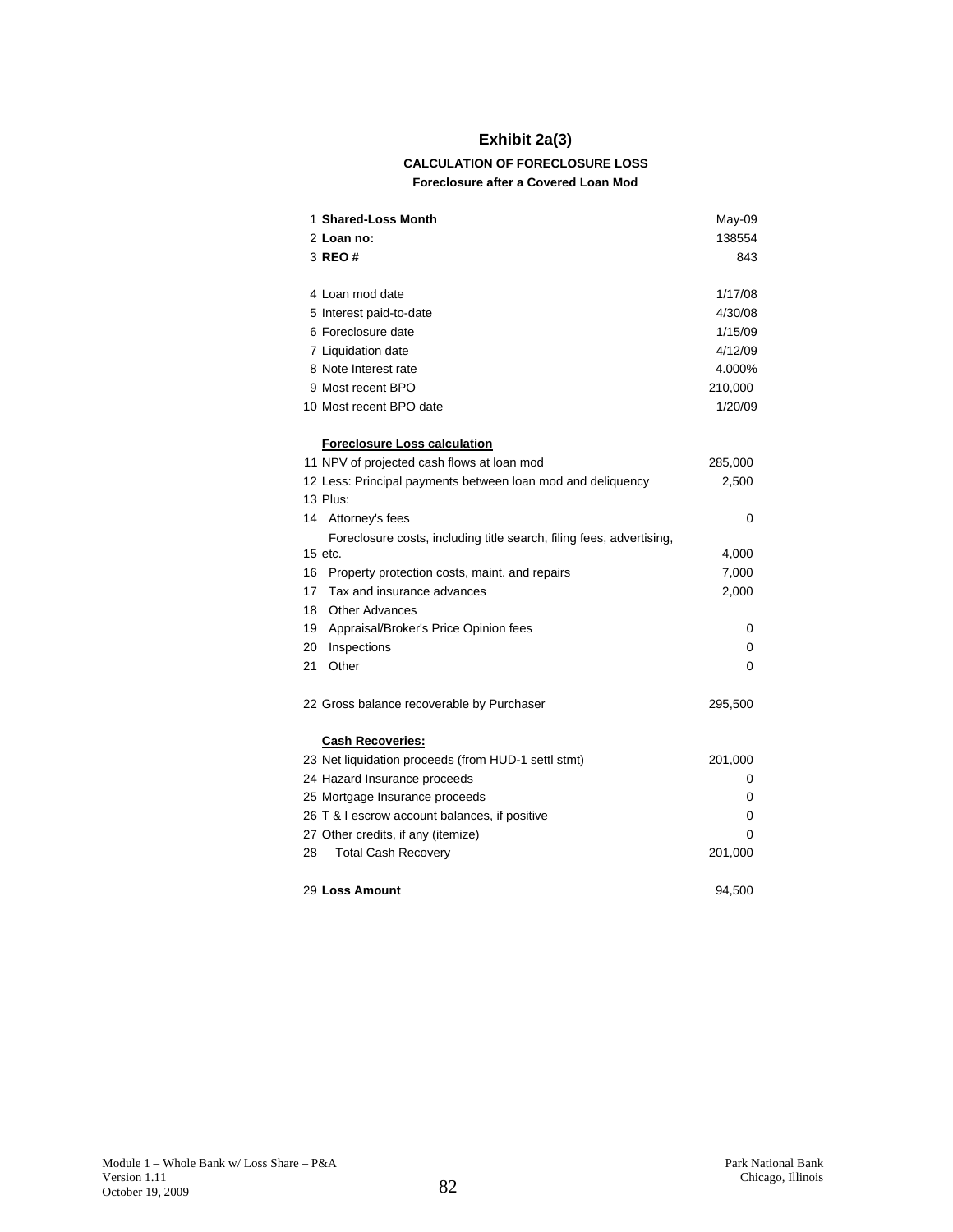## **Notes to Exhibit 2a (foreclosure)**

- 1. The data shown are for illustrative purpose. The figures will vary for actual restructurings.
- 2. The covered loss is the difference between the gross balance recoverable by Purchaser and the total cash recovery. There are three methods of calculation for covered losses from foreclosures, depending upon the circumstances. They are shown below:
	- a. If foreclosure occurred prior to the beginning of the Loss Share agreement, use Exhibit 2a(1). This version uses the book value of the REO as the starting point for the covered loss.
	- b. If foreclosure occurred after the Loss Share agreement was in place, and if the loan was not restructured when the Loss Share agreement was in place, use Exhibit 2a(2). This version uses the unpaid balance of the loan as of the last payment as the starting point for the covered loss.
	- c. If the loan was restructured when the Loss Share agreement was in place, and then foreclosure occurred, use Exhibit 2a(3). This version uses the Net Present Value (NPV) of the modified loan as the starting point for the covered loss.
- 3. For Exhibit  $2a(1)$ , the gross balance recoverable by the purchaser is calculated as the sum of lines  $9 - 18$ ; it is shown in line 19. For Exhibit 2a(2), the gross balance recoverable by the purchaser is calculated as the sum of lines  $16 - 24$ ; it is shown in line 25. For Exhibit 2a(3), the gross balance recoverable by the purchaser is calculated as line 11 minus line 12 plus lines  $13 - 21$ ; it is shown in line 22.
- 4. For Exhibit 2a(1), the total cash recovery is calculated as the sum of lines  $20 24$ ; it is shown in line 25. For Exhibit 2a(2), the total cash recovery is calculated as the sum of lines  $26 - 30$ ; it is shown in line 31. For Exhibit 2a(3), the total cash recovery is calculated as the sum of lines  $23 - 27$ ; it is shown in line 28.
- 5. Reasonable and customary third party attorney's fees and expenses incurred by or on behalf of Assuming Bank in connection with any enforcement procedures, or otherwise with respect to such loan, are reported under Attorney's fees.
- 6. Assuming Bank's (or Third Party Servicer's) reasonable and customary out-of-pocket costs paid to either a third party or an affiliate (if affiliate is pre-approved by the FDIC) for foreclosure, property protection and maintenance costs, repairs, assessments, taxes, insurance and similar items are treated as part of the gross recoverable balance, to the extent they are not paid from funds in the borrower's escrow account. Allowable costs are limited to amounts per Freddie Mac and Fannie Mae guidelines (as in effect from time to time), where applicable, provided that this limitation shall not apply to costs or expenses relating to environmental conditions.
- 7. Do not include late fees, prepayment penalties, or any similar lender fees or charges by the Failed Bank or Assuming Bank to the loan account, any allocation of Assuming Bank's servicing costs, or any allocations of Assuming Bank's general and administrative (G&A) or other operating costs.
- 8. If Exhibit  $2a(3)$  is used, then no accrued interest may be included as a covered loss. Otherwise, the amount of accrued interest that may be included as a covered loss is limited to the minimum of:
	- a. 90 days
	- b. The number of days that the loan is delinquent when the property was sold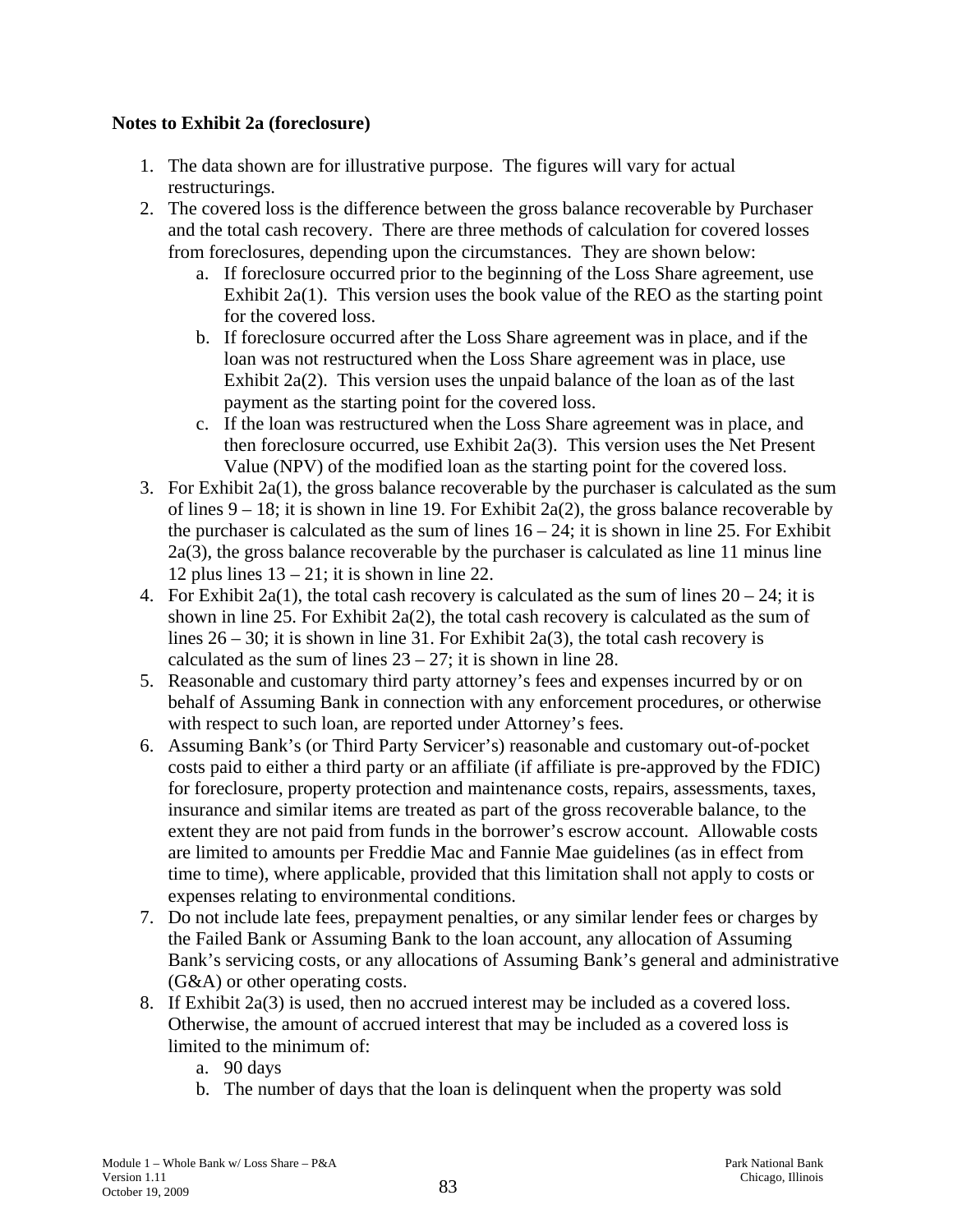c. The number of days between the resolution date and the date when the property was sold

To calculate accrued interest, apply the note interest rate that would have been in effect if the loan were performing to the principal balance after application of the last payment made by the borrower.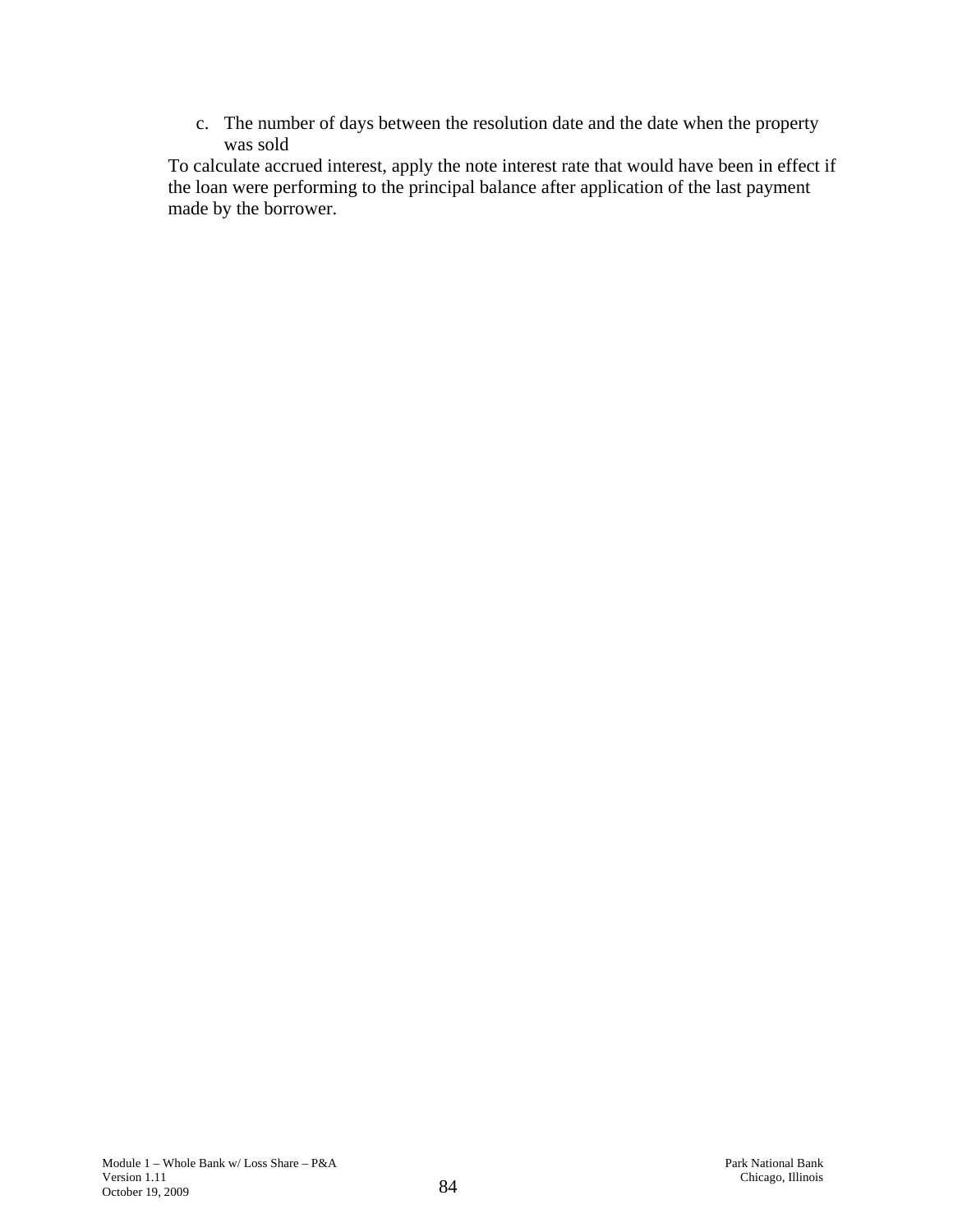## **Exhibit 2b**

This exhibit contains the loss share calculation for restructuring (loan mod), plus explanatory notes.

#### **Exhibit 2b CALCULATION OF RESTRUCTURING LOSS**

|       | 1 Shared-Loss Month                                   | May-09     |                    |
|-------|-------------------------------------------------------|------------|--------------------|
|       | 2 Loan no:                                            | 123456     |                    |
|       |                                                       |            |                    |
|       | <b>Loan before Restructuring</b>                      |            |                    |
|       | 3 Original loan amount                                | 500,000    |                    |
|       | 4 Current unpaid principal balance                    | 450,000    |                    |
|       | 5 Remaining term                                      | 298        |                    |
|       | 6 Interest rate                                       | 7.500%     |                    |
|       | 7 Interest Paid-To-Date                               | 2/29/08    |                    |
|       | 8 Monthly payment - P&I                               | 3,333      |                    |
|       | 9 Monthly payment - T&I                               | 1,000      |                    |
|       | 10 Total monthly payment                              | 4,333      |                    |
|       | 11 Loan type (fixed-rate, ARM, I/O, Option ARM, etc.) | Option ARM |                    |
|       | 12 Borrower current annual income                     | 82,000     |                    |
|       | <b>Terms of Modified/Restructured Loan</b>            |            |                    |
|       | 13 Closing date on modified/restructured loan         | 4/19/09    |                    |
|       | 14 New Principal balance                              | 461,438    |                    |
|       | 15 Remaining term                                     | 313        |                    |
|       |                                                       |            |                    |
|       | 16 Interest rate                                      | 3.500%     |                    |
|       | 17 Monthly payment - P&I                              | 1,346      |                    |
|       | 18 Monthly payment - T&I                              | 800        |                    |
| 19    | Total monthly payment                                 | 2,146      |                    |
|       | 20 Loan type (fixed-rate, ARM, I/O, Option ARM, etc.) | IO Hybrid  |                    |
|       | 21 Lien type (1st, 2nd)                               | 1st        |                    |
|       | If adjustable:                                        |            |                    |
| 22    | Initial interest rate                                 | 3.500%     |                    |
| 23    | Term - initial interest rate                          | 60 Months  |                    |
|       | 24 Initial payment amount                             | 2,146      |                    |
|       | 25 Term-initial payment amount                        | 60 Months  |                    |
|       | 26 Negative amortization?                             | No         |                    |
|       | 27 Rate reset frequency after first adjustment        | 6 Months   |                    |
|       | 28 Next reset date                                    | 5/1/14     |                    |
|       | 29 Index                                              | LIBOR      |                    |
|       | 30 Margin                                             | 2.750%     |                    |
|       | 31 Cap per adjustment                                 | 2.000%     |                    |
|       | 32 Lifetime Cap                                       | 9.500%     |                    |
|       | 33 Floor                                              | 2.750%     |                    |
|       | 34 Front end DTI                                      | 31%        |                    |
|       | 35 Back end DTI                                       | 45%        |                    |
|       |                                                       |            |                    |
|       | <b>Restructuring Loss Calculation</b>                 |            |                    |
|       | 36 Loan Principal balance before restructuring        | 450,000    |                    |
|       | 37 Accrued interest, limited to 90 days               | 8,438      |                    |
|       | 38 Tax and insurance advances                         | 3,000      |                    |
|       | 39 3rd party fees due                                 |            |                    |
|       | 40 Total loan balance due before restructuring        | 461,438    |                    |
|       | Assumptions for NPV Calculation, Restructured Loan:   |            |                    |
|       | 41 Discount rate for projected cash flows             | 5.530%     |                    |
|       | 42 Loan prepayment in full                            | 120 Months |                    |
| 43    | NPV of projected cash flows                           | 403,000    |                    |
|       |                                                       |            |                    |
|       | 44 Loss Amount                                        | 58,438     |                    |
| - P&A |                                                       |            | Park National Bank |
|       | OΓ                                                    |            | Chicago, Illinois  |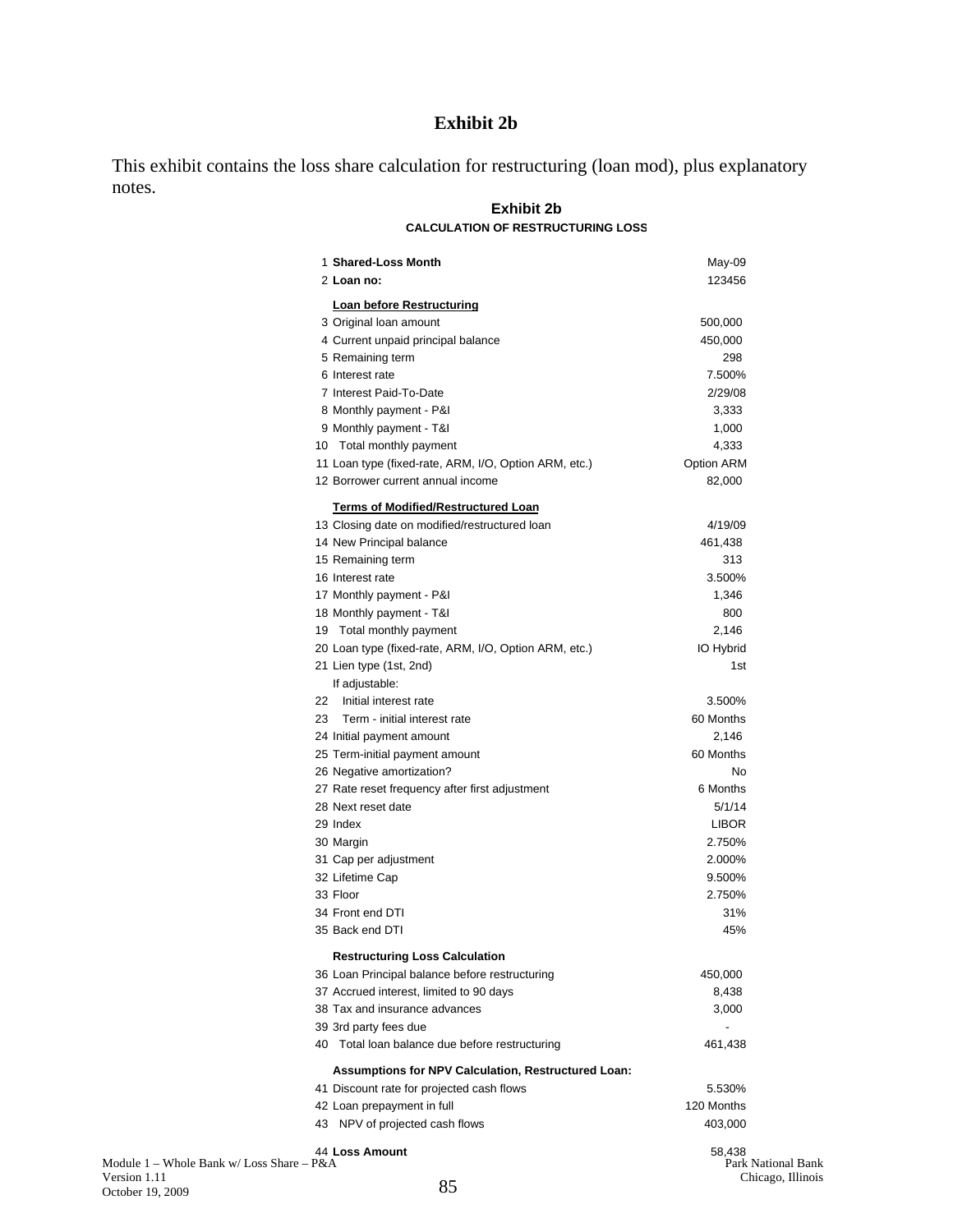## **Notes to Exhibit 2b (restructuring)**

- 1. The data shown are for illustrative purpose. The figures will vary for actual restructurings.
- 2. For purposes of loss sharing, losses on restructured loans are calculated as the difference between:
	- a. The principal, accrued interest, advances due on the loan, and allowable  $3<sup>rd</sup>$  party fees prior to restructuring (lines 36-39), and
	- b. The Net Present Value (NPV) of the estimated cash flows (line 43). The cash flows should assume no default or prepayment for 10 years, followed by prepayment in full at the end of 10 years (120 months).
- 3. For owner-occupied residential loans, the NPV is calculated using the most recently published Freddie Mac survey rate on 30-year fixed rate loans as of the restructure date.
- 4. For investor owned or non-owner occupied residential loans, the NPV is calculated using commercially reasonable rate on 30-year fixed rate loans as of the restructure date.
- 5. If the new loan is an adjustable-rate loan, interest rate resets and related cash flows should be projected based on the index rate in effect at the date of the loan restructuring. If the restructured loan otherwise provides for specific charges in monthly P&I payments over the term of the loan, those changes should be reflected in the projected cash flows. Assuming Bank must retain supporting schedule of projected cash flows as required by Section 2.1 of the Single Family Shared-Loss Agreement and provide it to the FDIC if requested for a sample audit.
- 6. Do not include late fees, prepayment penalties, or any similar lender fees or charges by the Failed Bank or Assuming Bank to the loan account, any allocation of Assuming Bank's servicing costs, or any allocations of Assuming Bank's general and administrative (G&A) or other operating costs.
- 7. The amount of accrued interest that may be added to the balance of the loan is limited to the minimum of:
	- a. 90 days
	- b. The number of days that the loan is delinquent at the time of restructuring

c. The number of days between the resolution date and the restructuring To calculate accrued interest, apply the note interest rate that would have been in effect if the loan were performing to the principal balance after application of the last payment made by the borrower.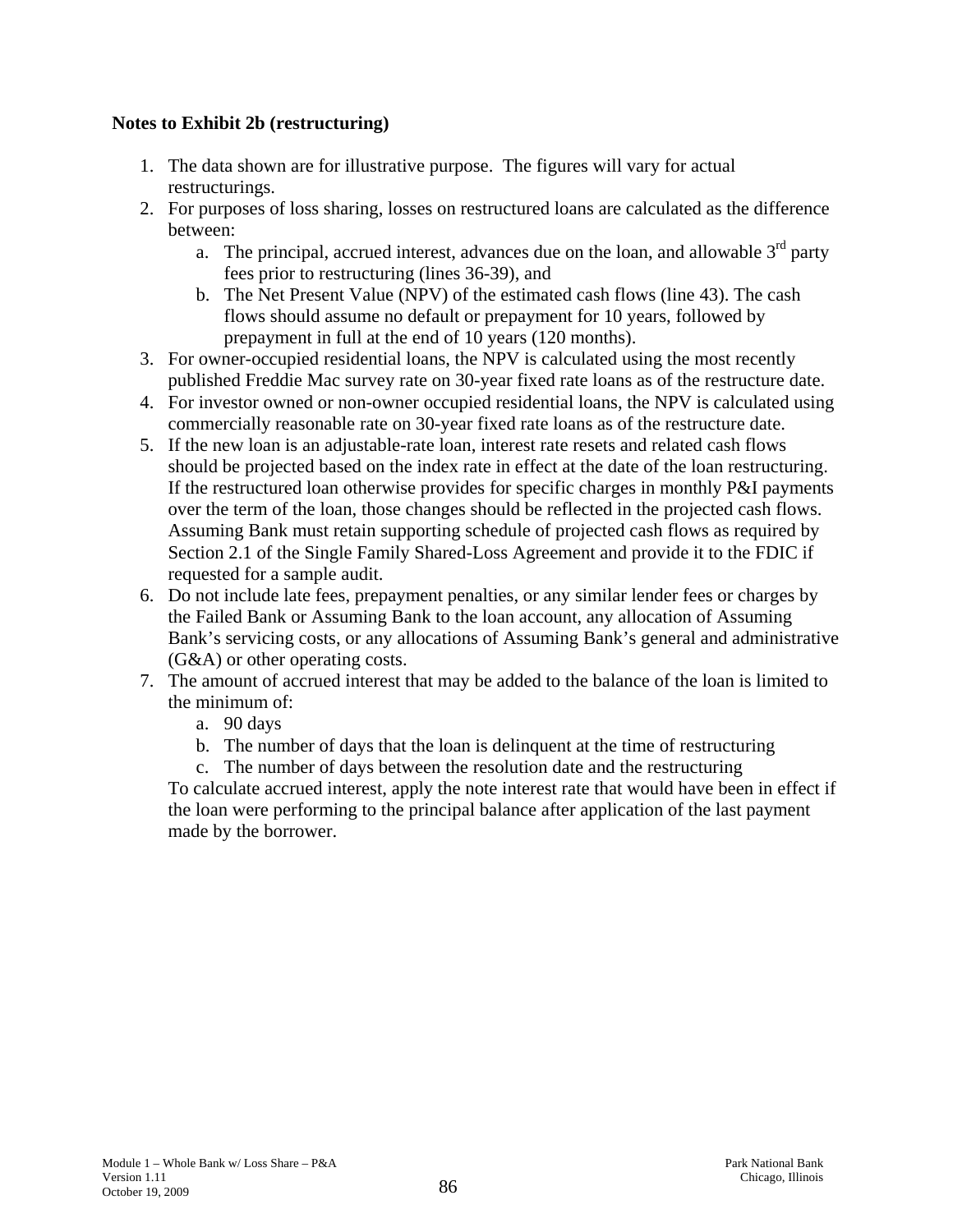### **Exhibit 2c**

This exhibit contains two versions of the loss share calculation for short sales, plus explanatory notes.

#### **Exhibit 2c(1) CALCULATION OF LOSS FOR SHORT SALE LOANS No Preceeding Loan Mod under Loss Share**

| 1 Shared-Loss Month:                      | May-09  |
|-------------------------------------------|---------|
| 2 Loan #                                  | 58776   |
| 3 RO #                                    | 542     |
|                                           |         |
| 4 Interest paid-to-date                   | 7/31/08 |
| 5 Short Payoff Date                       | 4/17/09 |
| 6 Note Interest rate                      | 7.750%  |
| 7 Owner occupied?                         | Yes     |
| If so:                                    |         |
| Borrower current gross annual income<br>8 | 38,500  |
| Estimated NPV of loan mod<br>9            | 200,000 |
| 10 Most recent BPO                        | 380,000 |
| 11 Most recent BPO date                   | 1/31/06 |
|                                           |         |
| <b>Short-Sale Loss calculation</b>        |         |
| 12 Loan Principal balance                 | 375,000 |
|                                           |         |
| 13 Accrued interest, limited to 90 days   | 7,266   |
| 14 Attorney's fees                        | 0       |
| 15 Tax and insurance advances             | 0       |
| 16 3rd party fees due                     | 2,800   |
| 17 Incentive to borrower                  | 2,000   |
| 18 Gross balance recoverable by Purchaser | 387,066 |
|                                           |         |
| 19 Amount accepted in Short-Sale          | 255,000 |
| 20 Hazard Insurance                       | 0       |
| 21 Mortgage Insurance                     | 0       |
|                                           |         |
| 22 Total Cash Recovery                    | 255,000 |
|                                           |         |
| 23 Loss Amount                            | 132,066 |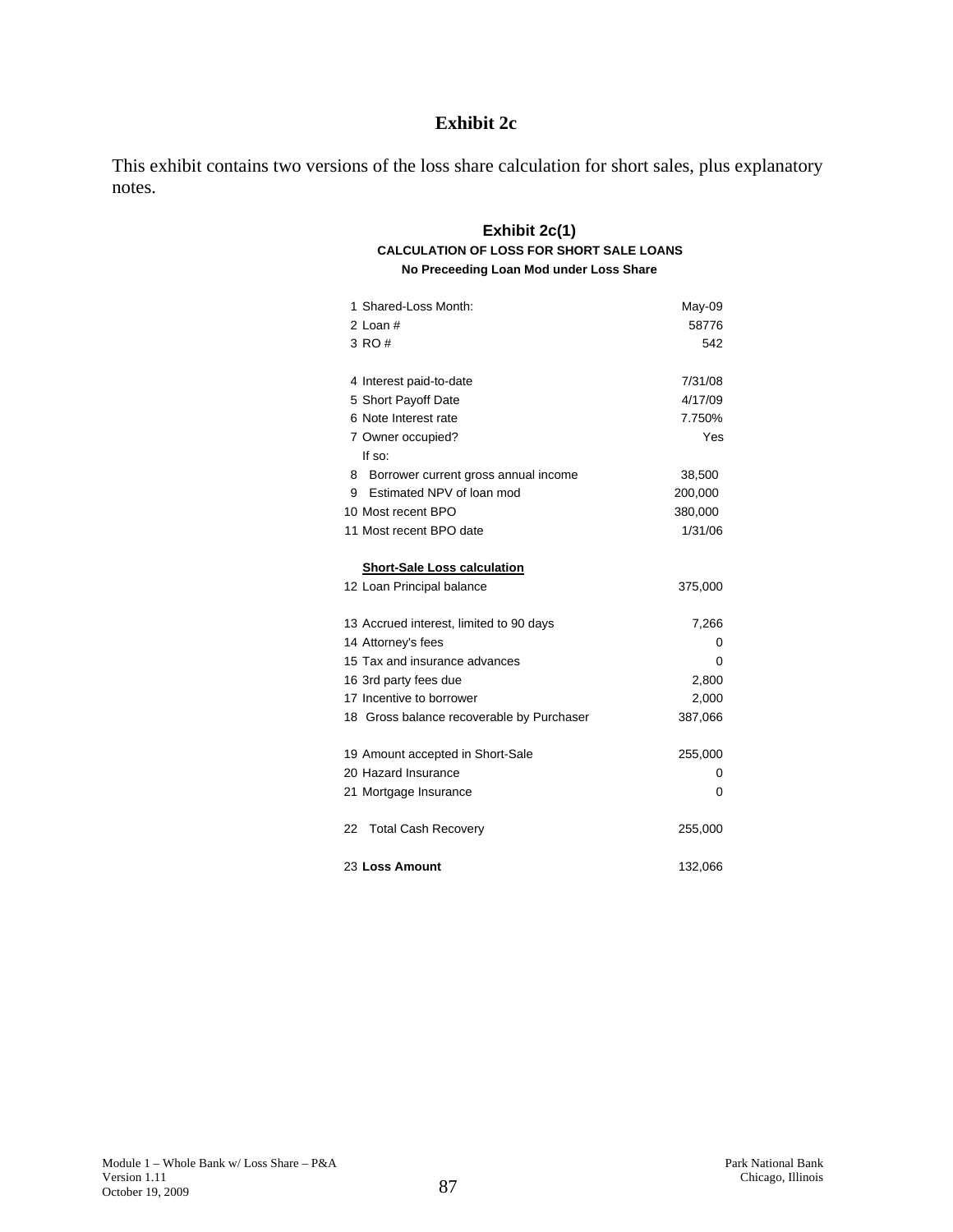#### **Exhibit 2c(2) CALCULATION OF LOSS FOR SHORT SALE LOANS Short Sale after a Covered Loan Mod**

| 1 Shared-Loss Month:                                        | May-09  |
|-------------------------------------------------------------|---------|
| 2 Loan $#$                                                  | 20076   |
| 3 REO #                                                     | 345     |
|                                                             |         |
| 4 Loan mod date                                             | 5/12/08 |
| 5 Interest paid-to-date                                     | 9/30/08 |
| 6 Short Payoff Date                                         | 4/2/09  |
| 7 Note Interest rate                                        | 7.500%  |
| 8 Most recent BPO                                           | 230,000 |
| 9 Most recent BPO date                                      | 1/21/09 |
|                                                             |         |
| <b>Short-Sale Loss calculation</b>                          |         |
| 11 NPV of projected cash flows at loan mod                  | 311,000 |
| 12 Less: Principal payments between loan mod and deliquency | 1,000   |
| Plus:                                                       |         |
| 13<br>Attorney's fees                                       | 0       |
| Tax and insurance advances<br>14                            | 1,500   |
| 15<br>3rd party fees due                                    | 2,600   |
| Incentive to borrower<br>16                                 | 3,500   |
| 17 Gross balance recoverable by Purchaser                   | 317,600 |
|                                                             |         |
| 18 Amount accepted in Short-Sale                            | 234,000 |
| 19 Hazard Insurance                                         | 0       |
| 20 Mortgage Insurance                                       | 0       |
|                                                             |         |
| <b>Total Cash Recovery</b><br>21                            | 234,000 |
|                                                             |         |
| 22 Loss Amount                                              | 83,600  |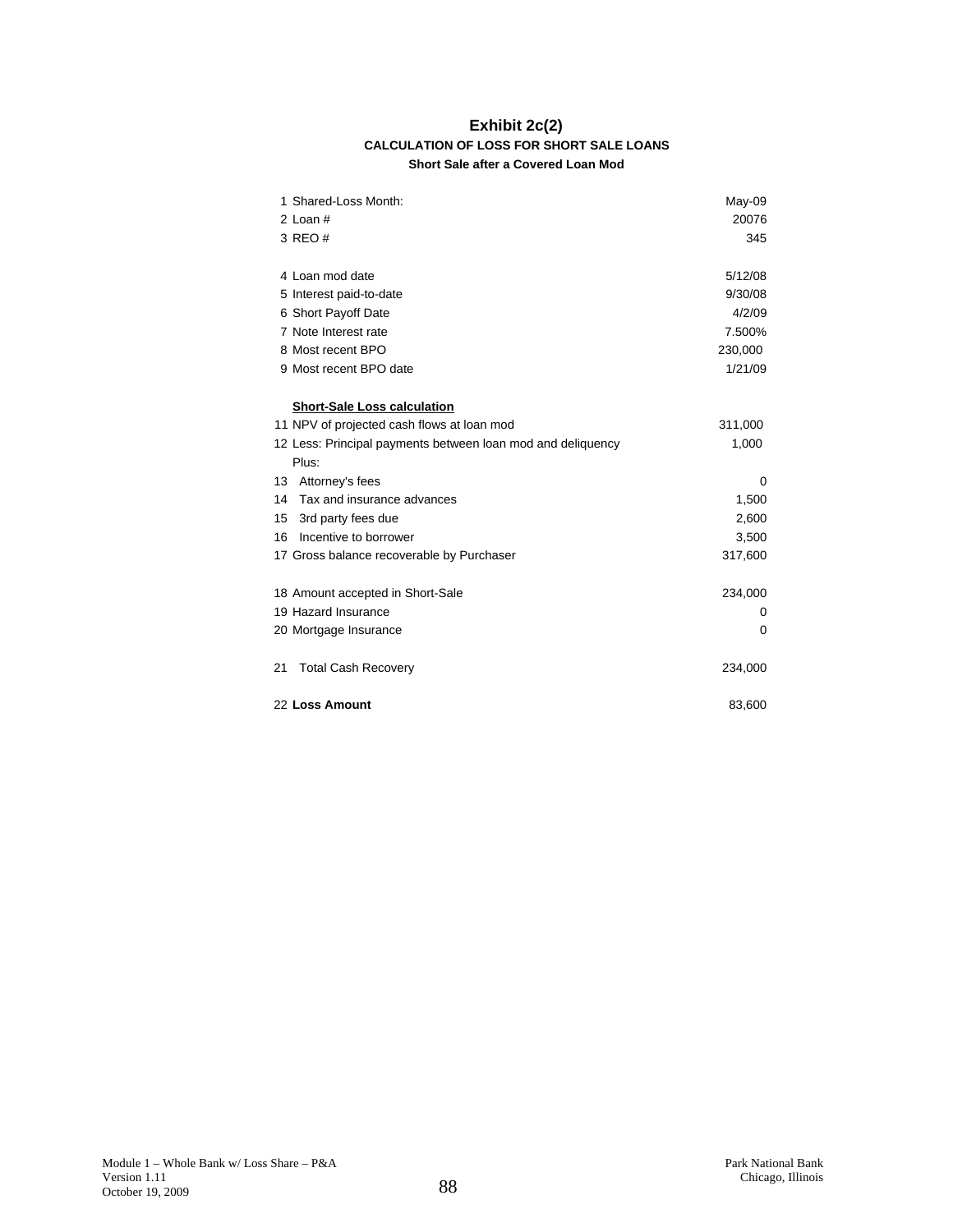## **Notes to Exhibit 2c (short sale)**

- 1. The data shown are for illustrative purpose. The figures will vary for actual short sales.
- 2. The covered loss is the difference between the gross balance recoverable by Purchaser and the total cash recovery. There are two methods of calculation for covered losses from short sales, depending upon the circumstances. They are shown below:
	- a. If the loan was restructured when the Loss Share agreement was in place, and then the short sale occurred, use Exhibit  $2c(2)$ . This version uses the Net Present Value (NPV) of the modified loan as the starting point for the covered loss.
	- b. Otherwise, use Exhibit  $2c(1)$ . This version uses the unpaid balance of the loan as of the last payment as the starting point for the covered loss.
- 3. For Exhibit  $2c(1)$ , the gross balance recoverable by the purchaser is calculated as the sum of lines  $12 - 17$ ; it is shown in line 18. For Exhibit 2a(2), the gross balance recoverable by the purchaser is calculated as line 11 minus line  $12$  plus lines  $13 - 16$ ; it is shown in line 17.
- 4. For Exhibit 2c(1), the total cash recovery is calculated as the sum of lines  $19 21$ ; it is shown in line 22. For Exhibit  $2c(2)$ , the total cash recovery is calculated as the sum of lines  $18 - 20$ ; it is shown in line 21.
- 5. Reasonable and customary third party attorney's fees and expenses incurred by or on behalf of Assuming Bank in connection with any enforcement procedures, or otherwise with respect to such loan, are reported under Attorney's fees.
- 6. Do not include late fees, prepayment penalties, or any similar lender fees or charges by the Failed Bank or Assuming Bank to the loan account, any allocation of Assuming Bank's servicing costs, or any allocations of Assuming Bank's general and administrative (G&A) or other operating costs.
- 7. If Exhibit  $2c(2)$  is used, then no accrued interest may be included as a covered loss. Otherwise, the amount of accrued interest that may be included as a covered loss is limited to the minimum of:
	- d. 90 days
	- e. The number of days that the loan is delinquent when the property was sold
	- f. The number of days between the resolution date and the date when the property was sold

To calculate accrued interest, apply the note interest rate that would have been in effect if the loan were performing to the principal balance after application of the last payment made by the borrower.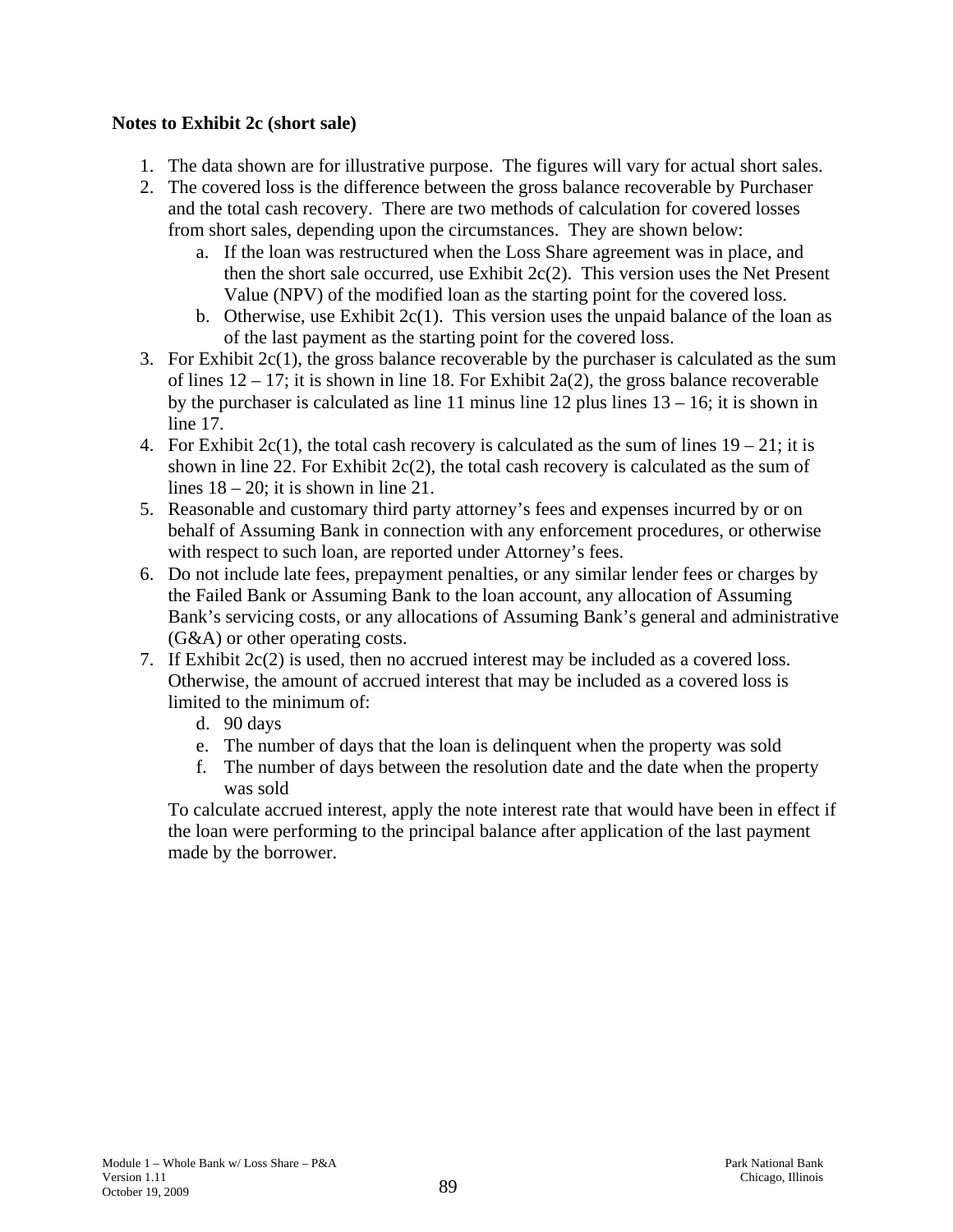# **Exhibit 2d**

| [input month]<br><b>Shared-Loss Month:</b>                                                                |     |                        |              |
|-----------------------------------------------------------------------------------------------------------|-----|------------------------|--------------|
| [input loan no.)<br>Loan no.:                                                                             |     |                        |              |
|                                                                                                           |     |                        |              |
|                                                                                                           |     |                        |              |
| <b>NOTE</b>                                                                                               |     |                        |              |
| The calculation of recovery on a loan for which a Restructuring Loss has been paid will only apply if the |     |                        |              |
| loan is sold.                                                                                             |     |                        |              |
|                                                                                                           |     |                        |              |
| <b>EXAMPLE CALCULATION</b>                                                                                |     |                        |              |
|                                                                                                           |     |                        |              |
| <b>Restructuring Loss Information</b>                                                                     |     |                        |              |
| Loan principal balance before restructuring                                                               |     | \$200,000              | A            |
| NPV, restructured loan                                                                                    |     | 165,000                | B            |
| Loss on restructured loan                                                                                 |     | $\overline{\$}$ 35,000 | $A - B$      |
| Times FDIC applicable loss share % (80% or 95%)                                                           |     | 80%                    |              |
| Loss share payment to purchaser                                                                           |     | \$28,000               | C            |
|                                                                                                           |     |                        |              |
| Calculation - Recovery amount due to Receiver                                                             |     |                        |              |
| Loan sales price                                                                                          |     | \$190,000              |              |
| NPV of restructured loan at mod date                                                                      |     | 165,000                |              |
| Gain - step 1                                                                                             |     | 25,000                 | D            |
| <b>PLUS</b>                                                                                               |     |                        |              |
| Loan UPB after restructuring                                                                              | (1) | 200,000                |              |
| Loan UPB at liquidation date                                                                              |     | 192,000                |              |
| Gain - step 2 (principal collections after restructuring)                                                 |     | 8,000                  | Е<br>$D + E$ |
| Recovery amount<br>Times FDIC loss share %                                                                |     | 33,000<br>80%          |              |
| <b>Recovery due to FDIC</b>                                                                               |     | \$26,400               | F            |
|                                                                                                           |     |                        |              |
| Net loss share paid to purchaser $(C - F)$                                                                |     | \$<br>1,600            |              |
|                                                                                                           |     |                        |              |
| <b>Proof Calculation</b>                                                                                  | (2) |                        |              |
| Loan principal balance                                                                                    |     | \$200,000              | G            |
|                                                                                                           |     |                        |              |
| Principal collections on loan                                                                             |     | 8,000                  |              |
| Sales price for loan                                                                                      |     | 190,000                |              |
| Total collections on loan                                                                                 |     | 198,000                | H            |
| Net loss on loan                                                                                          |     | \$<br>2,000            | $G - H$      |
| Times FDIC applicable loss share % (80% or 95%)                                                           |     | 80%                    |              |
| Loss share payment to purchaser                                                                           |     | 1,600<br>\$            |              |
|                                                                                                           |     |                        |              |
|                                                                                                           |     |                        |              |
| (1) This example assumes that the FDIC loan modification program as shown in Exhibit 5 is applied and     |     |                        |              |
| the loan restructuring does not result in a reduction in the loan principal balance due from the          |     |                        |              |
| borrower.                                                                                                 |     |                        |              |
| (2) This proof calculation is provided to illustrate the concept and the Assuming Bank is not required to |     |                        |              |
| provide this with its Recovery calculations.                                                              |     |                        |              |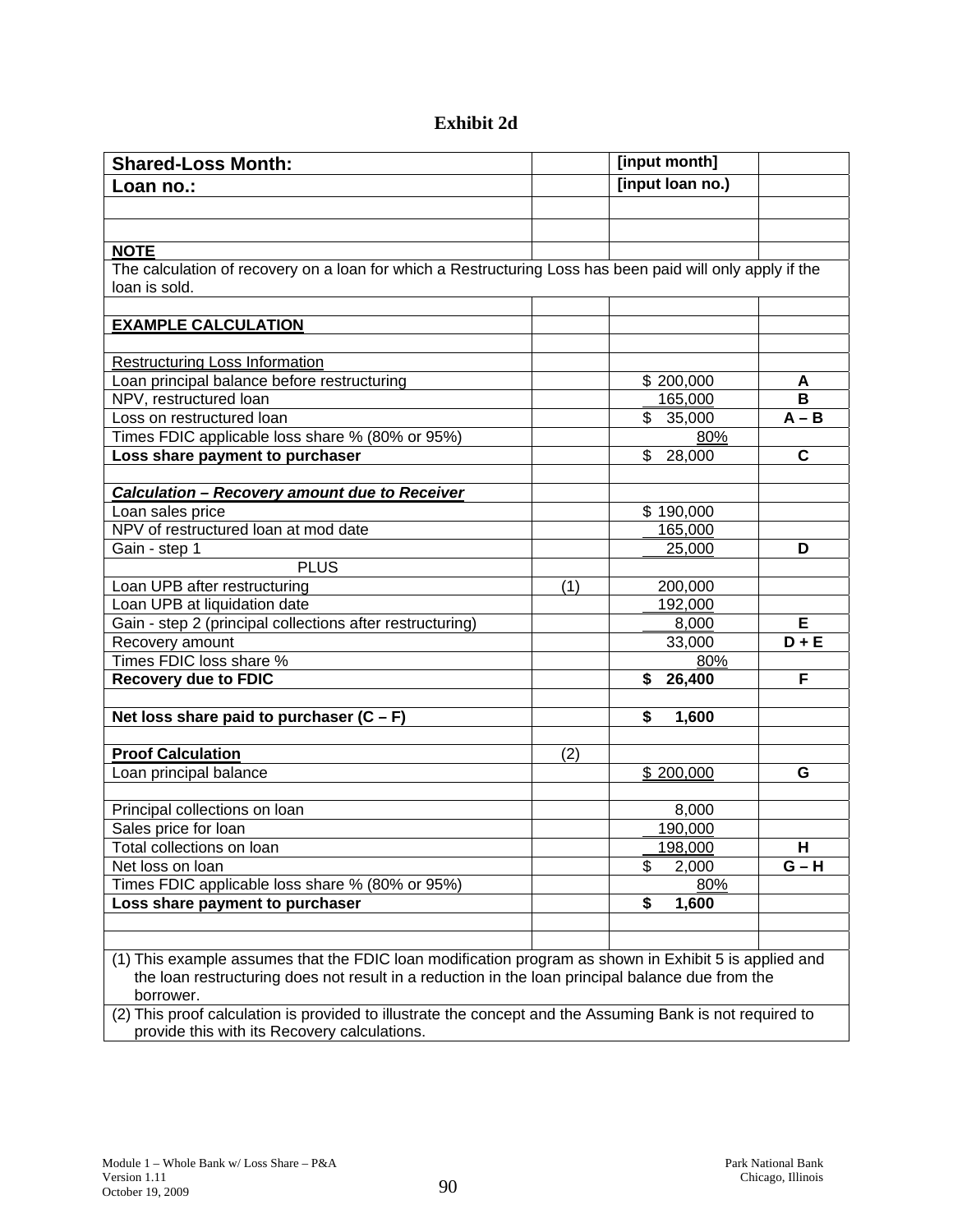| <b>SHARED-LOSS LOANS</b><br>PORTFOLIO PERFORMANCE AND SUMMARY SCHEDULE |                      |               |                  |
|------------------------------------------------------------------------|----------------------|---------------|------------------|
| <b>MONTH ENDED:</b>                                                    | [input report month] |               |                  |
|                                                                        |                      |               |                  |
|                                                                        |                      |               |                  |
| <b>POOL SUMMARY</b>                                                    |                      |               |                  |
|                                                                        | #                    | $\frac{1}{2}$ |                  |
| Loans at Sale Date                                                     | XX                   | XX            |                  |
| Loans as of this month-end                                             |                      |               |                  |
|                                                                        | XX                   | XX            |                  |
| <b>STATED THRESHOLD TRACKING</b>                                       | $\#$                 | $\frac{1}{2}$ |                  |
| <b>Stated Threshold amount</b>                                         |                      |               | A                |
| Cumulative loss payments, prior month                                  |                      |               |                  |
| Loss payment for current month                                         |                      |               |                  |
| Cumulative loss payment, this month                                    |                      |               |                  |
| Cumulative Commercial & Other Loans Net Charge-Offs                    |                      |               |                  |
|                                                                        |                      |               | B                |
| Remaining to Stated Threshold                                          |                      |               | $A - B$          |
|                                                                        |                      |               |                  |
|                                                                        |                      |               | Percent of Total |
| <b>PORTFOLIO PERFORMANCE STATUS</b>                                    | $\#$                 | $\frac{1}{2}$ | #                |
| Current                                                                |                      |               |                  |
| $30 - 59$ days past due                                                |                      |               |                  |
| $60 - 89$ days past due                                                |                      |               |                  |
| $90 - 119$ days past due                                               |                      |               |                  |
| 120 and over days past due                                             |                      |               |                  |
| In foreclosure                                                         |                      |               |                  |
| <b>ORE</b>                                                             |                      |               |                  |
| Total                                                                  |                      |               |                  |
|                                                                        |                      |               |                  |
| Memo Item:                                                             |                      |               |                  |
| Loans in process of restructuring - total                              |                      |               |                  |
| Loans in bankruptcy                                                    |                      |               |                  |
|                                                                        |                      |               |                  |
| Loans in process of restructuring by delinguency status                |                      |               |                  |
| Current                                                                |                      |               |                  |
| 30 - 59 days past due                                                  |                      |               |                  |
| 60 - 89 days past due                                                  |                      |               |                  |
| 90 - 119 days past due                                                 |                      |               |                  |
| 120 and over days past due In foreclosure                              |                      |               |                  |
| Total                                                                  |                      |               |                  |
|                                                                        |                      |               |                  |

## **Exhibit 3 Portfolio Performance and Summary Schedule**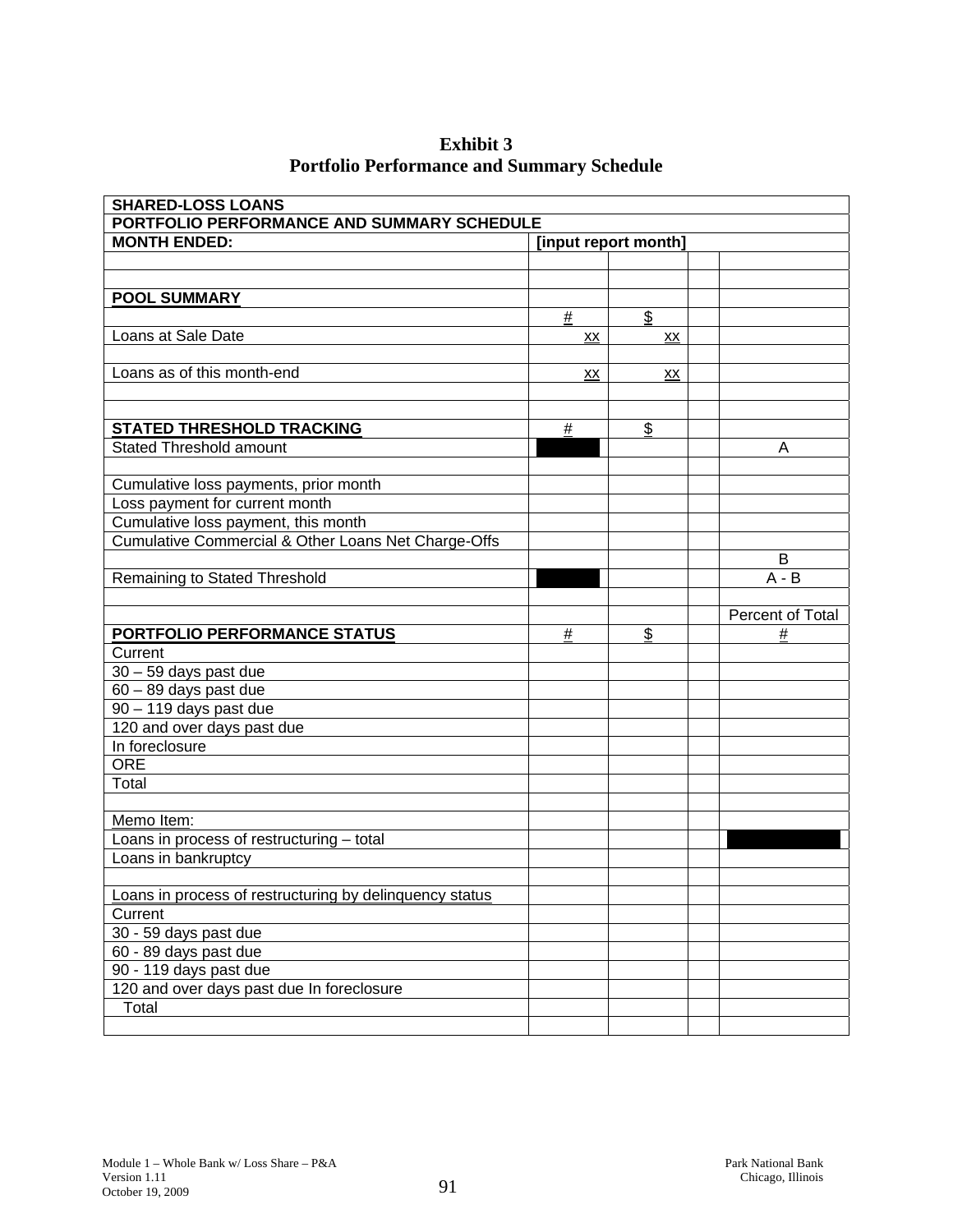| List of Loans Paid Off During Month    |                      |  |  |
|----------------------------------------|----------------------|--|--|
|                                        | Principal            |  |  |
| Loan #                                 | Balance              |  |  |
|                                        |                      |  |  |
| <b>List of Loans Sold During Month</b> |                      |  |  |
|                                        |                      |  |  |
|                                        | Principal<br>Balance |  |  |
| Loan #                                 |                      |  |  |
|                                        |                      |  |  |
|                                        |                      |  |  |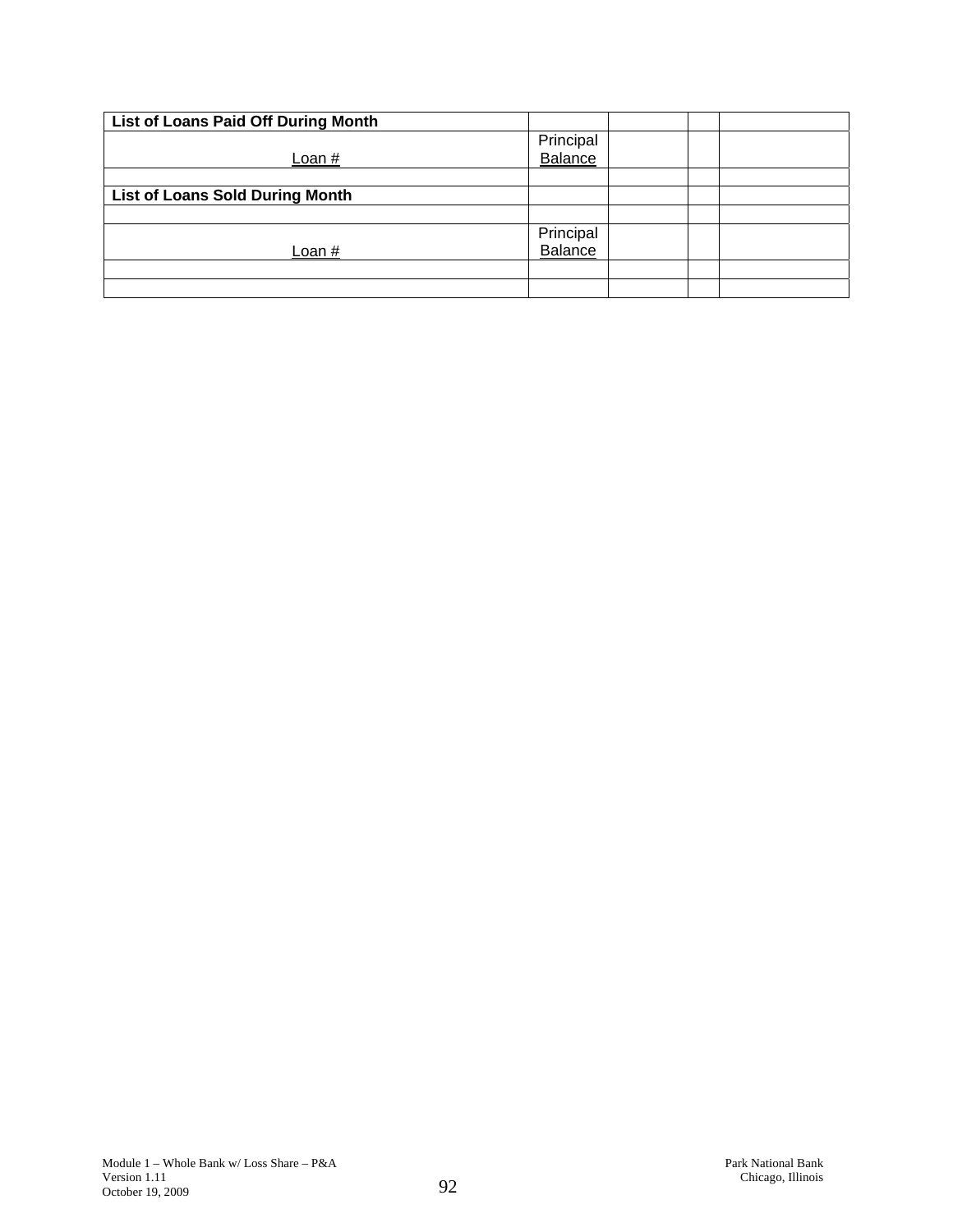## **Exhibit 4 Wire Transfer Instructions**

# **PURCHASER WIRING INSTRUCTIONS**

| <b>BANK RECEIVING WIRE</b>               |  |
|------------------------------------------|--|
|                                          |  |
| <b>9 DIGIT ABA ROUTING NUMBER</b>        |  |
|                                          |  |
| <b>ACCOUNT NUMBER</b>                    |  |
|                                          |  |
| <b>NAME OF ACCOUNT</b>                   |  |
|                                          |  |
| <b>ATTENTION TO WHOM</b>                 |  |
| <b>PURPOSE OF WIRE</b>                   |  |
|                                          |  |
| <b>FDIC RECEIVER WIRING INSTRUCTIONS</b> |  |
|                                          |  |
| <b>BANK RECEIVING WIRE</b>               |  |
|                                          |  |
| <b>SHORT NAME</b>                        |  |
|                                          |  |
| <b>ADDRESS OF BANK RECEIVING WIRE</b>    |  |
|                                          |  |
| <b>9 DIGIT ABA ROUTING NUMBER</b>        |  |
|                                          |  |
| <b>ACCOUNT NUMBER</b>                    |  |
| <b>NAME OF ACCOUNT</b>                   |  |
|                                          |  |
| <b>ATTENTION TO WHOM</b>                 |  |
|                                          |  |
| <b>PURPOSE OF WIRE</b>                   |  |
|                                          |  |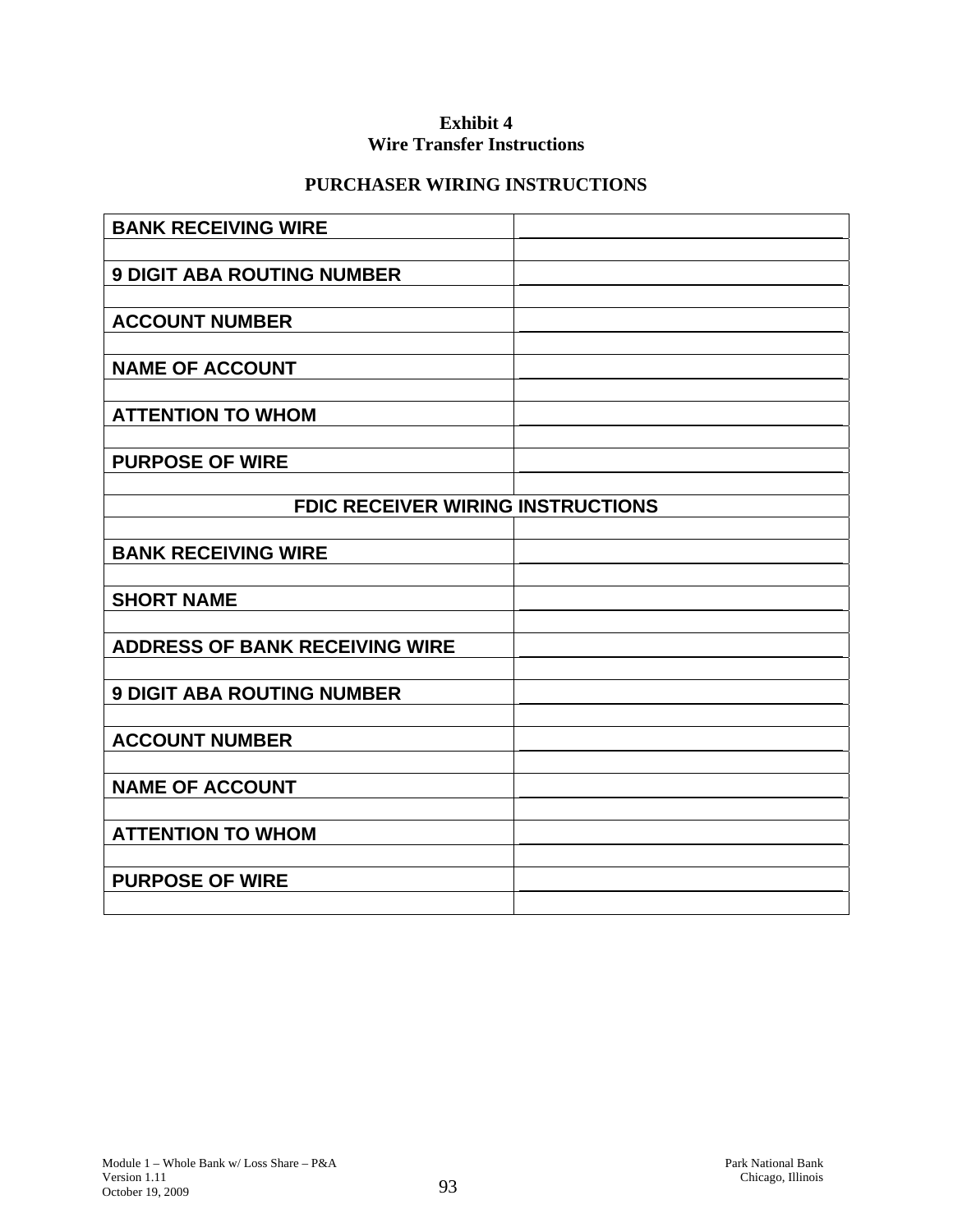# **EXHIBIT 5**

# **FDIC MORTGAGE LOAN MODIFICATION PROGRAM**

## **Objective**

The objective of this FDIC Mortgage Loan Modification Program ("Program") is to modify the terms of certain residential mortgage loans so as to improve affordability, increase the probability of performance, allow borrowers to remain in their homes and increase the value of the loans to the FDIC and assignees. The Program provides for the modification of Qualifying Loans (as defined below) by reducing the borrower's monthly housing debt to income ratio ("DTI Ratio") to no more than 31% at the time of the modification and eliminating adjustable interest rate and negative amortization features.

## Qualifying Mortgage Loans

In order for a mortgage loan to be a Qualifying Loan it must meet all of the following criteria, which must be confirmed by the lender:

- The collateral securing the mortgage loan is owner-occupied and the owner's primary residence; and
- The mortgagor has a first priority lien on the collateral; and
- Either the borrower is at least 60 days delinquent or a default is reasonably foreseeable.

## Modification Process

The lender shall undertake a review of its mortgage loan portfolio to identify Qualifying Loans. For each Qualifying Loan, the lender shall determine the net present value of the modified loan and, if it will exceed the net present value of the foreclosed collateral upon disposition, then the Qualifying Loan shall be modified so as to reduce the borrower's monthly DTI Ratio to no more than 31% at the time of the modification. To achieve this, the lender shall use a combination of interest rate reduction, term extension and principal forbearance, as necessary.

The borrower's monthly DTI Ratio shall be a percentage calculated by dividing the borrower's monthly income by the borrower's monthly housing payment (including principal, interest, taxes and insurance). For these purposes, (1) the borrower's monthly income shall be the amount of the borrower's (along with any co-borrowers') documented and verified gross monthly income, and (2) the borrower's monthly housing payment shall be the amount required to pay monthly principal and interest plus one-twelfth of the then current annual amount required to pay real property taxes and homeowner's insurance with respect to the collateral.

In order to calculate the monthly principal payment, the lender shall capitalize to the outstanding principal balance of the Qualifying Loan the amount of all delinquent interest, delinquent taxes, past due insurance premiums, third party fees and (without duplication) escrow advances (such amount, the "Capitalized Balance").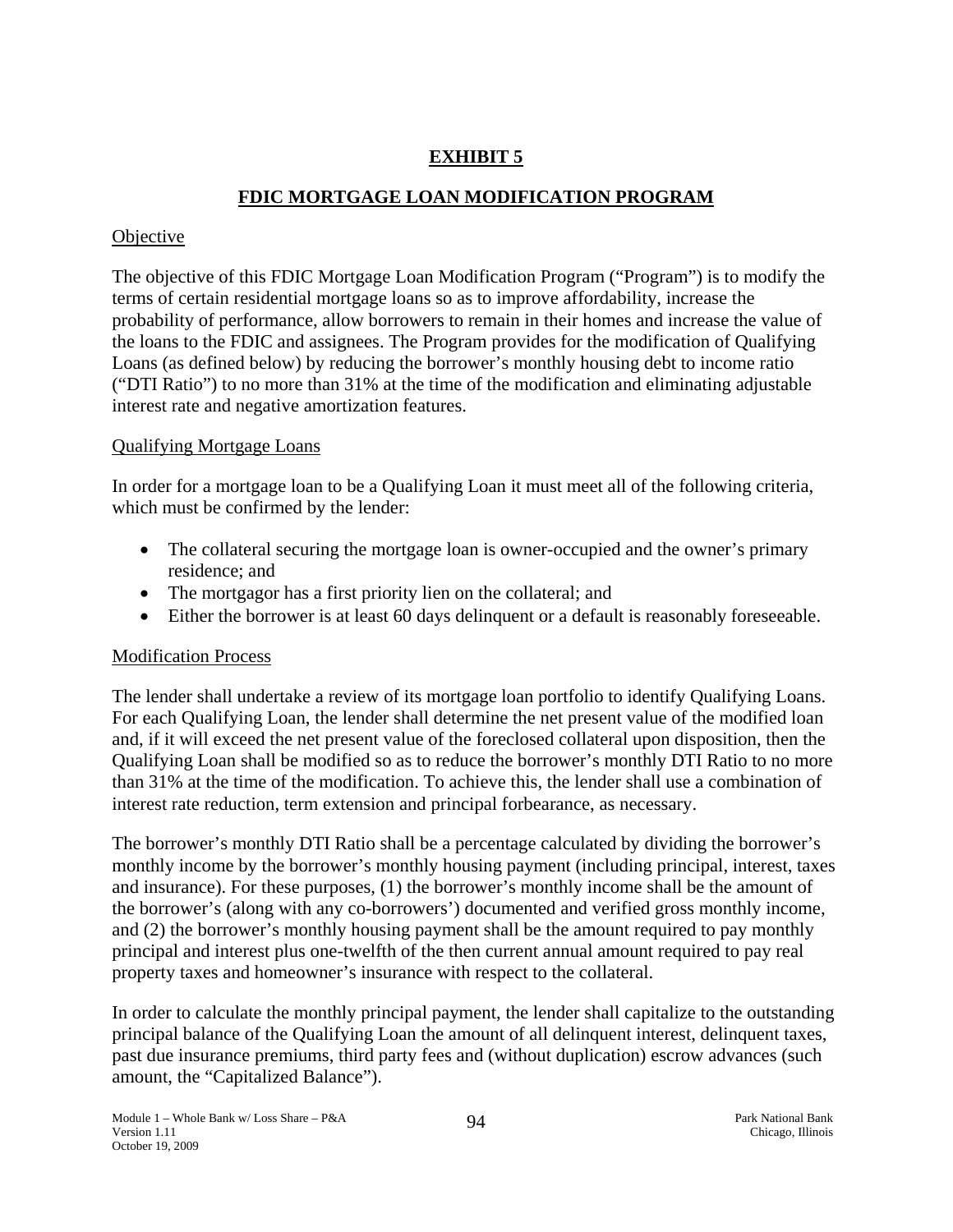In order to achieve the goal of reducing the DTI Ratio to 31%, the lender shall take the following steps in the following order of priority with respect to each Qualifying Loan:

- 1. Reduce the interest rate to the then current Freddie Mac Survey Rate for 30-year fixed rate mortgage loans, and adjust the term to 30 years.
- 2. If the DTI Ratio is still in excess of 31%, reduce the interest rate further, but no lower than 3%, until the DTI ratio of 31% is achieved.
- 3. If the DTI Ratio is still in excess of 31% after adjusting the interest rate to 3%, extend the remaining term of the loan by 10 years.
- 4. If the DTI Ratio is still in excess of 31%, calculate a new monthly payment (the "Adjusted Payment Amount") that will result in the borrower's monthly DTI Ratio not exceeding 31%. After calculating the Adjusted Payment Amount, the lender shall bifurcate the Capitalized Balance into two portions – the amortizing portion and the non-amortizing portion. The amortizing portion of the Capitalized Balance shall be the mortgage amount that will fully amortize over a 40-year term at an annual interest rate of 3% and monthly payments equal to the Adjusted Payment Amount. The nonamortizing portion of the Capitalized Balance shall be the difference between the Capitalized Balance and the amortizing portion of the Capitalized Balance. If the amortizing portion of the Capitalized Balance is less than 75% of the current estimated value of the collateral, then the lender may choose not to restructure the loan. If the lender chooses to restructure the loan, then the lender shall forbear on collecting the non-amortizing portion of the Capitalized Balance, and such amount shall be due and payable only upon the earlier of (i) maturity of the modified loan, (ii) a sale of the property or (iii) a pay-off or refinancing of the loan. No interest shall be charged on the non-amortizing portion of the Capitalized Balance, but repayment shall be secured by a first lien on the collateral.

## Special Note:

The net present value calculation used to determine whether a loan should be modified based on the modification process above is distinct and different from the net present value calculation used to determine the covered loss if the loan is modified. Please refer only to the net present value calculation described in this exhibit for the modification process, with its separate assumptions, when determining whether to provide a modification to a borrower. Separate assumptions may include, without limitation, Assuming Bank's determination of a probability of default without modification, a probability of default with modification, home price forecasts, prepayment speeds, and event timing. These assumptions are applied to different projected cash flows over the term of the loan, such as the projected cash flow of the loan performing or defaulting without modification and the projected cash flow of the loan performing or defaulting with modification.

change, the net present value calculation for determining the covered loss remains constant.<br>
Module 1 – Whole Bank w/ Loss Share – P&A Park National Bank Chicago, Illinois<br>
Version 1.11 Chicago, Illinois By contrast, the net present value for determining the covered loss is based on a 10 year period. While the assumptions in the net present value calculation used in the modification process may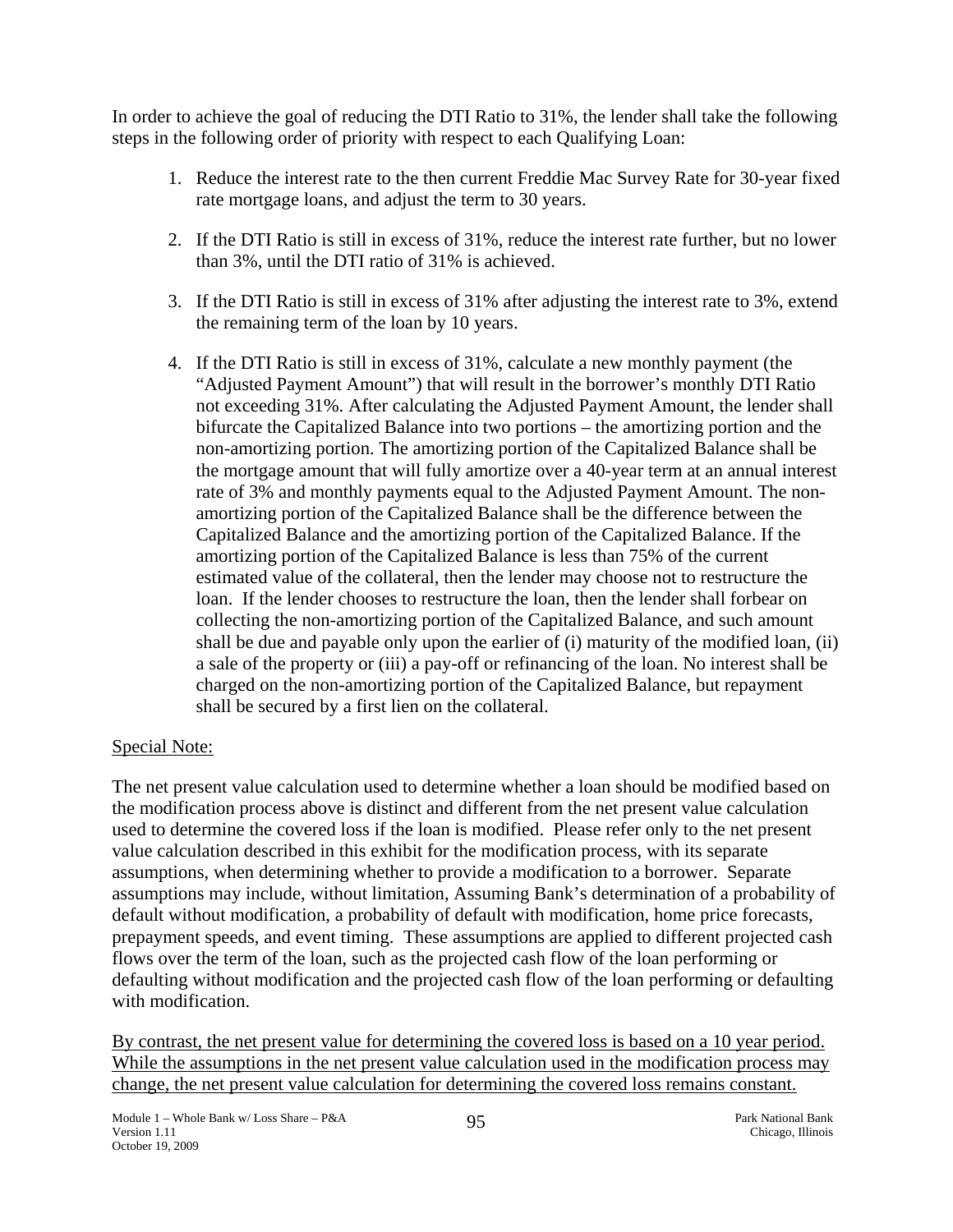### **EXHIBIT 4.15B**

### **COMMERCIAL AND OTHER ASSETS SHARED-LOSS AGREEMENT**

This agreement for reimbursement of loss sharing expenses on certain loans and other assets (the "Commercial Shared-Loss Agreement") shall apply when the Assuming Bank purchases Shared-Loss Assets as that term is defined herein. The terms hereof shall modify and supplement, as necessary, the terms of the Purchase and Assumption Agreement to which this Commercial Shared-Loss Agreement is attached as Exhibit 4.15B and incorporated therein. To the extent any inconsistencies may arise between the terms of the Purchase and Assumption Agreement and this Commercial Shared-Loss Agreement with respect to the subject matter of this Commercial Shared-Loss Agreement, the terms of this Commercial Shared-Loss Agreement shall control. References in this Commercial Shared-Loss Agreement to a particular Section shall be deemed to refer to a Section in this Commercial Shared-Loss Agreement unless the context indicates that a Section of the Purchase and Assumption Agreement is intended.

### **ARTICLE I -- DEFINITIONS**

Capitalized terms used in this Commercial Shared-Loss Agreement that are not defined in this Commercial Shared-Loss Agreement are defined in the Purchase and Assumption Agreement In addition to the terms defined above, defined below are certain additional terms relating to loss-sharing, as used in this Commercial Shared-Loss Agreement.

**"AAA"** means the American Arbitration Association as provided in Section 2.1(f)(iii) of this Commercial Shared-Loss Agreement.

**"Accrued Interest"** means, with respect to any Shared-Loss Loan, Permitted Advance or Shared-Loss Loan Commitment Advance at any time, the amount of earned and unpaid interest, taxes, credit life and/or disability insurance premiums (if any) payable by the Obligor accrued on or with respect to such Shared-Loss Loan, Permitted Advance or Shared-Loss Loan Commitment Advance, all as reflected on the Accounting Records of the Failed Bank or the Assuming Bank (as applicable); provided, that Accrued Interest shall not include any amount that accrues on or with respect to any Shared-Loss Loan, Permitted Advance or Shared-Loss Loan Commitment Advance after that Asset has been placed on non-accrual or nonperforming status by either the Failed Bank or the Assuming Bank (as applicable).

"**Additional ORE**" means Shared-Loss Loans that become Other Real Estate after Bank Closing Date.

"**Affiliate**" shall have the meaning set forth in the Purchase and Assumption Agreement; provided, that, for purposes of this Commercial Shared-Loss Agreement, no Third Party Servicer shall be deemed to be an Affiliate of the Assuming Bank.

**Examplicable Anniversary of the Commencement Date**" means the fifth (5th) anniversary of the Commencement Date.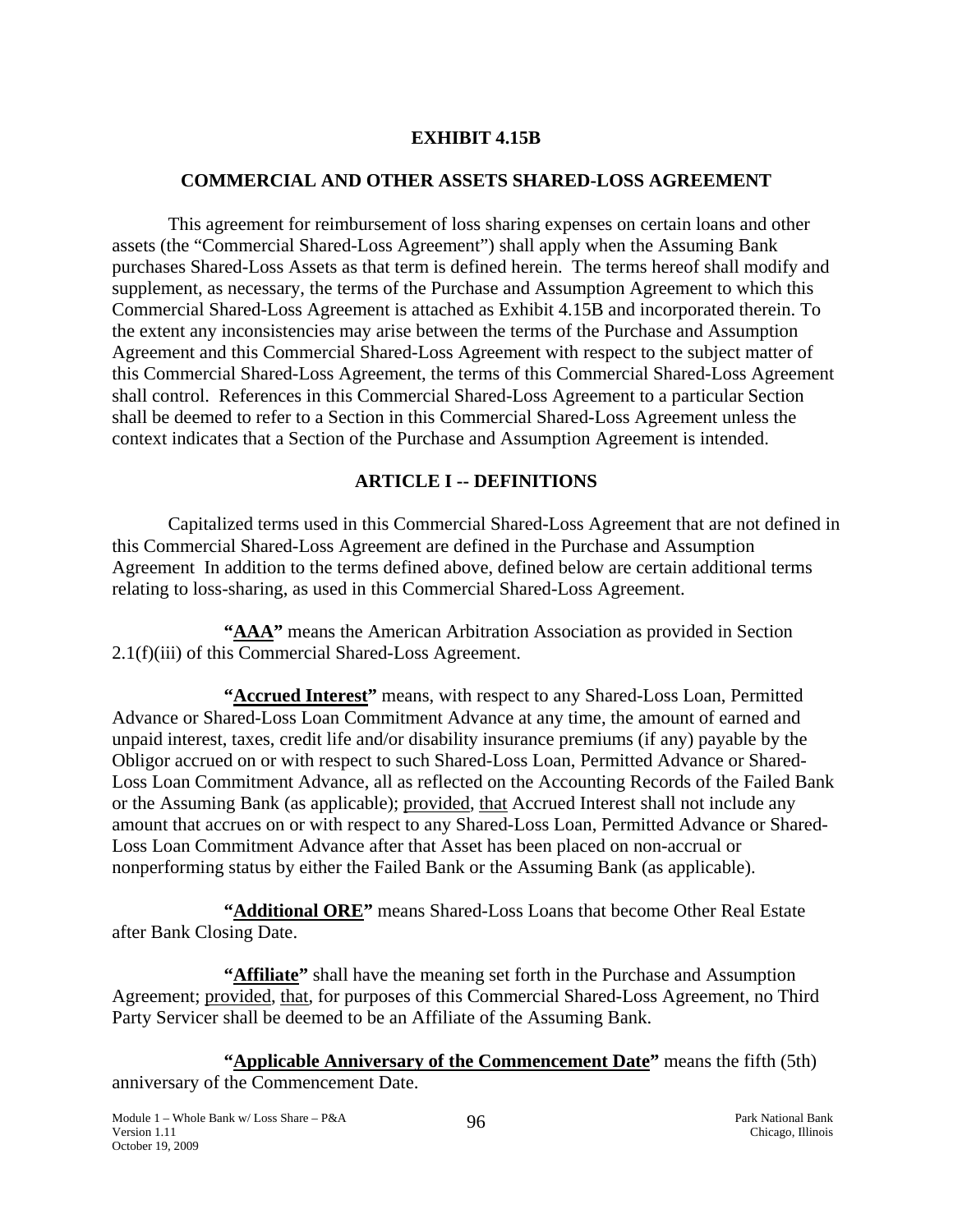**"Calendar Quarter"** means a quarterly period (a) for the first such period, beginning on the Commencement Date and ending on the last calendar day of either March, June, September or December, whichever is the first to occur after the Commencement Date, and (b) for quarterly periods thereafter, beginning on the first calendar day of the calendar month immediately after the month that ended the prior period and ending on the last calendar day of each successive three-calendar-month period thereafter (i.e., each March, June, September and December, starting in the applicable order depending on the ending date of first such period) of any year.

**"Capitalized Expenditures"** means those expenditures that (i) would be capitalized under generally accepted accounting principles, and (ii) are incurred with respect to Shared-Loss Loans, Other Real Estate, Additional ORE or Subsidiary ORE. Capitalized Expenditures shall not include expenses related to environmental conditions including, but not limited to, remediation, storage or disposal of any hazardous or toxic substances or any pollutant or contaminant.

**"Charge-Offs"** means, with respect to any Shared-Loss Assets for any period, an amount equal to the aggregate amount of loans or portions of loans classified as "Loss" under the Examination Criteria, including (a) charge-offs of (i) the principal amount of such assets net of unearned interest (including write-downs associated with Other Real Estate, Additional ORE, Subsidiary ORE or loan modification(s)) (ii) Accrued Interest, and (iii) Capitalized Expenditures plus (b) Pre-Charge-Off Expenses incurred on the respective Shared-Loss Loans, all as effected by the Assuming Bank during such period and reflected on the Accounting Records of the Assuming Bank; provided, that: (i) the aggregate amount of Accrued Interest (including any reversals thereof) for the period after Bank Closing that shall be included in determining the amount of Charge-Offs for any Shared-Loss Loan shall not exceed ninety (90) days' Accrued Interest; (ii) no Charge-Off shall be taken with respect to any anticipated expenditure by the Assuming Bank until such expenditure is actually incurred; (iii) any financial statement adjustments made in connection with the purchase of any Assets pursuant to this Purchase and Assumption Agreement or any future purchase, merger, consolidation or other acquisition of the Assuming Bank shall not constitute "Charge-Offs"; and (iv) except for Portfolio Sales or any other sales or dispositions consented to by the Receiver, losses incurred on the sale or other disposition of Shared-Loss Assets to any Person (other than the sale or other disposition of Other Real Estate, Additional ORE or Subsidiary ORE to a Person other than an Affiliate of the Assuming Bank which is conducted in a commercially reasonable and prudent manner) shall not constitute Charge-Offs.

**"Commencement Date"** means the first calendar day following Bank Closing.

**"Consumer Loans"** means Loans to individuals for household, family and other personal expenditures (including United States and/or State-guaranteed student loans and extensions of credit pursuant to a credit card plan or debit card plan).

**"Cumulative Servicing Amount"** means the sum of the Period Servicing Amounts for every consecutive twelve-month period prior to and ending on the True-Up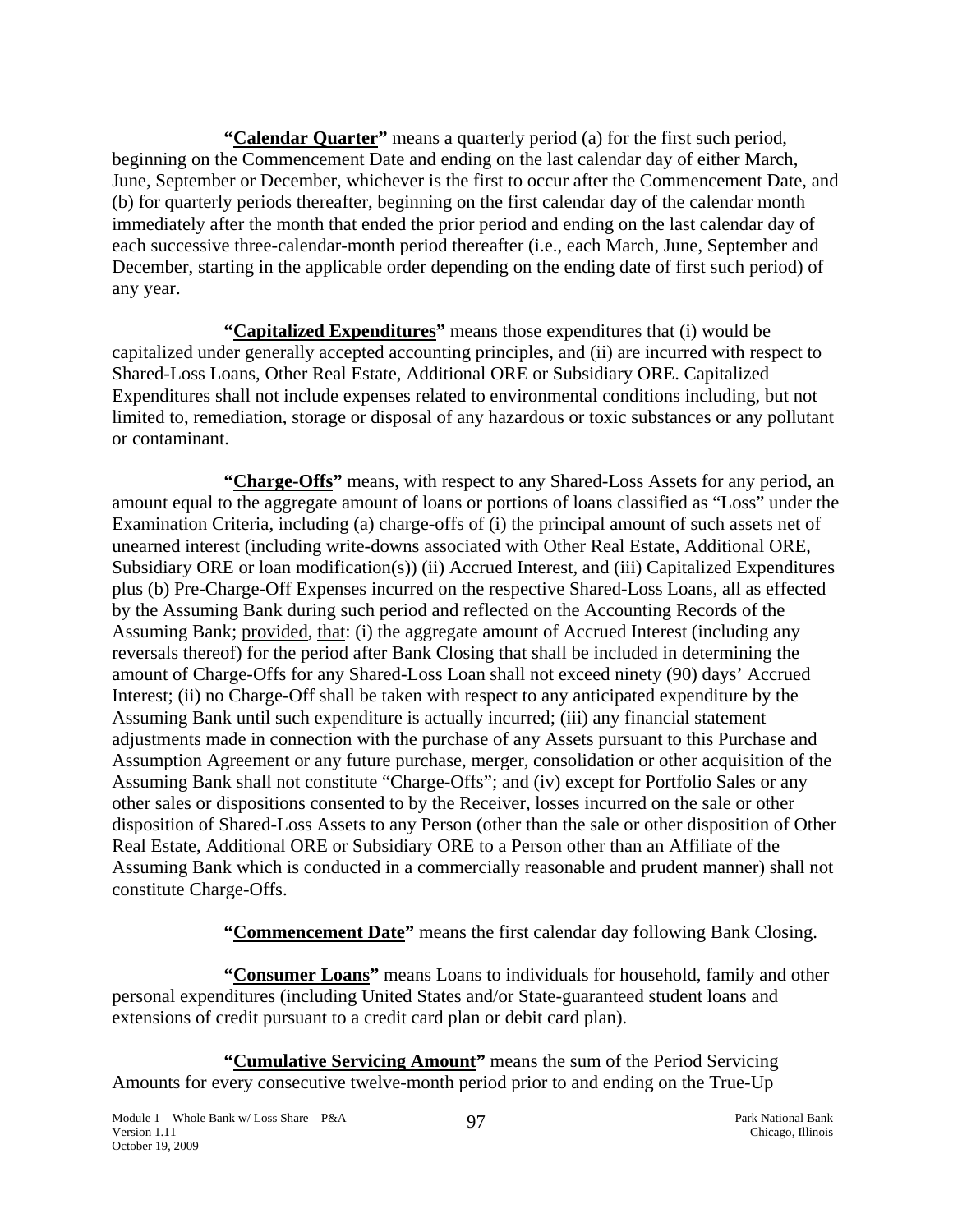Measurement Date in respect of each of the Shared-Loss Agreements during which the losssharing provisions of the applicable Shared-Loss Agreement is in effect.

**"Cumulative Shared-Loss Payments"** means (i) the aggregate of all of the payments made or payable to the Assuming Bank under the Shared-Loss Agreements minus (ii) the aggregate of all of the payments made or payable to the Receiver under the Shared-Loss Agreements.

**"Environmental Assessment"** means an assessment of the presence, storage or release of any hazardous or toxic substance, pollutant or contaminant with respect to the collateral securing a Shared-Loss Loan that has been fully or partially charged off.

**"Examination Criteria"** means the loan classification criteria employed by, or any applicable regulations of, the Assuming Bank's Chartering Authority at the time such action is taken, as such criteria may be amended from time to time.

**"Failed Bank Charge-Offs/Write-Downs"** means, with respect to any Shared-Loss Asset, an amount equal to the aggregate amount of reversals or charge-offs of Accrued Interest and charge-offs and write-downs of principal effected by the Failed Bank with respect to that Shared-Loss Asset as reflected on the Accounting Records of the Failed Bank.

**"Fair Value"** means the value of a Shared Loss MTM Asset as stated on the books and records of the Failed Bank as of Bank Closing, inclusive of all adjustments.

**"FDIC Party"** has the meaning provided in Section 2.1(f)(ii) of this Commercial Shared-Loss Agreement.

**"Net Charge-Offs"** means, with respect to any period, an amount equal to the aggregate amount of Charge-Offs for such period less the amount of Recoveries for such period.

 Commercial Shared-Loss Agreement. **"Neutral Member"** has the meaning provided in Section 2.1(f)(ii) of this

**"New Shared-Loss Loans"** means loans that would otherwise be subject to loss sharing under this Commercial Shared-Loss Agreement that were originated after September 25, 2009 and before Bank Closing.

**"Notice of Dispute"** has the meaning provided in Section 2.1(f)(iii) of this Commercial Shared-Loss Agreement.

**"ORE Subsidiary"** means any Subsidiary of the Assuming Bank that engages solely in holding, servicing, managing or liquidating interests of a type described in clause (A) of the definition of "Other Real Estate," which interests have arisen from the collection or settlement of a Shared-Loss Loan.

**"Other Real Estate"** means all of the following (including any of the following fully or partially charged off the books and records of the Failed Bank or the Assuming Bank) Module 1 – Whole Bank w/ Loss Share – P&A 98 Park National Bank Chicago, Illinois Version 1.11 Chicago, Illinois October 19, 2009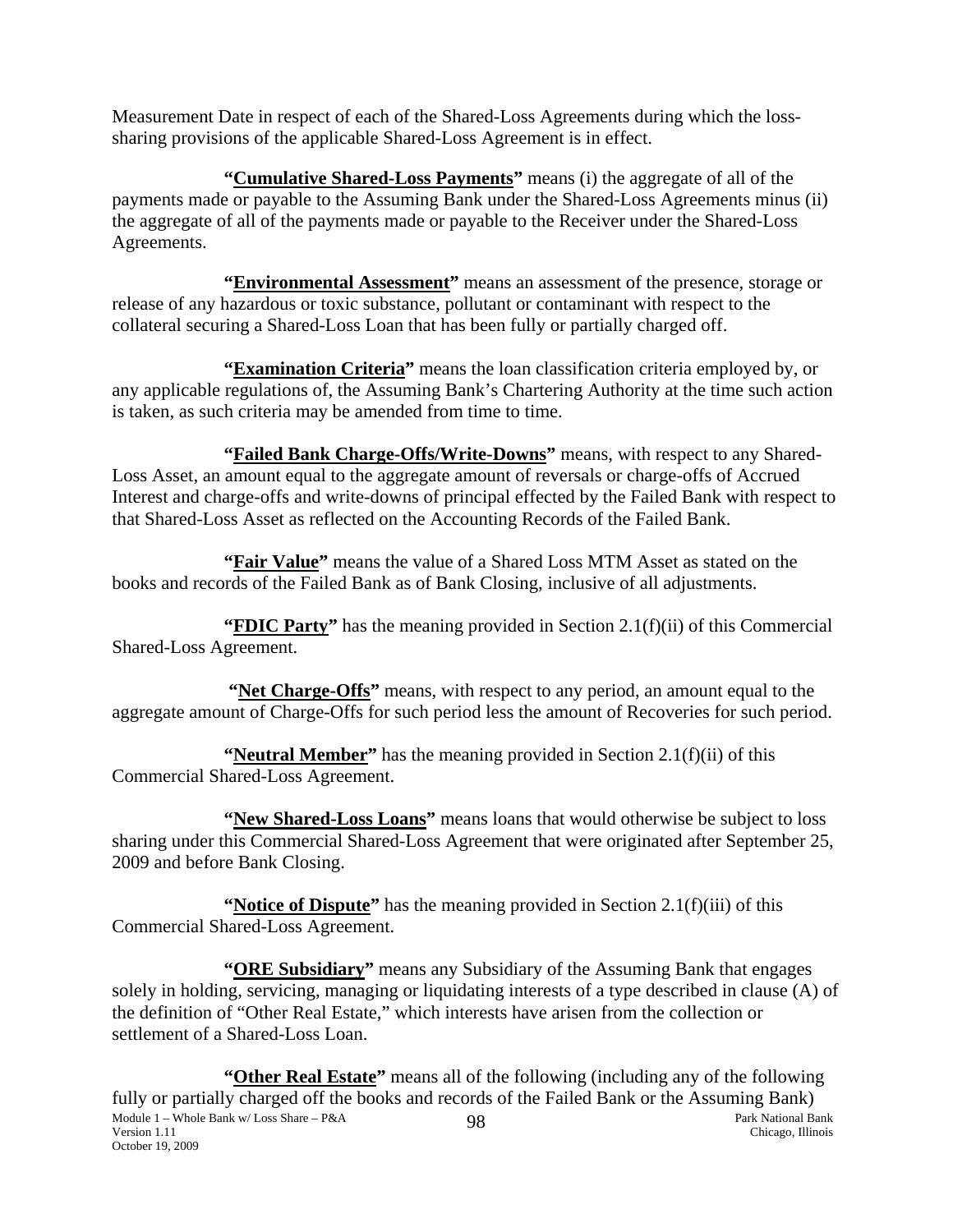that (i) are owned by the Failed Bank as of Bank Closing and are purchased pursuant to the Purchase and Assumption Agreement or (ii) have arisen subsequent to Bank Closing from the collection or settlement by the Assuming Bank of a Shared-Loss Loan:

(A) all interests in real estate (other than Bank Premises and Fixtures), including but not limited to mineral rights, leasehold rights, condominium and cooperative interests, air rights and development rights; and

(B) all other assets (whether real or personal property) acquired by foreclosure or in full or partial satisfaction of judgments or indebtedness.

**"Period Servicing Amount"** means, for any twelve month period with respect to each of the Shared-Loss Agreements during which the loss-sharing provisions of the applicable Shared-Loss Agreement are in effect, the product of (i) the simple average of the principal amount of Shared-Loss Loans and Shared-Loss Assets (other than the Shared-Loss Securities) (in each case as defined in the Shared-Loss Agreements), as the case may be, at the beginning of such period and at the end of such period times (ii) one percent (1%).

**"Permitted Advance"** means an advance of funds by the Assuming Bank with respect to a Shared-Loss Loan, or the making of a legally binding commitment by the Assuming Bank to advance funds with respect to a Shared-Loss Loan, that (i) in the case of such an advance, is actually made, and, in the case of such a commitment, is made and all of the proceeds thereof actually advanced, within one (1) year after the Commencement Date, (ii) does not cause the sum of (A) the book value of such Shared-Loss Loan as reflected on the Accounting Records of the Assuming Bank after any such advance has been made by the Assuming Bank plus (B) the unfunded amount of any such commitment made by the Assuming Bank related thereto, to exceed 110% of the Book Value of such Shared-Loss Loan, (iii) is not made with respect to a Shared-Loss Loan with respect to which (A) there exists a related Shared-Loss Loan Commitment or (B) the Assuming Bank has taken a Charge-Off and (iv) is made in good faith, is supported at the time it is made by documentation in the Credit Files and conforms to and is in accordance with the applicable requirements set forth in Article III of this Commercial Shared-Loss Agreement and with the then effective written internal credit policy guidelines of the Assuming Bank; provided, that the limitations in subparagraphs (i), (ii) and (iii) of this definition shall not apply to any such action (other than to an advance or commitment related to the remediation, storage or final disposal of any hazardous or toxic substance, pollutant or contaminant) that is taken by Assuming Bank in its reasonable discretion to preserve or secure the value of the collateral for such Shared-Loss Loan.

**"Permitted Amendment"** means, with respect to any Shared-Loss Loan Commitment or Shared-Loss Loan, any amendment, modification, renewal or extension thereof, or any waiver of any term, right, or remedy thereunder, made by the Assuming Bank in good faith and otherwise in accordance with the applicable requirements set forth in Article III of this Commercial Shared-Loss Agreement and the then effective written internal credit policy guidelines of the Assuming Bank; provided, that:

(i) with respect to a Shared-Loss Loan Commitment or a Shared-Loss Loan that is not a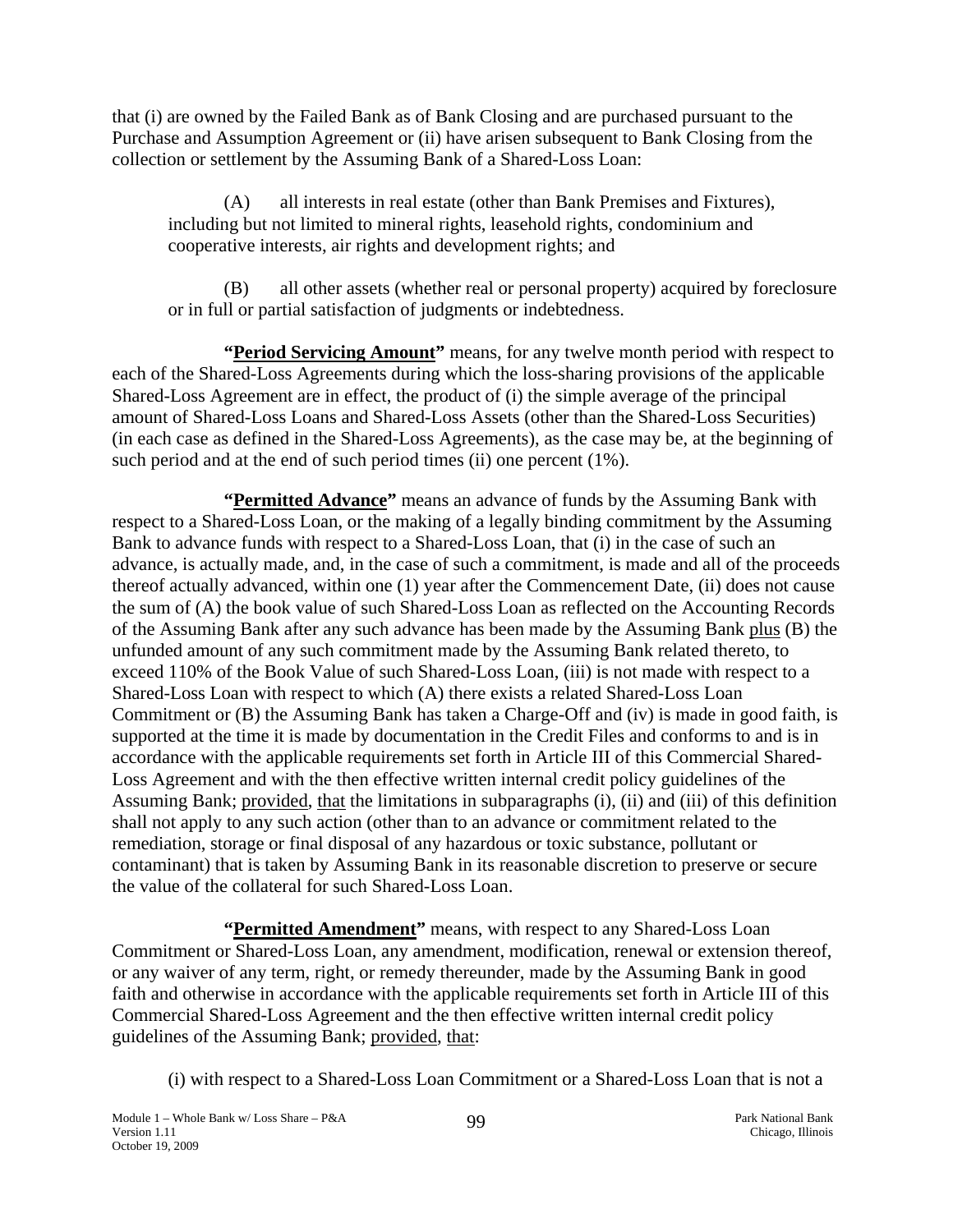revolving line of credit, no such amendment, modification, renewal, extension, or waiver, except as allowed under the definition of Permitted Advance, shall operate to increase the amount of principal (A) then remaining available to be advanced by the Assuming Bank under the Shared-Loss Loan Commitment or (B) then outstanding under the Shared-Loss Loan;

(ii) with respect to a Shared-Loss Loan Commitment or a Shared-Loss Loan that is a revolving line of credit, no such amendment, modification, renewal, extension, or waiver, except as allowed under the definition of Permitted Advance, shall operate to increase the maximum amount of principal authorized as of Bank Closing to be outstanding at any one time under the underlying revolving line of credit relationship with the debtor (regardless of the extent to which such revolving line of credit may have been funded as of Bank Closing or may subsequently have been funded and/or repaid); and

(iii) no such amendment, modification, renewal, extension or waiver shall extend the term of such Shared-Loss Loan Commitment or Shared-Loss Loan beyond the end of the final Shared-Loss Quarter unless the term of such Shared-Loss Loan Commitment or Shared-Loss Loan as existed on Bank Closing was beyond the end of the final Shared-Loss Quarter, in which event no such amendment, modification, renewal, extension or waiver shall extend such term beyond the term as existed as of Bank Closing.

"**Pre-Charge-Off Expenses"** means those expenses incurred in the usual and prudent management of a Shared-Loss Loan that would qualify as a Reimbursable Expense or Recovery Expense if incurred after a Charge-Off of the related Shared-Loss Asset had occurred.

**"Quarterly Certificate"** has the meaning provided in Section 2.1(a)(i) of this Commercial Shared-Loss Agreement.

**"Recoveries"** (I)(A) In addition to any sums to be applied as Recoveries pursuant to subparagraph (II) below, "Recoveries" means, with respect to any period, the sum of (without duplication):

**Shared-Loss Quarter; plus** (i) the amount of collections during such period by the Assuming Bank on Charge-Offs of Shared-Loss Assets effected by the Assuming Bank prior to the end of the final

(ii) the amount of collections during such period by the Assuming Bank on Failed Bank Charge-Offs/Write-Downs; plus

(iii) the amount of gain on any sale or other disposition during such period by the Assuming Bank of Shared Loss Loans, Other Real Estate, Additional ORE or Subsidiary ORE (provided, that the amount of any such gain included in Recoveries shall not exceed the aggregate amount of the related Failed Bank Charge-Offs/Write-Downs and Charge-Offs taken and any related Reimbursable Expenses and Recovery Expenses); plus

(iv) the amount of collections during such period by the Assuming Bank of any Reimbursable Expenses or Recovery Expenses; plus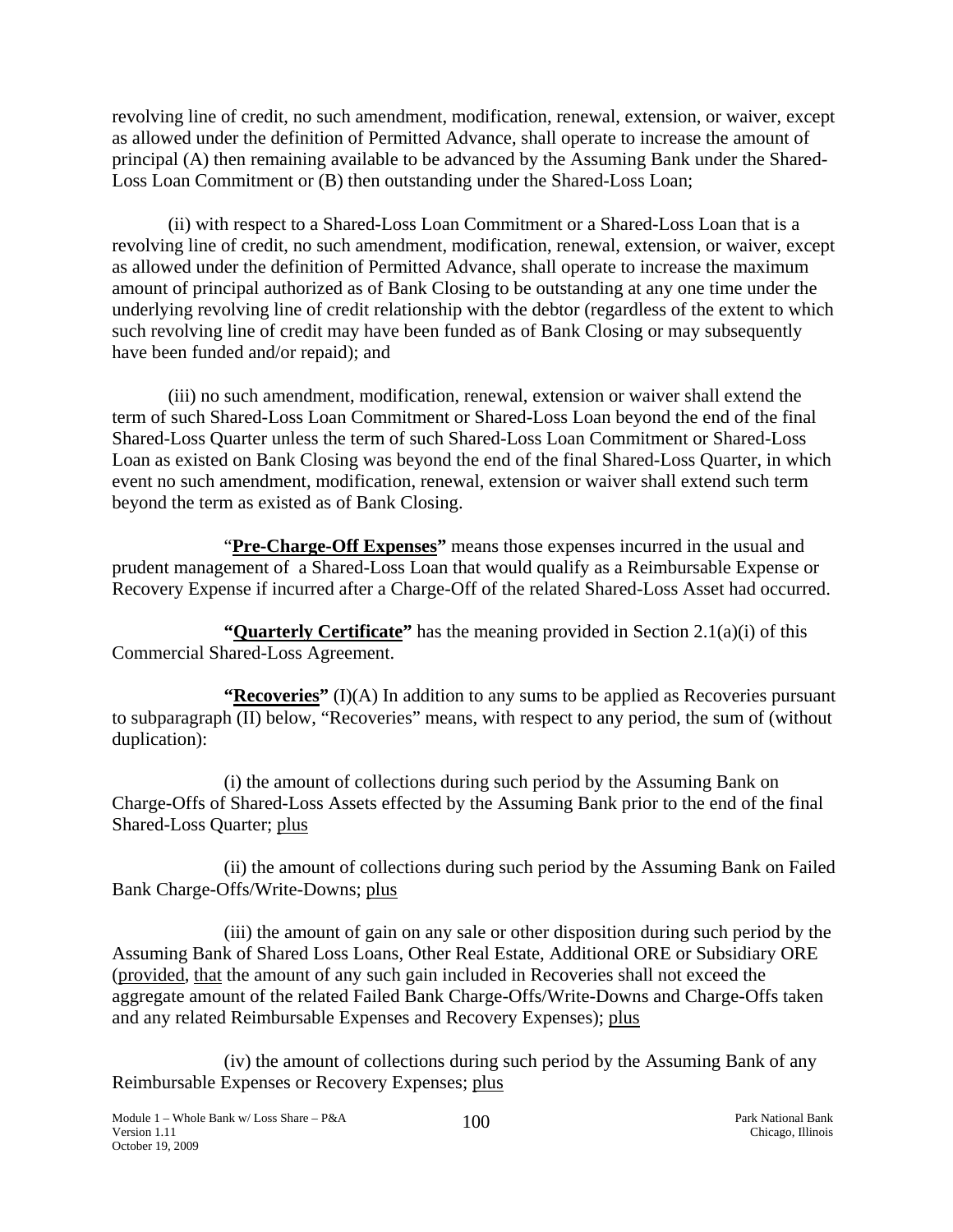(v) the amount of any fee or other consideration received by the Assuming Bank during or prior to such period in connection with any amendment, modification, renewal, extension, refinance, restructure, commitment or other similar action taken by the Assuming Bank with respect to a Shared-Loss Asset with respect to which there exists a Failed Bank Charge-Off/Write-Down or a Shared-Loss Loan as to which a Charge-Off has been effected by the Assuming Bank during or prior to such period (provided, that the amount of any such fee or other consideration included in Recoveries shall not exceed the aggregate amount of the related Failed Bank Charge-Offs/Write-Downs and Charge-Offs taken and any related Reimbursable Expenses and Recovery Expenses).

(I)(B) For the purpose of determining the amounts to be applied as Recoveries pursuant to subparagraph  $(I)(A)$  above, the Assuming Bank shall apply amounts received on the Assets that are not otherwise applied to reduce the book value of principal of a Shared-Loss Loan (or, in the case of Other Real Estate, Additional ORE, Subsidiary ORE and Capitalized Expenditures, that are not otherwise applied to reduce the book value thereof) in the following order: first to Charge-Offs and Failed Bank Charge-Offs/Write Downs; then to Reimbursable Expenses and Recovery Expenses; then to interest income; and then to other expenses incurred by the Assuming Bank.

(II) If there occurs an amendment, modification, renewal, extension, refinance, restructure, commitment, sale or other similar action with respect to a Shared-Loss Loan as to which there exists a Failed Bank Charge-Off/Write Down or as to which a Charge-Off has been effected by the Assuming Bank during or prior to such period, and if, as a result of such occurrence, the Assuming Bank recognizes any interest income for financial accounting purposes on that Shared-Loss Loan, then "Recoveries" shall also include the portion of the total amount of any such interest income recognized by the Assuming Bank which is derived by multiplying:

(A) the total amount of any such interest income recognized by the Assuming Bank during such period with respect to that Shared-Loss Loan as described above, by

(B) a fraction, the numerator of which is the aggregate principal amount (excluding reversals or charge-offs of Accrued Interest) of all such Failed Bank Charge-Offs/Write-Downs and Charge-Offs effected by the Assuming Bank with respect to that Shared-Loss Loan plus the principal amount of that Shared-Loss Loan that has not yet been chargedoff but has been placed on nonaccrual status, all of which occurred at any time prior to or during the period in which the interest income referred to in subparagraph (II)(A) immediately above was recognized, and the denominator of which is the total amount of principal indebtedness (including all such prior Failed Bank Charge-Offs/Write-Downs and Charge-Offs as described above) due from the Obligor on that Shared-Loss Loan as of the end of such period;

provided, however, that the amount of any interest income included as Recoveries for a particular Shared-Loss Loan shall not exceed the aggregate amount of (a) Failed Bank Charge-Offs/Write-Downs, (b) Charge-Offs effected by the Assuming Bank during or prior to the period in which the amount of Recoveries is being determined, plus (c) any Reimbursable Expenses and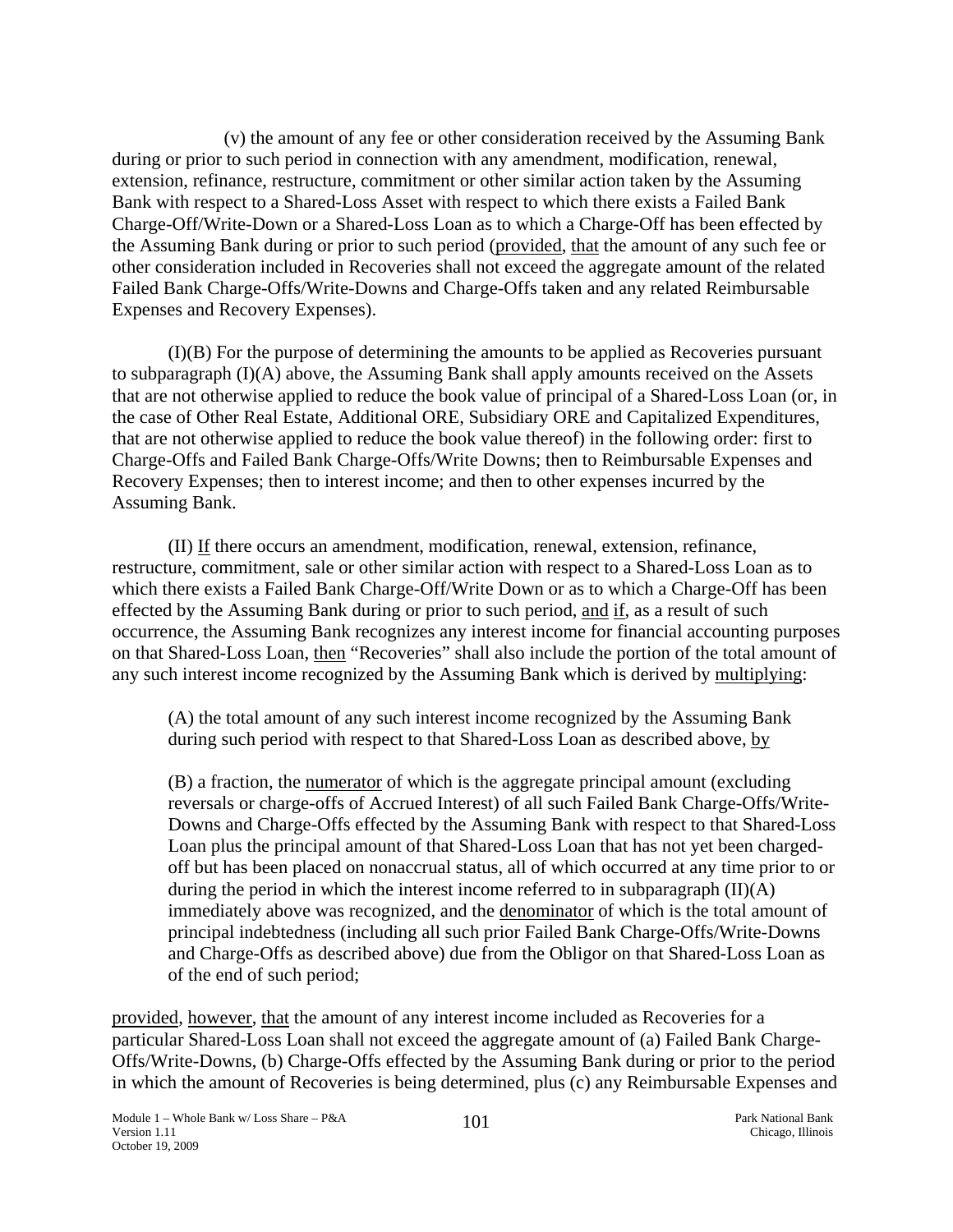Recovery Expenses paid to the Assuming Bank pursuant to this Commercial Shared-Loss Agreement during or prior to the period in which the amount of Recoveries is being determined, all with respect to that particular Shared-Loss Loan; and, provided, further, that any collections on any such Shared-Loss Loan that are not applied to reduce book value of principal or recognized as interest income shall be applied pursuant to subparagraph (I) above.

(III) Notwithstanding subparagraphs (I) and (II) above, the term "Recoveries" shall not include: (a) any amounts paid to the Assuming Bank by the Receiver pursuant to Section 2.1 of this Commercial Shared-Loss Agreement, (b) amounts received with respect to Charge-Offs effected by the Assuming Bank after the final Shared-Loss Quarter, (c) after the final Shared-Loss Quarter, income received by the Assuming Bank from the operation of, and any gains recognized by the Assuming Bank on the disposition of, Other Real Estate, Additional ORE or Subsidiary ORE (such income and gains being hereinafter together referred to as "ORE Income"), except to the extent that aggregate ORE Income exceeds the aggregate expenses paid to third parties by or on behalf of the Assuming Bank after the final Shared-Loss Quarter to manage, operate and maintain Other Real Estate, Additional ORE or Subsidiary ORE (such expenses being hereinafter referred to as "ORE Expenses"). In determining the extent aggregate ORE Income exceeds aggregate ORE Expenses for any Recovery Quarter as set forth immediately above in subparagraph (c), the Assuming Bank will subtract (i) ORE Expenses paid to third parties during such Recovery Quarter (provided, that, in the case of the final Recovery Quarter only, the Assuming Bank will subtract ORE Expenses paid to third parties from the beginning of the final Recovery Quarter up to the date the Assuming Bank is required to deliver the final Quarterly Certificate pursuant to this Commercial Shared-Loss Agreement) from (ii) ORE Income received during such Recovery Quarter, to calculate net ORE income ("Net ORE Income") for that Recovery Quarter. If the amount of Net ORE Income so calculated for a Recovery Quarter is positive, such amount shall be reported as Recoveries on the Quarterly Certificate for such Recovery Quarter. If the amount of Net ORE Income so calculated for a Recovery Quarter is negative ("Net ORE Loss Carryforward"), such amount shall be added to any ORE Expenses paid to third parties in the next succeeding Recovery Quarter, which sum shall then be subtracted from ORE Income for that next succeeding Recovery Quarter, for the purpose of determining the amount of Net ORE Income (or, if applicable, Net ORE Loss Carryforward) for that next succeeding Recovery Quarter. If, as of the end of the final Recovery Quarter, a Net ORE Loss Carryforward exists, then the amount of the Net ORE Loss Carryforward that does not exceed the aggregate amount of Net ORE Income reported as Recoveries on Quarterly Certificates for all Recovery Quarters may be included as a Recovery Expense on the Quarterly Certificate for the final Recovery Quarter.

**"Recovery Amount"** has the meaning provided in Section 2.1(b)(ii) of this Commercial Shared-Loss Agreement.

**"Recovery Expenses"** means, for any Recovery Quarter, the amount of actual, reasonable and necessary out-of-pocket expenses (other than Capitalized Expenditures) paid to third parties (other than Affiliates of the Assuming Bank) by or on behalf of the Assuming Bank, as limited by Sections 3.2(c) and (d) of Article III to this Commercial Shared-Loss Agreement, to recover amounts owed with respect to (i) any Shared-Loss Asset as to which a Charge-Off was effected prior to the end of the final Shared-Loss Quarter (provided that such amounts were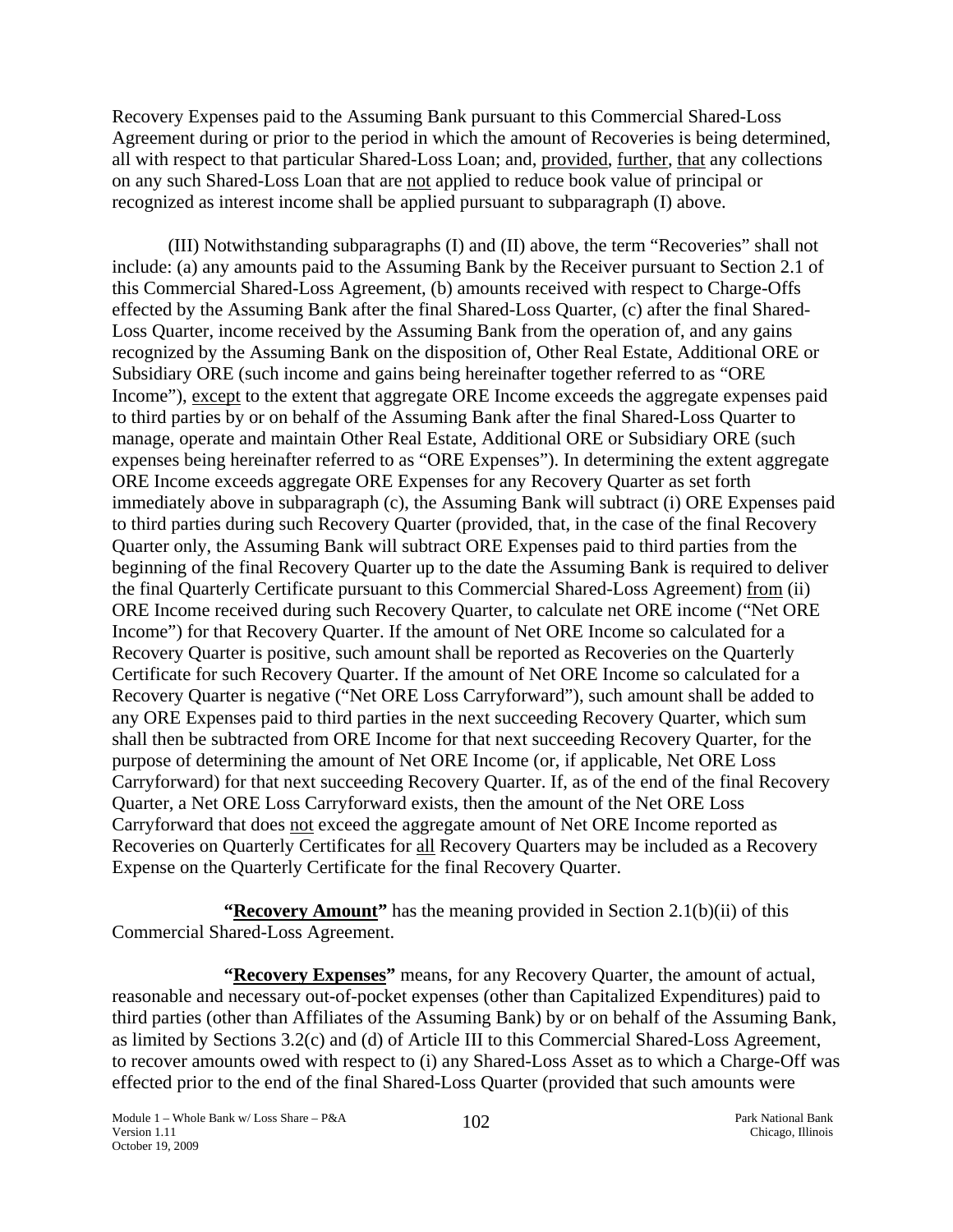incurred no earlier than the date the first Charge-Off on such Shared-Loss Asset could have been reflected on the Accounting Records of the Assuming Bank), and (ii) Failed Bank Charge-Offs/Write-Downs (including, in each case, all costs and expenses related to an Environmental Assessment and any other costs or expenses related to any environmental conditions with respect to the Shared-Loss Assets (it being understood that any remediation expenses for any such pollutant or contaminant are not recoverable if in excess of \$200,000 per Shared-Loss Asset, without the Assuming Bank having obtained the prior consent of the Receiver for such expenses); provided, that, so long as income with respect to a Shared-Loss Loan is being prorated pursuant to the arithmetical formula in subsection (II) of the definition of "Recoveries", the term "Recovery Expenses" shall not include that portion of any such expenses paid during such Recovery Quarter to recover any amounts owed on that Shared-Loss Loan that is derived by:

subtracting (1) the product derived by multiplying:

(A) the total amount of any such expenses paid by or on behalf of the Assuming Bank during such Recovery Quarter with respect to that Shared-Loss Loan, by

(B) a fraction, the numerator of which is the aggregate principal amount (excluding reversals or charge-offs of Accrued Interest) of all such Failed Bank Charge-Offs/Write-Downs and Charge-Offs effected by the Assuming Bank with respect to that Shared-Loss Loan plus the principal amount of that Shared-Loss Loan that has not yet been charged-off but has been placed on nonaccrual status, all of which occurred at any time prior to or during the period in which the interest income referred to in subparagraph  $(II)(A)$  of the definition of "Recoveries" was recognized, and the denominator of which is the total amount of principal indebtedness (including all such prior Failed Bank Charge-Offs/Write-Downs and Charge-Offs as described above) due from the Obligor on that Shared-Loss Loan as of the end of such period;

from (2) the total amount of any such expenses paid during that Recovery Quarter with respect to that Shared-Loss Loan.

**"Recovery Quarter"** has the meaning provided in Section 2.1(a)(ii) of this Commercial Shared-Loss Agreement.

**"Reimbursable Expenses"** means, for any Shared-Loss Quarter, the amount of actual, reasonable and necessary out-of-pocket expenses (other than Capitalized Expenditures), paid to third parties (other than Affiliates of the Assuming Bank) by or on behalf of the Assuming Bank, as limited by Sections 3.2(c) and (d) of Article III of this Commercial Shared-Loss Agreement, to:

(i) recover amounts owed with respect to any Shared-Loss Asset as to which a Charge-Off has been effected prior to the end of the final Shared-Loss Quarter (provided that such amounts were incurred no earlier than the date the first Charge-Off on such Shared-Loss Asset could have been reflected on the Accounting Records of the Assuming Bank) and recover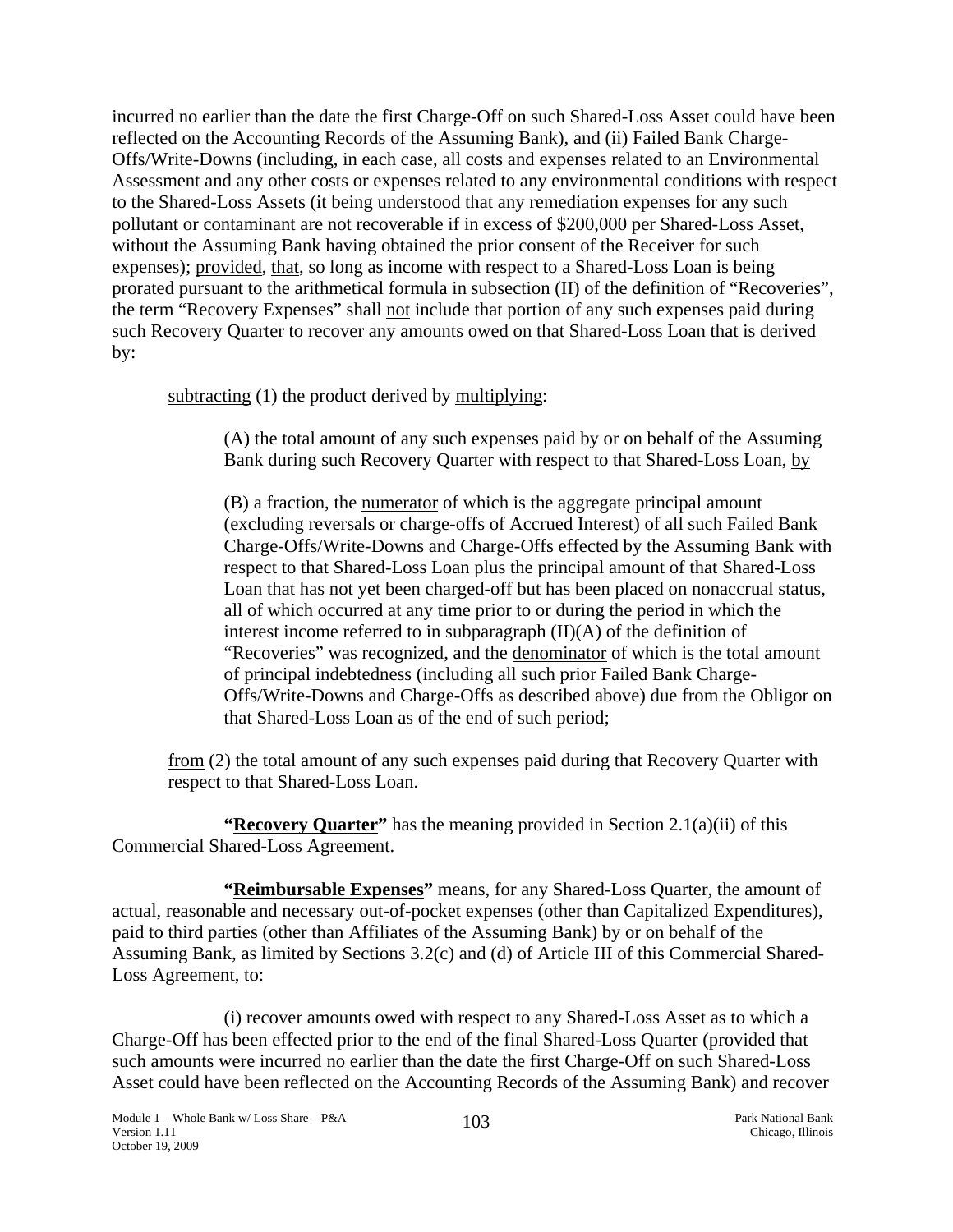amounts owed with respect to Failed Bank Charge-Offs/Write-Downs (including, in each case, all costs and expenses related to an Environmental Assessment and any other costs or expenses related to any environmental conditions with respect to the Shared-Loss Assets (it being understood that any such remediation expenses for any such pollutant or contaminant are not recoverable if in excess of \$200,000 per Shared-Loss Asset, without the Assuming Bank having obtained the prior consent of the Receiver for such expenses); provided, that, so long as income with respect to a Shared-Loss Loan is being pro-rated pursuant to the arithmetical formula in subsection (II) of the definition of "Recoveries", the term "Reimbursable Expenses" shall not include that portion of any such expenses paid during such Shared-Loss Quarter to recover any amounts owed on that Shared-Loss Loan that is derived by:

subtracting (1) the product derived by multiplying:

(A) the total amount of any such expenses paid by or on behalf of the Assuming Bank during such Shared-Loss Quarter with respect to that Shared-Loss Loan, by

(B) a fraction, the numerator of which is the aggregate principal amount (excluding reversals or charge-offs of Accrued Interest) of all such Failed Bank Charge-Offs/Write-Downs and Charge-Offs effected by the Assuming Bank with respect to that Shared-Loss Loan plus the principal amount of that Shared-Loss Loan that has not yet been charged-off but has been placed on nonaccrual status, all of which occurred at any time prior to or during the period in which the interest income referred to in subparagraph (II)(A) of the definition of "Recoveries" was recognized, and the denominator of which is the total amount of principal indebtedness (including all such prior Failed Bank Charge-Offs/Write-Downs and Charge-Offs as described above) due from the Obligor on that Shared-Loss Loan as of the end of such period;

from (2) the total amount of any such expenses paid during that Shared-Loss Quarter with respect to that Shared-Loss Loan; and

(ii) manage, operate or maintain Other Real Estate, Additional ORE or Subsidiary ORE less the amount of any income received by the Assuming Bank during such Shared-Loss Quarter with respect to such Other Real Estate, Additional ORE or Subsidiary ORE (which resulting amount under this clause (ii) may be negative).

**"Review Board"** has the meaning provided in Section 2.1(f)(i) of this Commercial Shared-Loss Agreement.

**"Shared-Loss Amount"** has the meaning provided in Section 2.1(b)(i) of this Commercial Shared-Loss Agreement.

**"Shared-Loss Asset Repurchase Price"** means, with respect to any Shared-Loss Asset, the principal amount thereof plus any other fees or penalties due from an Obligor (including, subject to the limitations discussed below, the amount of any Accrued Interest) stated on the Accounting Records of the Assuming Bank, as of the date as of which the Shared-Loss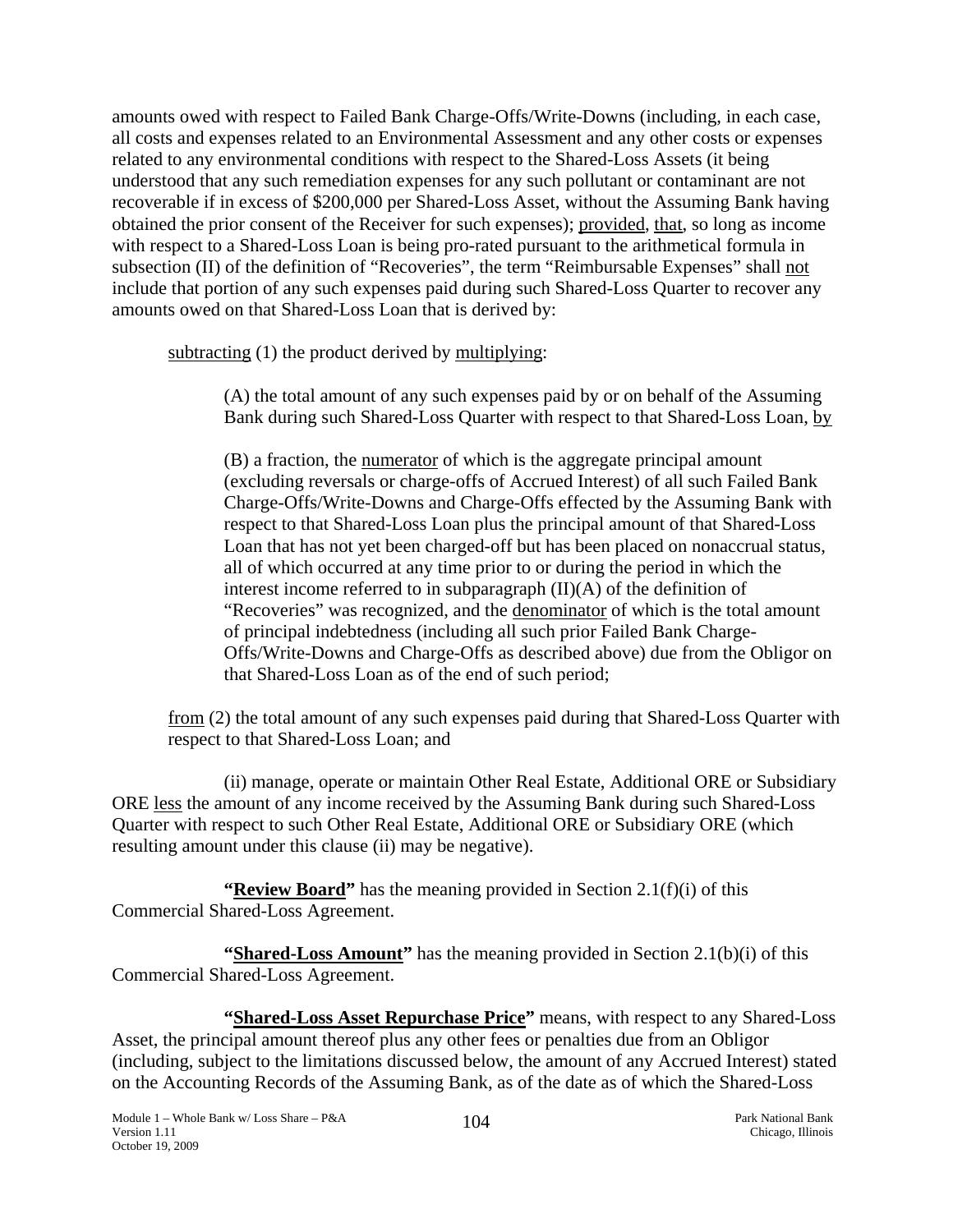Asset Repurchase Price is being determined (regardless, in the case of a Shared-Loss Loan, of the Legal Balance thereof) plus all Reimbursable Expenses and Recovery Expenses incurred up to and through the date of consummation of purchase of such Shared-Loss Asset; provided, that (i) in the case of a Shared-Loss Loan there shall be excluded from such amount the amount of any Accrued Interest accrued on or with respect to such Shared-Loss Loan prior to the ninety (90)-day period ending on the day prior to the purchase date determined pursuant to Sections 2.1(e)(i) or 2.1(e)(iii) of this Commercial Shared-Loss Agreement, except to the extent such Accrued Interest was included in the Book Value of such Shared-Loss Loan, and (ii) any collections on a Shared-Loss Loan received by the Assuming Bank after the purchase date applicable to such Shared-Loss Loan shall be applied (without duplication) to reduce the Shared-Loss Asset Repurchase Price of such Shared-Loss Loan on a dollar-for-dollar basis. For purposes of determining the amount of unpaid interest which accrued during a given period with respect to a variable-rate Shared-Loss Loan, all collections of interest shall be deemed to be applied to unpaid interest in the chronological order in which such interest accrued.

**"Shared-Loss Assets"** means Shared-Loss Loans, Other Real Estate purchased by the Assuming Bank, Additional ORE, Subsidiary ORE and Capitalized Expenditures, but does not include Shared Loss MTM Assets.

#### "Shared-Loss Loan Commitment" means:

(i) any Commitment to make a further extension of credit or to make a further advance with respect to an existing Shared-Loss Loan; and

(ii) any Shared-Loss Loan Commitment (described in subparagraph (i) immediately preceding) with respect to which the Assuming Bank has made a Permitted Amendment.

**"Shared-Loss Loan Commitment Advance"** means an advance pursuant to a Shared-Loss Loan Commitment with respect to which the Assuming Bank has not made a Permitted Advance.

#### **"Shared-Loss Loans"** means:

(i)(A) Loans purchased by the Assuming Bank pursuant to the Purchase and Assumption Agreement set forth on Exhibit 4.15(b) to the Purchase and Assumption Agreement, (B) New Shared-Loss Loans purchased by the Assuming Bank pursuant to the Purchase and Assumption Agreement, (C) Permitted Advances and (D) Shared-Loss Loan Commitment Advances, if any; provided, that Shared-Loss Loans shall not include Loans, New Shared-Loss Loans, Permitted Advances and Shared-Loss Loan Commitment Advances with respect to which an Acquired Subsidiary, or a constituent Subsidiary thereof, is an Obligor; (E) Loans owned by any Subsidiary which are not Shared-Loss Loans under the Single Family Shared-Loss Agreement; and (F) Consumer Loans; and

(ii) any Shared-Loss Loans (described in subparagraph (i) immediately preceding) with respect to which the Assuming Bank has made a Permitted Amendment.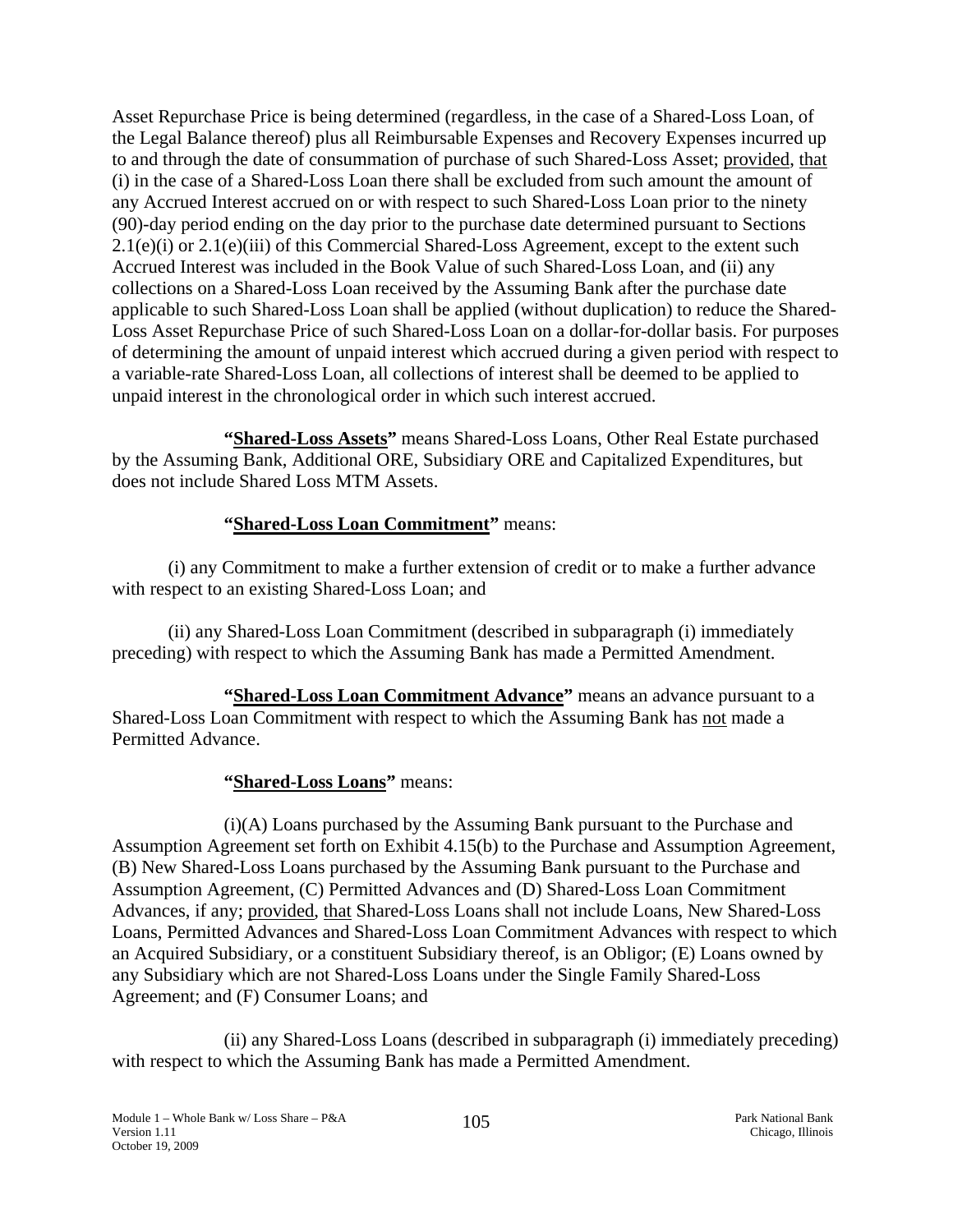"**Shared-Loss MTM Assets"** means those securities and other assets listed on Exhibit  $4.15(C)$ .

**"Shared-Loss Payment Trigger"** means when the sum of the Cumulative Loss Amount under the Single Family Shared-Loss Agreement and the cumulative Net Charge-Offs under this Commercial Shared-Loss Agreement, exceeds the First Loss Tranche. If the First Loss Tranche is zero or a negative number, the Shared-Loss Payment Trigger shall be deemed to have been reached upon Bank Closing.

**"Shared-Loss Quarter"** has the meaning provided in Section 2.1(a)(i) of this Commercial Shared-Loss Agreement.

**"Stated Threshold"** means total losses under the shared loss agreements in the amount of \$1,200,000,000.00.

**"Subsidiary ORE"** means all assets owned by ORE Subsidiaries that would constitute Additional ORE if such assets were on the books of the Assuming Bank.

**"Termination Date"** means the eighth (8th) anniversary of the Commencement

**"Third Party Servicer"** means any servicer appointed from time to time by the Assuming Bank or any Affiliate of the Assuming Bank to service the Shared-Loss Assets on behalf of the Assuming bank, the identity of which shall be given to the Receiver prior to or concurrent with the appointment thereof.

# **ARTICLE II** -- **SHARED-LOSS ARRANGEMENT**

# **2.1 Shared-Loss Arrangement.**

Date.

**(a) Quarterly Certificates.** (i) Not later than thirty (30) days after the end of each Calendar Quarter from and including the initial Calendar Quarter to and including the Calendar Quarter in which the Applicable Anniversary of the Commencement Date falls (each of such Calendar Quarters being referred to herein as a "Shared-Loss Quarter"), the Assuming Bank shall deliver to the Receiver a certificate, signed by the Assuming Bank's chief executive officer and its chief financial officer, setting forth in such form and detail as the Receiver may specify (a "Quarterly Certificate"):

> (A) the amount of Charge-Offs, the amount of Recoveries and the amount of Net Charge-Offs (which amount may be negative) during such Shared-Loss Quarter with respect to the Shared-Loss Assets (and for Recoveries, with respect to the Assets for which a charge-off was effected by the Failed Bank prior to Bank Closing); and

(B) the aggregate amount of Reimbursable Expenses (which amount may be negative) during such Shared-Loss Quarter; and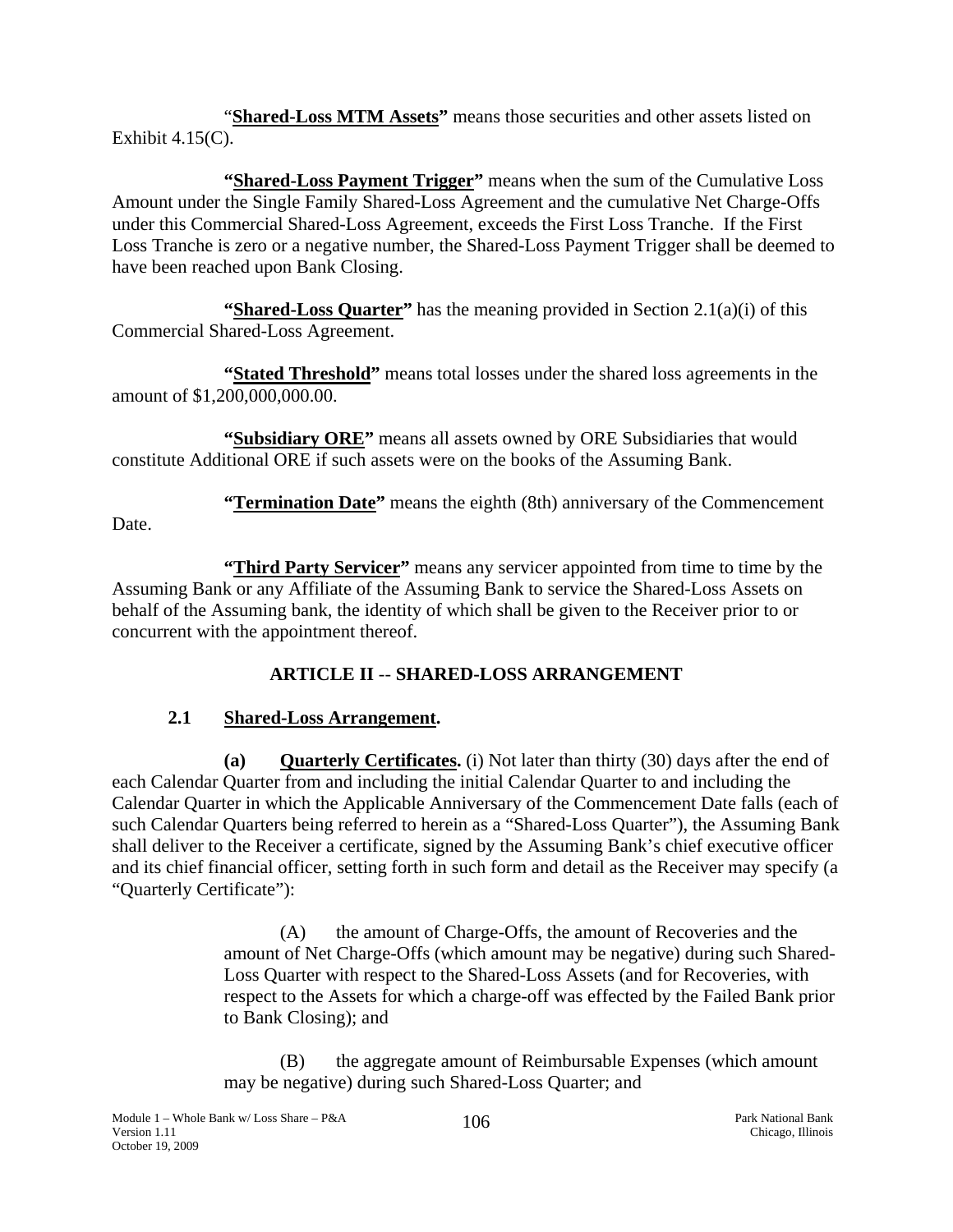(C) net realized loss on the Shared Loss MTM Assets determined pursuant to FAS 115, expressed as a positive number (MTM Net Realized Loss), or net realized gain on the Shared Loss MTM assets, expressed as a negative number (MTM Net Realized Gain); and

(D) any other than temporary impairment of the Shared Loss MTM Assets, determined pursuant to FAS 115, expressed as a positive number ("OTTI Loss") or reversals of OTTI Loss, expressed as a negative number (for the avoidance of doubt, normal and customary unrealized mark-to-market changes by reason of the application of fair value accounting do not qualify for loss sharing payments).

(ii) Not later than thirty (30) days after the end of each Calendar Quarter from and including the first Calendar Quarter following the final Shared-Loss Quarter to and including the Calendar Quarter in which the Termination Date falls (each of such Calendar Quarters being referred to herein as a "Recovery Quarter"), the Assuming Bank shall deliver to the Receiver a Quarterly Certificate setting forth, in such form and detail as the Receiver may specify

> (A) the amount of Recoveries and Recovery Expenses during such Recovery Quarter. On the Quarterly Certificate for the first Recovery Quarter only, the Assuming Bank may report as a separate item, in such form and detail as the Receiver may specify, the aggregate amount of any Reimbursable Expenses that: (a) were incurred prior to or during the final Shared-Loss Quarter, and (b) had not been included in any Quarterly Certificate for any Shared-Loss Quarter because they had not been actually paid by or on behalf of the Assuming Bank (in accordance with the terms of this Commercial Shared-Loss Agreement) during any Shared-Loss Quarter and (c) were actually paid by or on behalf of the Assuming Bank (in accordance with the terms of this Commercial Shared-Loss Agreement) during the first Recovery Quarter; and

(B) net realized gain on the Shared Loss MTM Assets.

# **(b) Payments With Respect to Shared-Loss Assets.**

(i) For purposes of this Section 2.1(b), the Assuming Bank shall initially record the Shared-Loss Assets on its Accounting Records at Book Value, and initially record the Shared Loss MTM Assets on its Accounting Records at Fair Value, and adjust such amounts as such values may change after the Bank Closing. If the amount of all Net Charge-Offs during any Shared-Loss Quarter plus Reimbursable Expenses, plus MTM Net Realized Gain or MTM Net Realized Loss, plus OTTI Loss during such Shared-Loss Quarter (the "Shared-Loss Amount") is positive, then, except as provided in Sections 2.1(c) and (e) below, and subject to the provisions of Section 2.1(b)(vi) below, not later than fifteen (15) days after the date on which the Receiver receives the Quarterly Certificate with respect to such Shared-Loss Quarter, the Receiver shall pay to the Assuming Bank an amount equal to eighty percent (80%) of the Shared-Loss Amount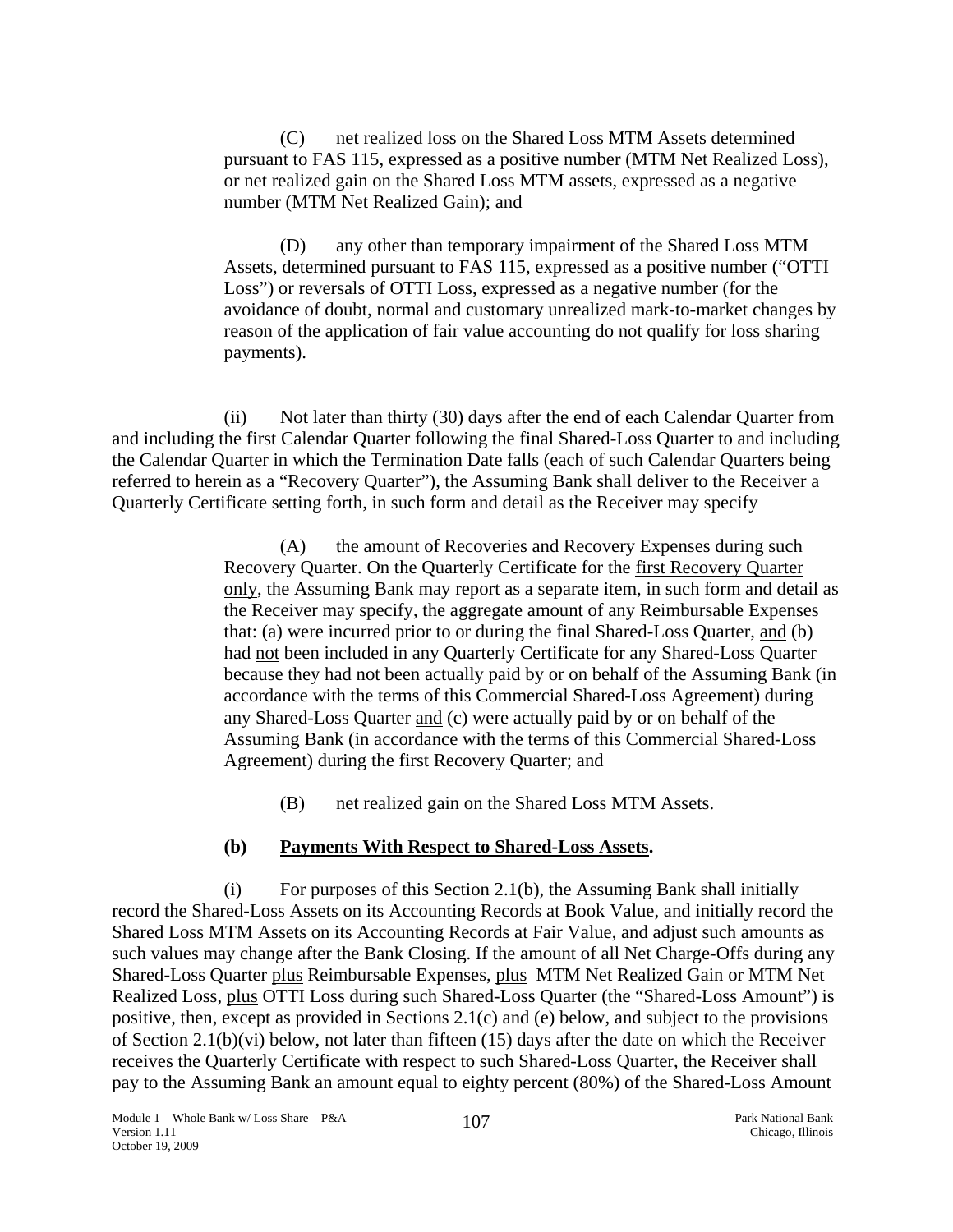for such Shared-Loss Quarter. If the Shared-Loss Amount during any Shared-Loss Quarter is negative, the Assuming Bank shall pay to the Receiver an amount equal to eighty percent (80%) of the Shared-Loss Amount for such Shared-Loss Quarter, which payment shall be delivered to the Receiver together with the Quarterly Certificate for such Shared-Loss Quarter. When the cumulative Shared-Loss Amounts for all Shared-Loss Quarters plus the Cumulative Loss Amount under the Single Family Shared-Loss Agreement equals or exceeds the Stated Threshold, the Receiver shall pay to the Assuming Bank an amount equal to ninety-five percent ((95%) of the Shared-Loss Amount for each Shared-Loss Quarter, until such time as the cumulative Shared-Loss Amount for all Shared-Loss Quarters is less than the Stated Threshold, when the percentage shall revert back to eighty percent (80%).

(ii) If the amount of gross Recoveries during any Recovery Quarter less Recovery Expenses during such Recovery Quarter plus net realized gains or reversals of OTTI Loss on Shared Loss MTM Assets (the "Recovery Amount") is positive, then, simultaneously with its delivery of the Quarterly Certificate with respect to such Recovery Quarter, the Assuming Bank shall pay to the Receiver an amount equal to eighty percent (80%) of the Recovery Amount for such Recovery Quarter. If the Recovery Amount is negative, then such negative amount shall be subtracted from the amount of gross Recoveries during the next succeeding Recovery Quarter in determining the Recovery Amount in such next succeeding Recovery Quarter; provided, that this Section 2.1(b)(ii) shall operate successively in the event that the Recovery Amount (after giving effect to this Section 2.1(b)(ii)) in such next succeeding Recovery Quarter is negative. The Assuming Bank shall specify, in the Quarterly Certificate for the final Recovery Quarter, the aggregate amount for all Recovery Quarters only, as of the end of, and including, the final Recovery Quarter of (A) Recoveries plus net realized gains or reversals of OTTI Loss on Shared Loss MTM Assets ("Aggregate Recovery Period Recoveries"), (B) Recovery Expenses ("Aggregate Recovery Expenses"), and (C) only those Recovery Expenses that have been actually "offset" against Aggregate Recovery Period Recoveries (including those so "offset" in that final Recovery Quarter) ("Aggregate Offset Recovery Expenses"); as used in this sentence, the term "offset" means the amount that has been applied to reduce gross Recoveries in any Recovery Quarter pursuant to the methodology set forth in this Section 2.1(b)(ii). If, at the end of the final Recovery Quarter the amount of Aggregate Recovery Expenses exceeds the amount of Aggregate Recovery Period Recoveries, the Receiver shall have no obligation to pay to the Assuming Bank all or any portion of such excess. Subsequent to the Assuming Bank's calculation of the Recovery Amount (if any) for the final Recovery Quarter, the Assuming Bank shall also show on the Quarterly Certificate for the final Recovery Quarter the results of the following three mathematical calculations: (i) Aggregate Recovery Period Recoveries minus Aggregate Offset Recovery Expenses; (ii) Aggregate Recovery Expenses minus Aggregate Offset Recovery Expenses; and (iii) the lesser of the two amounts calculated in (i) and (ii) immediately above ("Additional Recovery Expenses") multiplied by 80% (the amount so calculated in (iii) being defined as the "Additional Recovery Expense Amount"). If the Additional Recovery Expense Amount is greater than zero, then the Assuming Bank may request in the Quarterly Certificate for the final Recovery Quarter that the Receiver reimburse the Assuming Bank the amount of the Additional Recovery Expense Amount and the Receiver shall pay to the Assuming Bank the Additional Recovery Expense Amount within fifteen (15) days after the date on which the Receiver receives that Quarterly Certificate. On the Quarterly Certificate for the final Recovery Quarter only, the Assuming Bank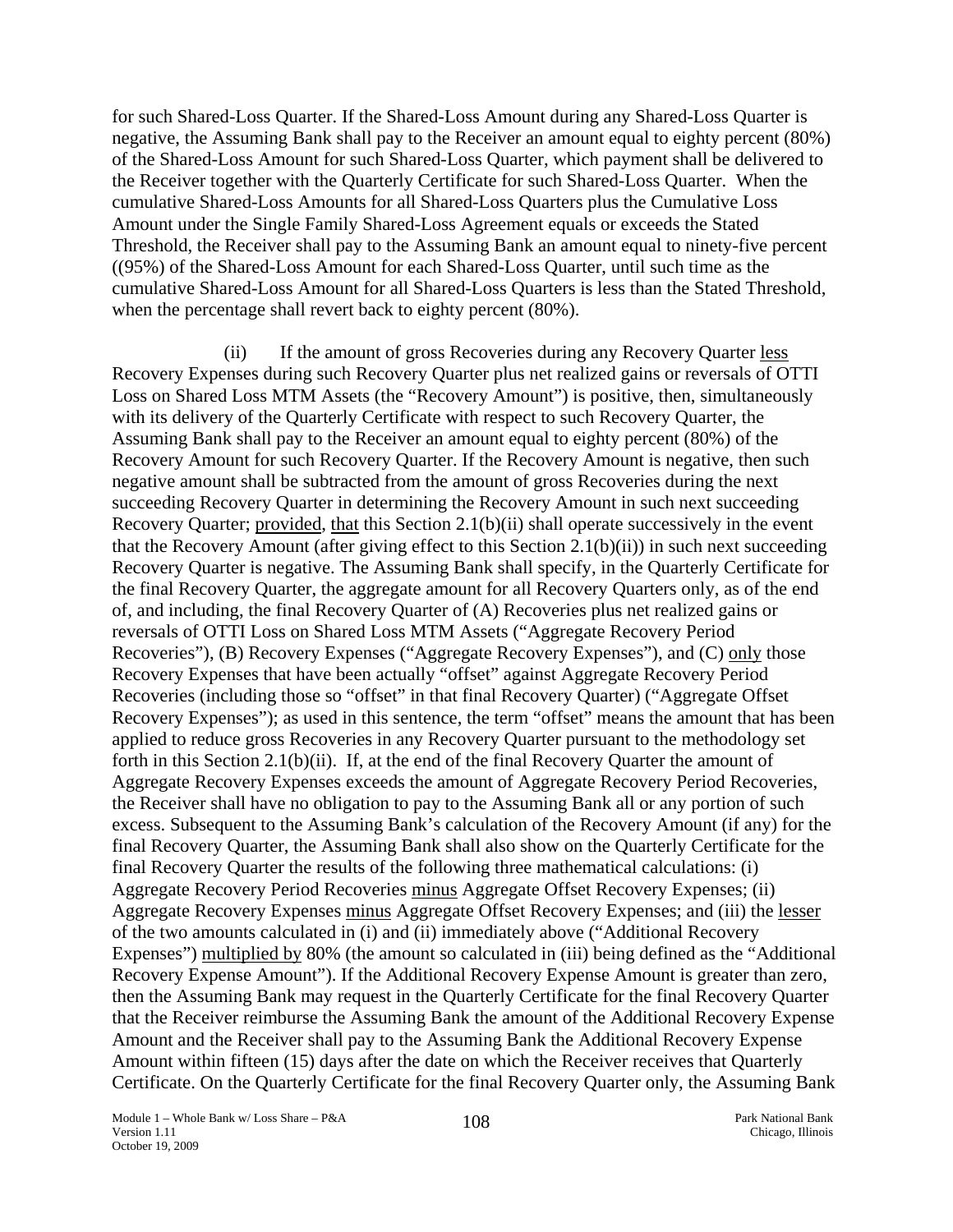may include, in addition to any Recovery Expenses for that Recovery Quarter that were paid by or on behalf of the Assuming Bank in that Recovery Quarter, those Recovery Expenses that: (a) were incurred prior to or during the final Recovery Quarter, and (b) had not been included in any Quarterly Certificate for any Recovery Quarter because they had not been actually paid by or on behalf of the Assuming Bank (in accordance with the terms of this Commercial Shared-Loss Agreement) during any Recovery Quarter, and (c) were actually paid by or on behalf of the Assuming Bank (in accordance with the terms of this Commercial Shared-Loss Agreement) prior to the date the Assuming Bank is required to deliver that final Quarterly Certificate to the Receiver under the terms of Section 2.1(a)(ii).

(iii) With respect to each Shared-Loss Quarter and Recovery Quarter, collections by or on behalf of the Assuming Bank on any charge-off effected by the Failed Bank prior to Bank Closing on an Asset other than a Shared-Loss Asset or Shared-Loss MTM Assets shall be reported as Recoveries under this Section 2.1 only to the extent such collections exceed the Book Value of such Asset, if any. For any Shared-Loss Quarter or Recovery Quarter in which collections by or on behalf of the Assuming Bank on such Asset are applied to both Book Value and to a charge-off effected by the Failed Bank prior to Bank Closing, the amount of expenditures incurred by or on behalf of the Assuming Bank attributable to the collection of any such Asset, that shall be considered a Reimbursable Expense or a Recovery Expense under this Section 2.1 will be limited to a proportion of such expenditures which is equal to the proportion derived by dividing (A) the amount of collections on such Asset applied to a charge-off effected by the Failed Bank prior to Bank Closing, by (B) the total collections on such Assets.

(iv) If the Assuming Bank has duly specified an amount of Reimbursable Expenses on the Quarterly Certificate for the first Recovery Quarter as described above in the last sentence of Section 2.1(a)(ii), then, not later than fifteen (15) days after the date on which the Receiver receives that Quarterly Certificate, the Receiver shall pay to the Assuming Bank an amount equal to eighty percent (80%) (or, if the Cumulative Loss Amount under the Single Family Shared-Loss Agreement plus the cumulative Shared-Loss Amount for all Shared-Loss Quarters equals or exceeds the Stated Threshold, ninety-five percent (95%)) of the amount of such Reimbursable Expenses.

(v) If the First Loss Tranche as determined under the Purchase and Assumption Agreement is a positive number, Receiver has no obligation to make payment for any Shared Loss Quarters until the Shared-Loss Payment Trigger is satisfied.

(vi) Payments from the Receiver with respect to this Commercial Shared-Loss Agreement are administrative expenses of the Receiver. To the extent the Receiver needs funds for shared-loss payments respect to this Commercial Shared-Loss Agreement, the Receiver shall request funds under the Master Loan and Security Agreement, as amended ("MLSA"), from FDIC in its corporate capacity. The Receiver will not agree to any amendment of the MLSA that would prevent the Receiver from drawing on the MLSA to fund shared-loss payments.

**(c) Limitation on Shared-Loss Payment.** The Receiver shall not be required to make any payments pursuant to this Section 2.1 with respect to any Charge-Off of a Shared-Loss Asset that the Receiver or the Corporation determines, based upon the Examination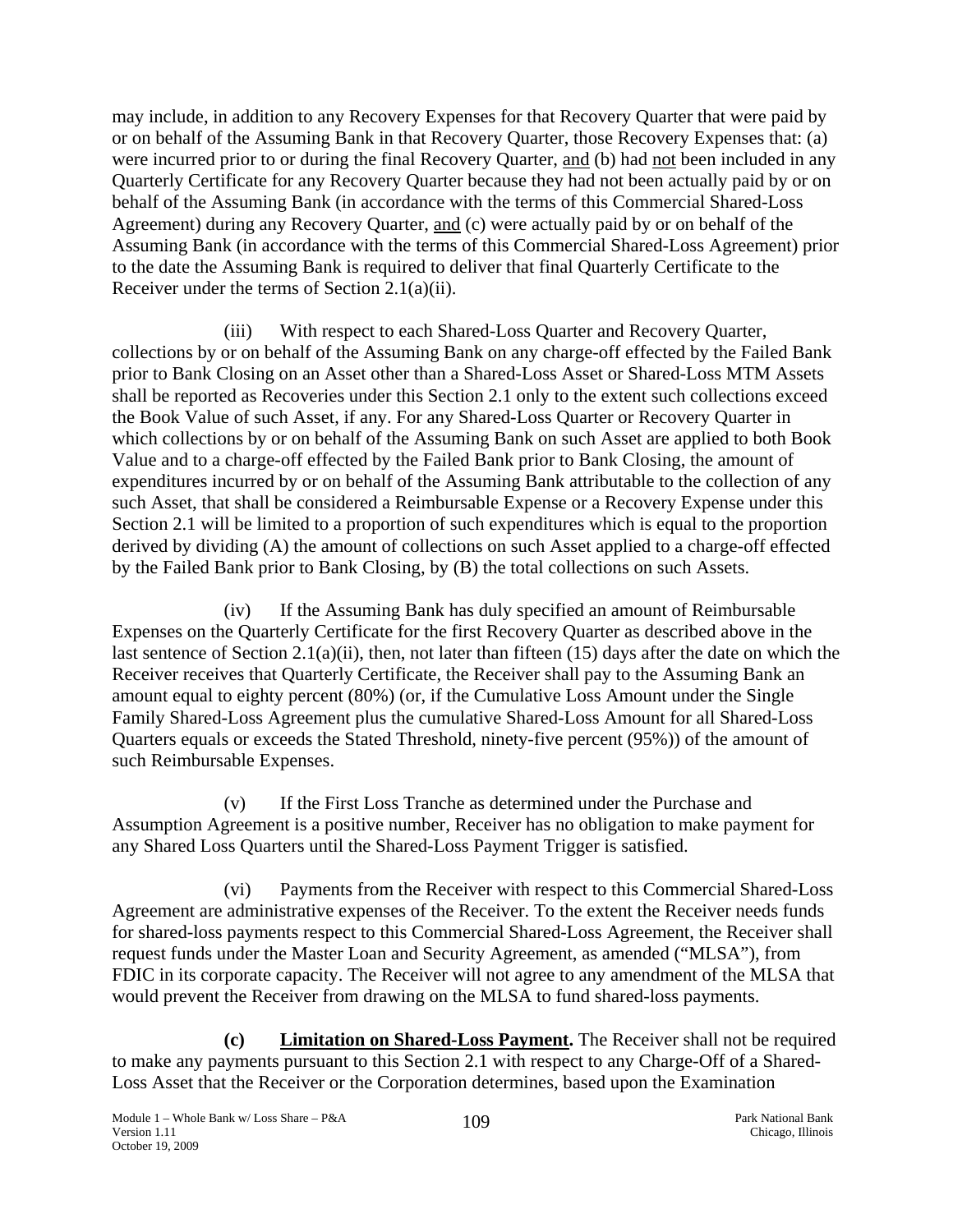Criteria, should not have been effected by the Assuming Bank; provided, (x) the Receiver must provide notice to the Assuming Bank detailing the grounds for not making such payment, (y) the Receiver must provide the Assuming Bank with a reasonable opportunity to cure any such deficiency and  $(z)$  (1) to the extent curable, if cured, the Receiver shall make payment with respect to any properly effected Charge-Off and (2) to the extent not curable, the Receiver shall make a payment as to all Charge-Offs (or portion of Charge-Offs) that were effected which would have been payable as a Charge-Off if the Assuming Bank had properly effected such Charge-Off. In the event that the Receiver does not make any payments with respect to any Charge-Off of a Shared-Loss Asset pursuant to this Section 2.1 or determines that a payment was improperly made, the Assuming Bank and the Receiver shall, upon final resolution, make such accounting adjustments and payments as may be necessary to give retroactive effect to such corrections.

Loan to the detriment of such Shared-Loss Asset to which such loan is related; provided, that **(d) Sale of, or Additional Advances or Amendments with Respect to, Shared-Loss Loans and Administration of Related Loans.** No Shared-Loss Loan shall be treated as a Shared-Loss Asset pursuant to this Section 2.1 (i) if the Assuming Bank sells or otherwise transfers such Shared-Loss Loan or any interest therein (whether with or without recourse) to any Person, (ii) after the Assuming Bank makes any additional advance, commitment or increase in the amount of a commitment with respect to such Shared-Loss Loan that does not constitute a Permitted Advance or a Shared-Loss Loan Commitment Advance, (iii) after the Assuming Bank makes any amendment, modification, renewal or extension to such Shared-Loss Loan that does not constitute a Permitted Amendment, or (iv) after the Assuming Bank has managed, administered or collected any "Related Loan" (as such term is defined in Section 3.4 of Article III of this Commercial Shared-Loss Agreement) in any manner which would have the effect of increasing the amount of any collections with respect to the Related any such Shared-Loss Loan that has been the subject of Charge-Offs prior to the taking of any action described in clause (i), (ii), (iii) or (iv) of this Section 2.1(d) by the Assuming Bank shall be treated as a Shared-Loss Asset pursuant to this Section 2.1 solely for the purpose of treatment of Recoveries on such Charge-Offs until such time as the amount of Recoveries with respect to such Shared-Loss Asset equals such Charge-Offs.

# **(e) Option to Purchase.**

(i) In the event that the Assuming Bank determines that there is a substantial likelihood that continued efforts to collect a Shared-Loss Asset or an Asset for which a chargeoff was effected by the Failed Bank with, in either case, a Legal Balance of \$500,000 or more on the Accounting Records of the Assuming Bank will result in an expenditure, after Bank Closing, of funds by on behalf of the Assuming Bank to a third party for a specified purpose (the expenditure of which, in its best judgment, will maximize collections), which do not constitute Reimbursable Expenses or Recovery Expenses, and such expenses will exceed ten percent (10%) of the then book value thereof as reflected on the Accounting Records of the Assuming Bank, the Assuming Bank shall (i) promptly so notify the Receiver and (ii) request that such expenditure be treated as a Reimbursable Expense or Recovery Expense for purposes of this Section 2.1. (Where the Assuming Bank determines that there is a substantial likelihood that the previously mentioned situation exists with respect to continued efforts to collect a Shared-Loss Asset or an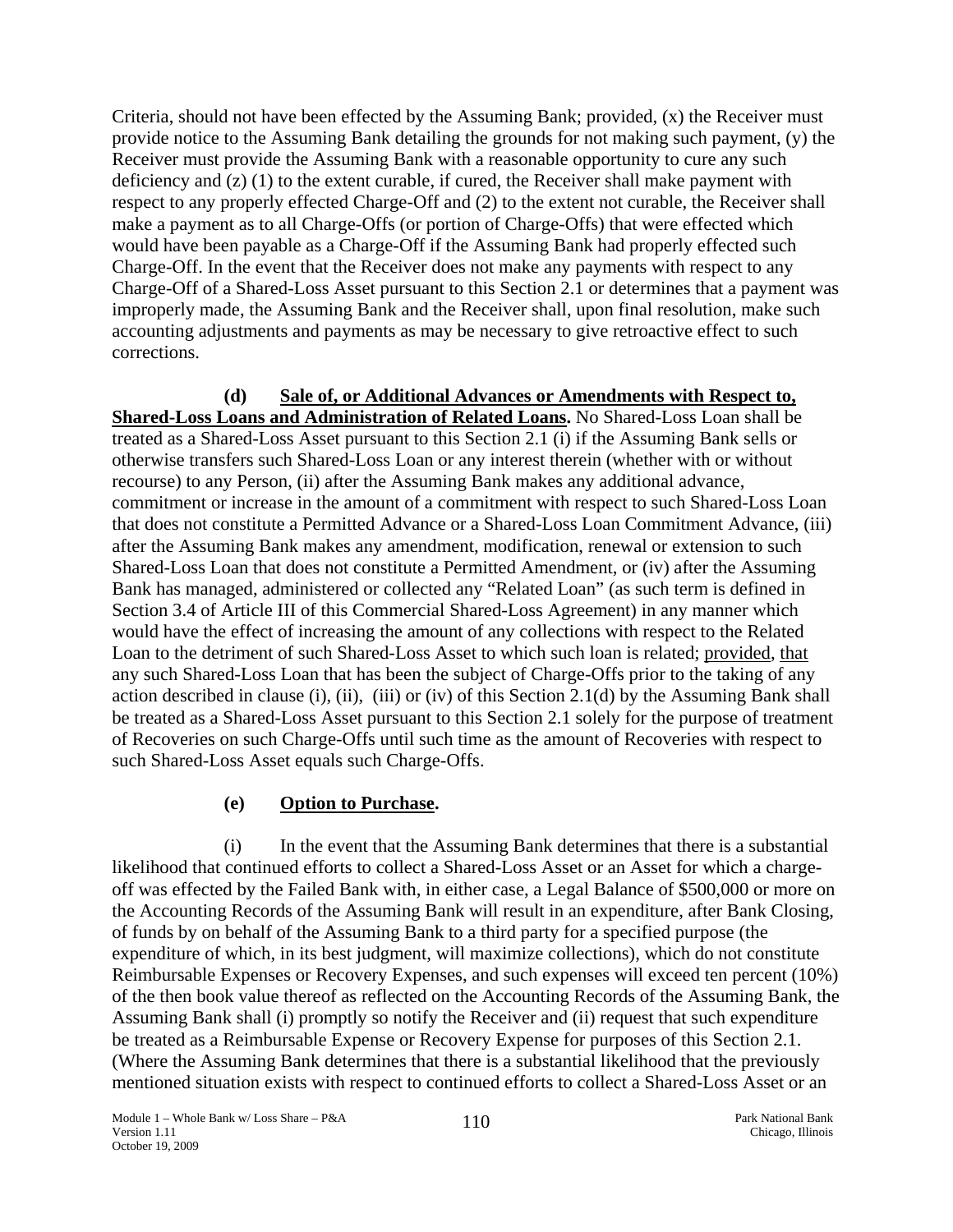Asset for which a charge-off was effected by the Failed Bank with, in either case, a Legal Balance of less than \$1,000,000 on the Accounting Records of the Assuming Bank, the Assuming Bank may so notify the Receiver and request that such expenditure be treated as a Reimbursable Expense or Recovery Expense.) Within thirty (30) days after its receipt of such a notice, the Receiver will advise the Assuming Bank of its consent or denial, that such expenditures shall be treated as a Reimbursable Expense or Recovery Expense, as the case may be. Notwithstanding the failure of the Receiver to give its consent with respect to such expenditures, the Assuming Bank shall continue to administer such Shared-Loss Asset in accordance with Section 2.2, except that the Assuming Bank shall not be required to make such expenditures. At any time after its receipt of such a notice and on or prior to the Termination Date the Receiver shall have the right to purchase such Shared-Loss Asset or Asset as provided in Section 2.1(e)(iii), notwithstanding any consent by the Receiver with respect to such expenditure.

(ii) During the period prior to the Termination Date, the Assuming Bank shall notify the Receiver within fifteen (15) days after any of the following becomes fully or partially charged-off:

> (A) a Shared-Loss Loan having a Legal Balance (or, in the case of more than one (1) Shared-Loss Loan made to the same Obligor, a combined Legal Balance) of \$500,000 or more in circumstances in which the legal claim against the relevant Obligor survives; or

(B) a Shared-Loss Loan to a director, an "executive officer" as defined in 12 C.F.R. 215.2(d), a "principal shareholder" as defined in 12 C.F.R. 215.2(l), or an Affiliate of the Assuming Bank.

(iii) If the Receiver determines in its discretion that the Assuming Bank is not diligently pursuing collection efforts with respect to any Shared-Loss Asset which has been fully or partially charged-off or written-down (including any Shared-Loss Asset which is identified or required to be identified in a notice pursuant to Section 2.1(e)(ii)) or any Asset for which there exists a Failed Bank Charge-Off/Write-Down, the Receiver may at its option, exercisable at any time on or prior to the Termination Date, require the Assuming Bank to assign, transfer and convey such Shared-Loss Asset or Asset to and for the sole benefit of the Receiver for a price equal to the Shared-Loss Asset Repurchase Price thereof less the Related Liability Amount with respect to any Related Liabilities related to such Shared-Loss Asset or Asset.

(iv) Not later than ten (10) days after the date upon which the Assuming Bank receives notice of the Receiver's intention to purchase or require the assignment of any Shared-Loss Asset or Asset pursuant to Section 2.1(e)(i) or (iii), the Assuming Bank shall transfer to the Receiver such Shared-Loss Asset or Asset and any Credit Files relating thereto and shall take all such other actions as may be necessary and appropriate to adequately effect the transfer of such Shared-Loss Asset or Asset from the Assuming Bank to the Receiver. Not later than fifteen (15) days after the date upon which the Receiver receives such Shared-Loss Asset or Asset and any Credit Files relating thereto, the Receiver shall pay to the Assuming Bank an amount equal to the Shared-Loss Asset Repurchase Price of such Shared-Loss Asset or Asset less the Related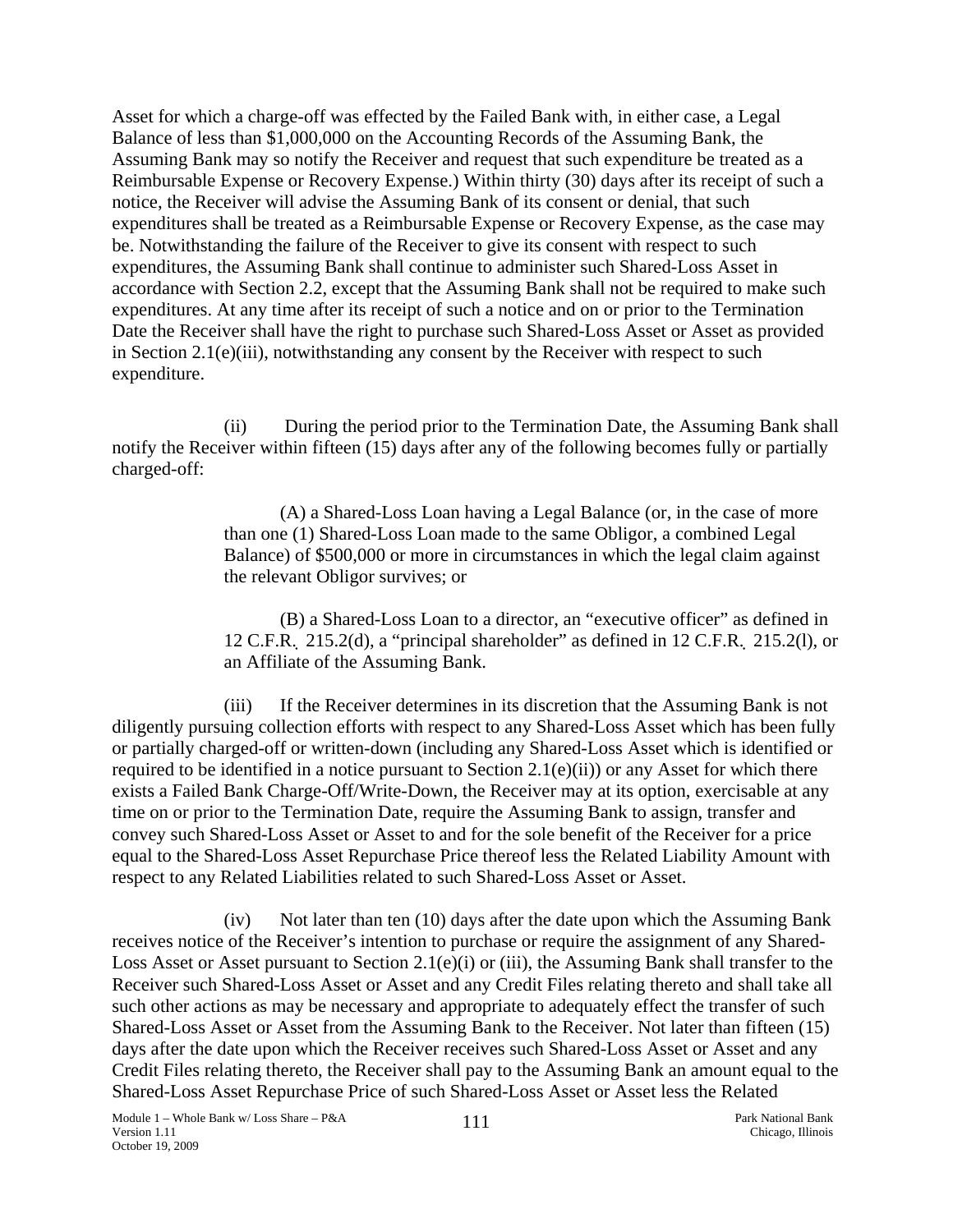Liability Amount.

(v) The Receiver shall assume all Related Liabilities with respect to any Shared-Loss Asset or Asset set forth in the notice described in Section 2.1(e)(iv).

### **(f) Dispute Resolution.**

(i) (A) Any dispute as to whether a Charge-Off of a Shared-Loss Asset was made in accordance with Examination Criteria shall be resolved by the Assuming Bank's Chartering Authority. (B) With respect to any other dispute arising under the terms of this Commercial Shared-Loss Agreement which the parties hereto cannot resolve after having negotiated such matter, in good faith, for a thirty (30) day period, other than a dispute the Corporation is not permitted to submit to arbitration under the Administrative Dispute Resolution Act of 1996 ("ADRA"), as amended, such other dispute shall be resolved by determination of a review board (a "Review Board") established pursuant to Section 2.1(f). Any Review Board under this Section 2.1(f) shall follow the provisions of the Federal Arbitration Act and shall follow the provisions of the ADRA. (C) Any determination by the Assuming Bank's Chartering Authority or by a Review Board shall be conclusive and binding on the parties hereto and not subject to further dispute, and judgment may be entered on said determination in accordance with applicable arbitration law in any court having jurisdiction thereof.

(ii) A Review Board shall consist of three (3) members, each of whom shall have such expertise as the Corporation and the Assuming Bank agree is relevant. As appropriate, the Receiver or the Corporation (the "FDIC Party") will select one member, one member will be selected by the Assuming Bank and the third member (the "Neutral Member") will be selected by the other two members. The member of the Review Board selected by a party may be removed at any time by such party upon two (2) days' written notice to the other party of the selection of a replacement member. The Neutral Member may be removed by unanimous action of the members appointed by the FDIC Party and the Assuming Bank after two (2) days' prior written notice to the FDIC Party and the Assuming Bank of the selection of a replacement Neutral Member. In addition, if a Neutral Member fails for any reason to serve or continue to serve on the Review Board, the other remaining members shall so notify the parties to the dispute and the Neutral Member in writing that such Neutral Member will be replaced, and the Neutral Member shall thereafter be replaced by the unanimous action of the other remaining members within twenty (20) business days of that notification.

(iii) No dispute may be submitted to a Review Board by any of the parties to this Commercial Shared-Loss Agreement unless such party has provided to the other party a written notice of dispute ("Notice of Dispute"). During the forty-five (45)-day period following the providing of a Notice of Dispute, the parties to the dispute will make every effort in good faith to resolve the dispute by mutual agreement. As part of these good faith efforts, the parties should consider the use of less formal dispute resolution techniques, as judged appropriate by each party in its sole discretion. Such techniques may include, but are not limited to, mediation, settlement conference, and early neutral evaluation. If the parties have not agreed to a resolution of the dispute by the end of such forty-five (45)-day period, then, subject to the discretion of the Corporation and the written consent of the Assuming Bank as set forth in Section 2.1(f)(i)(B)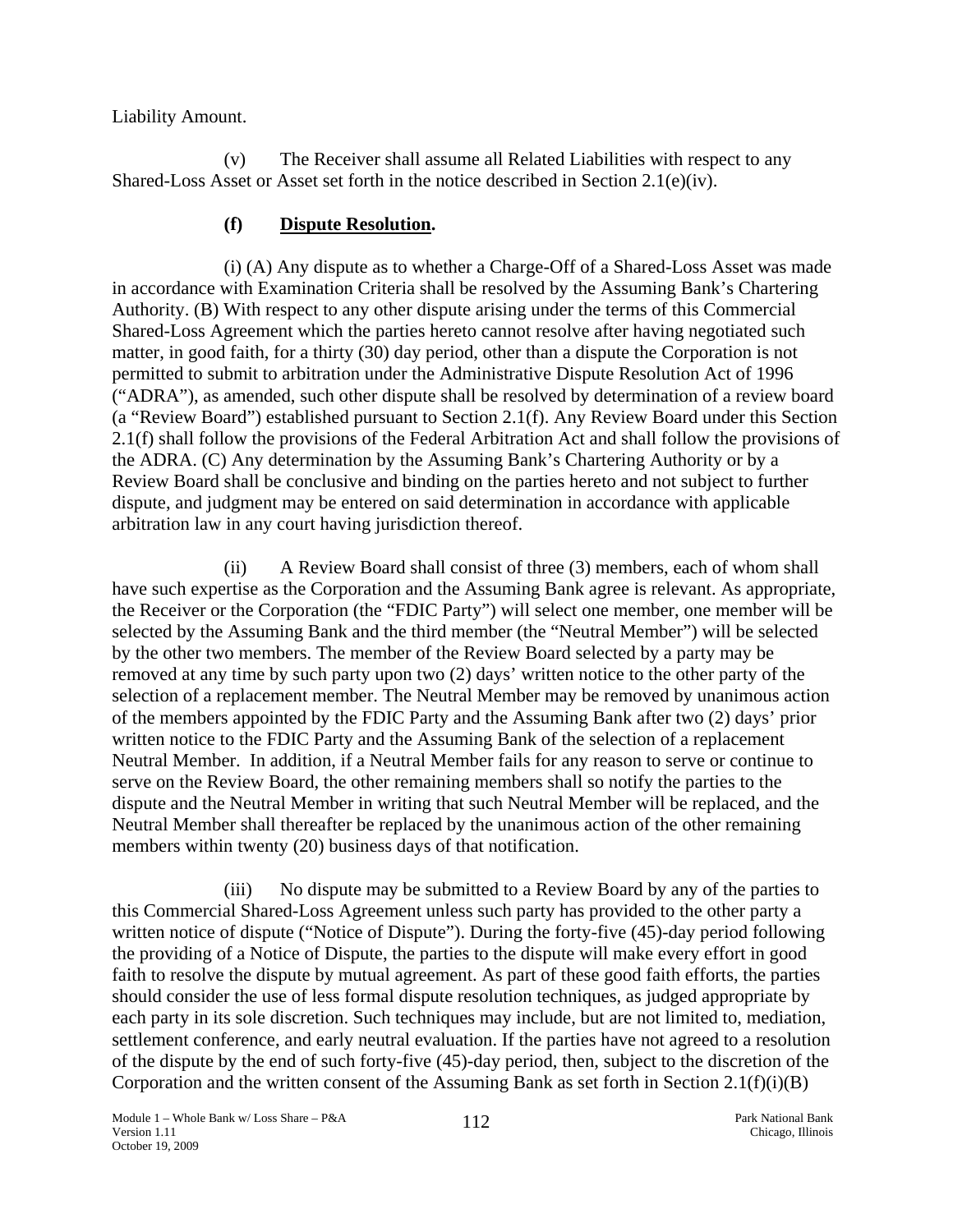above, on the first day following the end of such period, the FDIC Party and the Assuming Bank shall notify each other of its selection of its member of the Review Board and such members shall be instructed to promptly select the Neutral Member of the Review Board. If the members appointed by the FDIC Party and the Assuming Bank are unable to promptly agree upon the initial selection of the Neutral Member, or a timely replacement Neutral Member as set forth in Section 2.1(f)(ii) above, the two appointed members shall apply to the American Arbitration Association ("AAA"), and such Neutral Member shall be appointed in accordance with the Commercial Arbitration Rules of the AAA.

(iv) The resolution of a dispute pursuant to this Section 2.1(f) shall be governed by the Commercial Arbitration Rules of the AAA to the extent that such rules are not inconsistent with this Section 2.1(f). The Review Board may modify the procedures set forth in such rules from time to time with the prior approval of the FDIC Party and the Assuming Bank.

(v) Within fifteen (15) days after the last to occur of the final written submissions of both parties, the presentation of witnesses, if any, and oral presentations, if any, the Review Board shall adopt the position of one of the parties and shall present to the parties a written award regarding the dispute. The determination of any two  $(2)$  members of a Review Board will constitute the determination of such Review Board.

(vi) The FDIC Party and the Assuming Bank will each pay the fees and expenses of the member of the Review Board selected by it. The FDIC Party and Assuming Bank will share equally the fees and expenses of the Neutral Member. No such fees or expenses incurred by or on behalf of the Assuming Bank shall be subject to reimbursement by the FDIC Party under this Commercial Shared-Loss Agreement or otherwise.

(vii) Each party will bear all costs and expenses incurred by it in connection with the submission of any dispute to a Review Board. No such costs or expenses incurred by or on behalf of the Assuming Bank shall be subject to reimbursement by the FDIC Party under this Commercial Shared-Loss Agreement or otherwise. The Review Board shall have no authority to award costs or expenses incurred by either party to these proceedings.

(viii) Any dispute resolution proceeding held pursuant to this Section 2.1(f) shall not be public. In addition, each party and each member of any Review Board shall strictly maintain the confidentiality of all issues, disputes, arguments, positions and interpretations of any such proceeding, as well as all information, attachments, enclosures, exhibits, summaries, compilations, studies, analyses, notes, documents, statements, schedules and other similar items associated therewith, except as the parties agree in writing or such disclosure is required pursuant to law, rule or regulation. Pursuant to ADRA, dispute resolution communications may not be disclosed either by the parties or by any member of the Review board unless:

(1) all parties to the dispute resolution proceeding agree in writing;

- (2) the communication has already been made public;
- (3) the communication is required by statute, rule or regulation to be made public;

or

(4) a court determines that such testimony or disclosure is necessary to prevent a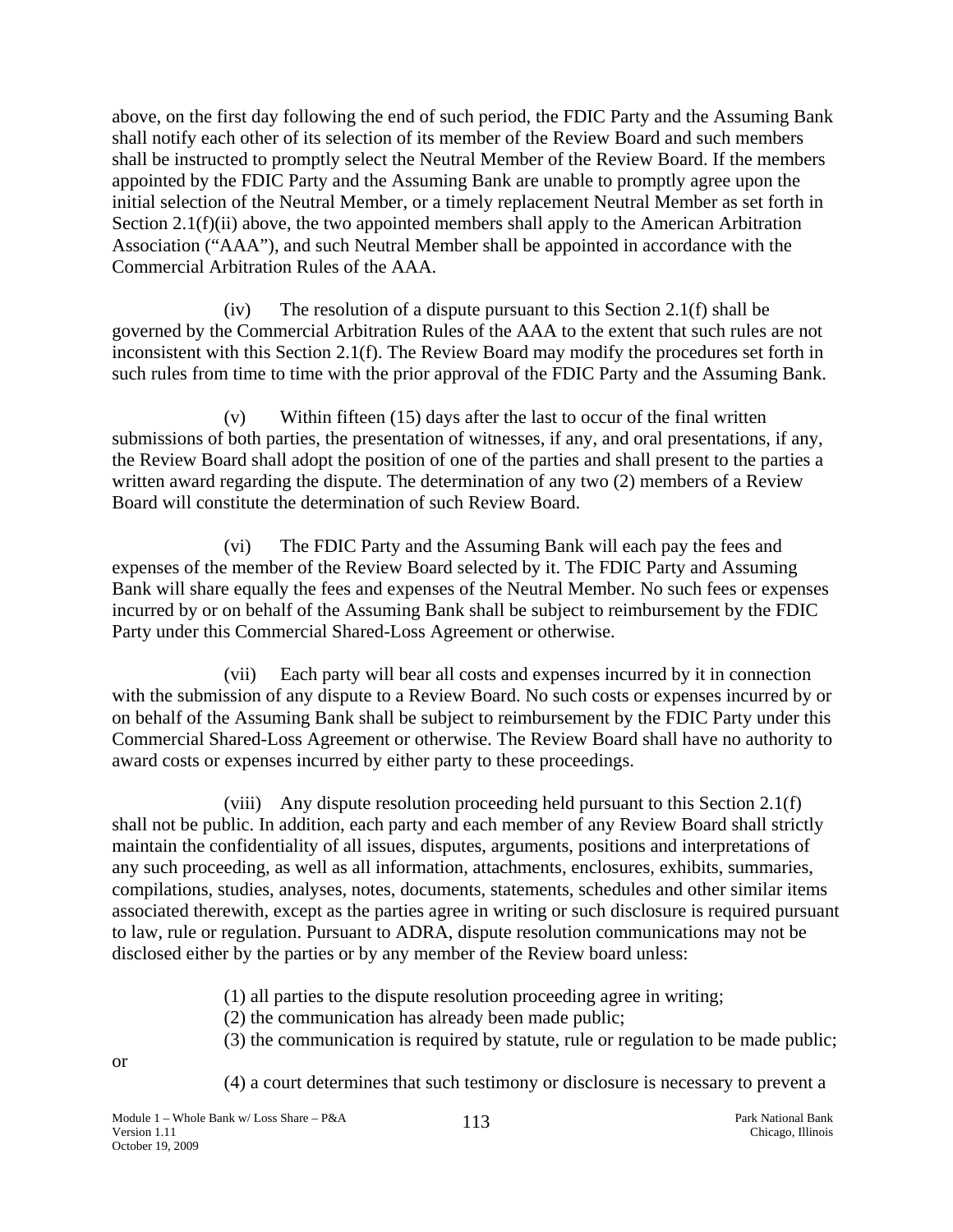manifest injustice, help establish a violation of the law or prevent harm to the public health or safety, or of sufficient magnitude in the particular case to outweigh the integrity of dispute resolution proceedings in general by reducing the confidence of parties in future cases that their communications will remain confidential.

 $(ix)$  Any dispute resolution proceeding pursuant to this Section 2.1(f) (whether as a matter of good faith negotiations, by resort to a Review Board, or otherwise) is a compromise negotiation for purposes of the Federal Rules of Evidence and state rules of evidence. The parties agree that all proceedings, including any statement made or document prepared by any party, attorney or other participants are privileged and shall not be disclosed in any subsequent proceeding or document or construed for any purpose as an admission against interest. Any document submitted and any statements made during any dispute resolution proceeding are for settlement purposes only. The parties further agree not to subpoena any of the members of the Review Board or any documents submitted to the Review Board. In no event will the Neutral Member voluntarily testify on behalf of any party.

(x) No decision, interpretation, determination, analysis, statement, award or other pronouncement of any Review Board shall constitute precedent as regards any subsequent proceeding (whether or not such proceeding involves dispute resolution under this Commercial Shared-Loss Agreement) nor shall any Review Board be bound to follow any decision, interpretation, determination, analysis, statement, award or other pronouncement rendered by any previous Review Board or any other previous dispute resolution panel which may have convened in connection with a transaction involving other failed financial institutions or Federal assistance transactions.

(xi) The parties may extend any period of time in this Section 2.1(f) by mutual agreement. Notwithstanding anything above to the contrary, no dispute shall be submitted to a Review Board until each member of the Review Board, and any substitute member, if applicable, agrees to be bound by the provisions of this Section 2.1(f) as applicable to members of a Review Board. Prior to the commencement of the Review Board proceedings, or, in the case of a substitute Neutral Member, prior to the re-commencement of such proceedings subsequent to that substitution, the Neutral Member shall provide a written oath of impartiality.

(xii) For the avoidance of doubt, and notwithstanding anything herein to the contrary, in the event any notice of dispute is provided to a party under this Section 2.1(g) prior to the Termination Date, the terms of this Commercial Shared-Loss Agreement shall remain in effect with respect to any such items set forth in such notice until such time as any such dispute with respect to such item is finally resolved.

 (g) **Payment in the Event Losses Fail to Reach Expected Level**. On the date that is 45 days following the last day (such day, the "True-Up Measurement Date") of the calendar month in which the tenth anniversary of the calendar day following the Bank Closing occurs, the Assuming Bank shall pay to the Receiver fifty percent (50%) of the excess, if any, of  $(i)$  twenty percent (20%) of the Stated Threshold less  $(ii)$  the sum of  $(A)$  twenty-five percent (25%) of the asset premium (discount) plus (B) twenty-five percent (25%) of the Cumulative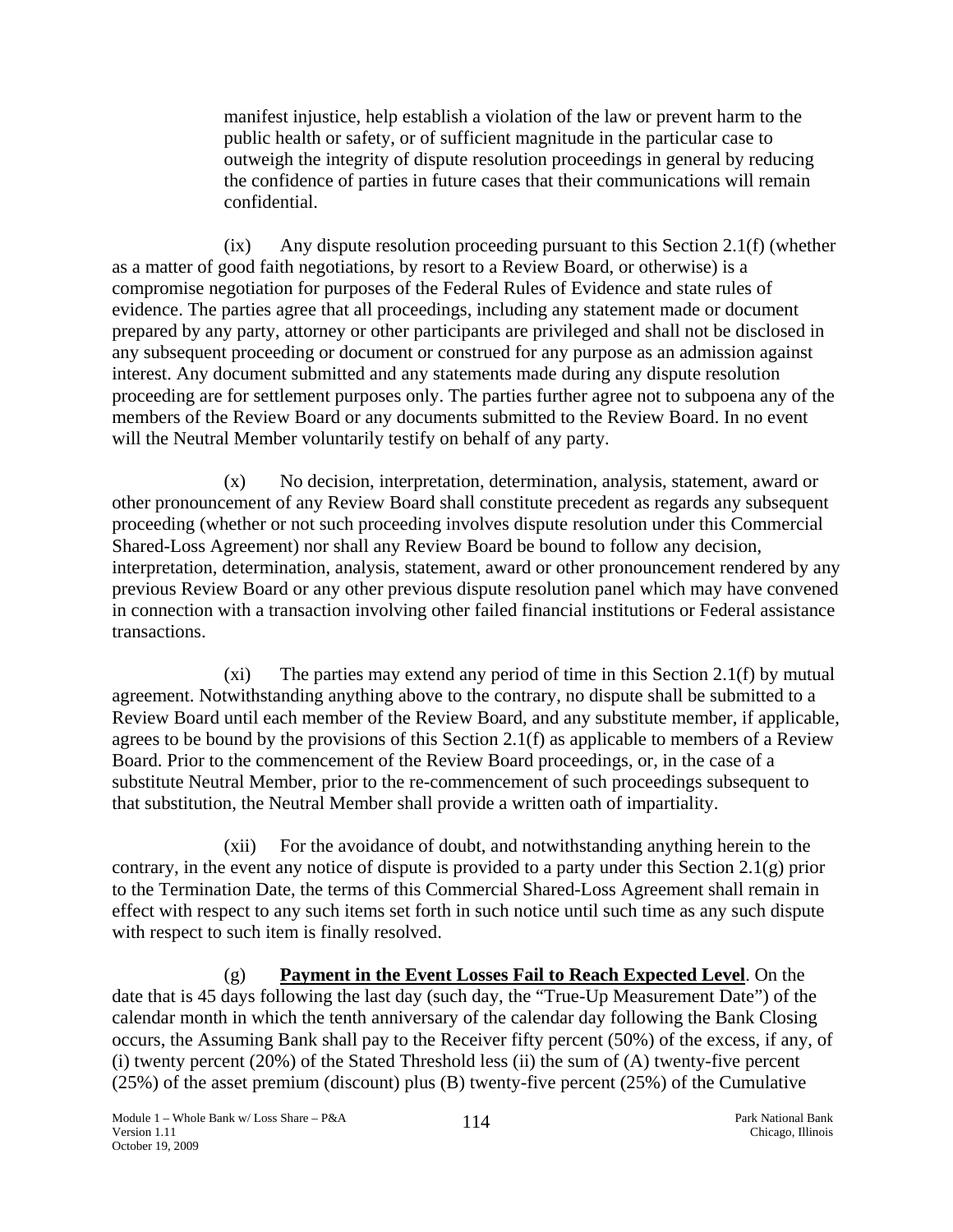Shared-Loss Payments plus (C) the Cumulative Servicing Amount. The Assuming Bank shall deliver to the Receiver not later than 30 days following the True-Up Measurement Date, a schedule, signed by an officer of the Assuming Bank, setting forth in reasonable detail the calculation of the Cumulative Shared-Loss Payments and the Cumulative Servicing Amount.

**2.2 Administration of Shared-Loss Assets.** The Assuming Bank shall at all times prior to the Termination Date comply with the Rules Regarding the Administration of Shared-Loss Assets as set forth in Article III of this Commercial Shared-Loss Agreement.

# **2.3 Auditor Report; Right to Audit.**

(a) Within ninety (90) days after the end of each fiscal year from and including the fiscal year during which Bank Closing falls to and including the calendar year during which the Termination Date falls, the Assuming Bank shall deliver to the Corporation and to the Receiver a report signed by its independent public accountants stating that they have reviewed the terms of this Commercial Shared-Loss Agreement and that, in the course of their annual audit of the Assuming Bank's books and records, nothing has come to their attention suggesting that any computations required to be made by the Assuming Bank during such year by this Article II were not made by the Assuming Bank in accordance herewith. In the event that the Assuming Bank cannot comply with the preceding sentence, it shall promptly submit to the Receiver corrected computations together with a report signed by its independent public accountants stating that, after giving effect to such corrected computations, nothing has come to their attention suggesting that any computations required to be made by the Assuming Bank during such year by this Article II were not made by the Assuming Bank in accordance herewith. In such event, the Assuming Bank and the Receiver shall make all such accounting adjustments and payments as may be necessary to give effect to each correction reflected in such corrected computations, retroactive to the date on which the corresponding incorrect computation was made. It is the intention of this provision to align the timing of the audit required under this Commercial Shared-Loss Agreement with the examination audit required pursuant to 12 CFR Section 363.

(b) The Assuming Bank shall perform on an annual basis an internal audit of its compliance with the provisions of this Article II and shall provide the Receiver and the Corporation with copies of the internal audit reports and access to internal audit workpapers related to such internal audit.

(c) The Receiver or the Corporation may perform an audit to determine the Assuming Bank's compliance with the provisions of this Commercial Shared-Loss Agreement, including this Article II, at any time by providing not less than ten (10) Business Days prior written notice. The scope and duration of any such audit shall be within the discretion of the Receiver or the Corporation, as the case may be, but shall in no event be administered in a manner that unreasonably interferes with the operation of the Assuming Bank's business. The Receiver or the Corporation, as the case may be, shall bear the expense of any such audit. In the event that any corrections are necessary as a result of such an audit, the Assuming Bank and the Receiver shall make such accounting adjustments and payments as may be necessary to give retroactive effect to such corrections.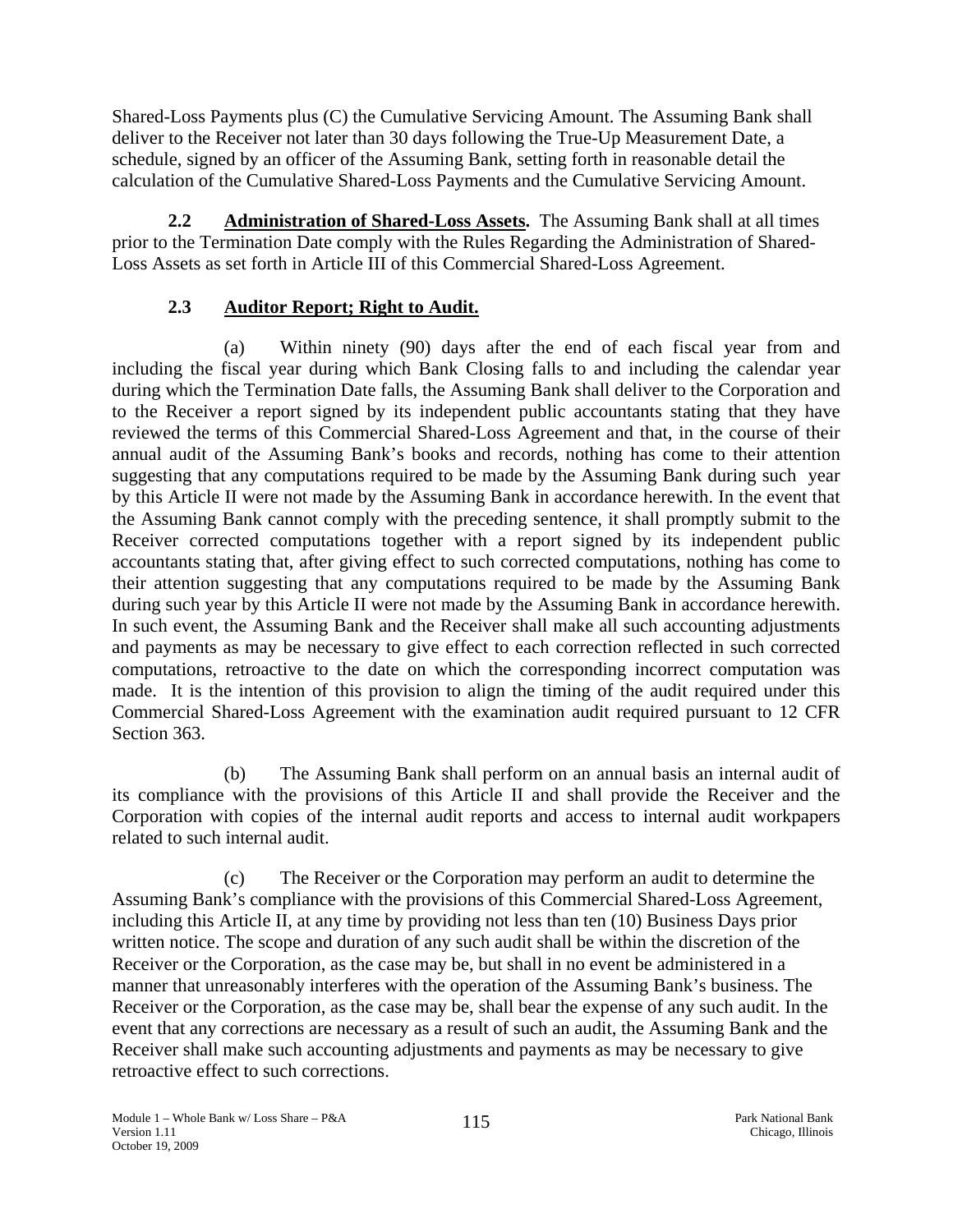**2.4 Withholdings.** Notwithstanding any other provision in this Article II, the Receiver, upon the direction of the Director (or designee) of the Corporation's Division of Resolutions and Receiverships, may withhold payment for any amounts included in a Quarterly Certificate delivered pursuant to Section 2.1, if, in its judgment, there is a reasonable basis under the terms of this Commercial Shared-Loss Agreement for denying the eligibility of an item for which reimbursement or payment is sought under such Section. In such event, the Receiver shall provide a written notice to the Assuming Bank detailing the grounds for withholding such payment. At such time as the Assuming Bank demonstrates to the satisfaction of the Receiver that the grounds for such withholding of payment, or portion of payment, no longer exist or have been cured, then the Receiver shall pay the Assuming Bank the amount withheld which the Receiver determines is eligible for payment, within fifteen (15) Business Days. In the event the Receiver or the Assuming Bank elects to submit the issue of the eligibility of the item for reimbursement or payment for determination under the dispute resolution procedures of Section 2.1(f), then (i) if the dispute is settled by the mutual agreement of the parties in accordance with Section 2.1(f)(iii), the Receiver shall pay the amount withheld (to the extent so agreed) within fifteen (15) Business Days from the date upon which the dispute is determined by the parties to be resolved by mutual agreement, and (ii) if the dispute is resolved by the determination of a Review Board, the Receiver shall pay the amount withheld (to the extent so determined) within fifteen (15) Business Days from the date upon which the Receiver is notified of the determination by the Review Board of its obligation to make such payment. Any payment by the Receiver pursuant to this Section 2.4 shall be made together with interest on the amount thereof from the date the payment was agreed or determined otherwise to be due, at the interest rate per annum determined by the Receiver to be equal to the coupon equivalent of the three (3)-month U.S. Treasury Bill Rate in effect as of the first Business Day of each Calendar Quarter during which such interest accrues as reported in the Federal Reserve Board's Statistical Release for Selected Interest Rates H.15 opposite the caption "Auction Average - 3-Month" or, if not so reported for such day, for the next preceding Business Day for which such rate was so reported.

**2.5 Books and Records**. The Assuming Bank shall at all times during the term of this Commercial Shared-Loss Agreement keep books and records which fairly present all dealings and transactions carried out in connection with its business and affairs. Except as otherwise provided for in the Purchase and Assumption Agreement or this Commercial Shared-Loss Agreement, all financial books and records shall be kept in accordance with generally accepted accounting principles, consistently applied for the periods involved and in a manner such that information necessary to determine compliance with any requirement of the Purchase and Assumption Agreement or this Commercial Shared-Loss Agreement will be readily obtainable, and in a manner such that the purposes of the Purchase and Assumption Agreement or this Commercial Shared-Loss Agreement may be effectively accomplished. Without the prior written approval of the Corporation, the Assuming Bank shall not make any change in its accounting principles adversely affecting the value of the Shared-Loss Assets except as required by a change in generally accepted accounting principles. The Assuming Bank shall notify the Corporation of any change in its accounting principles affecting the Shared-Loss Assets which it believes are required by a change in generally accepted accounting principles.

**2.6 Information**. The Assuming Bank shall promptly provide to the Corporation such other information, including financial statements and computations, relating to the perfor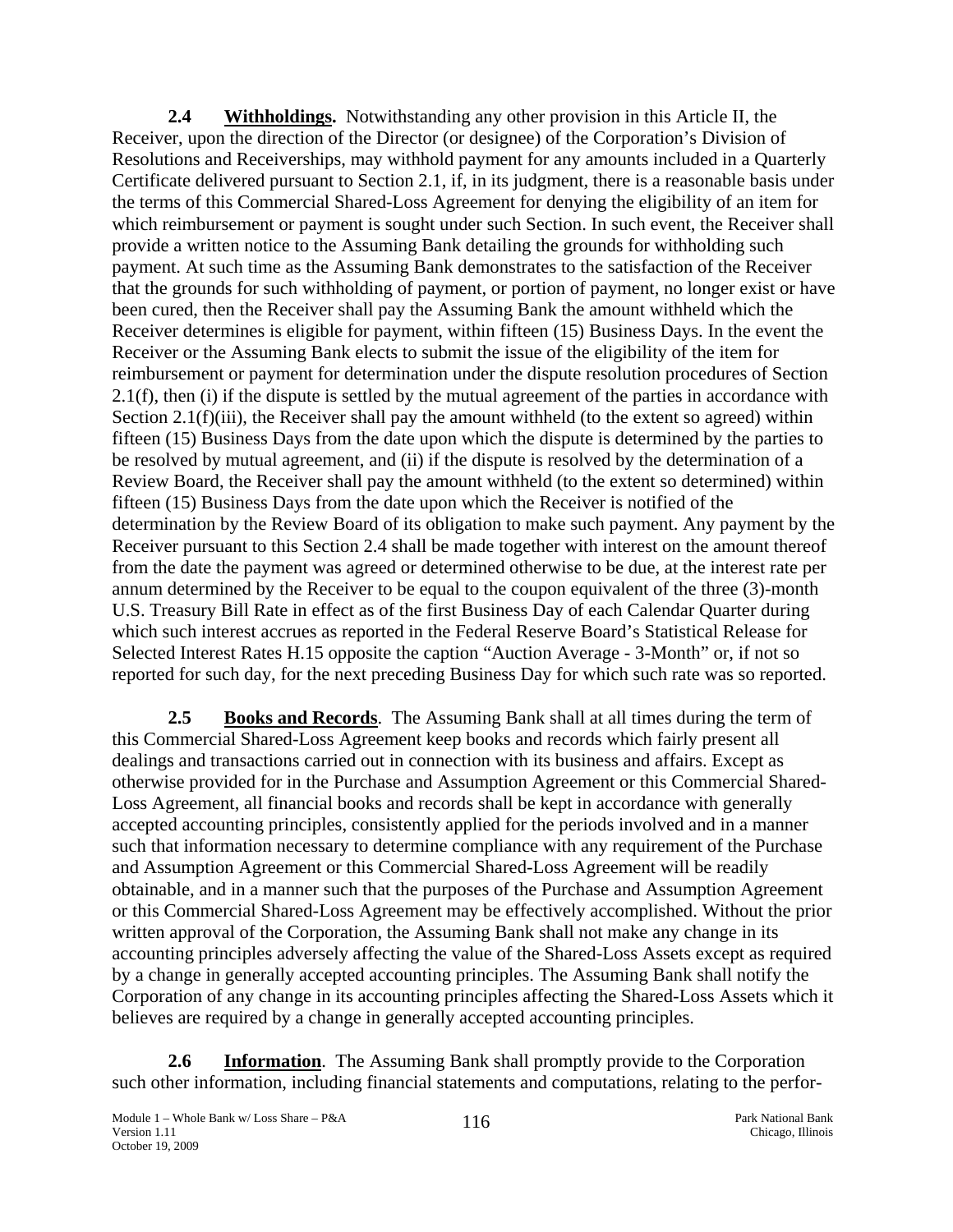mance of the provisions of the Purchase and Assumption Agreement or otherwise relating to its business and affairs or this Commercial Shared-Loss Agreement, as the Corporation or the Receiver may request from time to time.

**2.7 Tax Ruling.** The Assuming Bank shall not at any time, without the Corporation's prior written consent, seek a private letter ruling or other determination from the Internal Revenue Service or otherwise seek to qualify for any special tax treatment or benefits associated with any payments made by the Corporation pursuant to the Purchase and Assumption Agreement or this Commercial Shared-Loss Agreement.

# **ARTICLE III - RULES REGARDING THE ADMINISTRATION OF SHARED-LOSS ASSETS AND SHARED-LOSS MTM ASSETS**

**3.1** Agreement with Respect to Administration. The Assuming Bank shall (and shall cause any of its Affiliates to which the Assuming Bank transfers any Shared-Loss Assets or Shared-Loss MTM Assets) to, or a Third Party Servicer to, manage, administer, and collect the Shared-Loss Assets and Shared-Loss MTM Assets while owned by the Assuming Bank or any Affiliate thereof during the term of this Commercial Shared-Loss Agreement in accordance with the rules set forth in this Article III ("Rules"). The Assuming Bank shall be responsible to the Receiver and the Corporation in the performance of its duties hereunder and shall provide to the Receiver and the Corporation such reports as the Receiver or the Corporation reasonably deems advisable, including but not limited to the reports required by Section 3.3 hereof, and shall permit the Receiver and the Corporation at all times to monitor the Assuming Bank's performance of its duties hereunder.

# **3.2 Duties of the Assuming Bank with Respect to Shared-Loss Assets.**

(a) In performance of its duties under these Rules, the Assuming Bank shall:

(i) manage, administer, collect and effect Charge-Offs and Recoveries with respect to each Shared-Loss Asset in a manner consistent with (A) usual and prudent business and banking practices; (B) the Assuming Bank's (or, in the case a Third Party Servicer is engaged, the Third Party Servicer's) practices and procedures including, without limitation, the then-effective written internal credit policy guidelines of the Assuming Bank, with respect to the management, administration and collection of and taking of charge-offs and write-downs with respect to loans, other real estate and repossessed collateral that do not constitute Shared Loss Assets;

(ii) exercise its best business judgment in managing, administering, collecting and effecting Charge-Offs with respect to Shared-Loss Assets;

(iii) use its best efforts to maximize collections with respect to Shared-Loss Assets and, if applicable for a particular Shared-Loss Asset, without regard to the effect of maximizing collections on assets held by the Assuming Bank or any of its Affiliates that are not Shared-Loss Assets;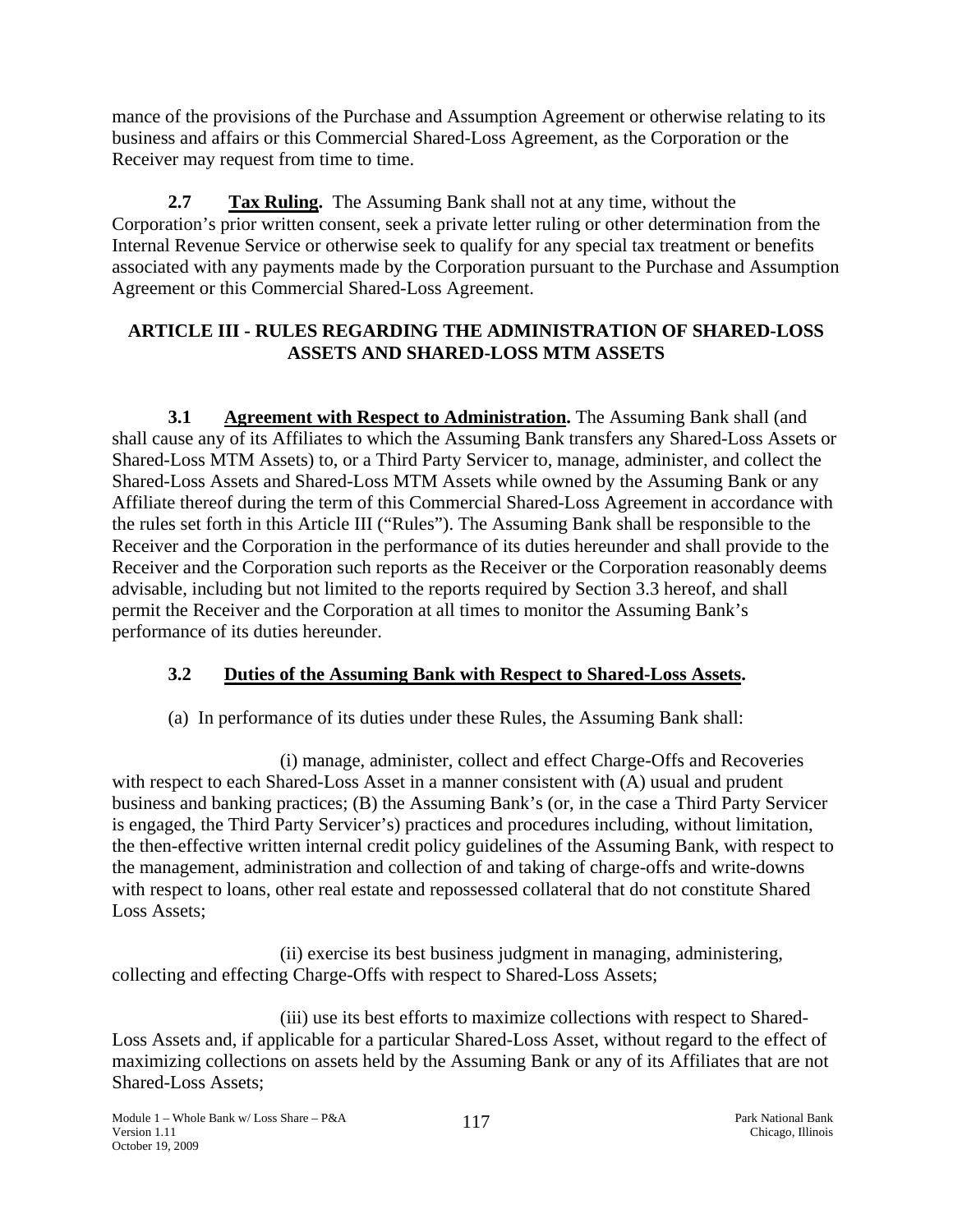(iv) adopt and implement accounting, reporting, record-keeping and similar systems with respect to the Shared-Loss Assets, as provided in Section 3.4 hereof;

(v) retain sufficient staff to perform its duties hereunder; and

(vi) provide written notification in accordance with Article IV of this Commercial Shared-Loss Agreement immediately after the execution of any contract pursuant to which any third party (other than an Affiliate of the Assuming Bank) will manage, administer or collect any of the Shared-Loss Assets, together with a copy of that contract.

(b) Any transaction with or between any Affiliate of the Assuming Bank with respect to any Shared-Loss Asset including, without limitation, the execution of any contract pursuant to which any Affiliate of the Assuming Bank will manage, administer or collect any of the Shared-Loss Assets, or any other action involving self-dealing, shall be subject to the prior written approval of the Receiver or the Corporation.

(c) The following categories of expenses shall not be deemed to be Reimbursable Expenses or Recovery Expenses:

(i) Federal, State, or local income taxes and expenses related thereto;

(ii) salaries or other compensation and related benefits of Assuming Bank employees and the employees of its Affiliates including, without limitation, any bonus, commission or severance arrangements, training, payroll taxes, dues, or travel- or relocationrelated expenses,;

(iii) the cost of space occupied by the Assuming Bank, any Affiliate thereof and their staff, the rental of and maintenance of furniture and equipment, and expenses for data processing including the purchase or enhancement of data processing systems;

(iv) except as otherwise provided herein, fees for accounting and other independent professional consultants (other than consultants retained to assess the presence, storage or release of any hazardous or toxic substance, or any pollutant or contaminant with respect to the collateral securing a Shared-Loss Loan that has been fully or partially charged-off); provided, that for purposes of this Section  $3.2(c)(iv)$ , fees of attorneys and appraisers engaged as necessary to assist in collections with respect to Shared-Loss Assets shall not be deemed to be fees of other independent consultants;

(v) allocated portions of any other overhead or general and administrative expense other than any fees relating to specific assets, such as appraisal fees or environmental audit fees, for services of a type the Assuming Bank does not normally perform internally;

(vi) any expense not incurred in good faith and with the same degree of care that the Assuming Bank normally would exercise in the collection of troubled assets in which it alone had an interest; and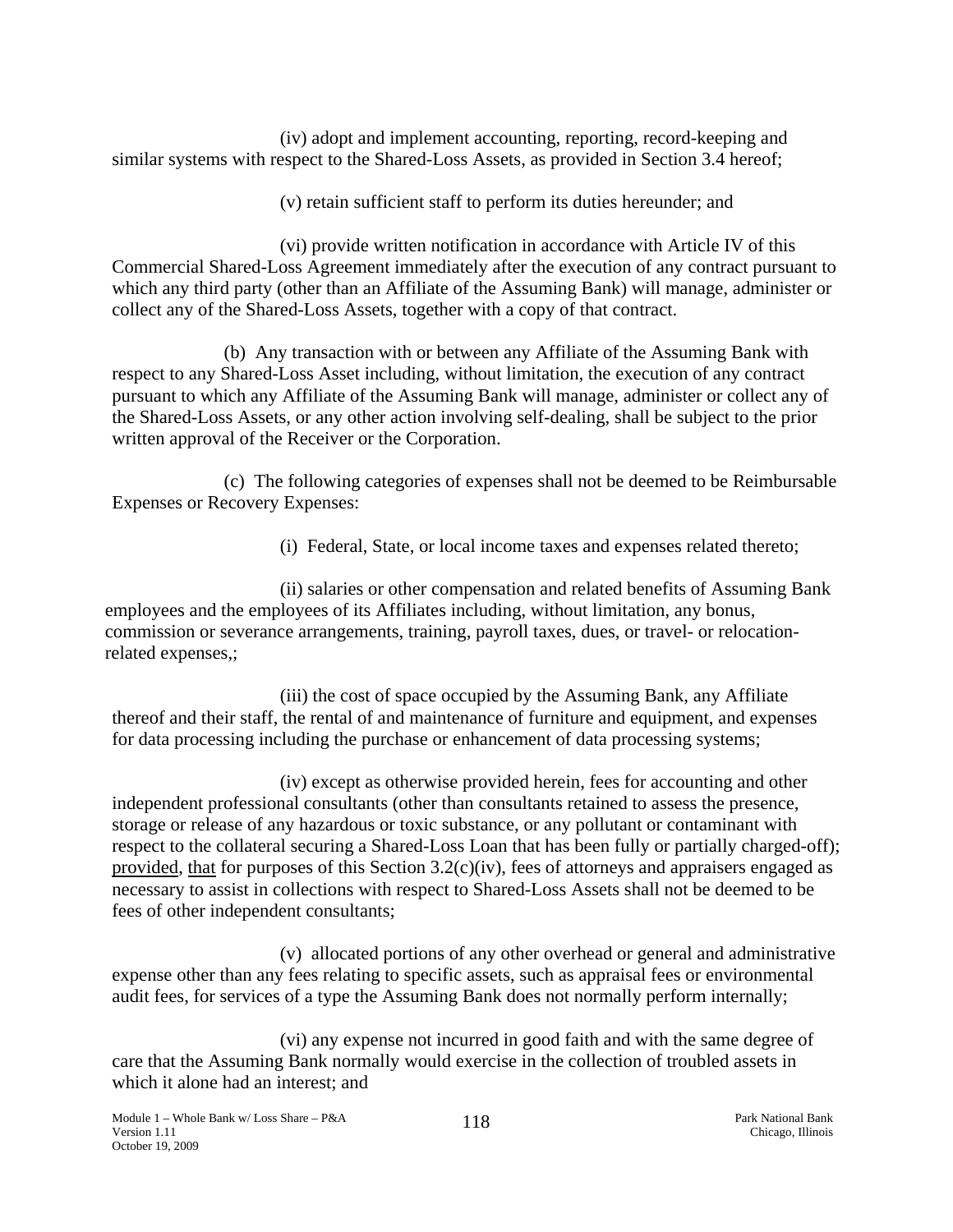(vii) any expense incurred for a product, service or activity that is of an extravagant nature or design.

(d) Subject to Section 3.7, the Assuming Bank shall not contract with third parties to provide services the cost of which would be a Reimbursable Expense or Recovery Expense if the Assuming Bank would have provided such services itself if the relevant Shared-Loss Assets were not subject to the loss-sharing provisions of Section 2.1 of this Commercial Shared-Loss Agreement.

# **3.3 Duties of the Assuming Bank with Respect to Shared-Loss MTM Assets.**

(a) In performance of its duties under these Rules, the Assuming Bank shall:

(i) manage, administer, collect and each Shared-Loss MTM Asset in a manner consistent with (A) usual and prudent business and banking practices; (B) the Assuming Bank's practices and procedures including, without limitation, the then-effective written internal credit policy guidelines of the Assuming Bank, with respect to the management, administration and collection of similar assets that are not Shared-Loss MTM Assets;

(ii) exercise its best business judgment in managing, administering, collecting and effecting Charge-Offs with respect to Shared-Loss MTM Assets;

(iii) use its best efforts to maximize collections with respect to Shared-Loss MTM Assets and, if applicable for a particular Shared-Loss MTM Asset, without regard to the effect of maximizing collections on assets held by the Assuming Bank or any of its Affiliates that are not Shared-Loss MTM Assets, provided that, any sale of a Shared-Loss MTM Asset shall only be made with the prior approval of the Receiver or the Corporation;

(iv) adopt and implement accounting, reporting, record-keeping and similar systems with respect to the Shared-Loss MTM Assets, as provided in Section 3.4 hereof;

(v) retain sufficient staff to perform its duties hereunder; and

(vi) provide written notification in accordance with Article IV of this Commercial Shared-Loss Agreement immediately after the execution of any contract pursuant to which any third party (other than an Affiliate of the Assuming Bank) will manage, administer or collect any of the Shared-Loss MTM Assets, together with a copy of that contract.

(b) Any transaction with or between any Affiliate of the Assuming Bank with respect to any Shared-Loss MTM Asset including, without limitation, the execution of any contract pursuant to which any Affiliate of the Assuming Bank will manage, administer or collect any of the Shared-Loss Assets, or any other action involving self-dealing, shall be subject to the prior written approval of the Receiver or the Corporation.

(c) The Assuming Bank shall not contract with third parties to provide services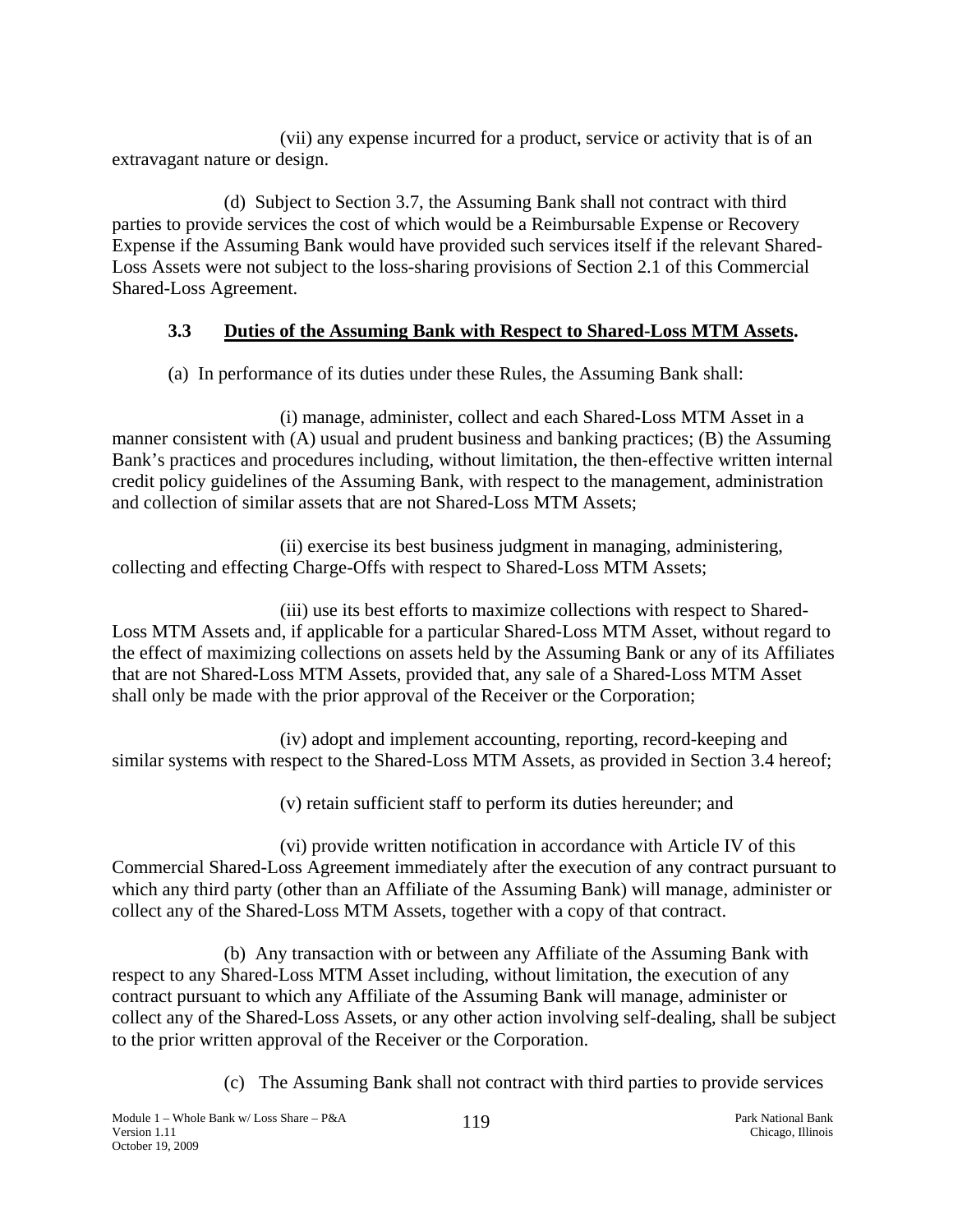the cost of which would be a Reimbursable Expense or Recovery Expense if the Assuming Bank would have provided such services itself if the relevant Shared-Loss Assets were not subject to the loss-sharing provisions of Section 2.1 of this Commercial Shared-Loss Agreement.

**3.4 Records and Reports**. The Assuming Bank shall establish and maintain records on a separate general ledger, and on such subsidiary ledgers as may be appropriate to account for the Shared-Loss Assets and the Shared-Loss MTM Assets, in such form and detail as the Receiver or the Corporation may require, to enable the Assuming Bank to prepare and deliver to the Receiver or the Corporation such reports as the Receiver or the Corporation may from time to time request regarding the Shared-Loss Assets, the Shared-Loss MTM Assets and the Quarterly Certificates required by Section 2.1 of this Commercial Shared-Loss Agreement.

# **3.5 Related Loans**.

(a) The Assuming Bank shall not manage, administer or collect any "Related Loan" in any manner which would have the effect of increasing the amount of any collections with respect to the Related Loan to the detriment of the Shared-Loss Asset to which such loan is related. A "Related Loan" means any loan or extension of credit held by the Assuming Bank at any time on or prior to the end of the final Recovery Quarter that is: (i) made to the same Obligor with respect to a Loan that is a Shared-Loss Asset or with respect to a Loan from which Other Real Estate, Additional ORE or Subsidiary ORE derived, or (ii) attributable to the same primary Obligor with respect to any Loan described in clause (i) under the rules of the Assuming Bank's Chartering Authority concerning the legal lending limits of financial institutions organized under its jurisdiction as in effect on the Commencement Date, as applied to the Assuming Bank.

(b) The Assuming Bank shall prepare and deliver to the Receiver with the Quarterly Certificates for the Calendar Quarters ending June 30 and December 31 for all Shared-Loss Quarters and Recovery Quarters, a schedule of all Related Loans which are commercial loans or commercial real estate loans with Legal Balances of \$500,000 or more on the Accounting Records of the Assuming Bank as of the end of each such semi-annual period, and all other commercial loans or commercial real estate loans attributable to the same Obligor on such loans of \$500,000 or more.

**3.6 Legal Action; Utilization of Special Receivership Powers**. The Assuming Bank shall notify the Receiver in writing (such notice to be given in accordance with Article IV below and to include all relevant details) prior to utilizing in any legal action any special legal power or right which the Assuming Bank derives as a result of having acquired a Shared-Loss Asset from the Receiver, and the Assuming Bank shall not utilize any such power unless the Receiver shall have consented in writing to the proposed usage. The Receiver shall have the right to direct such proposed usage by the Assuming Bank and the Assuming Bank shall comply in all respects with such direction. Upon request of the Receiver, the Assuming Bank will advise the Receiver as to the status of any such legal action. The Assuming Bank shall immediately notify the Receiver of any judgment in litigation involving any of the aforesaid special powers or rights.

**3.7 Third Party Servicer**. The Assuming Bank may perform any of its obligations and/or exercise any of its rights under this Commercial Shared-Loss Agreement through or by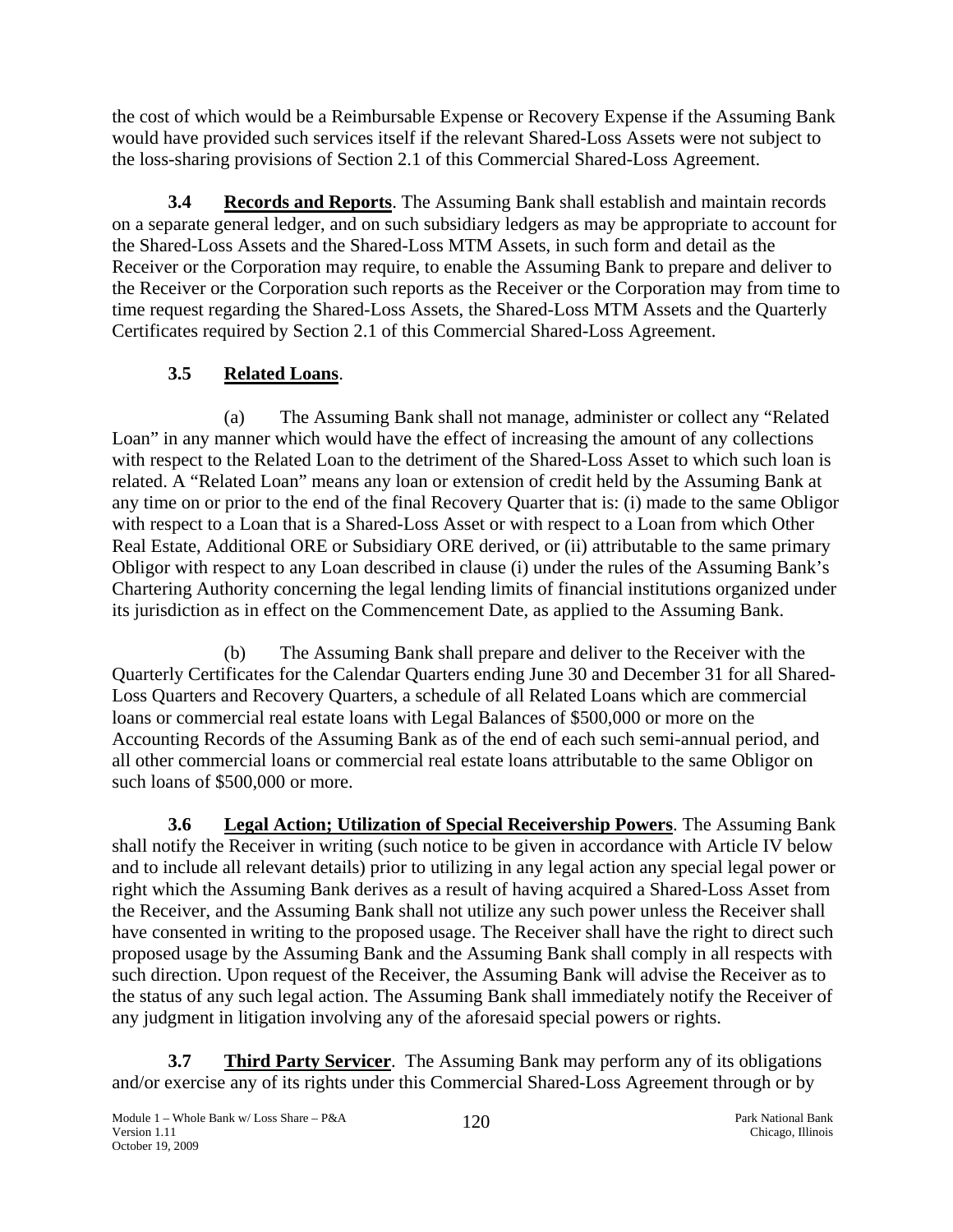one or more Third Party Servicers, who may take actions and make expenditures as if any such Third Party Servicer was the Assuming Bank hereunder (and, for the avoidance of doubt, such expenses incurred by any such Third Party Servicer on behalf of the Assuming Bank shall be Reimbursable Expenses or Recovery Expenses, as the case may be, to the same extent such expenses would so qualify if incurred by the Assuming Bank); provided, however, that the use thereof by the Assuming Bank shall not release the Assuming Bank of any obligation or liability hereunder.

### **ARTICLE IV -- PORTFOLIO SALE**

**4.1 Assuming Bank Portfolio Sales of Remaining Shared-Loss Assets**. The Assuming Bank shall have the right with the concurrence of the Receiver, commencing as of the first day of the third to last Shared-Loss Quarter, to liquidate for cash consideration, in one or more transactions, all or a portion of Shared-Loss Assets held by the Assuming Bank ("Portfolio Sales"). If the Assuming Bank exercises its option under this Section 4.1, it must give thirty (30) days notice in writing to the Receiver setting forth the details and schedule for the Portfolio Sale which shall be conducted by means of sealed bid sales to third parties, not including any of the Assuming Bank's affiliates, contractors, or any affiliates of the Assuming Bank's contractors.

**4.2 Calculation of Sale Gain or Loss**. For Shared-Loss Assets gain or loss on the sales under Section 4.1 will be calculated as the sale price received by the Assuming Bank less the book value of the remaining Shared-Loss Assets.

#### **ARTICLE V -- LOSS-SHARING NOTICES GIVEN TO CORPORATION AND/OR RECEIVER**

As a supplement to the notice provisions contained in Section 13.7 of the Purchase and Assumption Agreement, any notice, request, demand, consent, approval, or other communication (a "Notice") given to the Corporation and/or the Receiver in the loss-sharing context shall be given as follows:

**5.1** With respect to a Notice under Section 2 and Sections 3.1-3.5 of this Commercial Shared-Loss Agreement:

> Federal Deposit Insurance Corporation Division of Resolutions and Receiverships 550 17th Street, N.W. Washington, D.C. 20429

Attention: Assistant Director, Franchise and Asset Marketing

**5.2** With respect to a Notice under Section 3.6 of this Commercial Shared-Loss Agreement:

> Federal Deposit Insurance Corporation Legal Division 1601 Bryan Street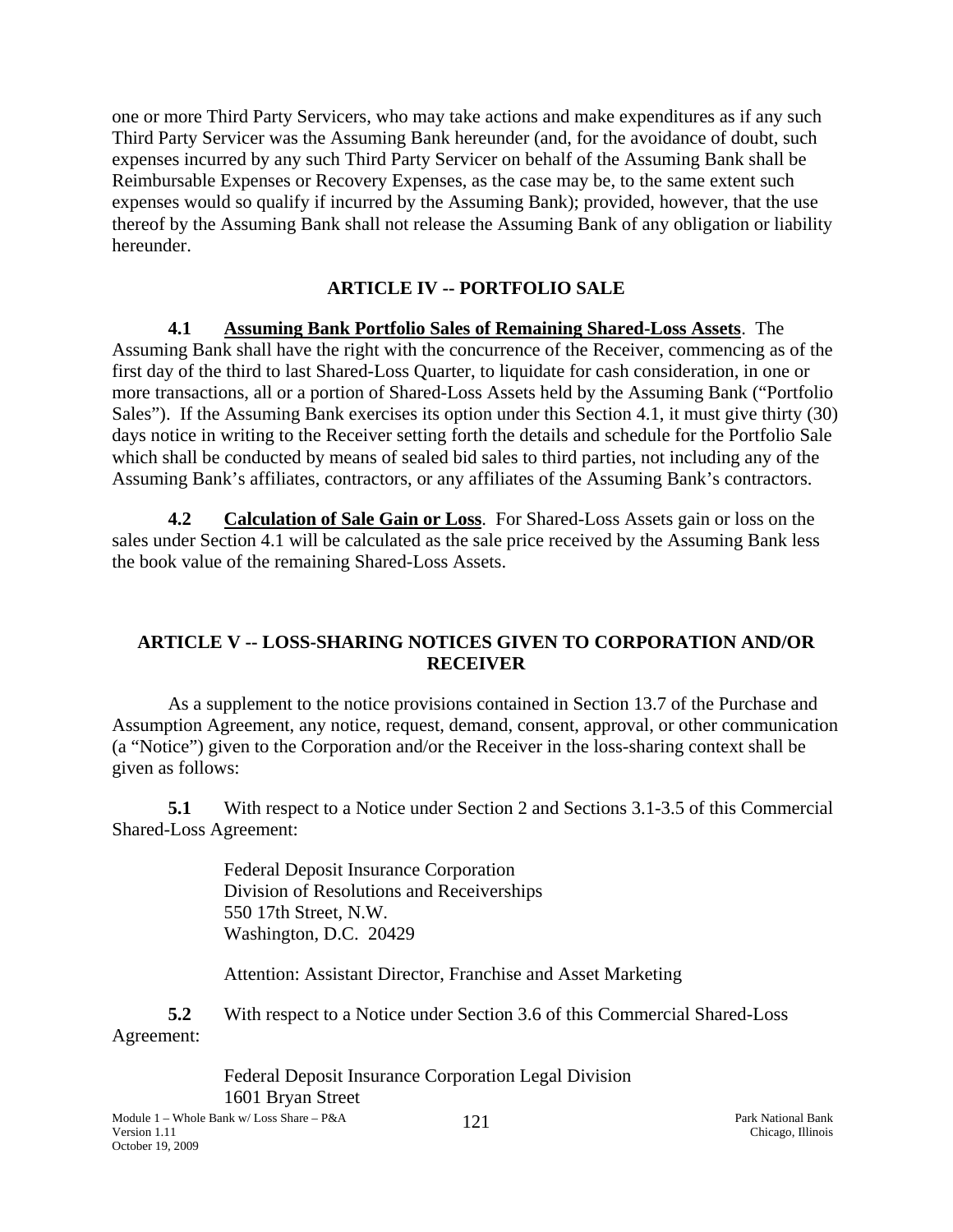Dallas, Texas 75201 Attention: Regional Counsel

with a copy to:

Federal Deposit Insurance Corporation Legal Division 550 17th Street, N.W. Washington, D.C. 20429 Attention: Senior Counsel (Special Issues Group)

# **ARTICLE VI – MISCELLANEOUS**

**6.1 Expenses**. Except as otherwise expressly provided herein, all costs and expenses incurred by a party hereto in connection with this Commercial Shared-Loss Agreement shall be borne by such party whether or not the transactions contemplated herein shall be consummated.

**6.2 Successors and Assigns; Specific Performance.** All terms and provisions of this Commercial Shared-Loss Agreement shall be binding upon and shall inure to the benefit of the parties hereto only; provided, however, that, Receiver may assign or otherwise transfer this Commercial Shared-Loss Agreement (in whole or in part) to the Federal Deposit Insurance Corporation in its corporate capacity without the consent of Assuming Bank. Notwithstanding anything to the contrary contained in this Commercial Shared-Loss Agreement, except as is expressly permitted in this Section 6.2, Assuming Bank may not assign or otherwise transfer this Commercial Shared-Loss Agreement (in whole or in part) without the prior written consent of the Receiver, which consent may be granted or withheld by the Receiver in its sole discretion, and any attempted assignment or transfer in violation of this provision shall be void *ab initio.*  For the avoidance of doubt, a merger or consolidation of the Assuming Bank with and into another financial institution, the sale of all or substantially all of the assets of the Assuming Bank to another financial institution constitutes the transfer of this Commercial Shared-Loss Agreement which requires the consent of the Receive; and for a period of thirty-six (36) months after Bank Closing, a merger or consolidation shall also include the sale by any individual shareholder, or shareholders acting in concert, of more than 9% of the outstanding shares of the Assuming Bank, or of its holding company, or of any subsidiary holding Shared-Loss Assets, or the sale of shares by the Assuming Bank or its holding company or any subsidiary holding Shared-Loss Assets, in a public or private offering, that increases the number of shares outstanding by more than 9%, constitutes the transfer of thisCommercial Shared-Loss Agreement which requires the consent of the Receiver. However, no Loss shall be recognized as a result of any accounting adjustments that are made due to any such merger, consolidation or sale consented to by the FDIC. The FDIC's consent shall not be required if the aggregate outstanding principal balance of Shared-Loss Assets is less than twenty percent (20%) of the initial aggregate balance of Shared-Loss Assets.

**6.3 Governing Law**. This Commercial Shared-Loss Agreement shall be construed in accordance with federal law, or, if there is no applicable federal law, the laws of the State of New York, without regard to any rule of conflict of law that would result in the application of the substantive law of any jurisdiction other than the State of New York.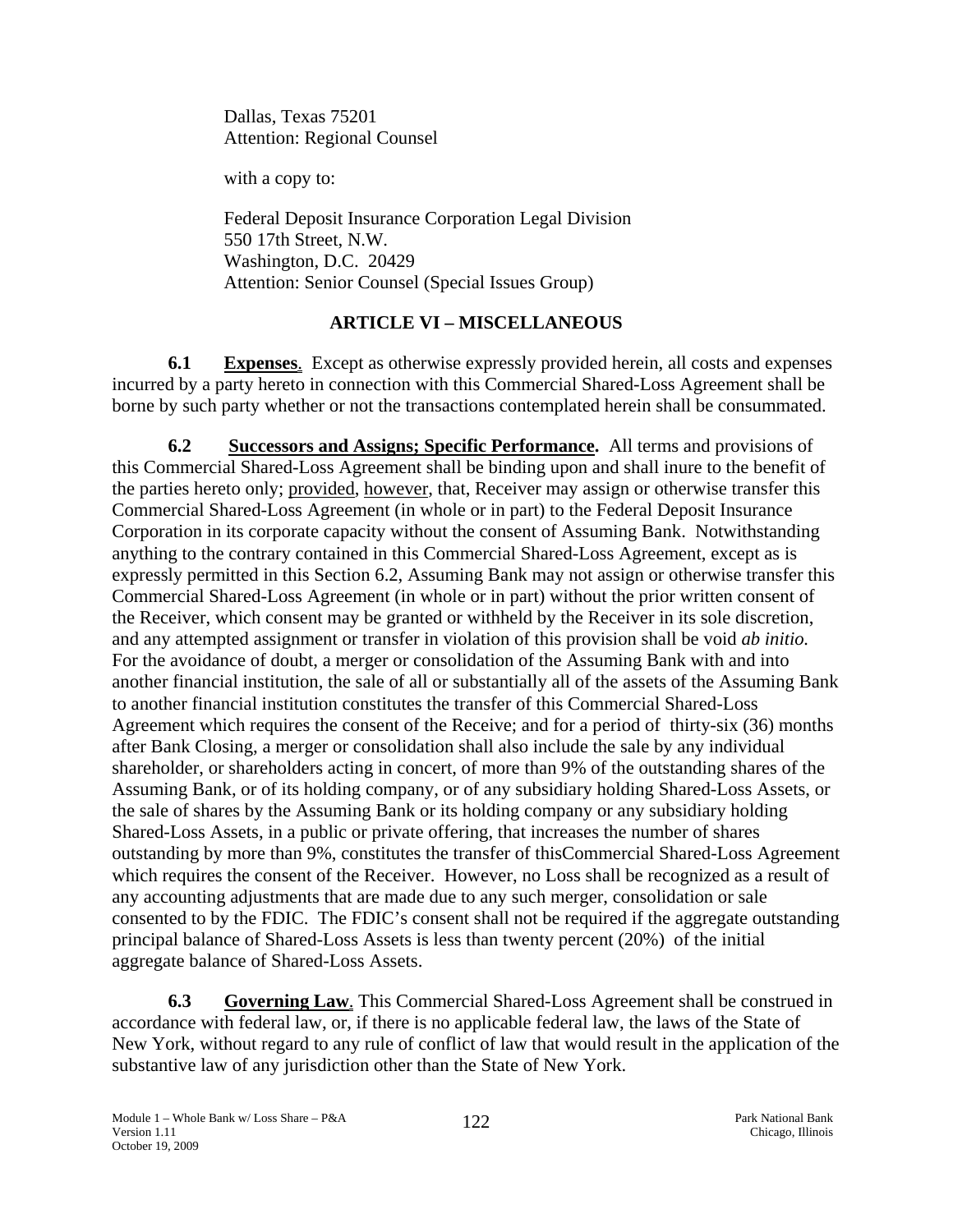**6.4 WAIVER OF JURY TRIAL**. EACH PARTY HERETO HEREBY IRREVOCABLY AND UNCONDITIONALLY WAIVES ALL RIGHT TO TRIAL BY JURY IN OR TO HAVE A JURY PARTICIPATE IN RESOLVING ANY DISPUTE, ACTION, PROCEEDING OR COUNTERCLAIM, WHETHER SOUNDING IN CONTRACT, TORT OR OTHERWISE, ARISING OUT OF OR RELATING TO OR IN CONNECTION WITH THIS COMMERCIAL SHARED-LOSS AGREEMENT OR ANY OF THE TRANSACTIONS CONTEMPLATED HEREBY.

**6.5 Captions**. All captions and headings contained in this Commercial Shared-Loss Agreement are for convenience of reference only and do not form a part of, and shall not affect the meaning or interpretation of, this Commercial Shared-Loss Agreement.

**6.6 Entire Agreement; Amendments**. This Commercial Shared-Loss Agreement, along with the Single Family Shared-Loss Agreement and the Purchase and Assumption Agreement, including the Exhibits and any other documents delivered pursuant hereto, embody the entire agreement of the parties with respect to the subject matter hereof, and supersede all prior representations, warranties, offers, acceptances, agreements and understandings, written or oral, relating to the subject matter herein. This Commercial Shared-Loss Agreement may be amended or modified or any provision thereof waived only by a written instrument signed by both parties or their respective duly authorized agents.

**6.7 Severability**. Whenever possible, each provision of this Commercial Shared-Loss Agreement shall be interpreted in such manner as to be effective and valid under applicable law, but if any provision of this Commercial Shared-Loss Agreement is held to be prohibited by or invalid, illegal or unenforceable under applicable law, such provision shall be construed and enforced as if it had been more narrowly drawn so as not to be prohibited, invalid, illegal or unenforceable, and the validity, legality and enforceability of the remainder of such provision and the remaining provisions of this Commercial Shared-Loss Agreement shall not in any way be affected or impaired thereby.

**6.8 No Third Party Beneficiary.** This Commercial Shared-Loss Agreement and the Exhibits hereto are for the sole and exclusive benefit of the parties hereto and their respective permitted successors and permitted assigns and there shall be no other third party beneficiaries, and nothing in Commercial Shared-Loss Agreement or the Exhibits shall be construed to grant to any other Person any right, remedy or claim under or in respect of this Commercial Shared-Loss Agreement or any provision hereof.

**6.9** Consent. Except as otherwise provided herein, when the consent of a party is required herein, such consent shall not be unreasonably withheld or delayed.